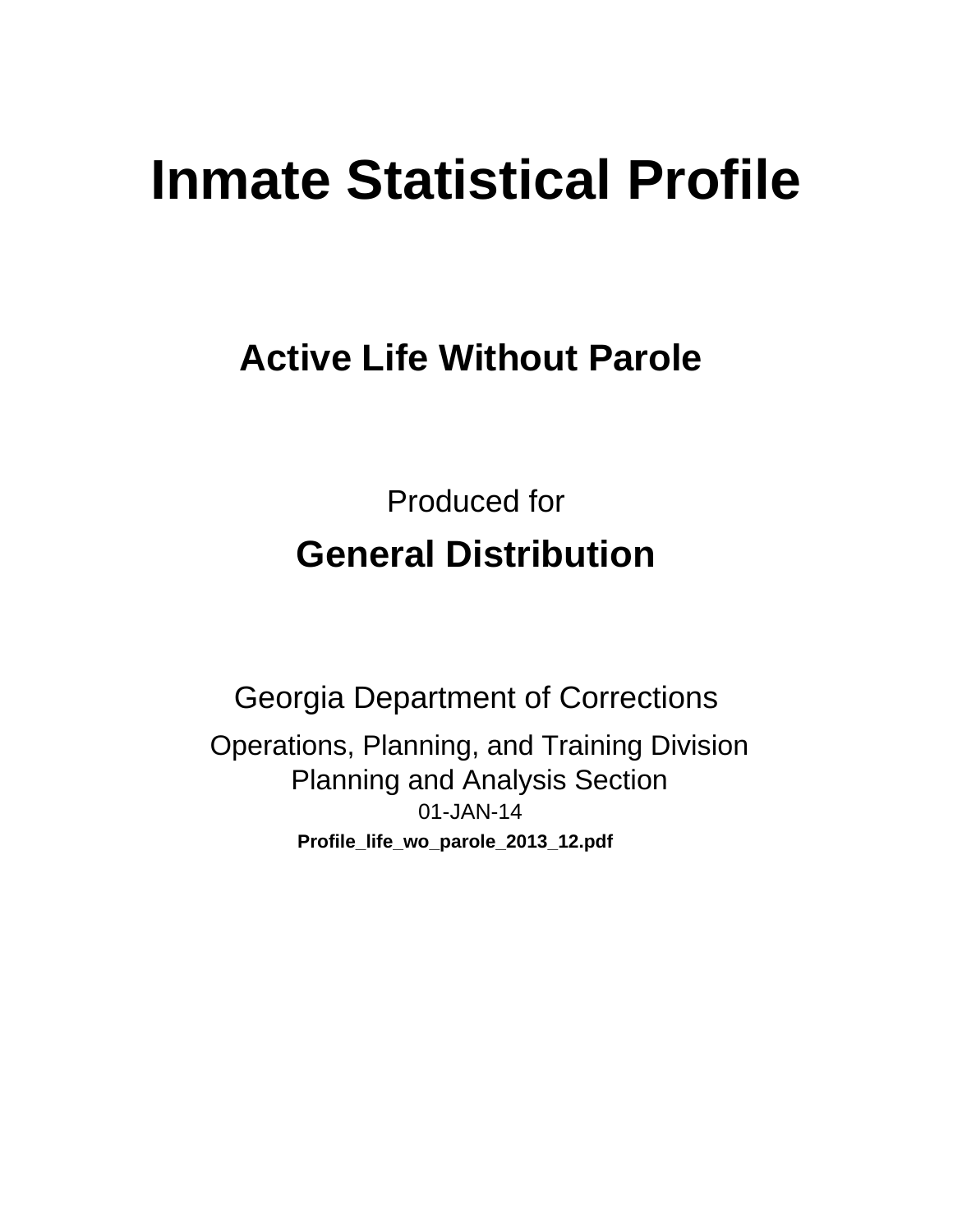## **Inmate Statistical Profile 01-JAN-14**

Contents

**Active Life Without Parole** 

Produced for General Distribution

## **Table of Contents**

| <b>Demographic information</b>                                       |
|----------------------------------------------------------------------|
| 7 Current age, broken out in ten year age groups                     |
| 6 Race group                                                         |
| 7 Marital status, self-reported at entry to prison                   |
| 8 Number of children, self-reported at entry to prison               |
| 9 Religious affiliation, self-reported at entry to prison            |
| 10 Home county - self-reported at entry to prison                    |
| 14 Socioeconomic class, self-reported at entry to prison             |
| 15 Environment to age 16, self-reported at entry to prison           |
| 16 Guardian status to age 16, self-reported at entry to prison       |
| 17 Employment status before prison, self-reported at entry to prison |
| 18 Age at admission                                                  |
| 20 Height, measured at entry to prison                               |
| 21 Weight, measured at entry to prison                               |
| 22 Military service                                                  |
| <b>Correctional information</b>                                      |
| 23 Type of admission to prison                                       |
| 24 Current / last security status                                    |
| 25 Current / last institution type                                   |
| 26 Institution type - transitional centers                           |
| 27 Institution type - county prisons                                 |
| 28 Institution type - state prisons                                  |
| 29 Institution type - private prisons                                |
| 30 Institution type - pre-release centers                            |
| 31 Institution type - inmate boot camp                               |
| 32 Number of disciplinary reports                                    |
| 33 Number of transfers                                               |
| 34 Number of escapes                                                 |
| 35 Time served in current (or last) institution                      |
| Educational, psychological and physical information                  |
| 36 Highest grade level attained                                      |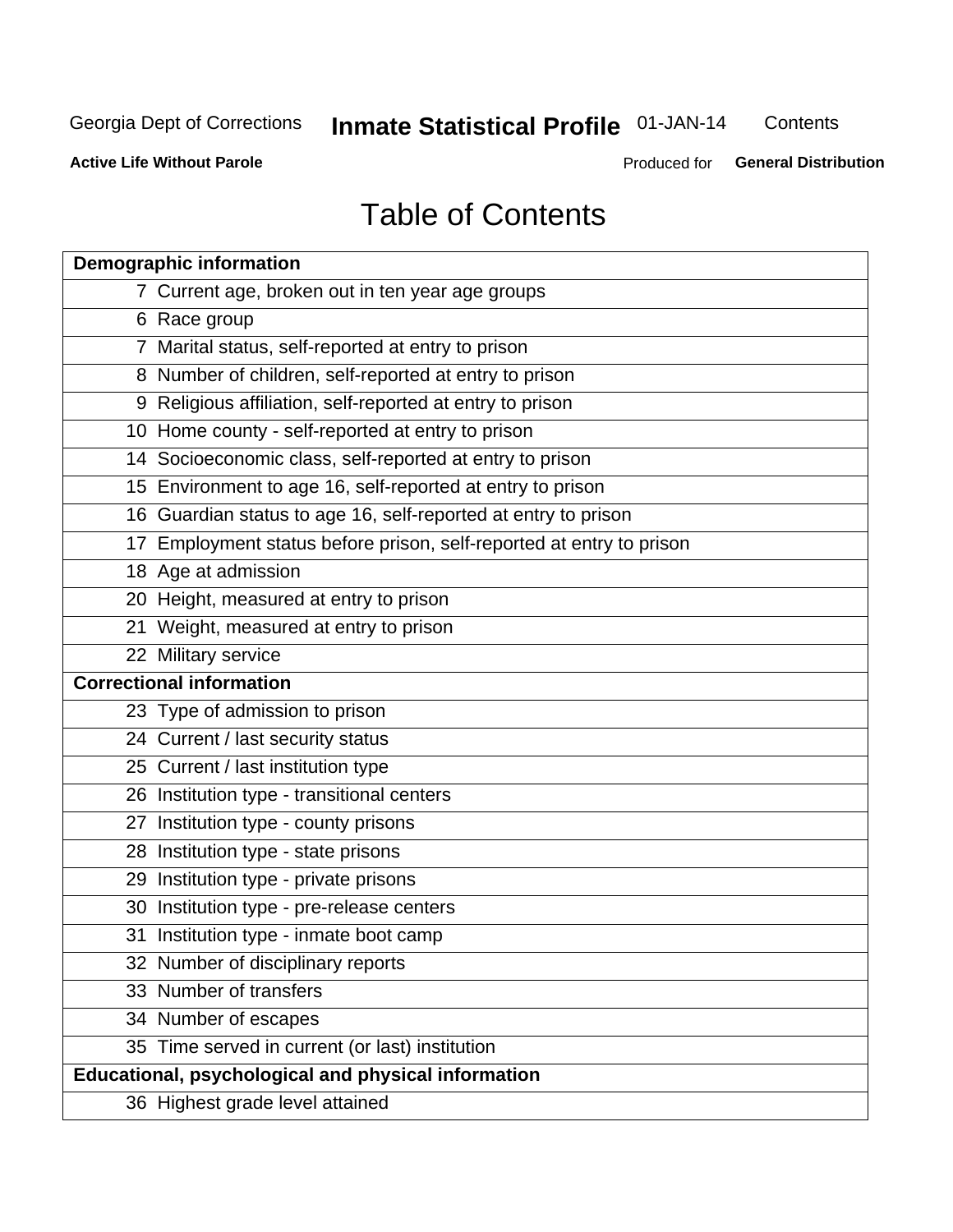## **Inmate Statistical Profile 01-JAN-14**

Contents

**Active Life Without Parole** 

**General Distribution** Produced for

## **Table of Contents**

| <b>Educational, psychological and physical information</b>       |
|------------------------------------------------------------------|
| 37 Culture fair IQ scores                                        |
| 38 Wide Range Achievement Test (WRAT) reading score              |
| 39 Wide Range Achievement Test (WRAT) math score                 |
| 40 Wide Range Achievement Test (WRAT) spelling score             |
| 41 Scope of substance abuse - summary                            |
| 42 Scope of substance abuse - detail                             |
| 43 Current / last mental health treatment level                  |
| 44 PULHESDWIT medical scale - 'P' overall condition ('P'hysical) |
| 45 PULHESDWIT medical scale - 'U' upper body                     |
| 46 PULHESDWIT medical scale - 'L' lower body                     |
| 47 PULHESDWIT medical scale - 'H' hearing                        |
| 48 PULHESDWIT medical scale - 'E' vision                         |
| 49 PULHESDWIT medical scale -'S' psychiatric                     |
| 50 PULHESDWIT medical scale - 'D' dental                         |
| 51 PULHESDWIT medical scale - 'W' work ability                   |
| 52 PULHESDWIT medical scale - 'I' impairment                     |
| 53 PULHESDWIT medical scale - 'T' transportability               |
| 54 Criminality in family, self-reported                          |
| 55 Alcoholism in family, self-reported                           |
| 56 Drug abuse in family, self-reported                           |
| 57 Subjected to frequent beatings, self-reported                 |
| 58 Father absent during inmate's childhood                       |
| 59 Mother absent during inmate's childhood                       |
| 60 Inmate diagnosed as manipulative                              |
| 61 Inmate diagnosed as assaultive                                |
| <b>Crimes and criminal history information</b>                   |
| 62 Number of prior Georgia incarcerations                        |
| 63 Prison sentence in years                                      |
| 64 Primary offense, broken out into felonies vs misdemeanors     |
| 65 Primary offense, broken out into six broad crime categories   |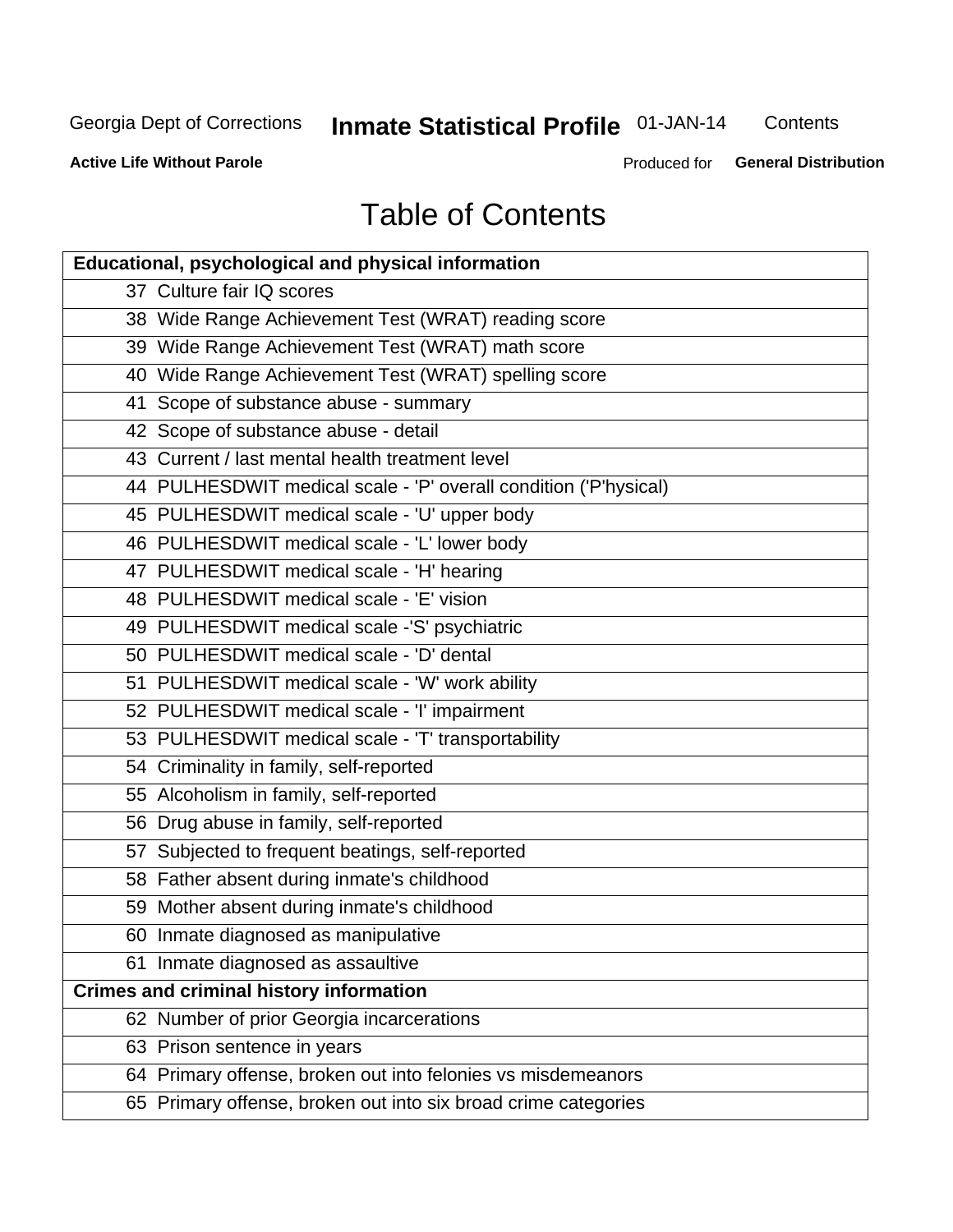## **Inmate Statistical Profile 01-JAN-14**

Contents

**Active Life Without Parole** 

Produced for General Distribution

## **Table of Contents**

| <b>Crimes and criminal history information</b>        |
|-------------------------------------------------------|
| 66 Primary offense, detailed offense code             |
| 67 County of conviction of primary offense            |
| 71 Circuit of conviction of primary offense           |
| 73 Years served (jail + prison) in this incarceration |
| <b>Medical information</b>                            |
| 74 Results of most recent HIV test                    |
| 75 Results of most recent tuberculosis test           |
| 76 Results of most recent syphilis test               |
| 77 Results of most recent Hepatitis-C test            |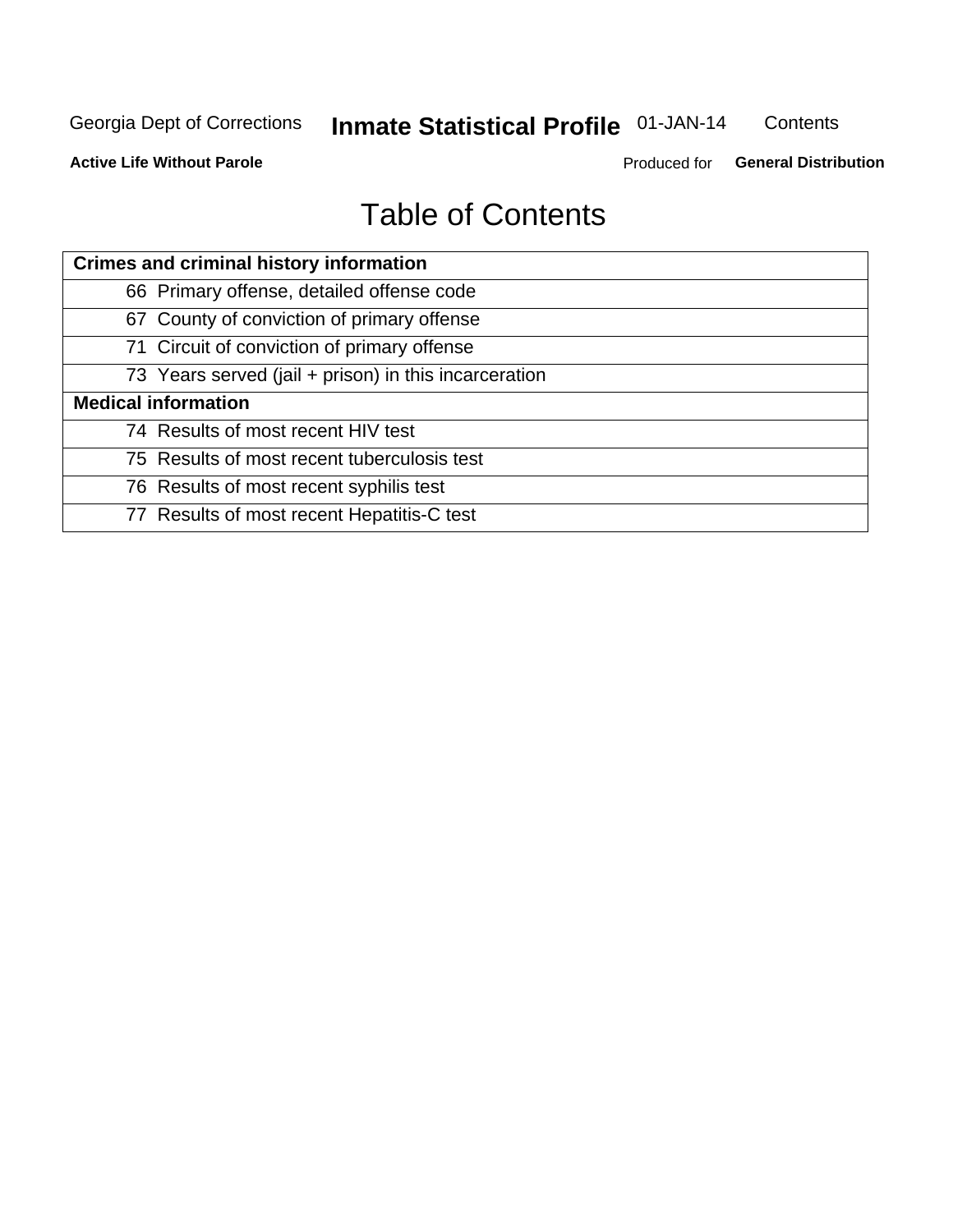#### Inmate Statistical Profile 01-JAN-14 Page 7

### **Inmate Validated Veterans**

### Produced for General Distribution

### Current age, broken out in ten-year age groups

COL % - percent each COUNT is of its particular column

|                          |              | <b>Male</b> |         |              | <b>Female</b> |       |                 | <b>Total</b> |
|--------------------------|--------------|-------------|---------|--------------|---------------|-------|-----------------|--------------|
| <b>Current Age</b>       | <b>Count</b> | Col %       | Row %   | <b>Count</b> | Col %         | Row % | <b>Total</b>    | Col %        |
| <b>Teens (1-19)</b>      | 9            | 0.98%       | 100.00% |              |               |       | 9               | 0.95%        |
| <b>Twenties (20-29)</b>  | 125          | 13.54%      | 95.42%  | 6            | 23.08%        | 4.58% | 131             | 13.80%       |
| Thirties (30-39)         | 247          | 26.76%      | 97.24%  |              | 26.92%        | 2.76% | 254             | 26.77%       |
| <b>Forties (40-49)</b>   | 276          | 29.90%      | 97.53%  |              | 26.92%        | 2.47% | 283             | 29.82%       |
| <b>Fifties (50-59)</b>   | 192          | 20.80%      | 96.97%  | 6            | 23.08%        | 3.03% | 198             | 20.86%       |
| <b>Sixties (60-69)</b>   | 55           | $5.96\%$    | 100.00% |              |               |       | 55              | 5.80%        |
| Seventy + (70 and above) | 19           | $2.06\%$    | 100.00% |              |               |       | 19 <sup>1</sup> | 2.00%        |
| <b>Total Reported</b>    | 923          | 100%        | 97.26%  | 26           | 100%          | 2.74% | 949             | 100%         |

| _____ | <u>__</u><br>シムー | oc.<br>ΔU | 949 |
|-------|------------------|-----------|-----|

| Mean<br>(average)       | 42.53 | 40.27 | 42.47 |
|-------------------------|-------|-------|-------|
| Median (middle)         |       |       |       |
| Mode<br>(most frequent) |       |       | 4.    |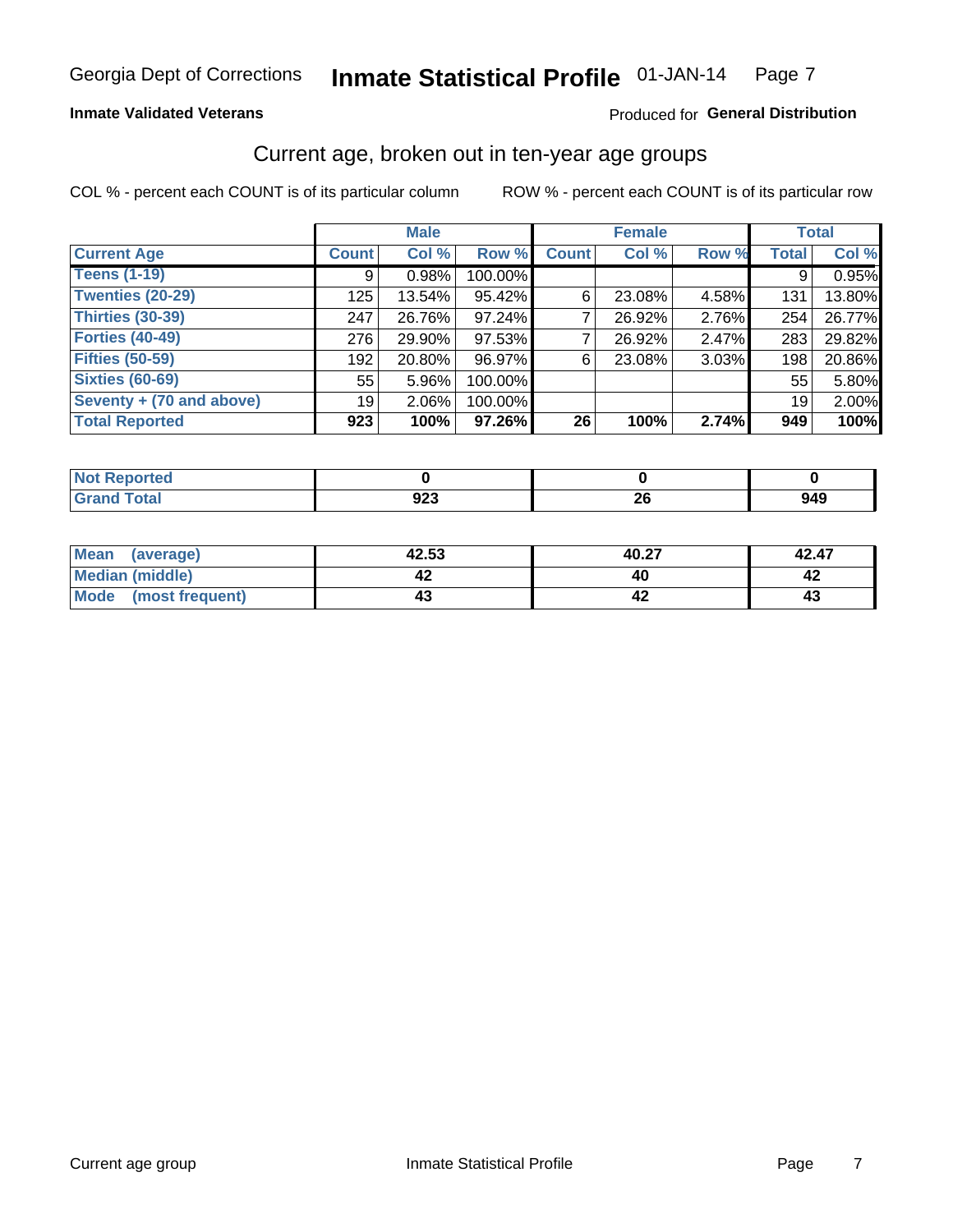#### Inmate Statistical Profile 01-JAN-14 Page 8

### **Active Life Without Parole**

**Produced for General Distribution** 

### Race group

COL % - percent each COUNT is of its particular column

|                              |              | <b>Male</b> |                    |    | <b>Female</b> |       |              | <b>Total</b> |
|------------------------------|--------------|-------------|--------------------|----|---------------|-------|--------------|--------------|
| <b>Race Group</b>            | <b>Count</b> | Col %       | <b>Row % Count</b> |    | Col %         | Row % | <b>Total</b> | Col %        |
| <b>White</b>                 | 217          | 23.51%      | 95.18%             | 11 | 42.31%        | 4.82% | 228          | 24.03%       |
| <b>Black</b><br>$\mathbf{2}$ | 680          | 73.67%      | 97.98%             | 14 | 53.85%        | 2.02% | 694          | 73.13%       |
| <b>Other</b><br>5.           |              | $.11\%$     | 100.00%            |    |               |       |              | .11%         |
| <b>Asian</b><br>6            | 4            | .43%        | 100.00%            |    |               |       | 4            | .42%         |
| <b>Hispanic</b><br>10        | 21           | 2.28%       | 95.45%             |    | 3.85%         | 4.55% | 22           | 2.32%        |
| <b>Total Reported</b>        | 923          | 100%        | 97.26%             | 26 | 100%          | 2.74% | 949          | 100%         |

| <b>rted</b>  |                   |          |           |
|--------------|-------------------|----------|-----------|
| <b>Total</b> | ົດດາ<br>92J<br>__ | ኅሮ<br>ΔV | 949<br>__ |

| M | --- | $-1$ |
|---|-----|------|
|   |     |      |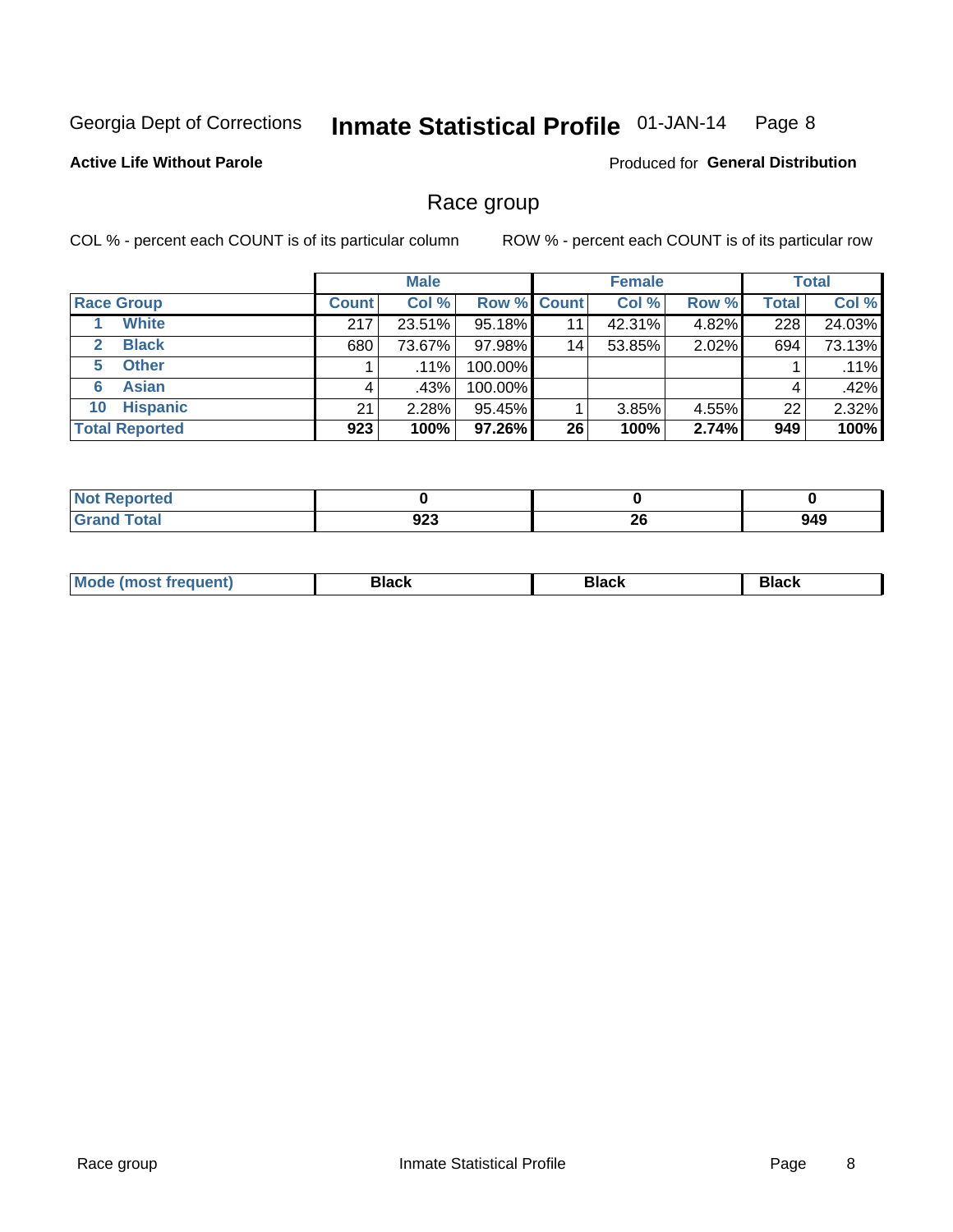#### Inmate Statistical Profile 01-JAN-14 Page 7

### **Active Life Without Parole**

### Produced for General Distribution

### Marital status, self-reported at entry to prison

COL % - percent each COUNT is of its particular column

|                        |                 | <b>Male</b> |        |              | <b>Female</b> |        |                 | <b>Total</b> |
|------------------------|-----------------|-------------|--------|--------------|---------------|--------|-----------------|--------------|
| <b>Marital Status</b>  | <b>Count</b>    | Col %       | Row %  | <b>Count</b> | Col %         | Row %  | <b>Total</b>    | Col %        |
| <b>Unknown</b><br>0    | 6               | $.65\%$     | 85.71% |              | 3.85%         | 14.29% |                 | .74%         |
| <b>Divorced</b><br>D   | 71              | 7.69%       | 98.61% |              | 3.85%         | 1.39%  | 72 <sub>1</sub> | 7.59%        |
| <b>Married</b><br>М    | 134             | 14.52%      | 95.71% | 6            | 23.08%        | 4.29%  | 140             | 14.75%       |
| <b>Separated</b><br>S. | 23 <sub>1</sub> | 2.49%       | 92.00% | 2            | 7.69%         | 8.00%  | 25              | 2.63%        |
| <b>Unmarried</b><br>U  | 670             | 72.59%      | 98.24% | 12           | 46.15%        | 1.76%  | 682             | 71.87%       |
| <b>Widow</b><br>W      | 19 <sup>1</sup> | 2.06%       | 82.61% | 4            | 15.38%        | 17.39% | 23              | 2.42%        |
| <b>Total Reported</b>  | 923             | 100%        | 97.26% | 26           | 100%          | 2.74%  | 949             | 100%         |

| rtea<br>NOT<br>$\sim$ - $\sim$ - $\sim$ |     |     |     |
|-----------------------------------------|-----|-----|-----|
| $f$ $f$ $f$ $f$                         |     | oc. | 949 |
| υιαι                                    | 94J | ZV  |     |

|--|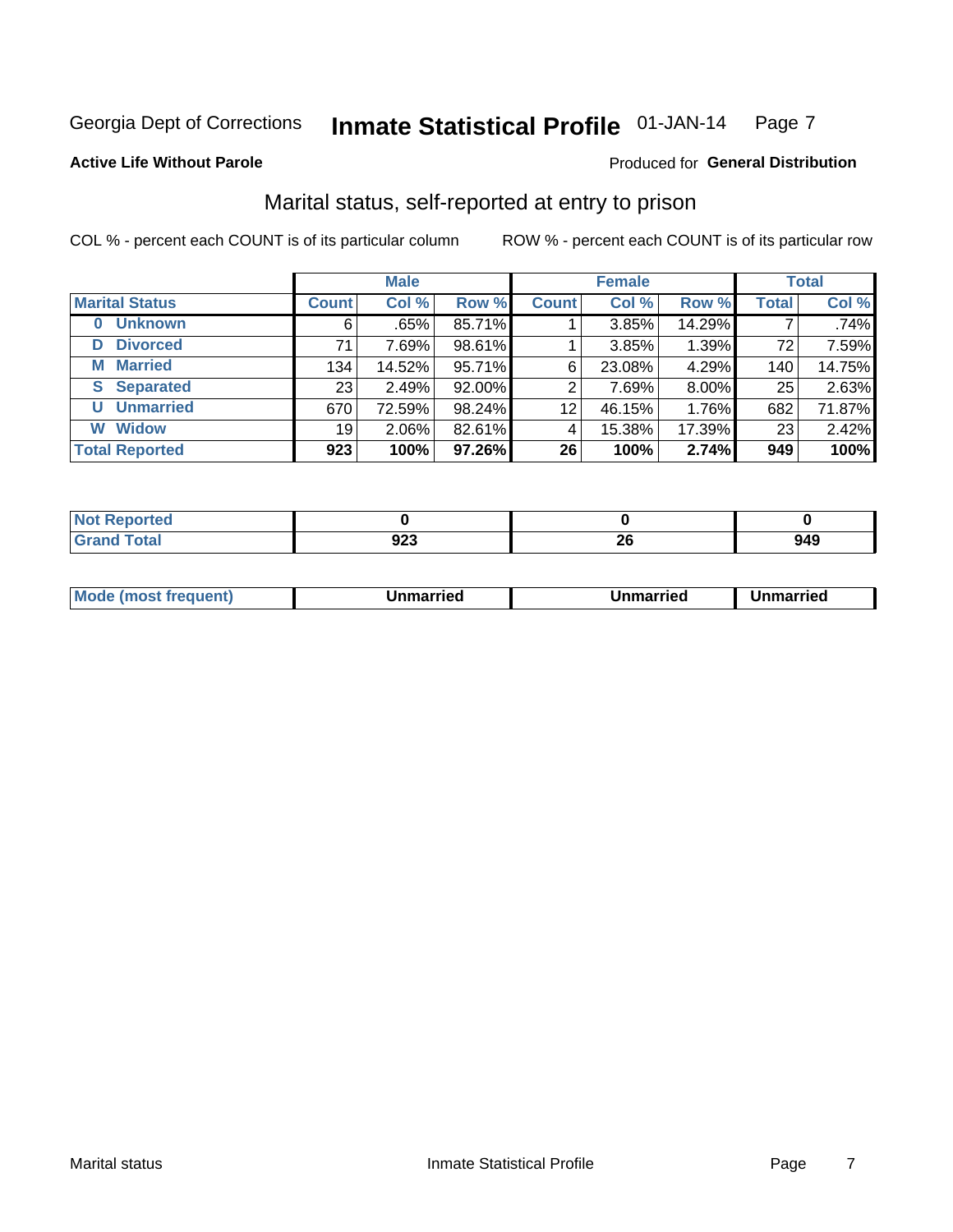#### Inmate Statistical Profile 01-JAN-14 Page 8

### **Active Life Without Parole**

### Produced for General Distribution

### Number of children, self reported at entry to prison

COL % - percent each COUNT is of its particular column

|                           |              | <b>Male</b> |         |              | <b>Female</b> |        | <b>Total</b> |        |
|---------------------------|--------------|-------------|---------|--------------|---------------|--------|--------------|--------|
| <b>Number of Children</b> | <b>Count</b> | Col %       | Row %   | <b>Count</b> | Col %         | Row %  | <b>Total</b> | Col %  |
| $\bf{0}$                  | 348          | 38.12%      | 97.21%  | 10           | 38.46%        | 2.79%  | 358          | 38.13% |
|                           | 215          | 23.55%      | 96.85%  | 7            | 26.92%        | 3.15%  | 222          | 23.64% |
| $\overline{2}$            | 153          | 16.76%      | 98.71%  | 2            | 7.69%         | 1.29%  | 155          | 16.51% |
| 3                         | 87           | 9.53%       | 96.67%  | 3            | 11.54%        | 3.33%  | 90           | 9.58%  |
| 4                         | 65           | 7.12%       | 98.48%  |              | 3.85%         | 1.52%  | 66           | 7.03%  |
| 5                         | 27           | 2.96%       | 90.00%  | 3            | 11.54%        | 10.00% | 30           | 3.19%  |
| 6                         | 7            | 0.77%       | 100.00% |              |               |        | 7            | 0.75%  |
| 7                         | 3            | 0.33%       | 100.00% |              |               |        | 3            | 0.32%  |
| 8                         |              | 0.11%       | 100.00% |              |               |        |              | 0.11%  |
| $\boldsymbol{9}$          | 2            | 0.22%       | 100.00% |              |               |        | 2            | 0.21%  |
| 10                        | 2            | 0.22%       | 100.00% |              |               |        | 2            | 0.21%  |
| Over 10                   | 3            | 0.33%       | 100.00% |              |               |        | 3            | 0.32%  |
| <b>Total Reported</b>     | 913          | 100%        | 97.23%  | 26           | 100%          | 2.77%  | 939          | 100%   |

| A (20  | ιų               |                         | าเ  |
|--------|------------------|-------------------------|-----|
| $\sim$ | <u>__</u><br>94J | - -<br>$\sim$<br>$\sim$ | 949 |

| Mean (average)       | 1.45 | <br>1.45 |
|----------------------|------|----------|
| Median (middle)      |      |          |
| Mode (most frequent) |      |          |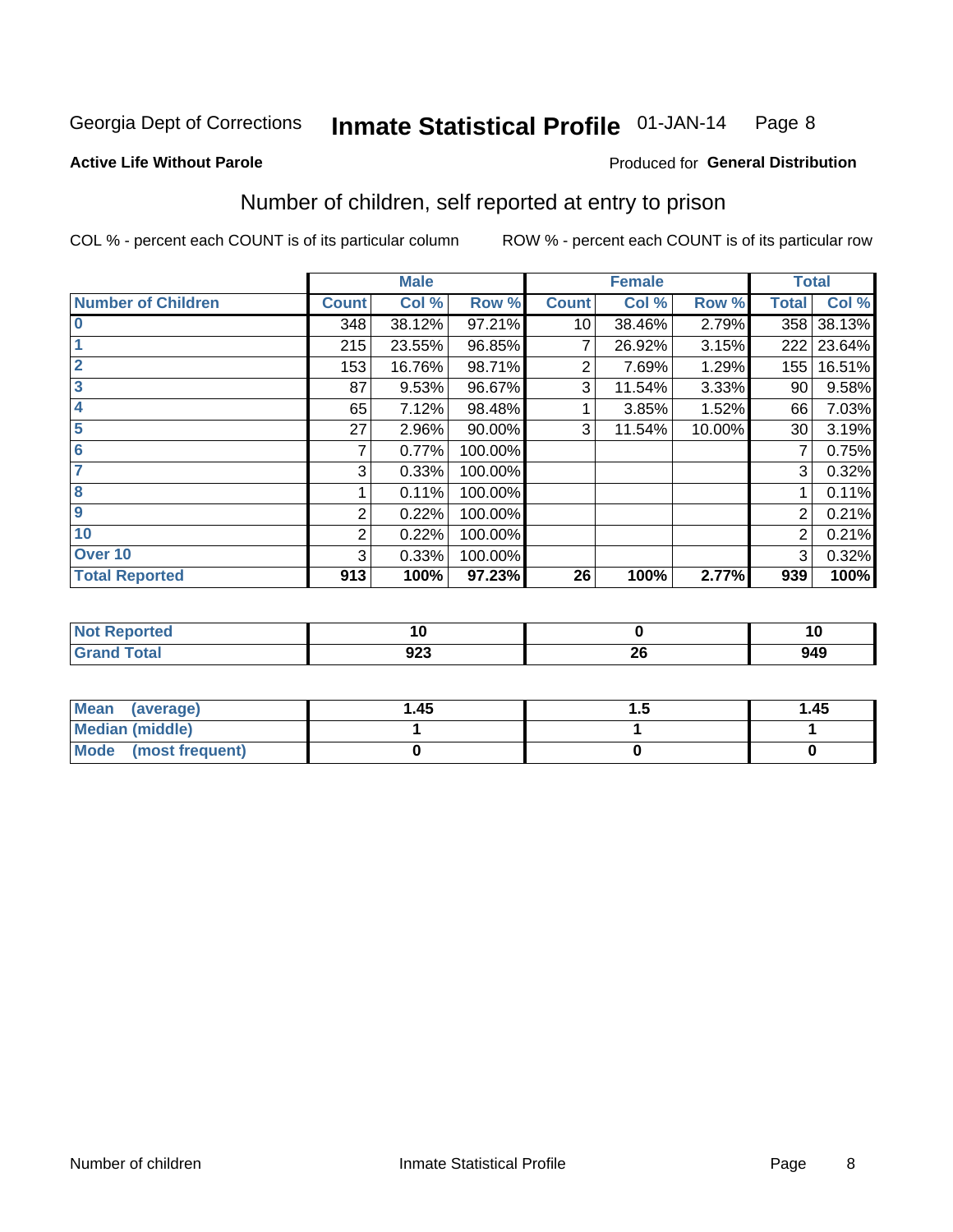#### **Inmate Statistical Profile 01-JAN-14** Page 9

### **Active Life Without Parole**

### Produced for General Distribution

### Religious affiliation, self-reported at entry to prison

COL % - percent each COUNT is of its particular column

|              |                              |              | <b>Male</b> |         |                | <b>Female</b> |       |              | <b>Total</b> |
|--------------|------------------------------|--------------|-------------|---------|----------------|---------------|-------|--------------|--------------|
|              | <b>Religious Affiliation</b> | <b>Count</b> | Col %       | Row %   | <b>Count</b>   | Col %         | Row % | <b>Total</b> | Col %        |
|              | Islam                        | 45           | 7.96%       | 95.74%  | $\overline{2}$ | 11.76%        | 4.26% | 47           | 8.08%        |
| $\mathbf{2}$ | <b>Catholic</b>              | 22           | 3.89%       | 95.65%  |                | 5.88%         | 4.35% | 23           | 3.95%        |
| 3            | <b>Baptist</b>               | 262          | 46.37%      | 95.97%  | 11             | 64.71%        | 4.03% | 273          | 46.91%       |
| 4            | <b>Methodist</b>             | 10           | 1.77%       | 100.00% |                |               |       | 10           | 1.72%        |
| 7            | <b>Chc Of God</b>            |              | .18%        | 100.00% |                |               |       |              | .17%         |
| 8            | <b>Holiness</b>              | 21           | 3.72%       | 95.45%  |                | 5.88%         | 4.55% | 22           | 3.78%        |
| 9            | <b>Jewish</b>                |              | .18%        | 100.00% |                |               |       |              | .17%         |
| 10           | <b>Anglican</b>              |              | .18%        | 100.00% |                |               |       |              | .17%         |
| 12           | <b>Hindu</b>                 | 2            | .35%        | 100.00% |                |               |       | 2            | .34%         |
| 16           | <b>Seven D Ad</b>            | 4            | .71%        | 100.00% |                |               |       | 4            | .69%         |
| 17           | <b>Jehovah Wt</b>            | 9            | 1.59%       | 100.00% |                |               |       | 9            | 1.55%        |
| 18           | <b>Latr Day S</b>            |              | .18%        | 100.00% |                |               |       |              | .17%         |
| 20           | <b>Other Prot</b>            | 77           | 13.63%      | 97.47%  | $\overline{2}$ | 11.76%        | 2.53% | 79           | 13.57%       |
| 96           | <b>None</b>                  | 109          | 19.29%      | 100.00% |                |               |       | 109          | 18.73%       |
|              | <b>Total Reported</b>        | 565          | 100%        | 97.08%  | 17             | 100%          | 2.92% | 582          | 100%         |

| ı leu<br>. | <b>OFO</b><br>ນວດ |    | 367 |
|------------|-------------------|----|-----|
|            | <u>__</u><br>ט⊾ט  | ZU | 949 |

| Mode (most frequent) | Baptist | <b>Baptist</b> | aptıst |
|----------------------|---------|----------------|--------|
|                      |         |                |        |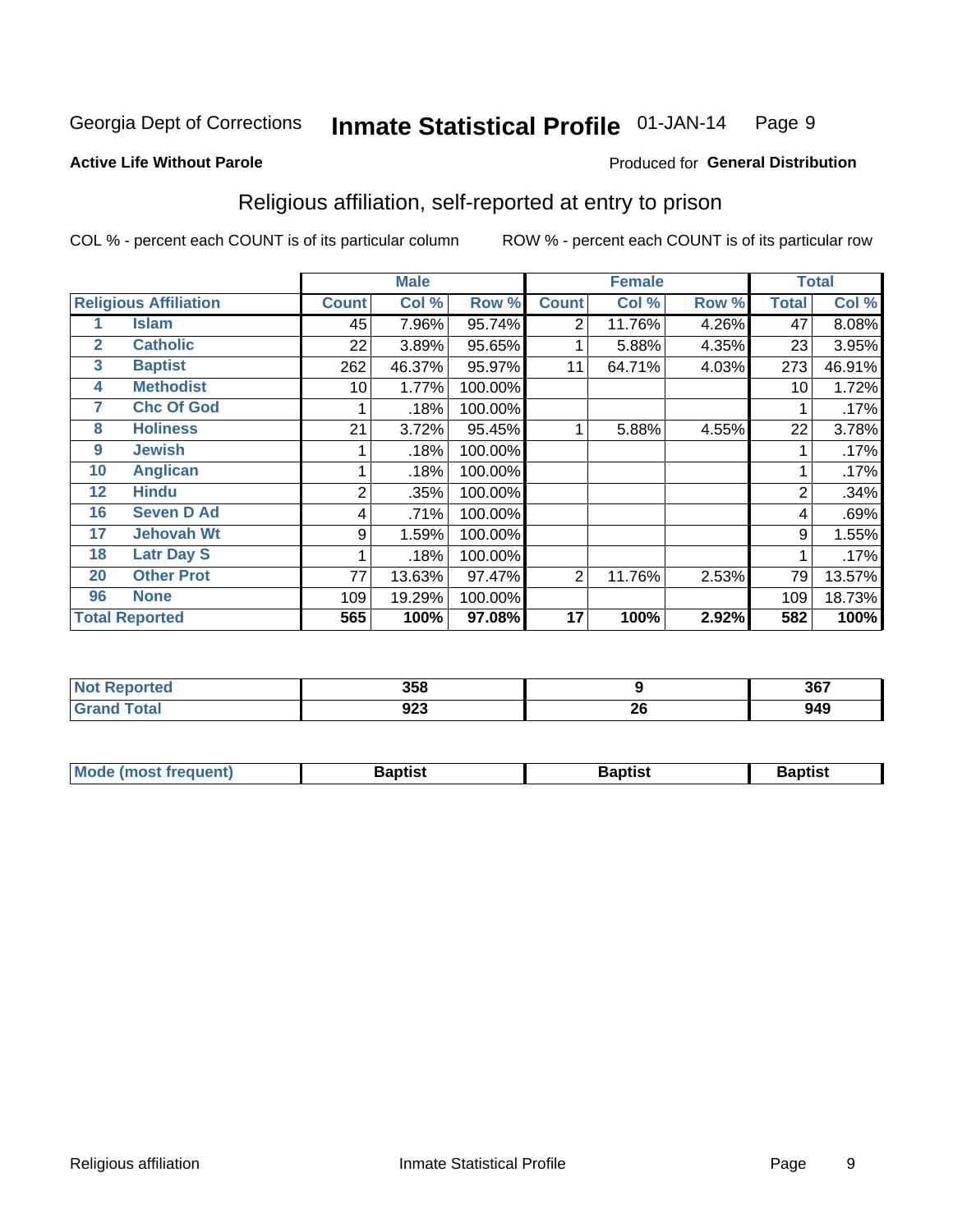#### Inmate Statistical Profile 01-JAN-14 Page 10

Produced for General Distribution

### **Active Life Without Parole**

### Home county, self-reported at entry to prison

COL % - percent each COUNT is of its particular column

|     |                             |                         | <b>Male</b> |         |              | <b>Female</b> |        | <b>Total</b>   |        |
|-----|-----------------------------|-------------------------|-------------|---------|--------------|---------------|--------|----------------|--------|
|     | <b>Home County</b>          | <b>Count</b>            | Col %       | Row %   | <b>Count</b> | Col %         | Row %  | <b>Total</b>   | Col %  |
| 000 | <b>Unknown</b>              | 161                     | 17.44%      | 95.83%  | 7            | 26.92%        | 4.17%  | 168            | 17.70% |
| 001 | <b>Appling County</b>       | 5                       | .54%        | 100.00% |              |               |        | 5              | .53%   |
| 002 | <b>Atkinson County</b>      | $\mathbf 1$             | .11%        | 100.00% |              |               |        | 1              | .11%   |
| 003 | <b>Bacon County</b>         | 1                       | .11%        | 100.00% |              |               |        | 1              | .11%   |
| 005 | <b>Baldwin County</b>       | 3                       | .33%        | 100.00% |              |               |        | 3              | .32%   |
| 007 | <b>Barrow County</b>        | $\overline{7}$          | .76%        | 100.00% |              |               |        | 7              | .74%   |
| 008 | <b>Bartow County</b>        | $\overline{7}$          | .76%        | 100.00% |              |               |        | 7              | .74%   |
| 009 | <b>Ben Hill County</b>      | 4                       | .43%        | 100.00% |              |               |        | 4              | .42%   |
| 010 | <b>Berrien County</b>       | $\overline{2}$          | .22%        | 100.00% |              |               |        | $\overline{2}$ | .21%   |
| 011 | <b>Bibb County</b>          | 18                      | 1.95%       | 94.74%  | 1            | 3.85%         | 5.26%  | 19             | 2.00%  |
| 012 | <b>Bleckley County</b>      | $\overline{\mathbf{c}}$ | .22%        | 100.00% |              |               |        | $\overline{2}$ | .21%   |
| 014 | <b>Brooks County</b>        | 1                       | .11%        | 100.00% |              |               |        | 1              | .11%   |
| 016 | <b>Bulloch County</b>       | 4                       | .43%        | 100.00% |              |               |        | 4              | .42%   |
| 017 | <b>Burke County</b>         | 9                       | .98%        | 100.00% |              |               |        | 9              | .95%   |
| 018 | <b>Butts County</b>         | $\mathbf 1$             | .11%        | 100.00% |              |               |        | 1              | .11%   |
| 020 | <b>Camden County</b>        | 4                       | .43%        | 80.00%  | 1            | 3.85%         | 20.00% | 5              | .53%   |
| 021 | <b>Candler County</b>       | 1                       | .11%        | 100.00% |              |               |        | 1              | .11%   |
| 022 | <b>Carroll County</b>       | 2                       | .22%        | 100.00% |              |               |        | $\overline{2}$ | .21%   |
| 023 | <b>Catoosa County</b>       | 3                       | .33%        | 100.00% |              |               |        | 3              | .32%   |
| 025 | <b>Chatham County</b>       | 36                      | 3.90%       | 100.00% |              |               |        | 36             | 3.79%  |
| 026 | <b>Chattahoochee County</b> | 1                       | .11%        | 100.00% |              |               |        | 1              | .11%   |
| 027 | <b>Chattooga County</b>     | $\mathbf 1$             | .11%        | 100.00% |              |               |        | 1              | .11%   |
| 028 | <b>Cherokee County</b>      | $\overline{2}$          | .22%        | 100.00% |              |               |        | $\overline{2}$ | .21%   |
| 029 | <b>Clarke County</b>        | 17                      | 1.84%       | 100.00% |              |               |        | 17             | 1.79%  |
| 031 | <b>Clayton County</b>       | 24                      | 2.60%       | 100.00% |              |               |        | 24             | 2.53%  |
| 033 | <b>Cobb County</b>          | 30                      | 3.25%       | 100.00% |              |               |        | 30             | 3.16%  |
| 034 | <b>Coffee County</b>        | 3                       | .33%        | 100.00% |              |               |        | 3              | .32%   |
| 035 | <b>Colquitt County</b>      | 4                       | .43%        | 100.00% |              |               |        | 4              | .42%   |
| 036 | <b>Columbia County</b>      | 5                       | .54%        | 83.33%  | 1            | 3.85%         | 16.67% | $\,6$          | .63%   |
| 037 | <b>Cook County</b>          | 3                       | .33%        | 100.00% |              |               |        | 3              | .32%   |
| 038 | <b>Coweta County</b>        | 4                       | .43%        | 100.00% |              |               |        | 4              | .42%   |
| 040 | <b>Crisp County</b>         | 4                       | .43%        | 100.00% |              |               |        | $\overline{4}$ | .42%   |
| 043 | <b>Decatur County</b>       | $\overline{2}$          | .22%        | 100.00% |              |               |        | $\overline{2}$ | .21%   |
| 044 | <b>Dekalb County</b>        | 65                      | 7.04%       | 100.00% |              |               |        | 65             | 6.85%  |
| 045 | <b>Dodge County</b>         | 1                       | .11%        | 100.00% |              |               |        | 1              | .11%   |
| 046 | <b>Dooly County</b>         | 1                       | .11%        | 50.00%  | 1            | 3.85%         | 50.00% | 2              | .21%   |
| 047 | <b>Dougherty County</b>     | 25                      | 2.71%       | 96.15%  | 1            | 3.85%         | 3.85%  | 26             | 2.74%  |
| 048 | <b>Douglas County</b>       | 12                      | 1.30%       | 92.31%  | $\mathbf 1$  | 3.85%         | 7.69%  | 13             | 1.37%  |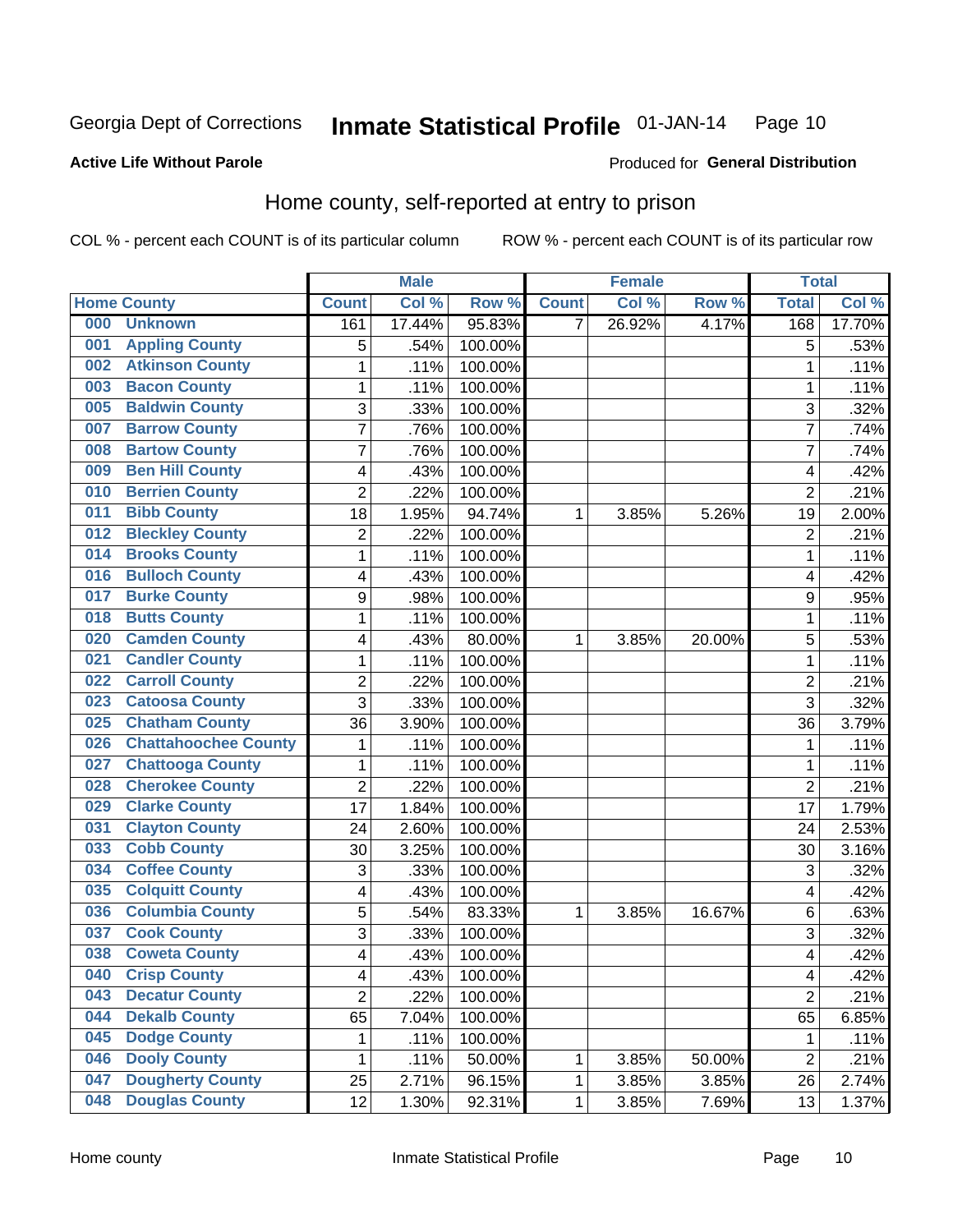#### Inmate Statistical Profile 01-JAN-14 Page 11

### **Active Life Without Parole**

### Produced for General Distribution

### Home county, self-reported at entry to prison

COL % - percent each COUNT is of its particular column

|     |                          |                | <b>Male</b> |                  |              | <b>Female</b> |        | <b>Total</b>   |        |
|-----|--------------------------|----------------|-------------|------------------|--------------|---------------|--------|----------------|--------|
|     | <b>Home County</b>       | <b>Count</b>   | Col %       | Row <sup>%</sup> | <b>Count</b> | Col %         | Row %  | <b>Total</b>   | Col %  |
| 049 | <b>Early County</b>      | $\mathbf{1}$   | .11%        | 100.00%          |              |               |        | 1              | .11%   |
| 051 | <b>Effingham County</b>  | 2              | .22%        | 100.00%          |              |               |        | $\overline{2}$ | .21%   |
| 052 | <b>Elbert County</b>     | 4              | .43%        | 100.00%          |              |               |        | 4              | .42%   |
| 053 | <b>Emanuel County</b>    | 4              | .43%        | 100.00%          |              |               |        | 4              | .42%   |
| 056 | <b>Fayette County</b>    | 3              | .33%        | 100.00%          |              |               |        | 3              | .32%   |
| 057 | <b>Floyd County</b>      | 11             | 1.19%       | 100.00%          |              |               |        | 11             | 1.16%  |
| 058 | <b>Forsyth County</b>    | 3              | .33%        | 100.00%          |              |               |        | 3              | .32%   |
| 059 | <b>Franklin County</b>   | $\overline{2}$ | .22%        | 66.67%           | 1            | 3.85%         | 33.33% | 3              | .32%   |
| 060 | <b>Fulton County</b>     | 134            | 14.52%      | 99.26%           | 1            | 3.85%         | .74%   | 135            | 14.23% |
| 061 | <b>Gilmer County</b>     | 1              | .11%        | 100.00%          |              |               |        | 1              | .11%   |
| 063 | <b>Glynn County</b>      | 8              | .87%        | 100.00%          |              |               |        | 8              | .84%   |
| 064 | <b>Gordon County</b>     | $\overline{2}$ | .22%        | 100.00%          |              |               |        | $\overline{2}$ | .21%   |
| 066 | <b>Greene County</b>     | 1              | .11%        | 100.00%          |              |               |        | 1              | .11%   |
| 067 | <b>Gwinnett County</b>   | 22             | 2.38%       | 95.65%           | 1            | 3.85%         | 4.35%  | 23             | 2.42%  |
| 068 | <b>Habersham County</b>  | $\mathbf{1}$   | .11%        | 100.00%          |              |               |        | 1              | .11%   |
| 069 | <b>Hall County</b>       | 11             | 1.19%       | 100.00%          |              |               |        | 11             | 1.16%  |
| 070 | <b>Hancock County</b>    | $\overline{2}$ | .22%        | 100.00%          |              |               |        | $\overline{2}$ | .21%   |
| 071 | <b>Haralson County</b>   | $\overline{2}$ | .22%        | 100.00%          |              |               |        | $\overline{2}$ | .21%   |
| 072 | <b>Harris County</b>     | $\overline{2}$ | .22%        | 100.00%          |              |               |        | $\overline{2}$ | .21%   |
| 073 | <b>Hart County</b>       | $\overline{2}$ | .22%        | 100.00%          |              |               |        | $\overline{2}$ | .21%   |
| 074 | <b>Heard County</b>      | 1              | .11%        | 100.00%          |              |               |        | 1              | .11%   |
| 075 | <b>Henry County</b>      | 6              | .65%        | 100.00%          |              |               |        | $\,6$          | .63%   |
| 076 | <b>Houston County</b>    | 13             | 1.41%       | 100.00%          |              |               |        | 13             | 1.37%  |
| 078 | <b>Jackson County</b>    | 3              | .33%        | 100.00%          |              |               |        | 3              | .32%   |
| 080 | <b>Jeff Davis County</b> | $\mathbf 1$    | .11%        | 100.00%          |              |               |        | 1              | .11%   |
| 081 | <b>Jefferson County</b>  | 3              | .33%        | 100.00%          |              |               |        | $\overline{3}$ | .32%   |
| 082 | <b>Jenkins County</b>    | $\overline{2}$ | .22%        | 100.00%          |              |               |        | $\overline{2}$ | .21%   |
| 087 | <b>Laurens County</b>    | 6              | .65%        | 100.00%          |              |               |        | 6              | .63%   |
| 088 | <b>Lee County</b>        | $\mathbf 1$    | .11%        | 100.00%          |              |               |        | 1              | .11%   |
| 089 | <b>Liberty County</b>    | $\overline{7}$ | .76%        | 87.50%           | 1            | 3.85%         | 12.50% | 8              | .84%   |
| 090 | <b>Lincoln County</b>    | $\mathbf 1$    | .11%        | 100.00%          |              |               |        | 1              | .11%   |
| 091 | <b>Long County</b>       | 1              | .11%        | 100.00%          |              |               |        | 1.             | .11%   |
| 092 | <b>Lowndes County</b>    | $\overline{7}$ | .76%        | 100.00%          |              |               |        | 7              | .74%   |
| 093 | <b>Lumpkin County</b>    | $\mathbf{1}$   | .11%        | 100.00%          |              |               |        | 1              | .11%   |
| 095 | <b>Madison County</b>    | $\overline{2}$ | .22%        | 100.00%          |              |               |        | 2              | .21%   |
| 096 | <b>Marion County</b>     | $\mathbf{1}$   | .11%        | 100.00%          |              |               |        | 1              | .11%   |
| 097 | <b>Mcduffie County</b>   | $\overline{c}$ | .22%        | 100.00%          |              |               |        | $\overline{2}$ | .21%   |
| 098 | <b>Mcintosh County</b>   | $\overline{2}$ | .22%        | 100.00%          |              |               |        | $\overline{2}$ | .21%   |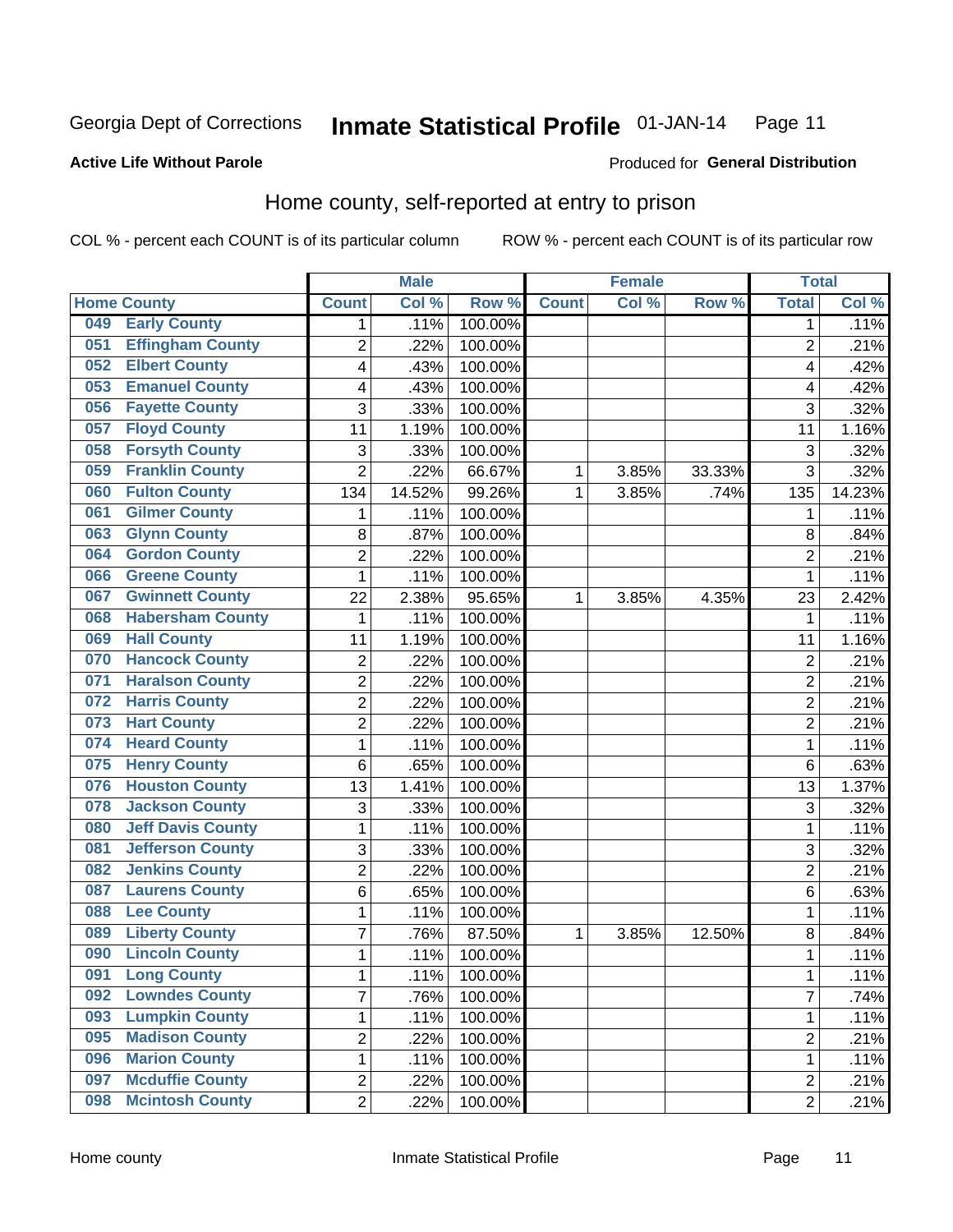#### Inmate Statistical Profile 01-JAN-14 Page 12

### **Active Life Without Parole**

### Produced for General Distribution

### Home county, self-reported at entry to prison

COL % - percent each COUNT is of its particular column

|                  |                          |                         | <b>Male</b> |         |                | <b>Female</b> |        | <b>Total</b>            |       |
|------------------|--------------------------|-------------------------|-------------|---------|----------------|---------------|--------|-------------------------|-------|
|                  | <b>Home County</b>       | <b>Count</b>            | Col %       | Row %   | <b>Count</b>   | Col %         | Row %  | <b>Total</b>            | Col % |
| 100              | <b>Miller County</b>     | 1                       | .11%        | 100.00% |                |               |        | 1                       | .11%  |
| 102              | <b>Monroe County</b>     | 4                       | .43%        | 100.00% |                |               |        | 4                       | .42%  |
| 103              | <b>Montgomery County</b> | $\mathbf{1}$            | .11%        | 100.00% |                |               |        | 1                       | .11%  |
| 104              | <b>Morgan County</b>     | 1                       | .11%        | 100.00% |                |               |        | 1                       | .11%  |
| 106              | <b>Muscogee County</b>   | 28                      | 3.03%       | 100.00% |                |               |        | 28                      | 2.95% |
| 107              | <b>Newton County</b>     | 3                       | .33%        | 60.00%  | $\overline{2}$ | 7.69%         | 40.00% | 5                       | .53%  |
| 109              | <b>Oglethorpe County</b> | 4                       | .43%        | 100.00% |                |               |        | $\overline{\mathbf{4}}$ | .42%  |
| 110              | <b>Paulding County</b>   | 3                       | .33%        | 100.00% |                |               |        | 3                       | .32%  |
| 111              | <b>Peach County</b>      | $\mathbf 1$             | .11%        | 100.00% |                |               |        | 1                       | .11%  |
| $\overline{113}$ | <b>Pierce County</b>     | $\overline{\mathbf{c}}$ | .22%        | 100.00% |                |               |        | $\overline{c}$          | .21%  |
| 114              | <b>Pike County</b>       | $\overline{3}$          | .33%        | 75.00%  | 1              | 3.85%         | 25.00% | $\overline{\mathbf{4}}$ | .42%  |
| $\overline{115}$ | <b>Polk County</b>       | $\overline{c}$          | .22%        | 100.00% |                |               |        | $\overline{2}$          | .21%  |
| 117              | <b>Putnam County</b>     | 5                       | .54%        | 100.00% |                |               |        | 5                       | .53%  |
| 119              | <b>Rabun County</b>      | $\mathbf 1$             | .11%        | 100.00% |                |               |        | 1                       | .11%  |
| 120              | <b>Randolph County</b>   | $\overline{2}$          | .22%        | 100.00% |                |               |        | $\overline{2}$          | .21%  |
| 121              | <b>Richmond County</b>   | 29                      | 3.14%       | 90.63%  | 3              | 11.54%        | 9.38%  | 32                      | 3.37% |
| 122              | <b>Rockdale County</b>   | 5                       | .54%        | 100.00% |                |               |        | 5                       | .53%  |
| 125              | <b>Seminole County</b>   | $\overline{c}$          | .22%        | 100.00% |                |               |        | $\overline{2}$          | .21%  |
| 126              | <b>Spalding County</b>   | 8                       | .87%        | 100.00% |                |               |        | 8                       | .84%  |
| 127              | <b>Stephens County</b>   | $\mathbf 1$             | .11%        | 50.00%  | 1              | 3.85%         | 50.00% | $\overline{2}$          | .21%  |
| 128              | <b>Stewart County</b>    | $\mathbf 1$             | .11%        | 100.00% |                |               |        | 1                       | .11%  |
| 129              | <b>Sumter County</b>     | $\mathbf 1$             | .11%        | 100.00% |                |               |        | 1                       | .11%  |
| 132              | <b>Tattnall County</b>   | $\mathbf 1$             | .11%        | 100.00% |                |               |        | 1                       | .11%  |
| 134              | <b>Telfair County</b>    | $\mathbf 1$             | .11%        | 100.00% |                |               |        | 1                       | .11%  |
| 136              | <b>Thomas County</b>     | 5                       | .54%        | 100.00% |                |               |        | 5                       | .53%  |
| 137              | <b>Tift County</b>       | 5                       | .54%        | 100.00% |                |               |        | 5                       | .53%  |
| 138              | <b>Toombs County</b>     | 10                      | 1.08%       | 100.00% |                |               |        | 10                      | 1.05% |
| 140              | <b>Treutlen County</b>   | $\mathbf 1$             | .11%        | 100.00% |                |               |        | 1                       | .11%  |
| 145              | <b>Upson County</b>      | 3                       | .33%        | 100.00% |                |               |        | 3                       | .32%  |
| 146              | <b>Walker County</b>     | 5                       | .54%        | 83.33%  | 1              | 3.85%         | 16.67% | 6                       | .63%  |
| 147              | <b>Walton County</b>     | 4                       | .43%        | 100.00% |                |               |        | 4                       | .42%  |
| 148              | <b>Ware County</b>       | 6                       | .65%        | 100.00% |                |               |        | 6                       | .63%  |
| 149              | <b>Warren County</b>     | 1                       | .11%        | 100.00% |                |               |        | 1                       | .11%  |
| 150              | <b>Washington County</b> | $\overline{\mathbf{4}}$ | .43%        | 100.00% |                |               |        | 4                       | .42%  |
| 151              | <b>Wayne County</b>      | $\overline{3}$          | .33%        | 100.00% |                |               |        | 3                       | .32%  |
| 154              | <b>White County</b>      | 1                       | .11%        | 100.00% |                |               |        | 1                       | .11%  |
| 155              | <b>Whitfield County</b>  | $\overline{\mathbf{4}}$ | .43%        | 100.00% |                |               |        | 4                       | .42%  |
| 157              | <b>Wilkes County</b>     | $\mathbf{1}$            | .11%        | 100.00% |                |               |        | 1                       | .11%  |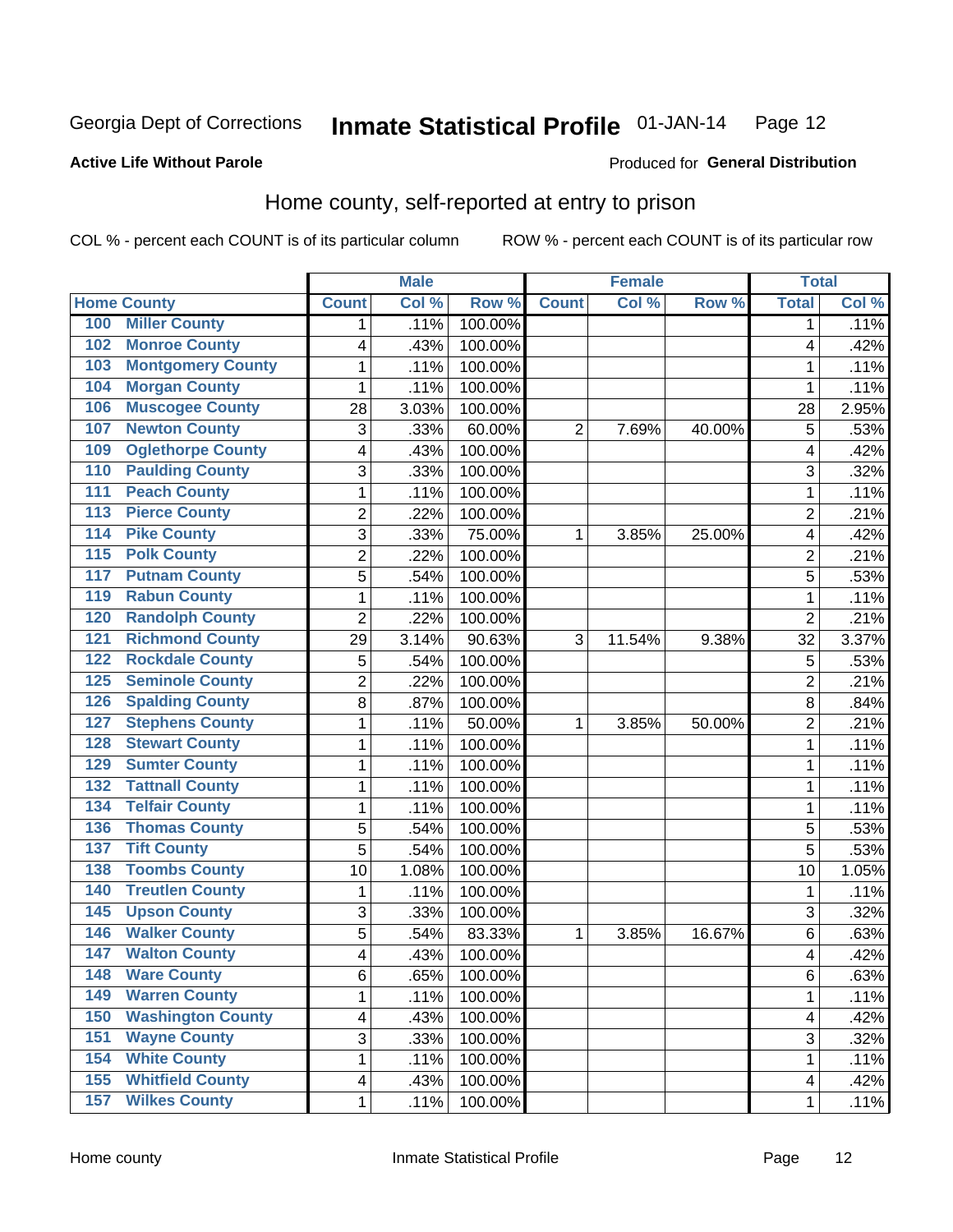#### Inmate Statistical Profile 01-JAN-14 Page 13

### **Active Life Without Parole**

### Produced for General Distribution

### Home county, self-reported at entry to prison

COL % - percent each COUNT is of its particular column

|                                    |              | <b>Male</b> |           |              | <b>Female</b> |        | <b>Total</b> |         |
|------------------------------------|--------------|-------------|-----------|--------------|---------------|--------|--------------|---------|
| <b>Home County</b>                 | <b>Count</b> | Col%        | Row %     | <b>Count</b> | Col%          | Row %  | Total        | Col %   |
| <b>Wilkinson County</b><br>158     | ົ            | .22%        | 100.00%   |              |               |        |              | .21%    |
| <b>Worth County</b><br>159         |              | $.11\%$     | 100.00%   |              |               |        |              | $.11\%$ |
| <b>Other Custody/Out Of</b><br>999 | 3            | .33%        | 75.00%    |              | 3.85%         | 25.00% |              | .42%    |
| <b>State</b>                       |              |             |           |              |               |        |              |         |
| <b>Total Rported</b>               | 923          | 100%        | $97.26\%$ | 26           | 100%          | 2.74%  | 949          | 100%    |

| tea                |            |        |     |
|--------------------|------------|--------|-----|
| <u>i</u> vtai<br>- | ົດດ<br>94J | $\sim$ | 949 |

| Mode<br>known<br>nown<br>nowr<br>reguent)<br>os<br>. |
|------------------------------------------------------|
|------------------------------------------------------|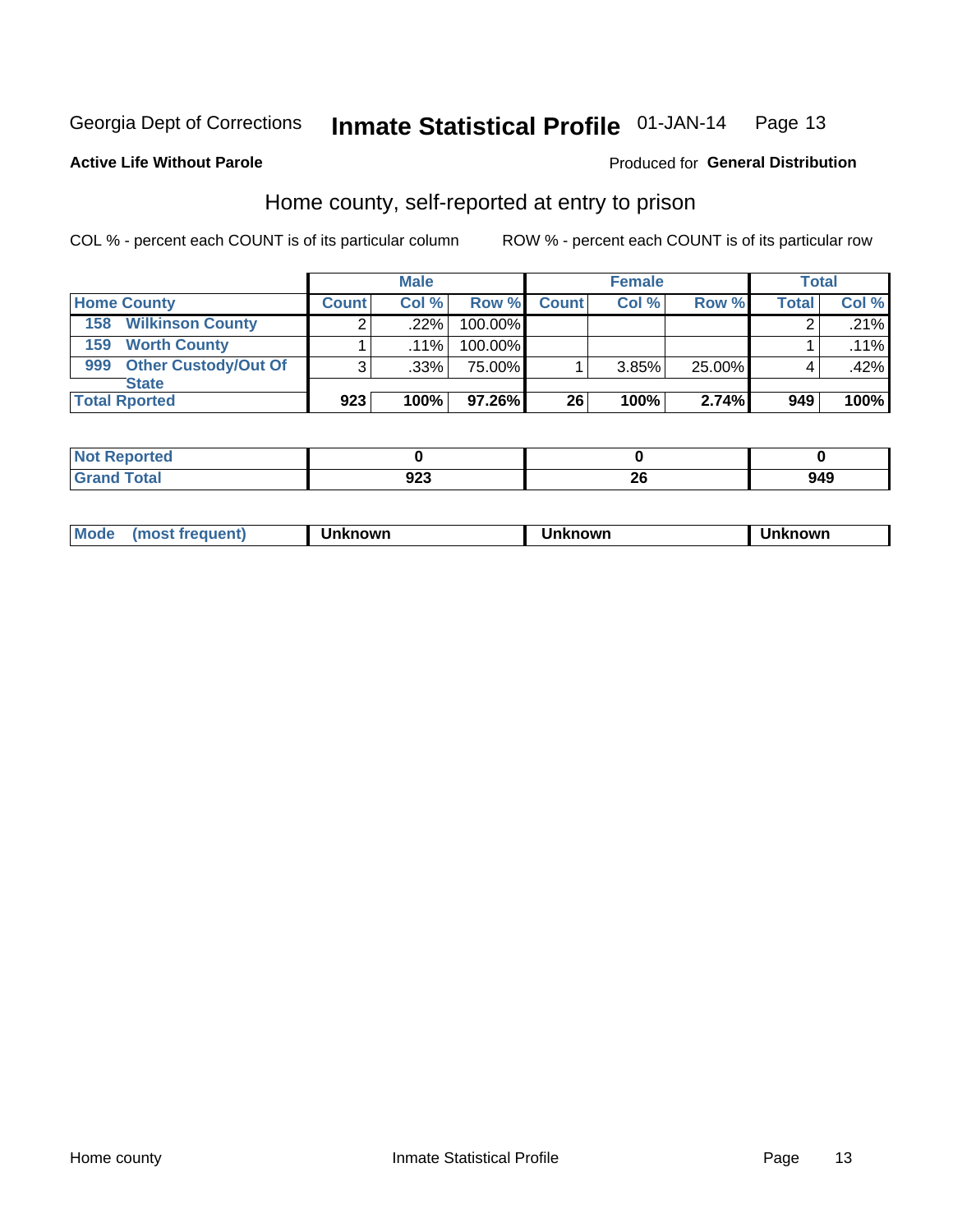#### Inmate Statistical Profile 01-JAN-14 Page 14

### **Active Life Without Parole**

### **Produced for General Distribution**

### Socioeconomic class, self-reported at entry to prison

COL % - percent each COUNT is of its particular column

|                       |              | <b>Male</b> |            |              | <b>Female</b> |       |       | <b>Total</b> |
|-----------------------|--------------|-------------|------------|--------------|---------------|-------|-------|--------------|
| Socioeconomic Class   | <b>Count</b> | Col %       | Row %      | <b>Count</b> | Col %         | Row % | Total | Col %        |
| <b>Welfare</b>        | 38           | 6.70%       | 100.00%    |              |               |       | 38    | $6.60\%$     |
| <b>Occ Employ</b>     | 24           | 4.23%       | $100.00\%$ |              |               |       | 24    | 4.17%        |
| <b>Minimum Std</b>    | 286          | 50.44%      | 99.31%     |              | $22.22\%$     | .69%  | 288   | 50.00%       |
| <b>Middle</b>         | 219          | 38.62%      | 96.90%     |              | 77.78%        | 3.10% | 226   | 39.24%       |
| <b>Total Reported</b> | 567          | 100%        | 98.44%     |              | 100%          | 1.56% | 576   | 100%         |

| 356 |           | $\sim$<br>. . |
|-----|-----------|---------------|
| 94J | nr.<br>Δv | ה גר          |

|  | <b>Mode</b><br>œ | <b>Minimum</b><br>Std | <b>Middle</b> | Mir<br>ا Std<br>. <b>.</b> .<br>шш |
|--|------------------|-----------------------|---------------|------------------------------------|
|--|------------------|-----------------------|---------------|------------------------------------|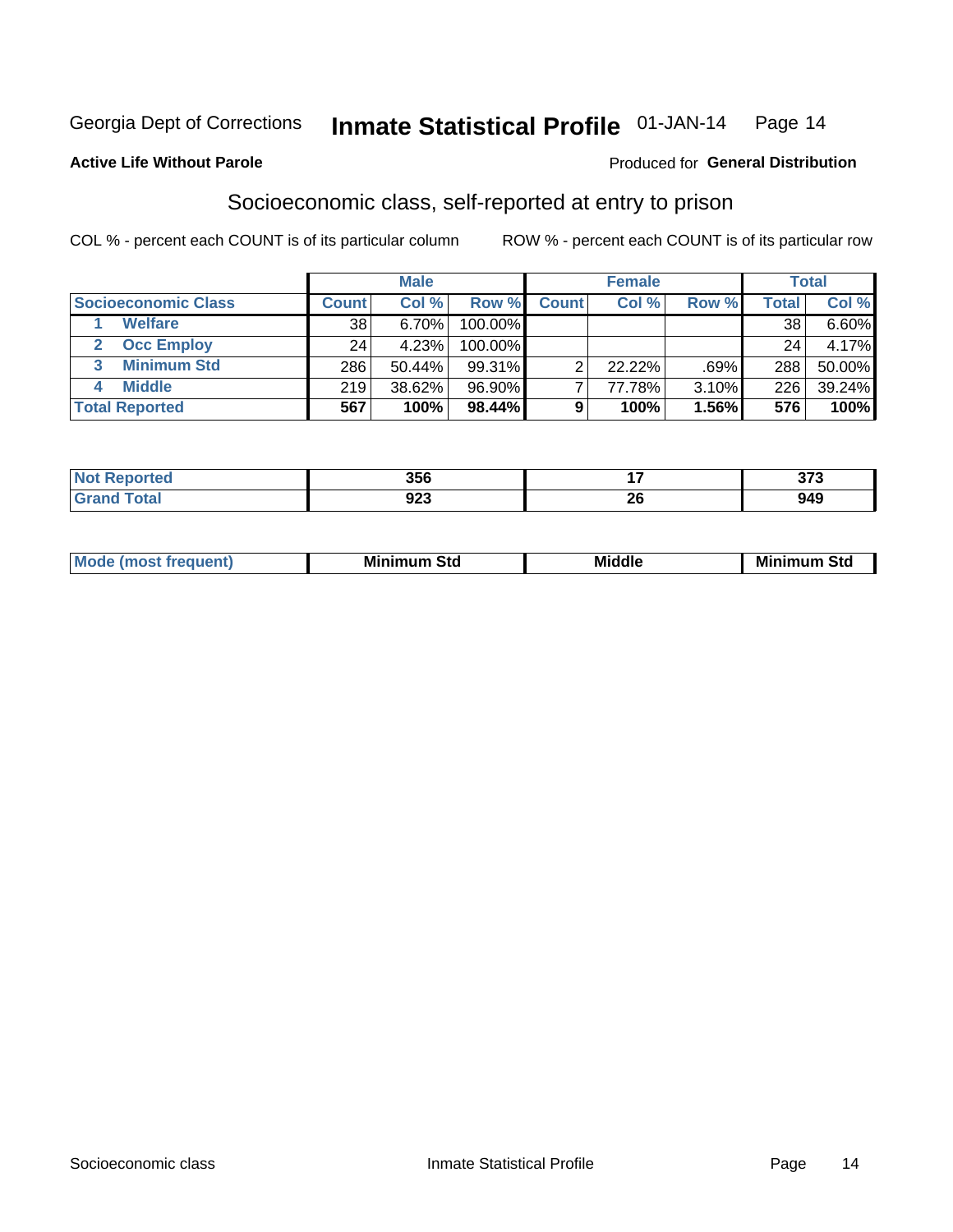#### Inmate Statistical Profile 01-JAN-14 Page 15

**Active Life Without Parole** 

### **Produced for General Distribution**

### Environment to age 16, self-reported at entry to prison

COL % - percent each COUNT is of its particular column

|                                    |                 | <b>Male</b> |           |              | <b>Female</b> |        |       | <b>Total</b> |
|------------------------------------|-----------------|-------------|-----------|--------------|---------------|--------|-------|--------------|
| <b>Environment to age 16</b>       | <b>Count</b>    | Col %       | Row %     | <b>Count</b> | Col %         | Row %  | Total | Col %        |
| <b>Rural/Farm</b>                  | 11              | 1.91%       | 100.00%   |              |               |        |       | 1.88%        |
| <b>Rural/Nfarm</b><br>$\mathbf{2}$ | 26 <sub>1</sub> | 4.51%       | 89.66%    | 3            | 30.00%        | 10.34% | 29    | 4.95%        |
| 3 S.M.S.A                          | 237             | 41.15%      | 99.58%    |              | 10.00%        | .42%   | 238   | 40.61%       |
| <b>Urban</b><br>4                  | 130             | 22.57%      | $97.01\%$ |              | 40.00%        | 2.99%  | 134   | 22.87%       |
| <b>Small Town</b><br>5             | 172             | 29.86%      | 98.85%    | 2            | 20.00%        | 1.15%  | 174   | 29.69%       |
| <b>Total Reported</b>              | 576             | 100%        | 98.29%    | 10           | 100%          | 1.71%  | 586   | 100%         |

| 217<br>.  | 1 V | 363         |
|-----------|-----|-------------|
| <u>__</u> | ∽•• | <b>0.40</b> |
| ง∠ง       | ΔU  | , , ,       |

| Mo | M | urhar . | M      |
|----|---|---------|--------|
|    |   | _____   | ______ |
|    |   |         |        |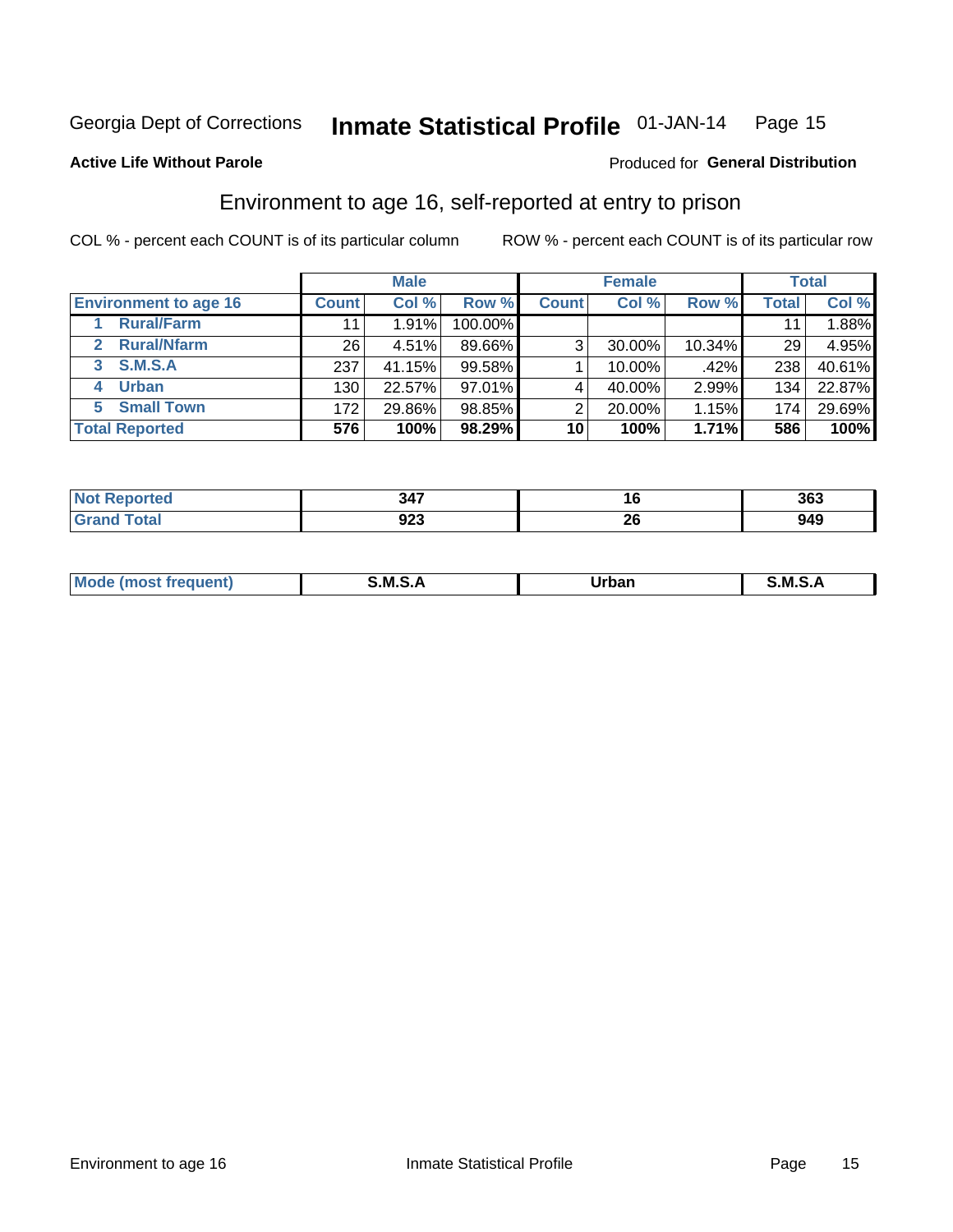#### Inmate Statistical Profile 01-JAN-14 Page 16

### **Active Life Without Parole**

### Produced for General Distribution

### Guardian status to age 16, self-reported at entry to prison

COL % - percent each COUNT is of its particular column

|                                  |                 | <b>Male</b> |         |              | <b>Female</b> |       |              | <b>Total</b> |
|----------------------------------|-----------------|-------------|---------|--------------|---------------|-------|--------------|--------------|
| <b>Guardian Status To Age 16</b> | <b>Count</b>    | Col %       | Row %   | <b>Count</b> | Col %         | Row % | <b>Total</b> | Col %        |
| 2 Father Only                    | 12 <sub>1</sub> | 2.36%       | 100.00% |              |               |       | 12           | 2.33%        |
| <b>3 Both Parents</b>            | 212             | 41.65%      | 98.15%  | 4            | 66.67%        | 1.85% | 216          | 41.94%       |
| <b>4 Mother Only</b>             | 203             | 39.88%      | 99.51%  |              | 16.67%        | .49%  | 204          | 39.61%       |
| <b>6 Oth Female</b>              | 14              | 2.75%       | 100.00% |              |               |       | 14           | 2.72%        |
| <b>7 Oth Male</b>                | 5               | .98%        | 100.00% |              |               |       | 5            | .97%         |
| 8 Step-Parents                   | 12              | 2.36%       | 100.00% |              |               |       | 12           | 2.33%        |
| 9 Foster Home                    | 10              | 1.96%       | 100.00% |              |               |       | 10           | 1.94%        |
| <b>10 Grand Parents</b>          | 41              | 8.06%       | 97.62%  |              | 16.67%        | 2.38% | 42           | 8.16%        |
| <b>Total Reported</b>            | 509             | 100%        | 98.83%  | 6            | 100%          | 1.17% | 515          | 100%         |

| <b>Not Reported</b>    | -           | nr             | 494 |
|------------------------|-------------|----------------|-----|
| $\mathbf{r}$ . The set |             | ZU             |     |
| <b>Total</b>           | nne.<br>92J | ^^<br>ZU<br>__ | 949 |

| <b>Mode (most frequent)</b> | <b>Both Parents</b> | <b>Both Parents</b> | <b>Both Parents</b> |
|-----------------------------|---------------------|---------------------|---------------------|
|                             |                     |                     |                     |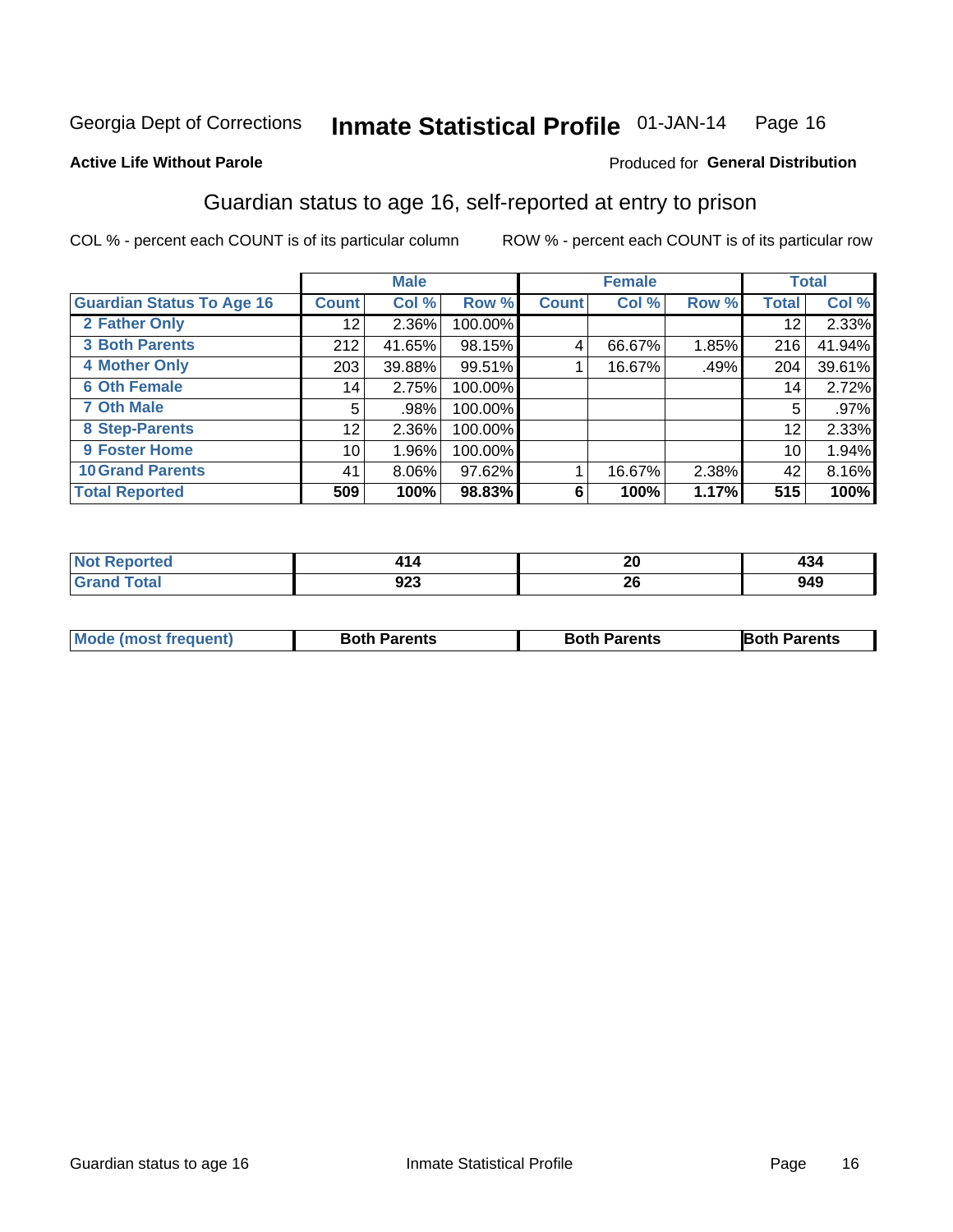#### Inmate Statistical Profile 01-JAN-14 Page 17

### **Active Life Without Parole**

### Produced for General Distribution

### Employment status before prison, self-reported at entry to prison

COL % - percent each COUNT is of its particular column

|                                  |                  | <b>Male</b> |         |              | <b>Female</b> |       |       | <b>Total</b> |
|----------------------------------|------------------|-------------|---------|--------------|---------------|-------|-------|--------------|
| <b>Employment Status</b>         | <b>Count</b>     | Col %       | Row %   | <b>Count</b> | Col %         | Row % | Total | Col %        |
| <b>Full Time</b>                 | 387              | 50.19%      | 97.73%  | 9            | 42.86%        | 2.27% | 396   | 50.00%       |
| <b>Part Time</b><br>$\mathbf{2}$ | 57               | 7.39%       | 100.00% |              |               |       | 57    | 7.20%        |
| Unempl $<$ 6m<br>3               | 71               | 9.21%       | 98.61%  |              | 4.76%         | 1.39% | 72    | 9.09%        |
| Unempl > 6m<br>4                 | 142 <sub>1</sub> | 18.42%      | 94.04%  | 9            | 42.86%        | 5.96% | 151   | 19.07%       |
| <b>Never Workd</b><br>5          | 65               | 8.43%       | 100.00% |              |               |       | 65    | 8.21%        |
| <b>Student</b><br>6              | 19               | 2.46%       | 100.00% |              |               |       | 19    | 2.40%        |
| <b>Incapable</b>                 | 30 <sup>1</sup>  | 3.89%       | 93.75%  | 2            | 9.52%         | 6.25% | 32    | 4.04%        |
| <b>Total Reported</b>            | 771              | 100%        | 97.35%  | 21           | 100%          | 2.65% | 792   | 100%         |

| тео.                   | 152        |         | <b>157</b><br>137 |
|------------------------|------------|---------|-------------------|
| $f \wedge f \wedge f'$ | nns<br>ນ∠ວ | ົ<br>49 | 949               |

| ™∩ | the contract of the contract of the contract of the contract of the contract of the contract of the contract of | 6m | ime<br>uı<br>the contract of the contract of the contract of the contract of the contract of the contract of the contract of |
|----|-----------------------------------------------------------------------------------------------------------------|----|------------------------------------------------------------------------------------------------------------------------------|
|    |                                                                                                                 |    |                                                                                                                              |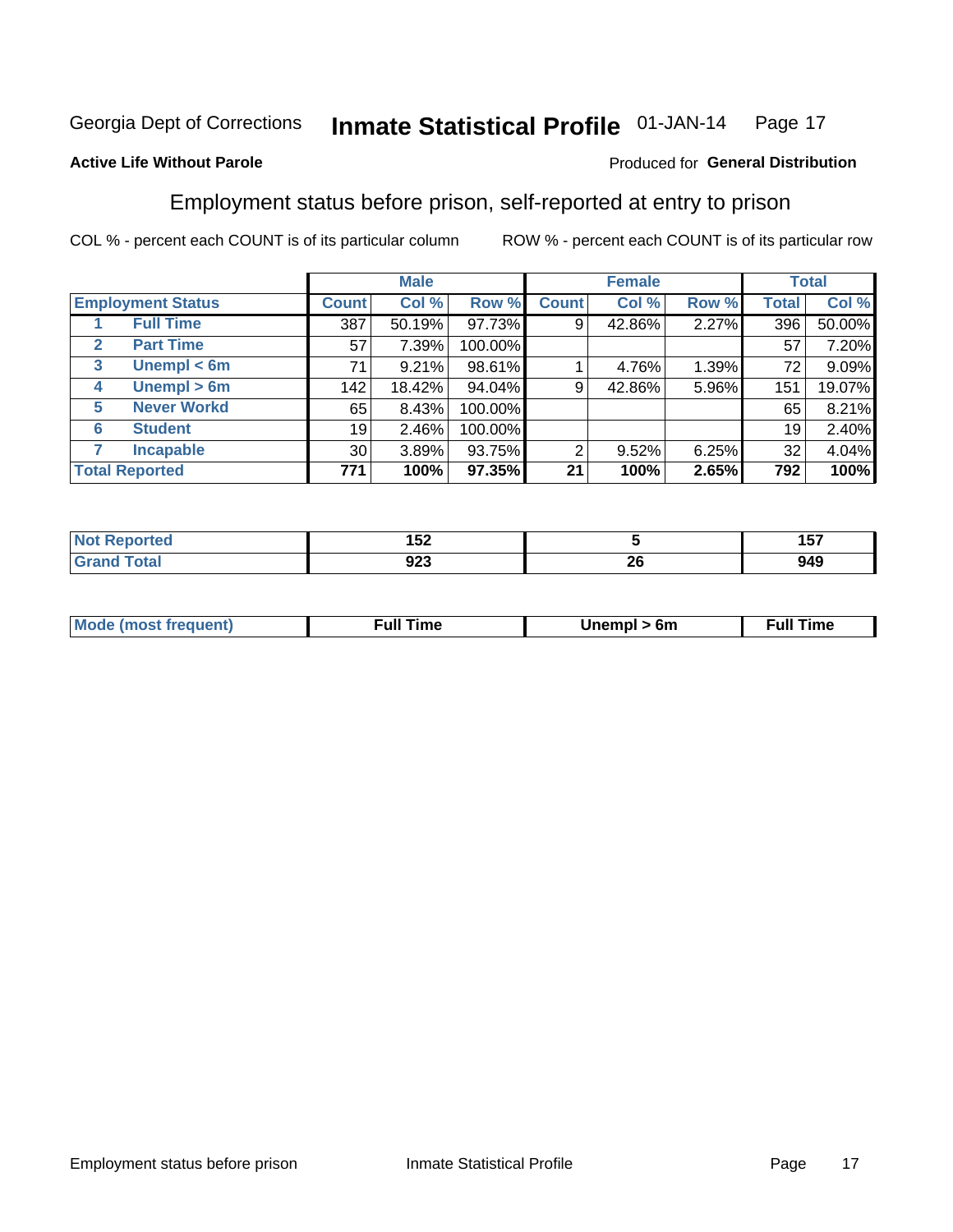#### Inmate Statistical Profile 01-JAN-14 Page 18

### **Active Life Without Parole**

Produced for General Distribution

### Age at admission

COL % - percent each COUNT is of its particular column

|                         |                | <b>Male</b> |         |                | <b>Female</b> |        |                | <b>Total</b> |
|-------------------------|----------------|-------------|---------|----------------|---------------|--------|----------------|--------------|
| <b>Age At Admission</b> | <b>Count</b>   | Col %       | Row %   | <b>Count</b>   | Col %         | Row %  | <b>Total</b>   | Col %        |
| 15                      | 2              | 0.22%       | 100.00% |                |               |        | $\overline{2}$ | 0.21%        |
| 16                      | $\overline{2}$ | 0.22%       | 100.00% |                |               |        | $\overline{2}$ | 0.21%        |
| $\overline{17}$         | 4              | 0.43%       | 100.00% |                |               |        | 4              | 0.42%        |
| 18                      | 13             | 1.41%       | 100.00% |                |               |        | 13             | 1.37%        |
| 19                      | 21             | 2.28%       | 100.00% |                |               |        | 21             | 2.21%        |
| $\overline{20}$         | 22             | 2.38%       | 95.65%  | 1              | 3.85%         | 4.35%  | 23             | 2.42%        |
| 21                      | 26             | 2.82%       | 100.00% |                |               |        | 26             | 2.74%        |
| 22                      | 43             | 4.66%       | 100.00% |                |               |        | 43             | 4.53%        |
| 23                      | 36             | 3.90%       | 94.74%  | $\overline{2}$ | 7.69%         | 5.26%  | 38             | 4.00%        |
| 24                      | 36             | 3.90%       | 97.30%  | 1              | 3.85%         | 2.70%  | 37             | 3.90%        |
| $\overline{25}$         | 30             | 3.25%       | 93.75%  | $\overline{2}$ | 7.69%         | 6.25%  | 32             | 3.37%        |
| 26                      | 35             | 3.79%       | 100.00% |                |               |        | 35             | 3.69%        |
| $\overline{27}$         | 32             | 3.47%       | 94.12%  | $\overline{2}$ | 7.69%         | 5.88%  | 34             | 3.58%        |
| 28                      | 40             | 4.33%       | 97.56%  | 1              | 3.85%         | 2.44%  | 41             | 4.32%        |
| 29                      | 41             | 4.44%       | 100.00% |                |               |        | 41             | 4.32%        |
| 30                      | 32             | 3.47%       | 100.00% |                |               |        | 32             | 3.37%        |
| 31                      | 37             | 4.01%       | 100.00% |                |               |        | 37             | 3.90%        |
| 32                      | 38             | 4.12%       | 95.00%  | $\overline{2}$ | 7.69%         | 5.00%  | 40             | 4.21%        |
| 33                      | 23             | 2.49%       | 100.00% |                |               |        | 23             | 2.42%        |
| 34                      | 19             | 2.06%       | 95.00%  | 1              | 3.85%         | 5.00%  | 20             | 2.11%        |
| 35                      | 24             | 2.60%       | 96.00%  | 1              | 3.85%         | 4.00%  | 25             | 2.63%        |
| 36                      | 37             | 4.01%       | 100.00% |                |               |        | 37             | 3.90%        |
| $\overline{37}$         | 23             | 2.49%       | 100.00% |                |               |        | 23             | 2.42%        |
| 38                      | 23             | 2.49%       | 100.00% |                |               |        | 23             | 2.42%        |
| 39                      | 23             | 2.49%       | 92.00%  | $\overline{2}$ | 7.69%         | 8.00%  | 25             | 2.63%        |
| 40                      | 18             | 1.95%       | 94.74%  | 1              | 3.85%         | 5.26%  | 19             | 2.00%        |
| 41                      | 31             | 3.36%       | 96.88%  | 1              | 3.85%         | 3.13%  | 32             | 3.37%        |
| 42                      | 25             | 2.71%       | 100.00% |                |               |        | 25             | 2.63%        |
| 43                      | 21             | 2.28%       | 95.45%  | 1              | 3.85%         | 4.55%  | 22             | 2.32%        |
| 44                      | 16             | 1.73%       | 88.89%  | $\overline{2}$ | 7.69%         | 11.11% | 18             | 1.90%        |
| 45                      | 22             | 2.38%       | 100.00% |                |               |        | 22             | 2.32%        |
| 46                      | 19             | 2.06%       | 90.48%  | $\overline{2}$ | 7.69%         | 9.52%  | 21             | 2.21%        |
| 47                      | 13             | 1.41%       | 100.00% |                |               |        | 13             | 1.37%        |
| 48                      | 13             | 1.41%       | 81.25%  | 3              | 11.54%        | 18.75% | 16             | 1.69%        |
| 49                      | 14             | 1.52%       | 100.00% |                |               |        | 14             | 1.48%        |
| 50                      | 9              | 0.98%       | 100.00% |                |               |        | 9              | 0.95%        |
| $\overline{51}$         | $\overline{7}$ | 0.76%       | 100.00% |                |               |        | 7              | 0.74%        |
| 52                      | 8              | 0.87%       | 100.00% |                |               |        | 8              | 0.84%        |
| 53                      | $\overline{7}$ | 0.76%       | 100.00% |                |               |        | 7              | 0.74%        |
| 54                      | 4              | 0.43%       | 100.00% |                |               |        | 4              | 0.42%        |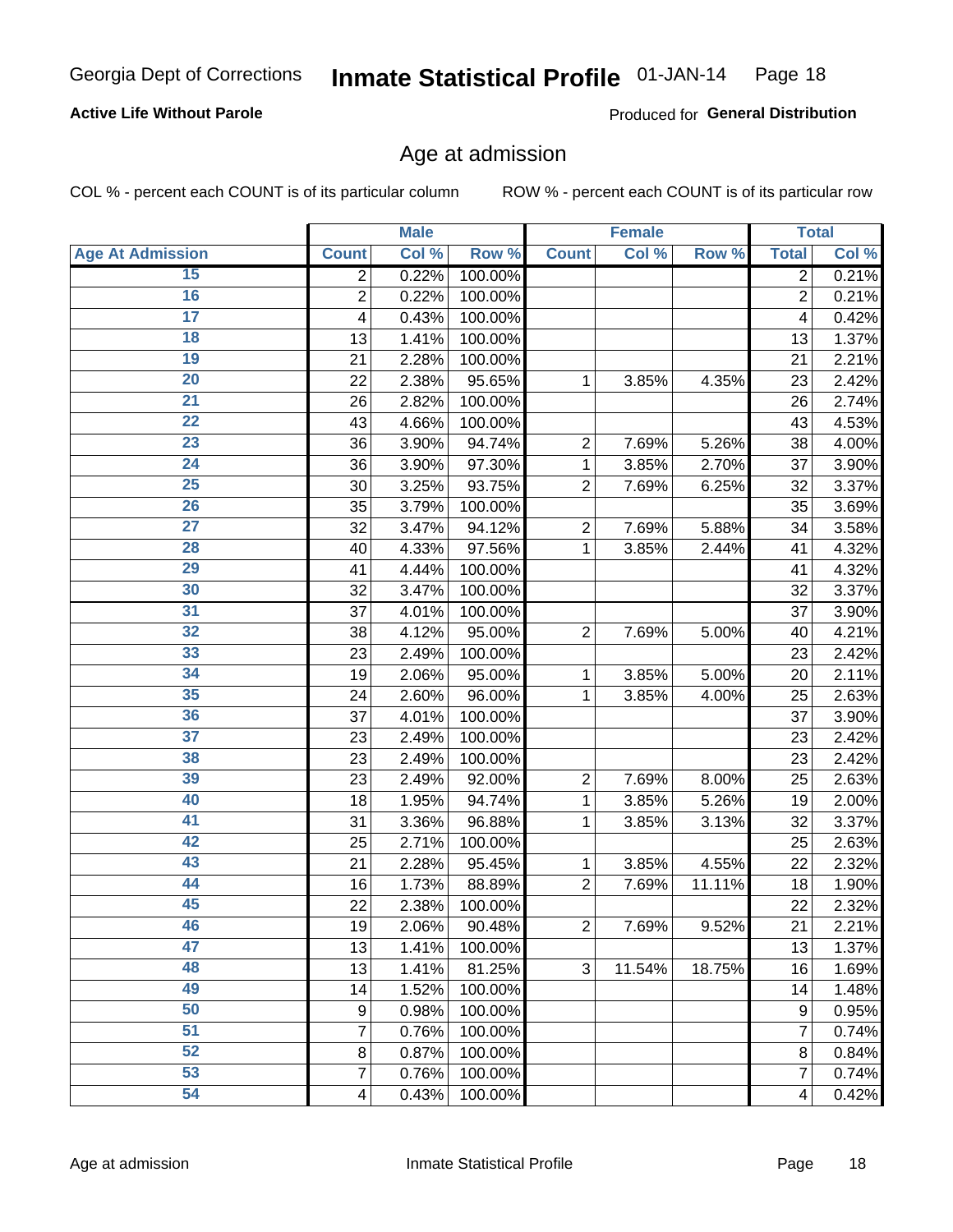#### Inmate Statistical Profile 01-JAN-14 Page 19

### **Active Life Without Parole**

Produced for General Distribution

### Age at admission

COL % - percent each COUNT is of its particular column

|                         |              | <b>Male</b> |         |              | <b>Female</b> |        |                | <b>Total</b> |
|-------------------------|--------------|-------------|---------|--------------|---------------|--------|----------------|--------------|
| <b>Age At Admission</b> | <b>Count</b> | Col %       | Row %   | <b>Count</b> | Col %         | Row %  | Total          | Col %        |
| 55                      | 5            | 0.54%       | 83.33%  |              | 3.85%         | 16.67% | 6              | 0.63%        |
| 56                      | 7            | 0.76%       | 100.00% |              |               |        | 7              | 0.74%        |
| 57                      | 5            | 0.54%       | 100.00% |              |               |        | 5              | 0.53%        |
| 58                      | 5            | 0.54%       | 100.00% |              |               |        | 5              | 0.53%        |
| 60                      | 2            | 0.22%       | 100.00% |              |               |        | 2              | 0.21%        |
| 62                      |              | 0.11%       | 100.00% |              |               |        |                | 0.11%        |
| 64                      | 3            | 0.33%       | 100.00% |              |               |        | 3              | 0.32%        |
| 65                      | 2            | 0.22%       | 100.00% |              |               |        | $\overline{2}$ | 0.21%        |
| 66                      |              | 0.11%       | 100.00% |              |               |        |                | 0.11%        |
| 69                      | 2            | 0.22%       | 100.00% |              |               |        | 2              | 0.21%        |
| 71                      |              | 0.11%       | 100.00% |              |               |        |                | 0.11%        |
| <b>Total Reported</b>   | 923          | 100%        | 97.26%  | 26           | 100%          | 2.74%  | 949            | 100%         |

| Reported     |            |          |     |
|--------------|------------|----------|-----|
| <b>Total</b> | nnn<br>94J | ^^<br>∠∪ | 949 |

| <b>Mean</b><br>(average)       | 33.59   | 36 | 33.66    |
|--------------------------------|---------|----|----------|
| <b>Median (middle)</b>         | ົ<br>◡▵ |    | ົາ<br>⊾ت |
| <b>Mode</b><br>(most frequent) | - -     | 48 | n.<br>44 |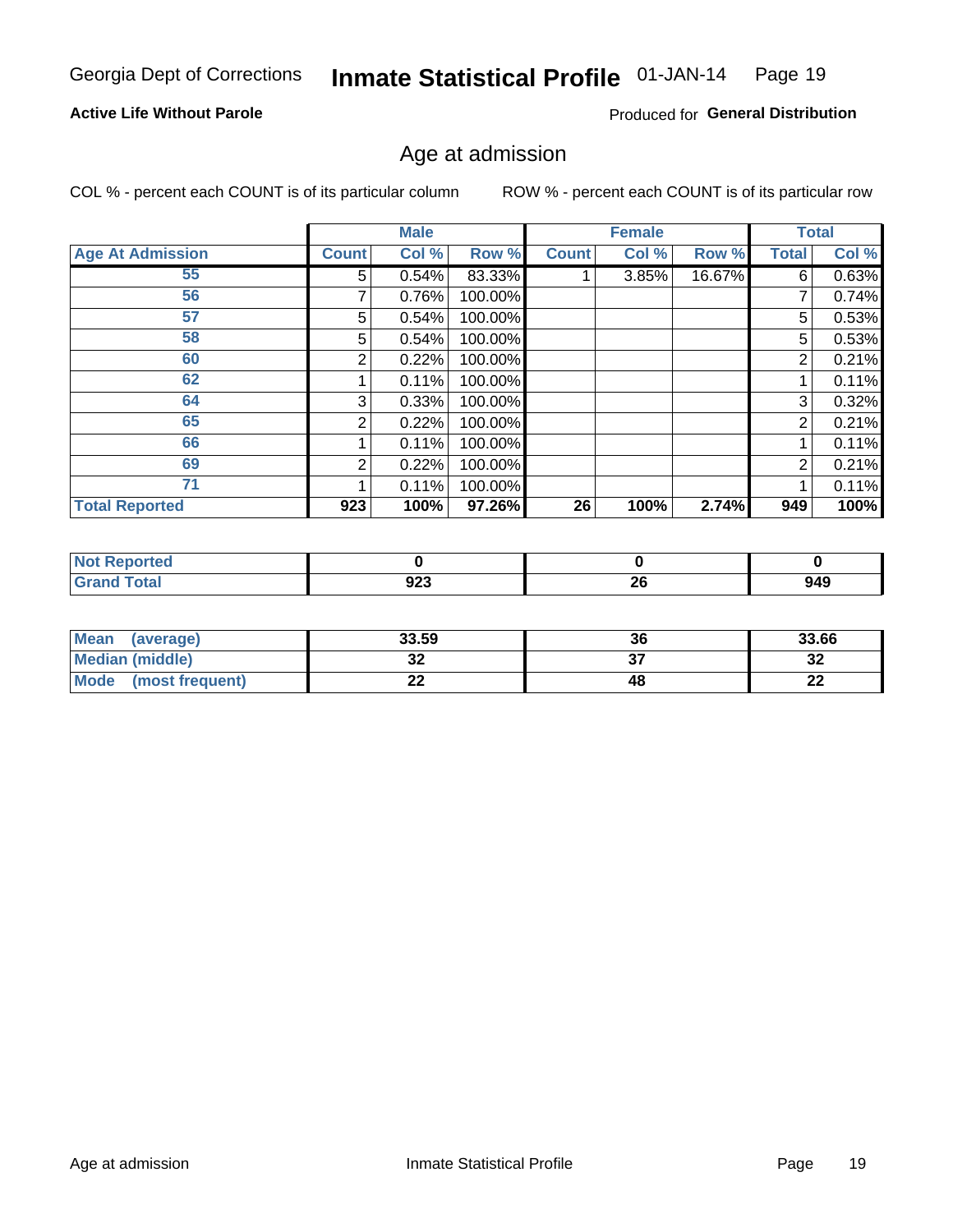#### Inmate Statistical Profile 01-JAN-14 Page 20

### **Active Life Without Parole**

### Produced for General Distribution

### Height, measured at entry to prison

COL % - percent each COUNT is of its particular column

|                       |              | <b>Male</b> |         |              | <b>Female</b> |         |              | Total      |
|-----------------------|--------------|-------------|---------|--------------|---------------|---------|--------------|------------|
| <b>Height</b>         | <b>Count</b> | Col %       | Row %   | <b>Count</b> | Col %         | Row %   | <b>Total</b> | Col %      |
| 4'10"                 |              |             |         |              | 100.00%       | 100.00% |              | 0.43%      |
| 5'10"                 | 117          | $50.00\%$   | 100.00% |              |               |         |              | 117 49.79% |
| 5'11''                | 117          | $50.00\%$   | 100.00% |              |               |         |              | 117 49.79% |
| <b>Total Reported</b> | 234          | 100%        | 99.57%  |              | 100%          | 0.43%   | 235          | 100%       |

| <b>Not</b><br><b>orted</b><br>eno | 689 | . .<br>$\sim$ | <b>74</b><br>14<br>- - - |
|-----------------------------------|-----|---------------|--------------------------|
| <b>Total</b>                      | ממח | n,            | . Л'                     |
| ' Grano                           | JZJ | Zu            | 949                      |

| Mean<br>(average)       | 5'11" | 4'10" | 5'10" |
|-------------------------|-------|-------|-------|
| Median (middle)         |       | 4'10" | 5'10" |
| Mode<br>(most frequent) | 5'10" | 4'10" | 5'10" |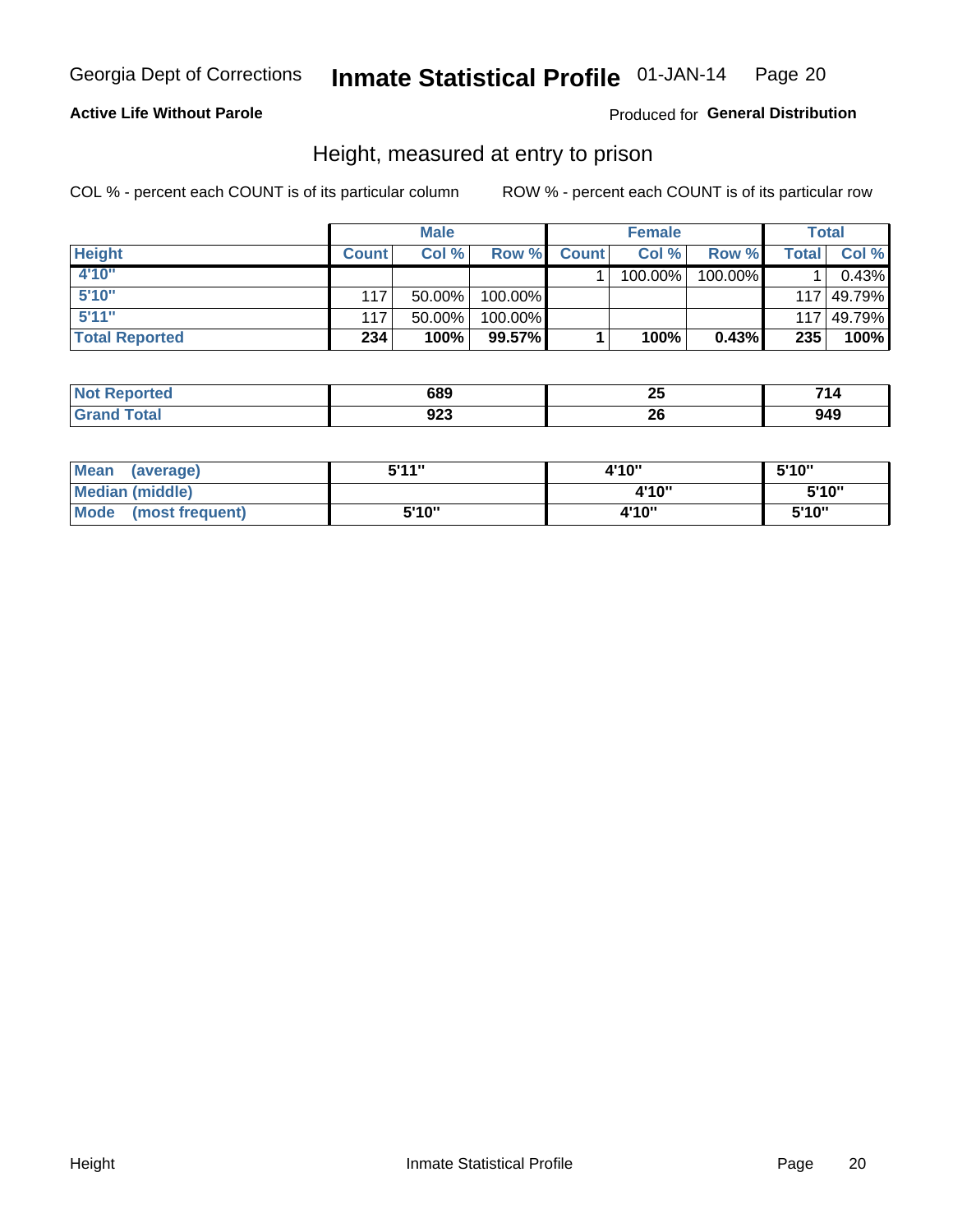#### Inmate Statistical Profile 01-JAN-14 Page 21

### **Active Life Without Parole**

Produced for General Distribution

### Weight, measured at entry to prison

COL % - percent each COUNT is of its particular column

|                       |                | <b>Male</b> |         |                 | <b>Female</b> |         | <b>Total</b>   |        |
|-----------------------|----------------|-------------|---------|-----------------|---------------|---------|----------------|--------|
| Weight                | <b>Count</b>   | Col %       | Row %   | <b>Count</b>    | Col %         | Row %   | <b>Total</b>   | Col %  |
| 90 - 99 pounds        |                |             |         | 1.              | 3.85%         | 100.00% | 1              | 0.11%  |
| 110 - 119 pounds      |                |             |         | $\overline{2}$  | 7.69%         | 100.00% | $\overline{2}$ | 0.21%  |
| 120 - 129 pounds      | 4              | 0.43%       | 80.00%  | 1               | 3.85%         | 20.00%  | 5              | 0.53%  |
| 130 - 139 pounds      | 22             | 2.38%       | 88.00%  | 3               | 11.54%        | 12.00%  | 25             | 2.63%  |
| 140 - 149 pounds      | 57             | 6.18%       | 98.28%  | 1               | 3.85%         | 1.72%   | 58             | 6.11%  |
| 150 - 159 pounds      | 97             | 10.51%      | 100.00% |                 |               |         | 97             | 10.22% |
| 160 - 169 pounds      | 104            | 11.27%      | 96.30%  | 4               | 15.38%        | 3.70%   | 108            | 11.38% |
| 170 - 179 pounds      | 134            | 14.52%      | 98.53%  | $\overline{2}$  | 7.69%         | 1.47%   | 136            | 14.33% |
| 180 - 189 pounds      | 110            | 11.92%      | 97.35%  | 3               | 11.54%        | 2.65%   | 113            | 11.91% |
| 190 - 199 pounds      | 75             | 8.13%       | 100.00% |                 |               |         | 75             | 7.90%  |
| 200 - 209 pounds      | 80             | 8.67%       | 97.56%  | $\overline{2}$  | 7.69%         | 2.44%   | 82             | 8.64%  |
| 210 - 219 pounds      | 60             | 6.50%       | 93.75%  | 4               | 15.38%        | 6.25%   | 64             | 6.74%  |
| 220 - 229 pounds      | 53             | 5.74%       | 98.15%  | 1               | 3.85%         | 1.85%   | 54             | 5.69%  |
| 230 - 239 pounds      | 35             | 3.79%       | 100.00% |                 |               |         | 35             | 3.69%  |
| 240 - 249 pounds      | 27             | 2.93%       | 100.00% |                 |               |         | 27             | 2.85%  |
| 250 - 259 pounds      | 19             | 2.06%       | 100.00% |                 |               |         | 19             | 2.00%  |
| 260 - 269 pounds      | 12             | 1.30%       | 100.00% |                 |               |         | 12             | 1.26%  |
| 270 - 279 pounds      | 11             | 1.19%       | 100.00% |                 |               |         | 11             | 1.16%  |
| 280 - 289 pounds      | $\overline{7}$ | 0.76%       | 77.78%  | $\overline{2}$  | 7.69%         | 22.22%  | 9              | 0.95%  |
| 290 - 299 pounds      | 5              | 0.54%       | 100.00% |                 |               |         | 5              | 0.53%  |
| 300 - 309 pounds      | 2              | 0.22%       | 100.00% |                 |               |         | 2              | 0.21%  |
| 310 - 319 pounds      | $\mathbf{1}$   | 0.11%       | 100.00% |                 |               |         | $\mathbf{1}$   | 0.11%  |
| 320 - 329 pounds      | 4              | 0.43%       | 100.00% |                 |               |         | 4              | 0.42%  |
| 330 - 339 pounds      | 3              | 0.33%       | 100.00% |                 |               |         | 3              | 0.32%  |
| 400 pounds and over   | 1              | 0.11%       | 100.00% |                 |               |         | 1              | 0.11%  |
| <b>Total Reported</b> | 923            | 100%        | 97.26%  | $\overline{26}$ | 100%          | 2.74%   | 949            | 100.0% |

| <b>Not Reported</b> |            |    |     |
|---------------------|------------|----|-----|
| Total               | ດາາ<br>JLJ | ΔU | 949 |

| <b>Mean</b><br>(average)       | 189 |     | 189 |
|--------------------------------|-----|-----|-----|
| <b>Median (middle)</b>         | 180 | 170 | 180 |
| <b>Mode</b><br>(most frequent) | 170 | 210 | 170 |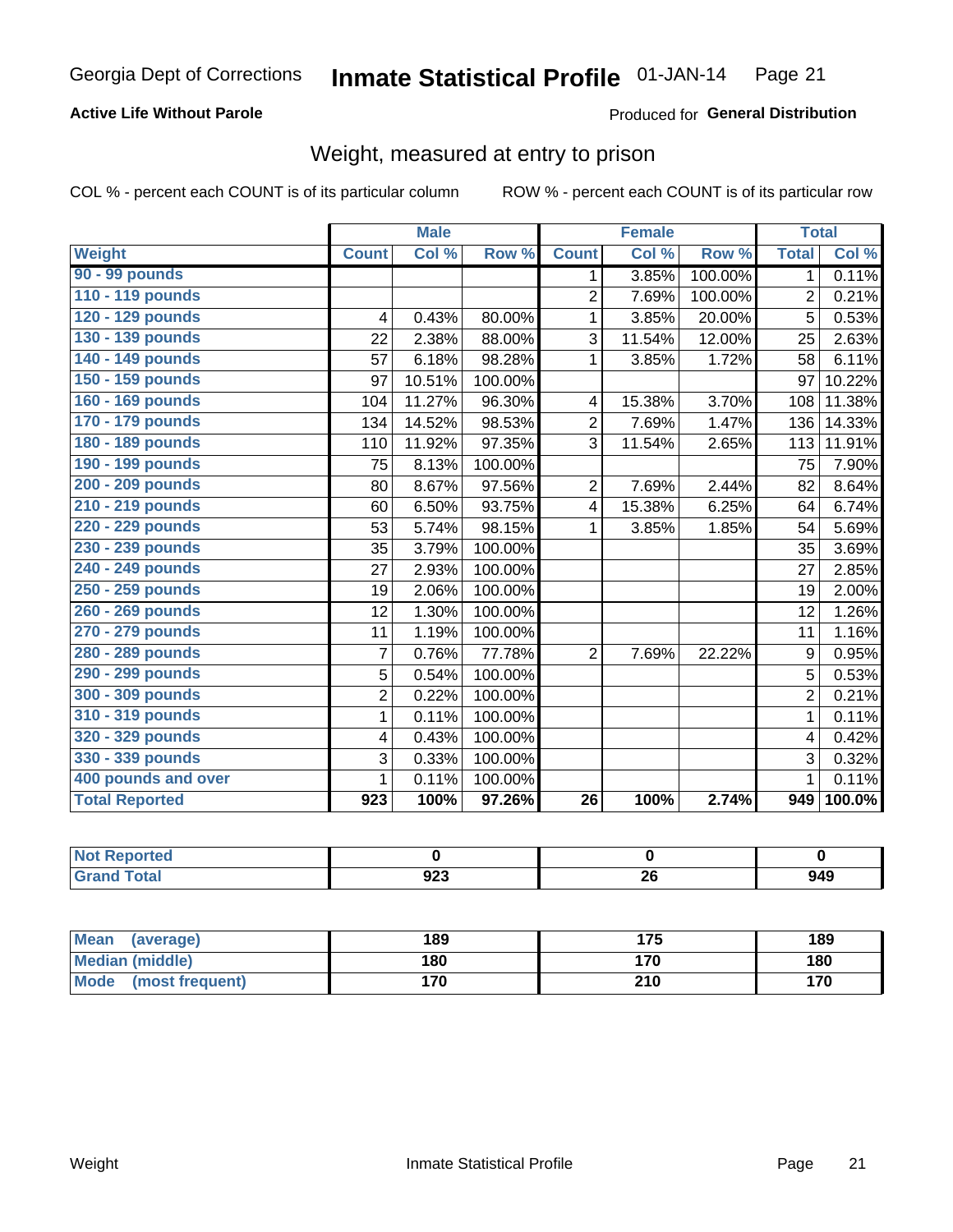#### Inmate Statistical Profile 01-JAN-14 Page 22

### **Active Life Without Parole**

### Produced for General Distribution

### Veterans validated by Veteran's Administration

COL % - percent each COUNT is of its particular column

|                           |              | <b>Male</b> |             | <b>Female</b> |         |              | <b>Total</b> |
|---------------------------|--------------|-------------|-------------|---------------|---------|--------------|--------------|
| <b>Military service</b>   | <b>Count</b> | Col %       | Row % Count | Col %         | Row %   | <b>Total</b> | Col %        |
| <b>Others</b><br>$\bf{0}$ | 42           | 46.15%      | 100.00%     |               |         | 42           | 46.15%       |
| <b>Air Force</b>          | 36           | 39.56%      | 100.00%     |               |         | 36           | 39.56%       |
| <b>Army</b>               | 6            | 6.59%       | 100.00%     |               |         | 6            | 6.59%        |
| <b>Navy</b><br>3          |              | $2.20\%$    | 100.00%     |               |         | ⌒            | 2.20%        |
| <b>Coast Guard</b><br>5   | 5            | 5.49%       | 100.00%     |               |         |              | 5.49%        |
| <b>Total Reported</b>     | 91           | 100%        | 100.00%     |               | $.00\%$ | 91           | 100%         |

| rteo<br>N         | ດລາ<br>⊿כס<br>$ -$ | ሳሪ<br>ΔU | 858 |
|-------------------|--------------------|----------|-----|
| $f \sim f \sim f$ | 923<br>- -         | n,<br>40 | 949 |

| <b>Mo</b><br><u> treauent)</u><br>. | <b>\thers</b> | <b>Null</b> | <b>Dthers</b> |
|-------------------------------------|---------------|-------------|---------------|
|                                     |               |             |               |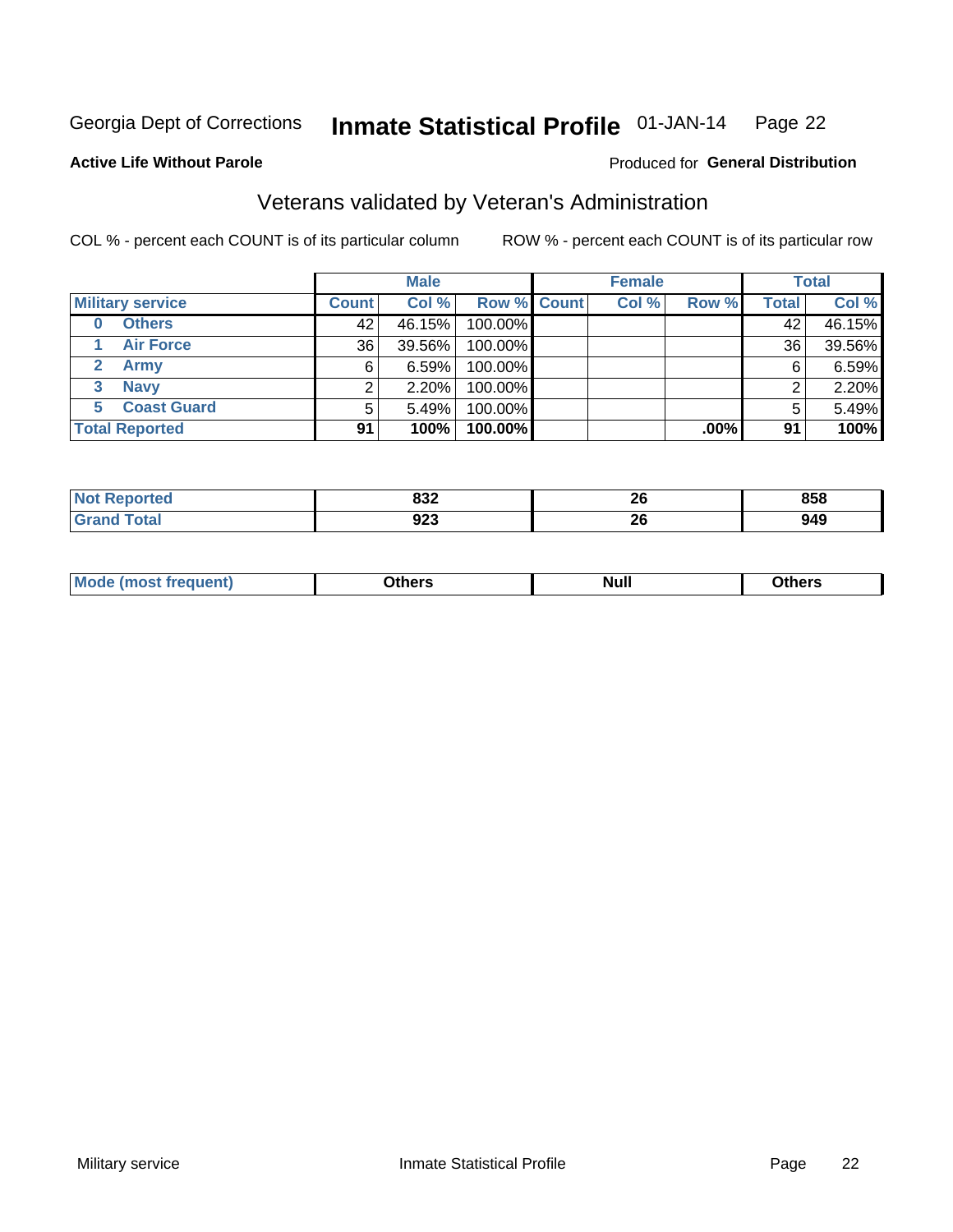#### Inmate Statistical Profile 01-JAN-14 Page 23

**Active Life Without Parole** 

**Produced for General Distribution** 

### Type of admission to prison

COL % - percent each COUNT is of its particular column

|                                      |              | <b>Male</b> |                    |    | <b>Female</b> |       |              | <b>Total</b> |
|--------------------------------------|--------------|-------------|--------------------|----|---------------|-------|--------------|--------------|
| <b>Type of Admission</b>             | <b>Count</b> | Col %       | <b>Row % Count</b> |    | Col %         | Row % | <b>Total</b> | Col %        |
| <b>New Sentence</b><br>52            | 885          | 95.88%      | 97.15%             | 26 | 100.00%       | 2.85% | 911          | 96.00%       |
| <b>Probation Rev Partial</b><br>53   |              | $.11\%$     | 100.00%            |    |               |       |              | .11%         |
| <b>Probation Rev Remainder</b><br>54 | 6            | .65%        | 100.00%            |    |               |       | 6            | .63%         |
| <b>Parole Rev New Sentence</b><br>55 | 11           | 1.19%       | 100.00%            |    |               |       | 11           | 1.16%        |
| 56 Parole Rev No New                 | 7            | .76%        | 100.00%            |    |               |       |              | .74%         |
| <b>Sentence</b>                      |              |             |                    |    |               |       |              |              |
| <b>Life W/O Parole</b><br>70         | 13           | 1.41%       | 100.00%            |    |               |       | 13           | 1.37%        |
| <b>Total Reported</b>                | 923          | 100%        | 97.26%             | 26 | 100%          | 2.74% | 949          | 100%         |

| Reported<br>N. |             |    |     |
|----------------|-------------|----|-----|
| <b>otal</b>    | ົດດາ<br>ง∠ง | 26 | 949 |

| <b>Mode (most frequent)</b> | <b>New Sentence</b> | <b>New Sentence</b> | <b>New Sentence</b> |
|-----------------------------|---------------------|---------------------|---------------------|
|                             |                     |                     |                     |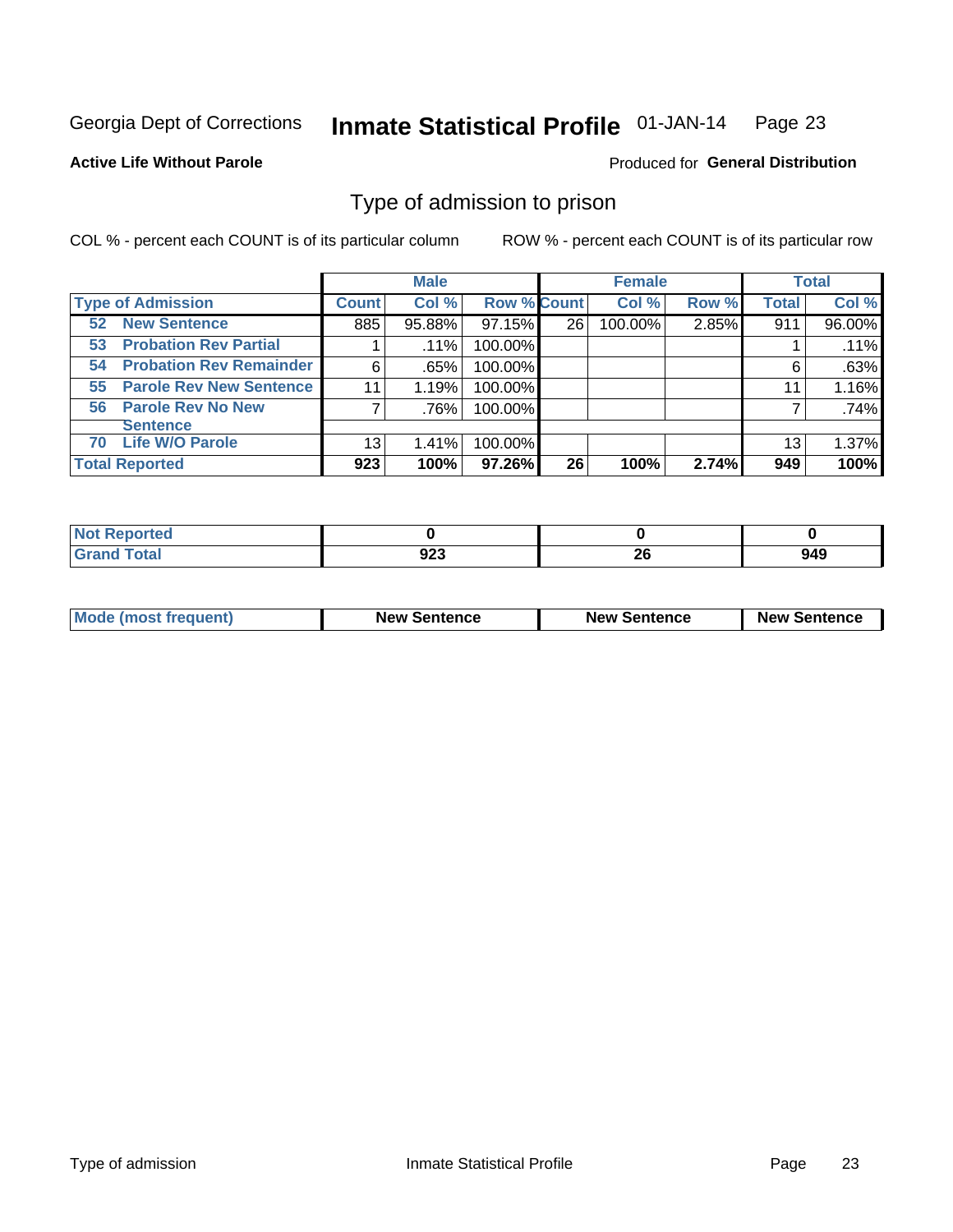#### Inmate Statistical Profile 01-JAN-14 Page 24

**Active Life Without Parole** 

### **Produced for General Distribution**

### Current / last security status

COL % - percent each COUNT is of its particular column

|                        |              | <b>Male</b> |             |                 | <b>Female</b> |           |              | <b>Total</b> |
|------------------------|--------------|-------------|-------------|-----------------|---------------|-----------|--------------|--------------|
| <b>Security Status</b> | <b>Count</b> | Col %       | Row % Count |                 | Col %         | Row %     | <b>Total</b> | Col %        |
| 3 Minimum              | າ            | .22%        | $100.00\%$  |                 | $.00\%$       |           | ⌒            | .21%         |
| 4 Medium               | 63           | 6.89%       | 88.73%      | 8               | 32.00%        | $11.27\%$ | 71           | 7.56%        |
| 5 Close                | 848          | 92.78%      | 98.03%      | 17 <sub>1</sub> | 68.00%        | 1.97%     | 865          | 92.12%       |
| 6 Maximum              |              | $.11\%$     | $100.00\%$  |                 | $.00\%$       |           |              | .11%         |
| <b>Total Reported</b>  | 914          | 100%        | 97.34%      | 25              | 100%          | 2.66%     | 939          | 100%         |

| <b>Still being diagnosed</b> |     |    |     |
|------------------------------|-----|----|-----|
| <b>Not Reported</b>          |     |    | 10  |
| <b>Grand Total</b>           | 923 | 26 | 949 |

| <b>Mode (most frequent)</b> | Jlose | Close | oseٽ |
|-----------------------------|-------|-------|------|
|-----------------------------|-------|-------|------|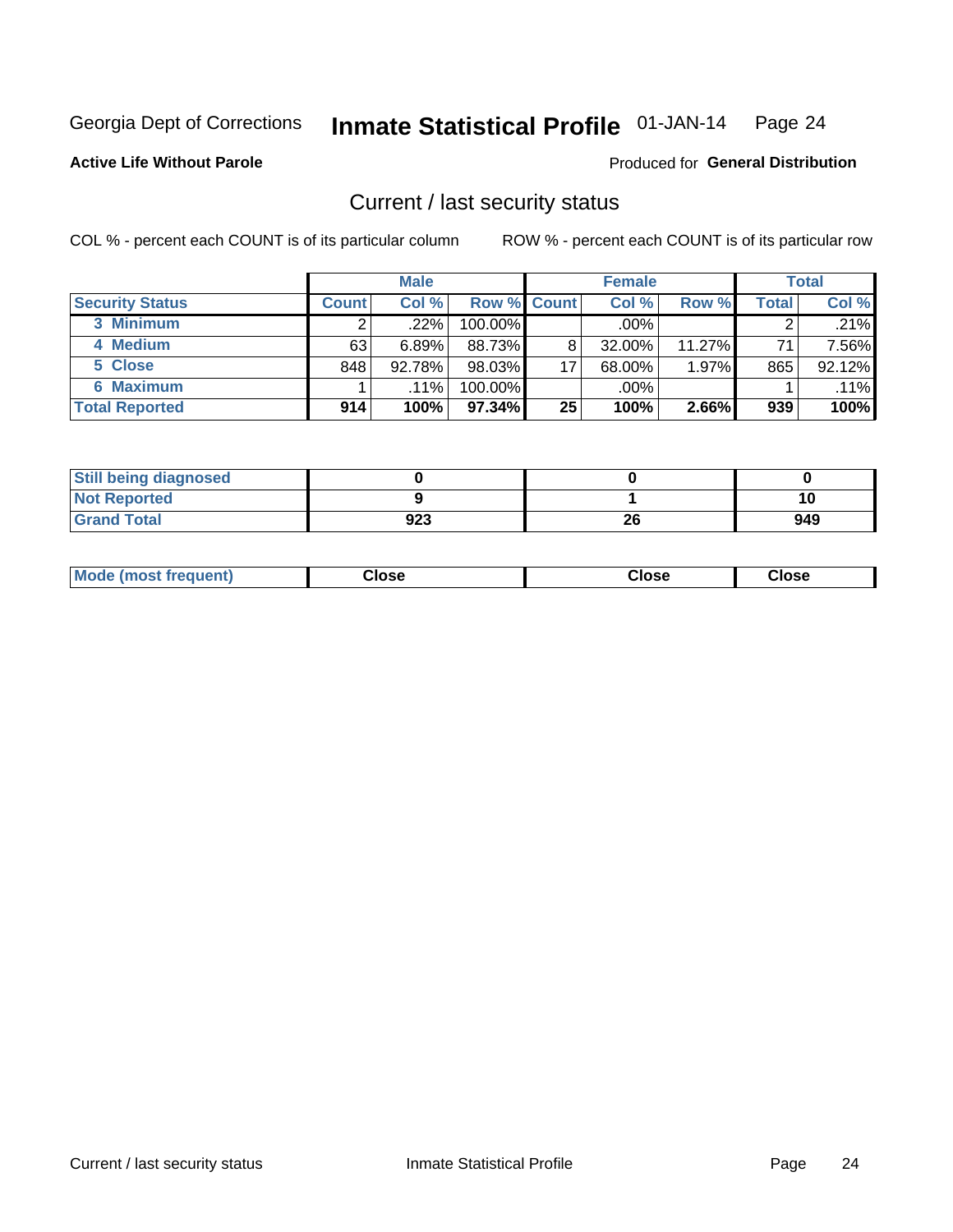#### Inmate Statistical Profile 01-JAN-14 Page 25

**Active Life Without Parole** 

Produced for General Distribution

### Current / last type of institution

COL % - percent each COUNT is of its particular column

|                            |              | <b>Male</b> |             |           | <b>Female</b> |       |       | <b>Total</b> |
|----------------------------|--------------|-------------|-------------|-----------|---------------|-------|-------|--------------|
| <b>Type of Institution</b> | <b>Count</b> | Col%        | Row % Count |           | Col %         | Row % | Total | Col %        |
| <b>State Prison</b>        | 920          | $99.67\%$   | $97.25\%$   | <b>26</b> | 100.00%       | 2.75% | 946   | 99.68%       |
| <b>Private Prison</b>      |              | .33%        | 100.00%     |           |               |       |       | $.32\%$      |
| <b>Total Reported</b>      | 923          | 100%        | $97.26\%$   | 26        | 100%          | 2.74% | 949   | 100%         |

| ---<br>rtea |             |    |     |
|-------------|-------------|----|-----|
|             | 023<br>ີວ∠ວ | 26 | 949 |

| <b>Mode (most frequent)</b> | <b>State Prison</b> | <b>State Prison</b> | <b>State Prison</b> |
|-----------------------------|---------------------|---------------------|---------------------|
|                             |                     |                     |                     |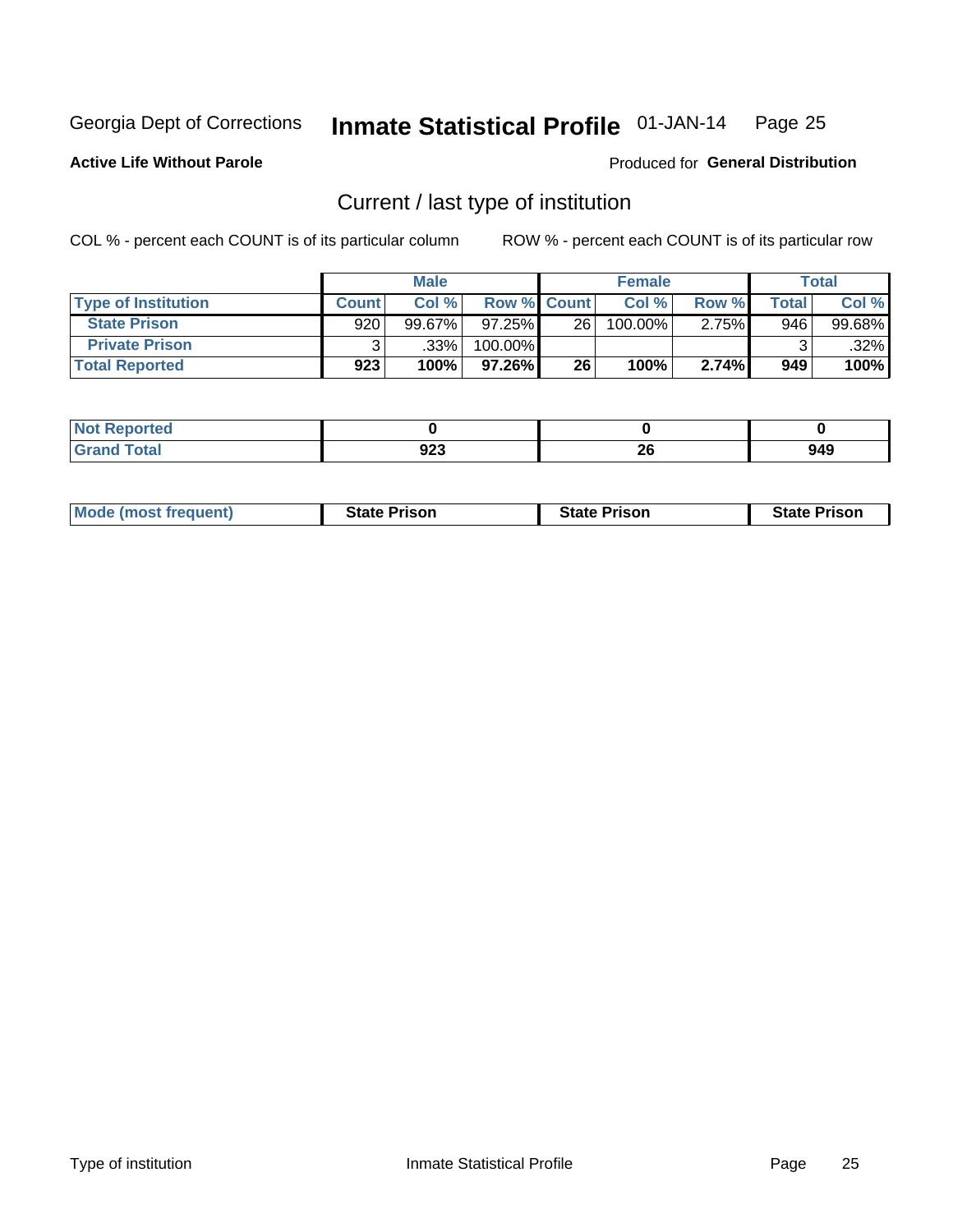#### Inmate Statistical Profile 01-JAN-14 Page 26

**Active Life Without Parole** 

Produced for General Distribution

### Institution type - transitional centers

COL % - percent each COUNT is of its particular column

|                                                    | <b>Male</b> |                    | <b>Female</b> |             | <b>Total</b> |
|----------------------------------------------------|-------------|--------------------|---------------|-------------|--------------|
| <b>Institution Type - Trans. Centers   Count  </b> | Col%        | <b>Row % Count</b> | Col %         | Row % Total | Col %        |
| <b>Total Reported</b>                              |             |                    |               |             |              |

| <b>Reported</b><br><b>NOT</b><br>$\sim$            |  |  |
|----------------------------------------------------|--|--|
| $f$ $f \circ f \circ f$<br>$C = 1$<br><b>TULAI</b> |  |  |

| Mode (most frequent) | <b>Null</b> | <b>Null</b> | <b>Null</b> |
|----------------------|-------------|-------------|-------------|
|                      |             |             |             |
|                      |             |             |             |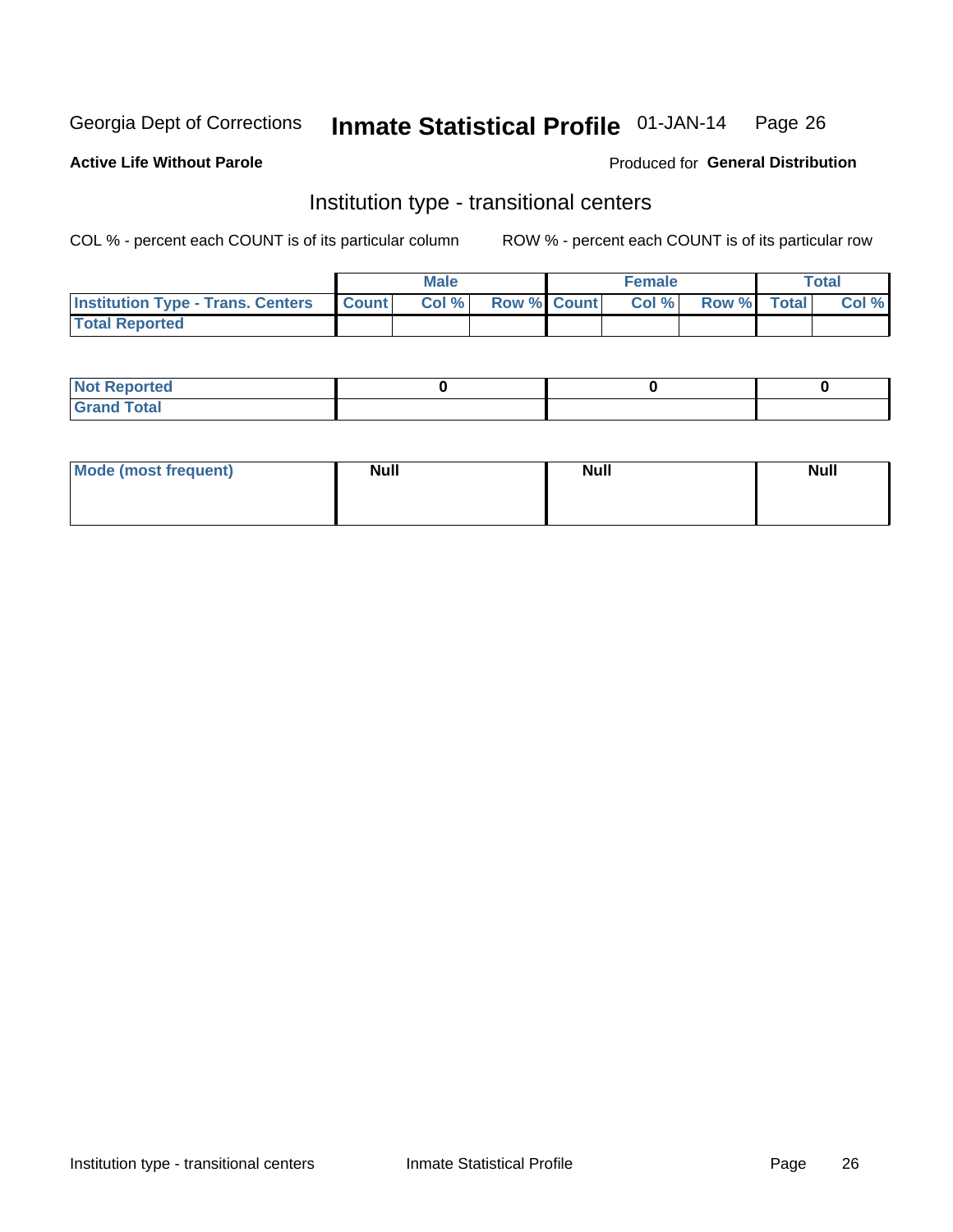#### Inmate Statistical Profile 01-JAN-14 Page 27

**Active Life Without Parole** 

**Produced for General Distribution** 

### Institution type - county prisons

COL % - percent each COUNT is of its particular column

|                                                    | <b>Male</b> |       |                          | <b>Female</b> |  |             | <b>Total</b> |       |  |
|----------------------------------------------------|-------------|-------|--------------------------|---------------|--|-------------|--------------|-------|--|
| <b>Institution Type - County Prisons   Count  </b> |             | Col % | <b>Row % Count Col %</b> |               |  | Row % Total |              | Col % |  |
| <b>Total Reported</b>                              |             |       |                          |               |  |             |              |       |  |

| <b>Not Reported</b>         |  |  |
|-----------------------------|--|--|
| <b>Total</b><br>-<br>______ |  |  |

| <b>Mode</b>      | <b>Null</b> | <b>Null</b> | <b>Null</b> |
|------------------|-------------|-------------|-------------|
| (most freauent). |             |             |             |
|                  |             |             |             |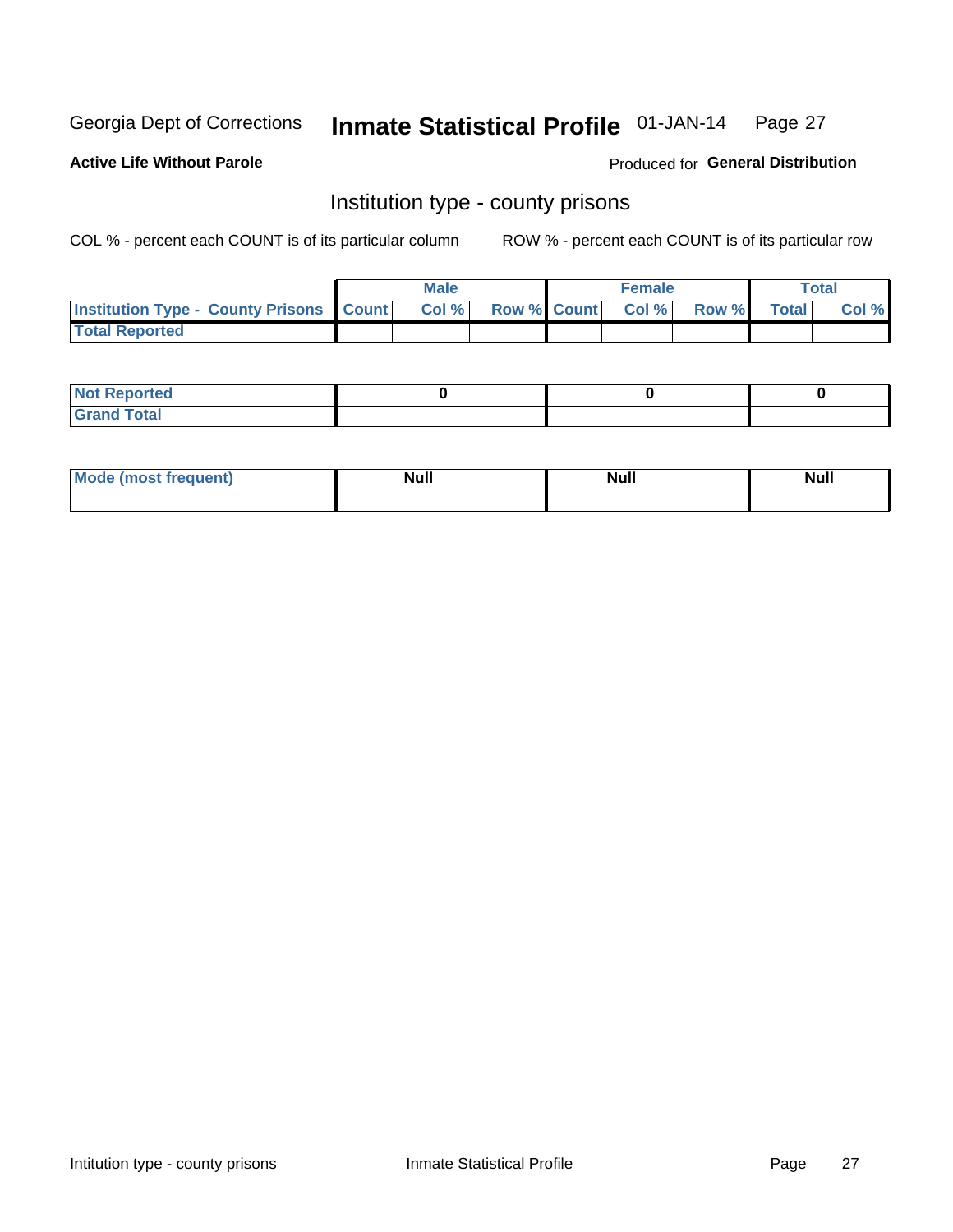## Inmate Statistical Profile 01-JAN-14 Page 28

### **Active Life Without Parole**

### **Produced for General Distribution**

### Institution type - state prisons

COL % - percent each COUNT is of its particular column

|                                         |                | <b>Male</b>               |         |              | <b>Female</b>                 |         |                 | <b>Total</b>                        |  |  |
|-----------------------------------------|----------------|---------------------------|---------|--------------|-------------------------------|---------|-----------------|-------------------------------------|--|--|
| <b>Institution Type - State Prisons</b> | <b>Count</b>   | Col %                     | Row %   | <b>Count</b> | Col %                         | Row %   | <b>Total</b>    | Col %                               |  |  |
| <b>Arrendale State Prison</b>           |                |                           |         | 13           | 50.00%                        | 100.00% | $\overline{13}$ | 1.37%                               |  |  |
| <b>Augusta State Med. Prison</b>        | 62             | 6.74%                     | 100.00% |              |                               |         | 62              | 6.55%                               |  |  |
| <b>Autry State Prison</b>               | $\overline{2}$ | .22%                      | 100.00% |              |                               |         | $\overline{2}$  | .21%                                |  |  |
| <b>Baldwin State Prison</b>             | 50             | 5.43%                     | 100.00% |              |                               |         | 50              | 5.29%                               |  |  |
| <b>Burrus Corr Trn Cntr</b>             | 1              | .11%                      | 100.00% |              |                               |         | 1               | .11%                                |  |  |
| <b>Calhoun State Prison</b>             | $\overline{2}$ | .22%                      | 100.00% |              |                               |         | $\overline{2}$  | .21%                                |  |  |
| <b>Central State Prison</b>             | 6              | .65%                      | 100.00% |              |                               |         | 6               | .63%                                |  |  |
| <b>Coastal State Prison</b>             | 1              | .11%                      | 100.00% |              |                               |         | 1               | .11%                                |  |  |
| <b>Dodge State Prison</b>               | 1              | .11%                      | 100.00% |              |                               |         | 1               | .11%                                |  |  |
| <b>Dooly State Prison</b>               | 4              | .43%                      | 100.00% |              |                               |         | $\overline{4}$  | .42%                                |  |  |
| <b>Ga Diag Class Prison</b>             | 65             | 7.07%                     | 100.00% |              |                               |         | 65              | 6.87%                               |  |  |
| <b>Ga State Prison</b>                  | 30             | 3.26%                     | 100.00% |              |                               |         | 30              | 3.17%                               |  |  |
| <b>Hancock State Prison</b>             | 93             | 10.11%                    | 100.00% |              |                               |         | 93              | 9.83%                               |  |  |
| <b>Hays State Prison</b>                | 94             | 10.22%                    | 100.00% |              |                               |         | 94              | 9.94%                               |  |  |
| <b>Johnson State Prison</b>             | 1              | .11%                      | 100.00% |              |                               |         | 1               | .11%                                |  |  |
| <b>Macon State Prison</b>               | 137            | 14.89%                    | 100.00% |              |                               |         | 137             | 14.48%                              |  |  |
| <b>Phillips State Prison</b>            | 14             | 1.52%                     | 100.00% |              |                               |         | 14              | 1.48%                               |  |  |
| <b>Pulaski State Prison</b>             |                |                           |         | 13           | 50.00%                        | 100.00% | 13              | 1.37%                               |  |  |
| <b>Rogers State Prison</b>              | 1              | .11%                      | 100.00% |              |                               |         | 1               | .11%                                |  |  |
| <b>Smith State Prison</b>               | 93             | 10.11%                    | 100.00% |              |                               |         | 93              | 9.83%                               |  |  |
| <b>Telfair State Prison</b>             | 90             | 9.78%                     | 100.00% |              |                               |         | 90              | 9.51%                               |  |  |
| <b>Valdosta Sp</b>                      | 93             | 10.11%                    | 100.00% |              |                               |         | 93              | 9.83%                               |  |  |
| <b>Ware State Prison</b>                | 79             | 8.59%                     | 100.00% |              |                               |         | 79              | 8.35%                               |  |  |
| <b>Wilcox State Prison</b>              | 1              | .11%                      | 100.00% |              |                               |         | 1               | .11%                                |  |  |
| <b>Total Reported</b>                   | 920            | 100%                      | 97.25%  | 26           | 100%                          | 2.75%   | 946             | 100%                                |  |  |
| <b>Not Reported</b>                     |                | $\bf{0}$                  |         |              | 0                             |         |                 | $\bf{0}$                            |  |  |
| <b>Grand Total</b>                      |                | $\overline{920}$          |         |              | $\overline{26}$               |         |                 | 946                                 |  |  |
|                                         |                |                           |         |              |                               |         |                 |                                     |  |  |
| <b>Mode (most frequent)</b>             |                | <b>Macon State Prison</b> |         |              | <b>Arrendale State Prison</b> |         |                 | <b>Macon State</b><br><b>Prison</b> |  |  |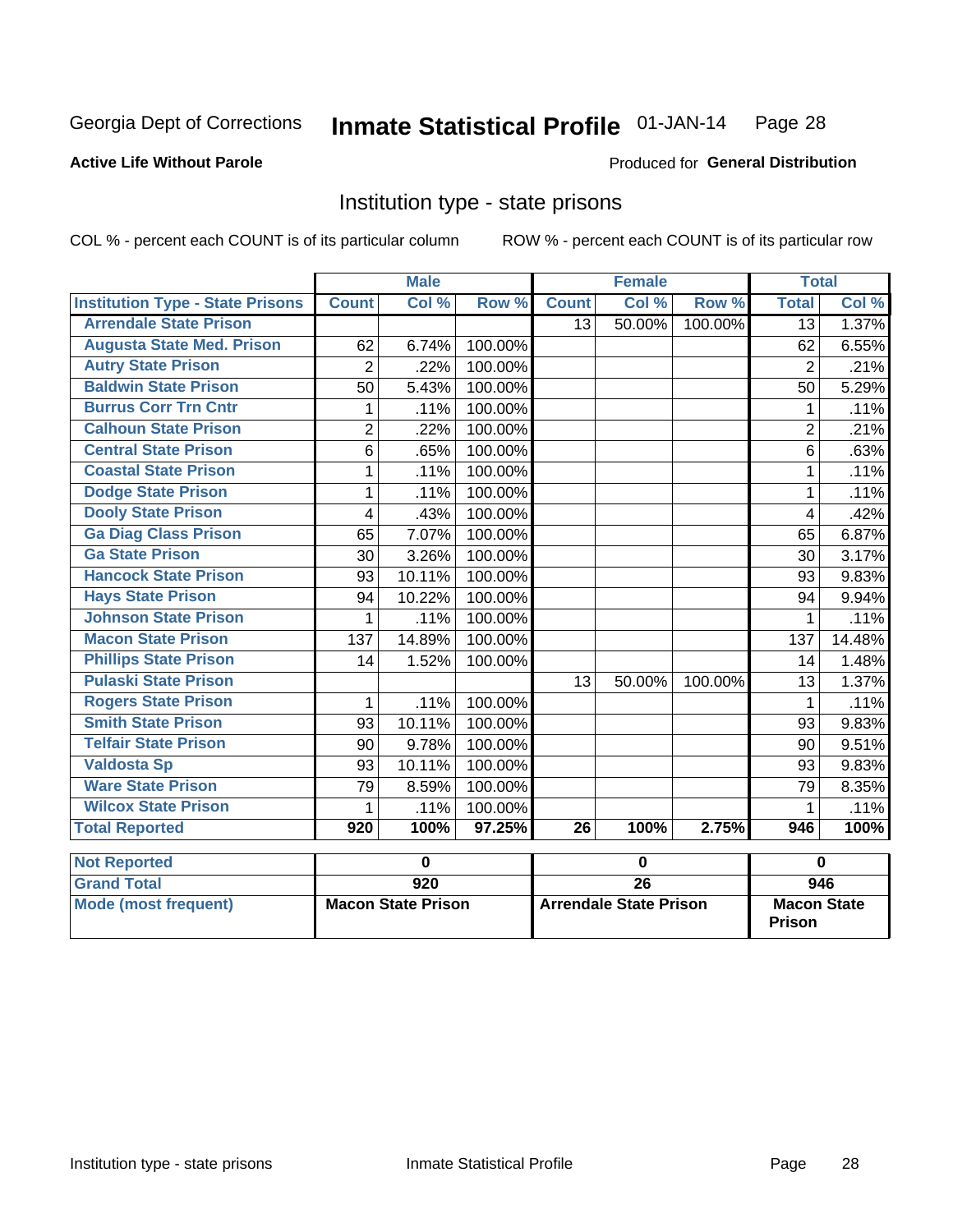#### Inmate Statistical Profile 01-JAN-14 Page 29

**Active Life Without Parole** 

Produced for General Distribution

### Institution type - private prisons

COL % - percent each COUNT is of its particular column

|                                           | <b>Male</b>  |           |                    | <b>Female</b> |      |       | Total        |        |
|-------------------------------------------|--------------|-----------|--------------------|---------------|------|-------|--------------|--------|
| <b>Institution Type - Private Prisons</b> | <b>Count</b> | Col%      | <b>Row % Count</b> |               | Col% | Row % | <b>Total</b> | Col %  |
| <b>Coffee Corr Facility</b>               |              | 66.67%    | $100.00\%$         |               |      |       |              | 66.67% |
| <b>Wheeler Corr Facility</b>              |              | $33.33\%$ | 100.00%            |               |      |       |              | 33.33% |
| <b>Total Reported</b>                     |              | 100%      | $100\%$            |               |      | %     |              | 100%   |

| rtea                               |  |  |
|------------------------------------|--|--|
| $\sim$ $\sim$ $\sim$ $\sim$ $\sim$ |  |  |

| Mode (most frequent) | <b>Coffee Corr Facility</b> | <b>Null</b> | <b>Coffee Corr</b><br><b>Facility</b> |
|----------------------|-----------------------------|-------------|---------------------------------------|
|----------------------|-----------------------------|-------------|---------------------------------------|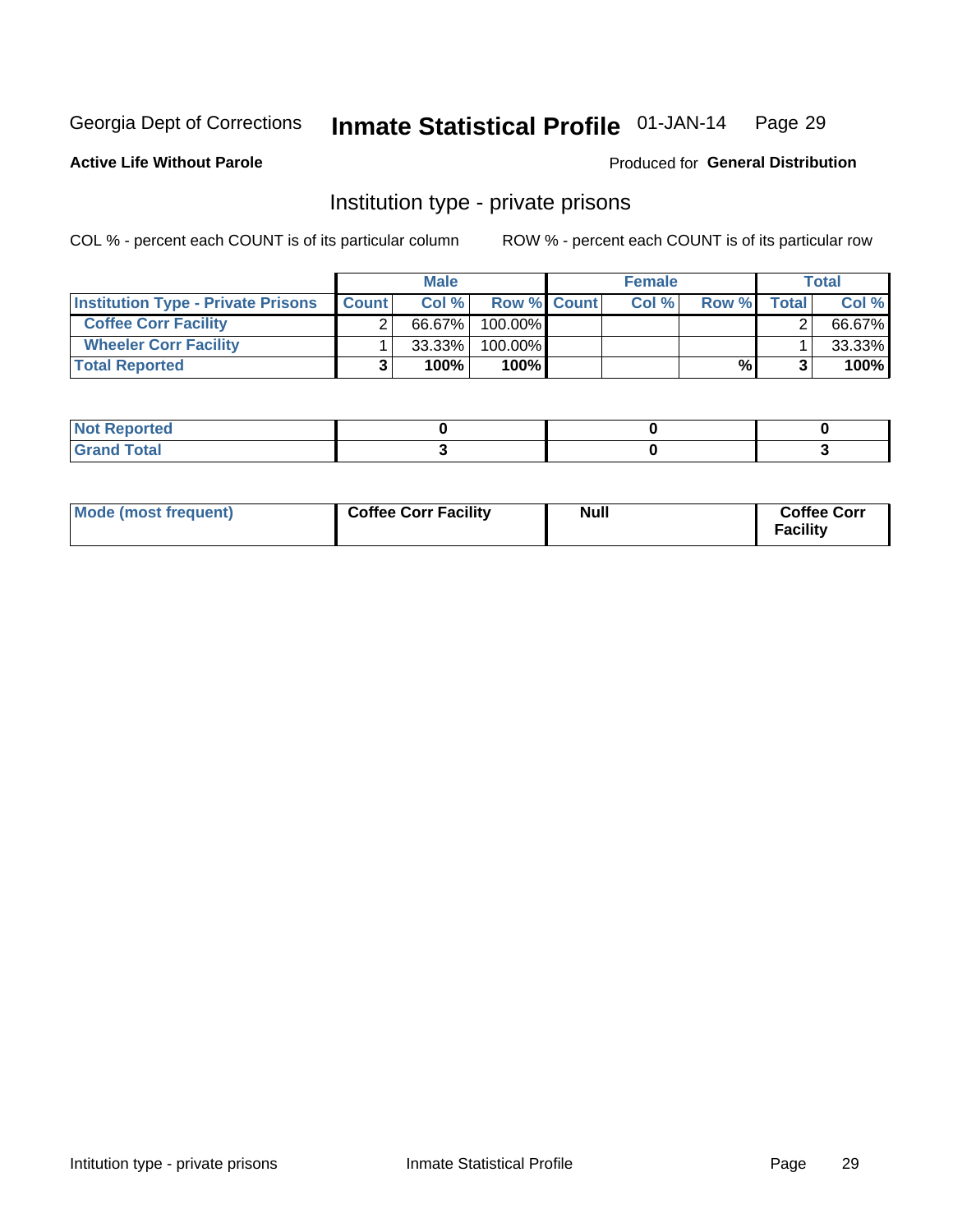#### Inmate Statistical Profile 01-JAN-14 Page 30

**Active Life Without Parole** 

**Produced for General Distribution** 

### Institution type - pre-release centers

COL % - percent each COUNT is of its particular column

|                                                   | <b>Male</b> |       |              |       | <b>Female</b> | <b>Total</b>       |  |       |
|---------------------------------------------------|-------------|-------|--------------|-------|---------------|--------------------|--|-------|
| <b>Institution Type - Prison Annexe   Count  </b> |             | Col % | <b>Row %</b> | Count | Col %         | <b>Row %</b> Total |  | Col % |
| <b>Total Reported</b>                             |             |       |              |       |               |                    |  |       |

| <b>Reported</b><br>I NOT |  |  |
|--------------------------|--|--|
| <b>Total</b><br>$C$ ren  |  |  |

| $^{\circ}$ Mo<br>frequent)<br>⊥(most | <b>Null</b> | Noll<br><b>vull</b> | <b>Null</b> |
|--------------------------------------|-------------|---------------------|-------------|
|                                      |             |                     |             |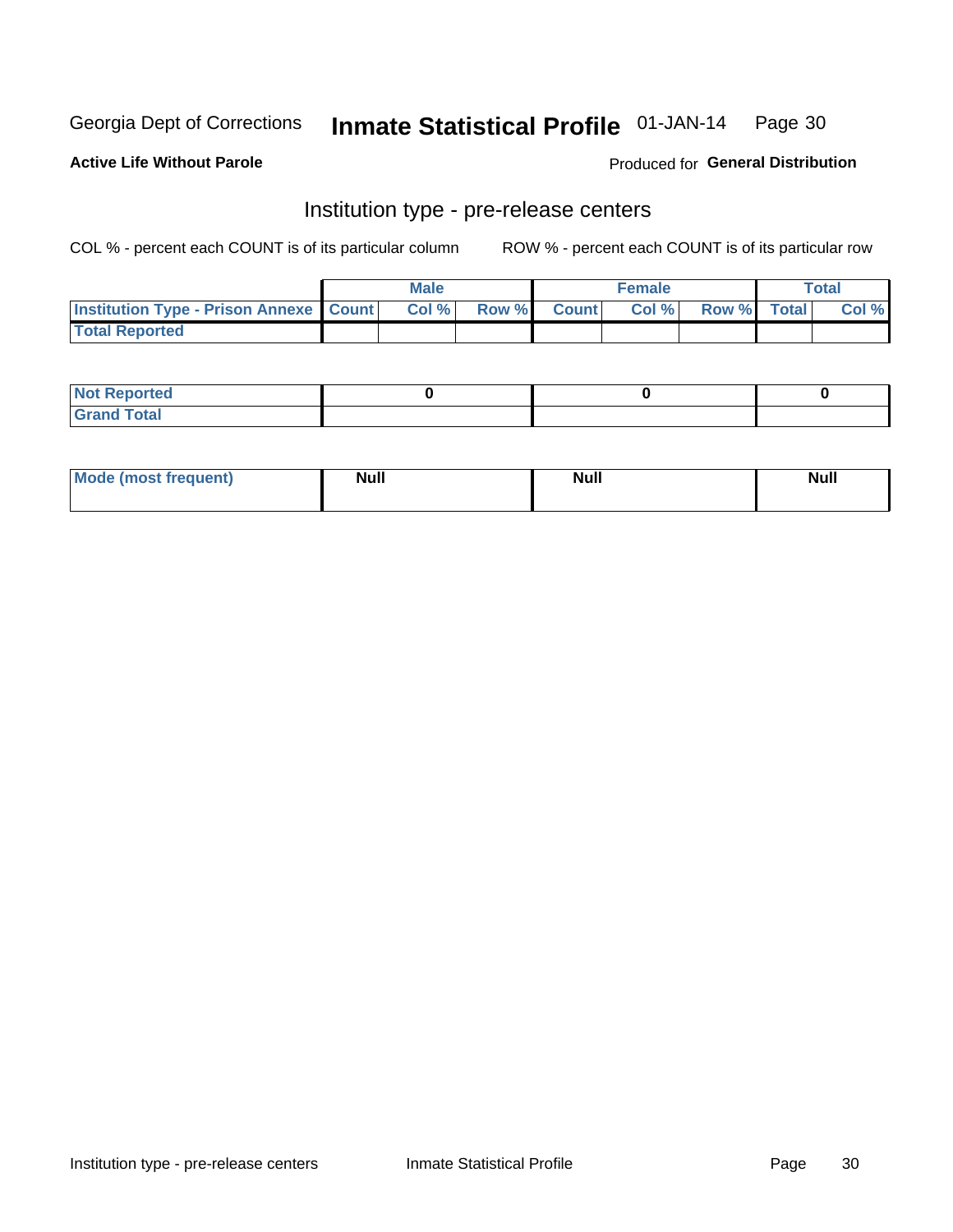#### Inmate Statistical Profile 01-JAN-14 Page 31

### **Active Life Without Parole**

### Produced for General Distribution

### Institution type - inmate boot camp

COL % - percent each COUNT is of its particular column

|                                      |              | <b>Male</b> |               |              | <b>Female</b> |             | <b>Total</b> |
|--------------------------------------|--------------|-------------|---------------|--------------|---------------|-------------|--------------|
| <b>Institution Type - Boot Camps</b> | <b>Count</b> | Col %       | <b>Row %I</b> | <b>Count</b> | Col %         | Row % Total | Col %        |
| <b>Total Rported</b>                 |              |             |               |              |               |             |              |

| <b>Not Reported</b>            |  |  |
|--------------------------------|--|--|
| <b>Total</b><br>C <sub>r</sub> |  |  |

| <b>I Mode (most frequent)</b> | <b>Null</b> | <b>Null</b> | <b>Null</b> |
|-------------------------------|-------------|-------------|-------------|
|                               |             |             |             |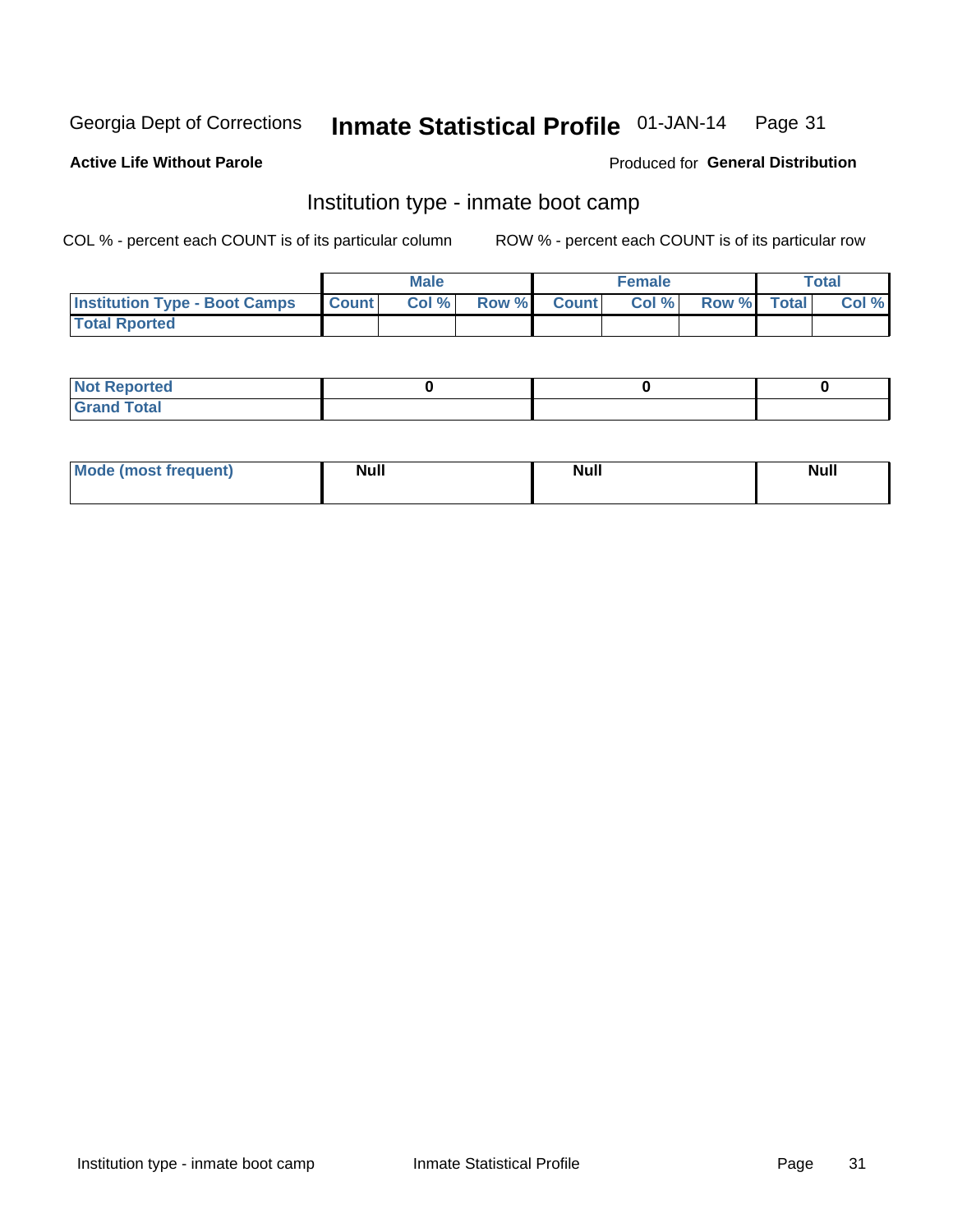#### Inmate Statistical Profile 01-JAN-14 Page 32

**Active Life Without Parole** 

**Produced for General Distribution** 

### Number of disciplinary reports

COL % - percent each COUNT is of its particular column

|                                       |                 | <b>Male</b> |                    |    | <b>Female</b> |          |       | <b>Total</b> |
|---------------------------------------|-----------------|-------------|--------------------|----|---------------|----------|-------|--------------|
| <b>Number of Disciplinary Reports</b> | <b>Count</b>    | Col %       | <b>Row % Count</b> |    | Col %         | Row %    | Total | Col %        |
|                                       | 254             | 27.52%      | 95.49%             | 12 | 46.15%        | $4.51\%$ | 266   | 28.03%       |
|                                       | 124             | 13.43%      | 97.64%             | 3  | 11.54%        | 2.36%    | 127   | 13.38%       |
|                                       | 77              | 8.34%       | 96.25%             | 3  | 11.54%        | 3.75%    | 80    | 8.43%        |
| 3                                     | 44              | 4.77%       | 93.62%             | 3  | 11.54%        | 6.38%    | 47    | 4.95%        |
|                                       | 54              | 5.85%       | 100.00%            |    |               |          | 54    | 5.69%        |
| 5                                     | 50 <sub>1</sub> | 5.42%       | 100.00%            |    |               |          | 50    | 5.27%        |
| <b>More Than 5</b>                    | 320             | 34.67%      | 98.46%             | 5  | 19.23%        | 1.54%    | 325   | 34.25%       |
| <b>Total Reported</b>                 | 923             | 100%        | 97.26%             | 26 | 100%          | 2.74%    | 949   | 100%         |

| NO.<br>него |         |          |     |
|-------------|---------|----------|-----|
| Total       | <br>ນ∠ວ | n,<br>ZU | 949 |

| Mean (average)       | 8.16 | 4.65 | 8.07 |
|----------------------|------|------|------|
| Median (middle)      |      |      |      |
| Mode (most frequent) |      |      |      |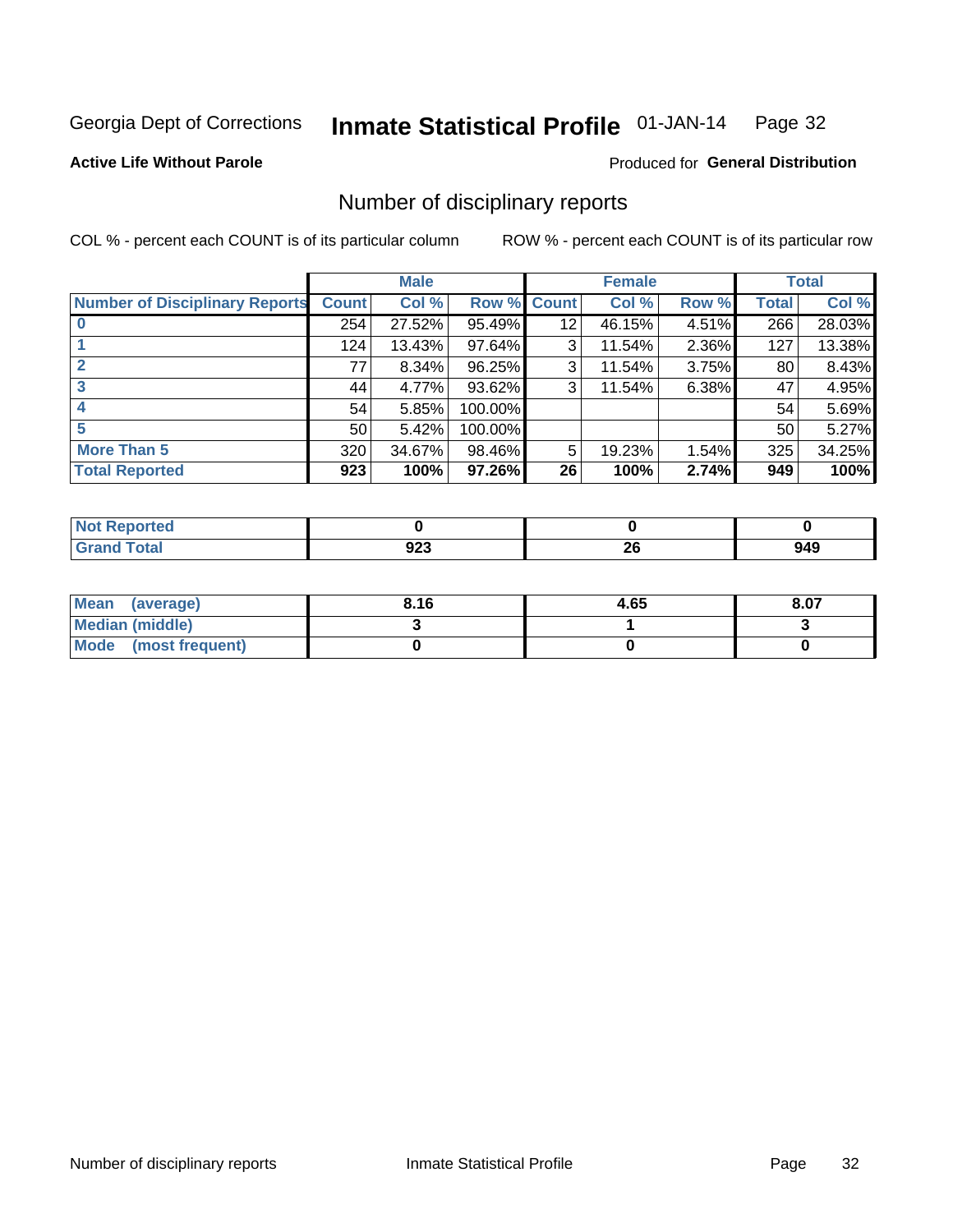#### Inmate Statistical Profile 01-JAN-14 Page 33

**Active Life Without Parole** 

**Produced for General Distribution** 

### Number of transfers

COL % - percent each COUNT is of its particular column

|                            |         | <b>Male</b> |         |              | <b>Female</b> |          |              | <b>Total</b> |
|----------------------------|---------|-------------|---------|--------------|---------------|----------|--------------|--------------|
| <b>Number of Transfers</b> | Count l | Col %       | Row %   | <b>Count</b> | Col %         | Row %    | <b>Total</b> | Col %        |
|                            | 48      | 5.20%       | 90.57%  | 5            | 19.23%        | $9.43\%$ | 53           | 5.58%        |
|                            | 17      | 1.84%       | 100.00% |              |               |          | 17           | 1.79%        |
|                            | 175     | 18.96%      | 92.59%  | 14           | 53.85%        | 7.41%    | 189          | 19.92%       |
| 3                          | 61      | 6.61%       | 100.00% |              |               |          | 61           | 6.43%        |
|                            | 101     | 10.94%      | 99.02%  |              | 3.85%         | 0.98%    | 102          | 10.75%       |
| 5                          | 58      | 6.28%       | 98.31%  |              | 3.85%         | 1.69%    | 59           | 6.22%        |
| <b>More Than 5</b>         | 463     | 50.16%      | 98.93%  | 5            | 19.23%        | 1.07%    | 468          | 49.32%       |
| <b>Total Reported</b>      | 923     | 100%        | 97.26%  | 26           | 100.0%        | 2.74%    | 949          | 100.0%       |

| <b>Not Reported</b> |     |           |     |
|---------------------|-----|-----------|-----|
| <sup>-</sup> otal   | 92J | ne.<br>ZV | 949 |

| Mean (average)       | 7.90 | 2.92 | 7.76 |
|----------------------|------|------|------|
| Median (middle)      |      |      |      |
| Mode (most frequent) |      |      |      |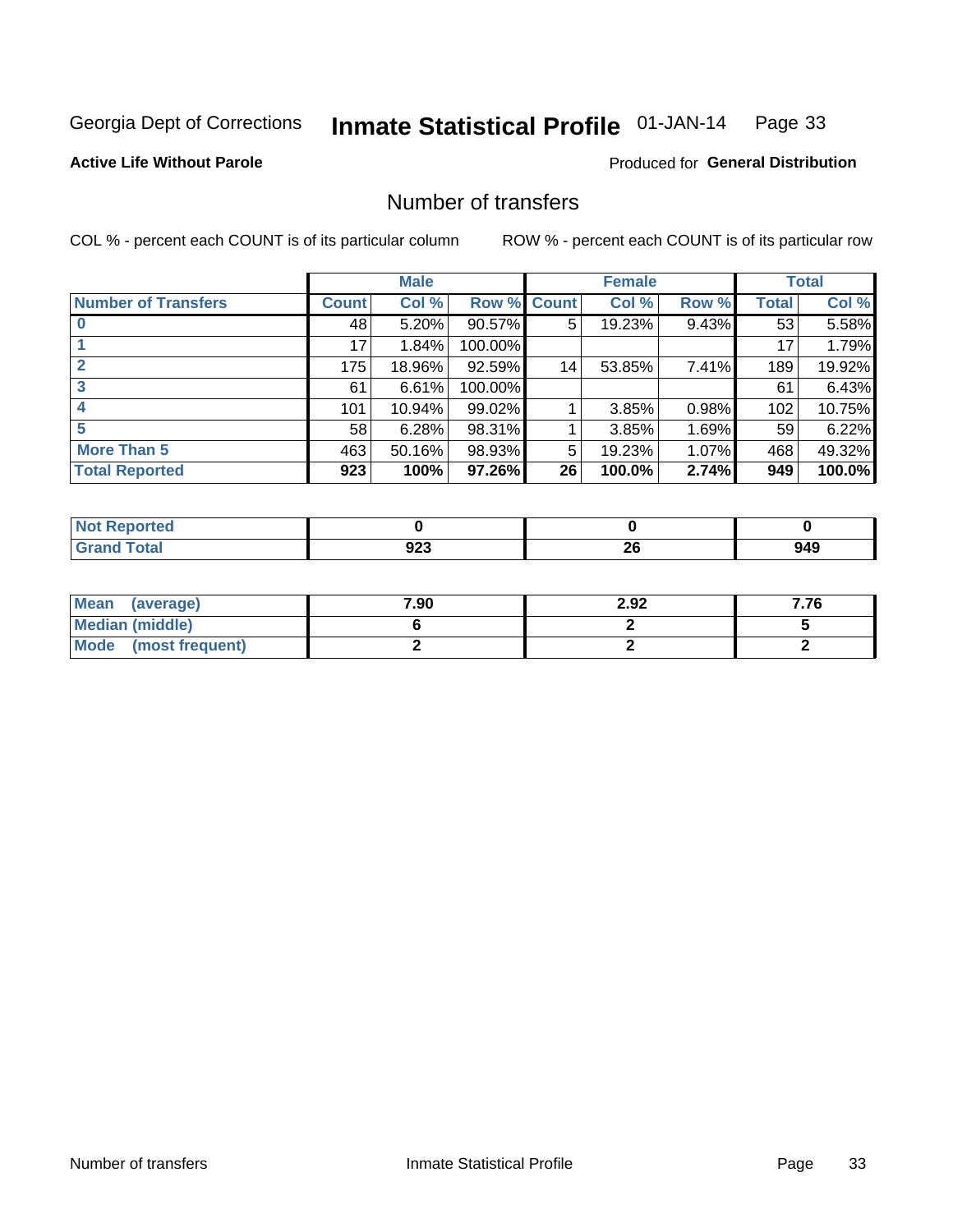#### Inmate Statistical Profile 01-JAN-14 Page 34

### **Active Life Without Parole**

**Produced for General Distribution** 

### Number of escapes

COL % - percent each COUNT is of its particular column

|                          | <b>Male</b>  |           |                    | <b>Female</b> |            |          | Total |        |
|--------------------------|--------------|-----------|--------------------|---------------|------------|----------|-------|--------|
| <b>Number of Escapes</b> | <b>Count</b> | Col%      | <b>Row % Count</b> |               | Col %      | Row %    | Total | Col %  |
|                          | 917          | $99.35\%$ | $97.24\%$          | 26            | $100.00\%$ | $2.76\%$ | 943   | 99.37% |
|                          |              | 0.33%     | $100.00\%$         |               |            |          |       | 0.32%  |
|                          |              | 0.33%     | $100.00\%$         |               |            |          |       | 0.32%  |
| <b>Total Reported</b>    | 923          | 100%      | $97.26\%$          | 26            | 100%       | 2.74%    | 949   | 100.0% |

| <b>Not Reported</b> |     |     |     |
|---------------------|-----|-----|-----|
| Total               | nne | oc. | 949 |
| Grar                | ນ∠ວ | ZU  |     |

| Mean (average)       |  | .01 |
|----------------------|--|-----|
| Median (middle)      |  |     |
| Mode (most frequent) |  |     |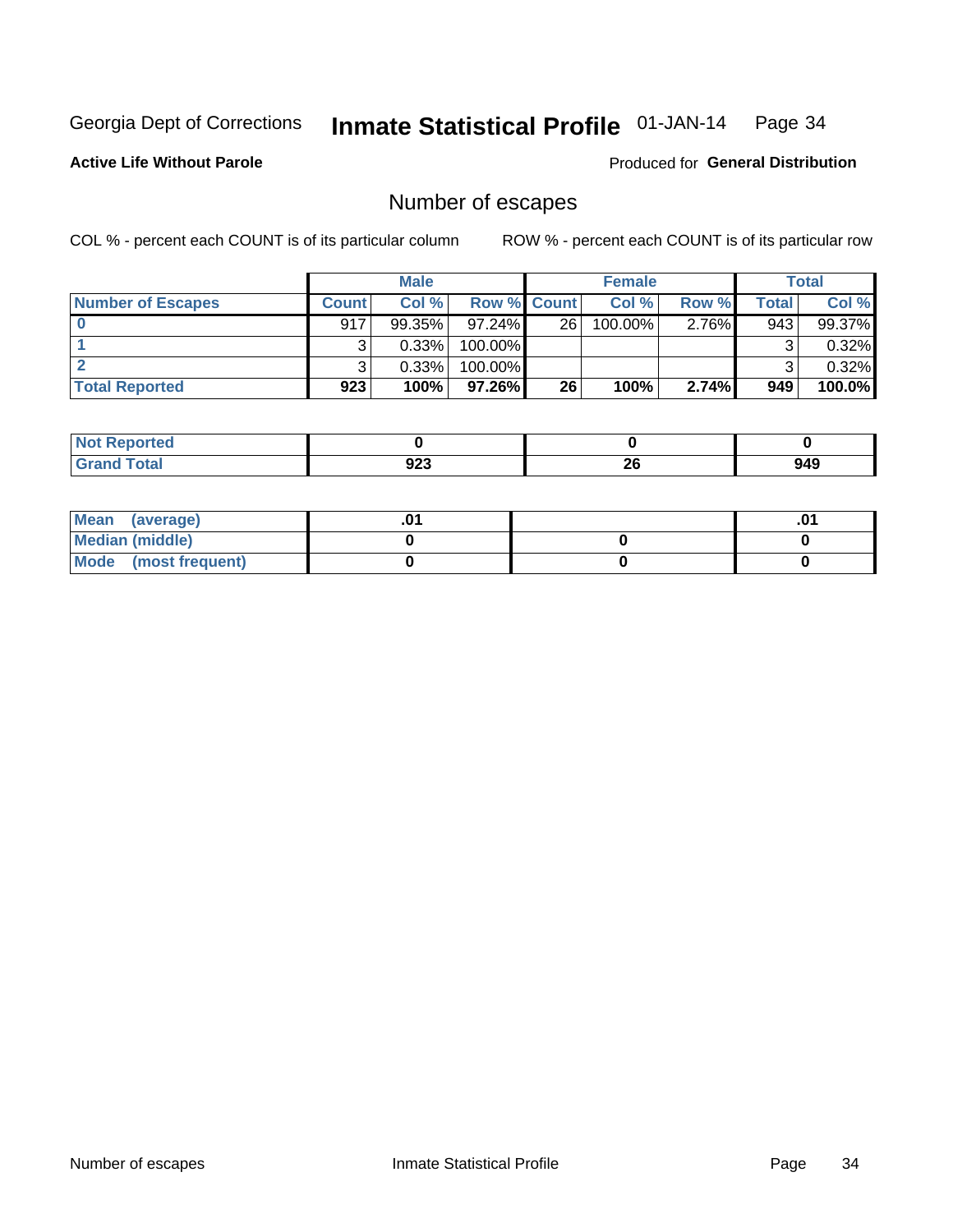#### Inmate Statistical Profile 01-JAN-14 Page 35

### **Active Life Without Parole**

### Produced for General Distribution

### Time served in current (or last) institution

COL % - percent each COUNT is of its particular column

|                            |              | <b>Male</b> |         |                 | <b>Female</b> |       |              | <b>Total</b> |
|----------------------------|--------------|-------------|---------|-----------------|---------------|-------|--------------|--------------|
| <b>Time In Institution</b> | <b>Count</b> | Col %       | Row %   | <b>Count</b>    | Col %         | Row % | <b>Total</b> | Col %        |
| 0 to 3 months              | 101          | 10.94%      | 97.12%  | 3               | 11.54%        | 2.88% | 104          | 10.96%       |
| <b>3.01 to 6 months</b>    | 88           | 9.53%       | 96.70%  | 3               | 11.54%        | 3.30% | 91           | 9.59%        |
| 6.01 to 9 months           | 94           | 10.18%      | 97.92%  | $\overline{2}$  | 7.69%         | 2.08% | 96           | 10.12%       |
| 9.01 to 12 months          | 72           | 7.80%       | 93.51%  | 5               | 19.23%        | 6.49% | 77           | 8.11%        |
| 12.01 to 18 months         | 89           | 9.64%       | 100.00% |                 |               |       | 89           | 9.38%        |
| <b>18.01 to 24 months</b>  | 85           | 9.21%       | 98.84%  | 1               | 3.85%         | 1.16% | 86           | 9.06%        |
| $2.01$ to 3 years          | 111          | 12.03%      | 91.74%  | 10 <sup>1</sup> | 38.46%        | 8.26% | 121          | 12.75%       |
| $3.01$ to 4 years          | 76           | 8.23%       | 100.00% |                 |               |       | 76           | 8.01%        |
| $4.01$ to 5 years          | 58           | 6.28%       | 100.00% |                 |               |       | 58           | 6.11%        |
| 5.01 to 6 years            | 42           | 4.55%       | 100.00% |                 |               |       | 42           | 4.43%        |
| 6.01 to 7 years            | 16           | 1.73%       | 100.00% |                 |               |       | 16           | 1.69%        |
| 7.01 to 8 years            | 25           | 2.71%       | 100.00% |                 |               |       | 25           | 2.63%        |
| 8.01 to 9 years            | 17           | 1.84%       | 94.44%  | 1               | 3.85%         | 5.56% | 18           | 1.90%        |
| 9.01 to 10 years           | 11           | 1.19%       | 91.67%  | 1               | 3.85%         | 8.33% | 12           | 1.26%        |
| Over 10 years              | 38           | 4.12%       | 100.00% |                 |               |       | 38           | 4.00%        |
| <b>Total Reported</b>      | 923          | 100%        | 97.26%  | 26              | 100%          | 2.74% | 949          | 100%         |

| <b>Not Reported</b> |            |    |     |
|---------------------|------------|----|-----|
| <b>Total</b>        | ממח<br>JZJ | Zu | 949 |

| <b>Mean</b><br>(average) | 32 months       | 25 months | 32 months |  |
|--------------------------|-----------------|-----------|-----------|--|
| Median (middle)          | 19 months       | 15 months | 19 months |  |
| Mode (most frequent)     | months <b>b</b> | 2 months  | 1 months  |  |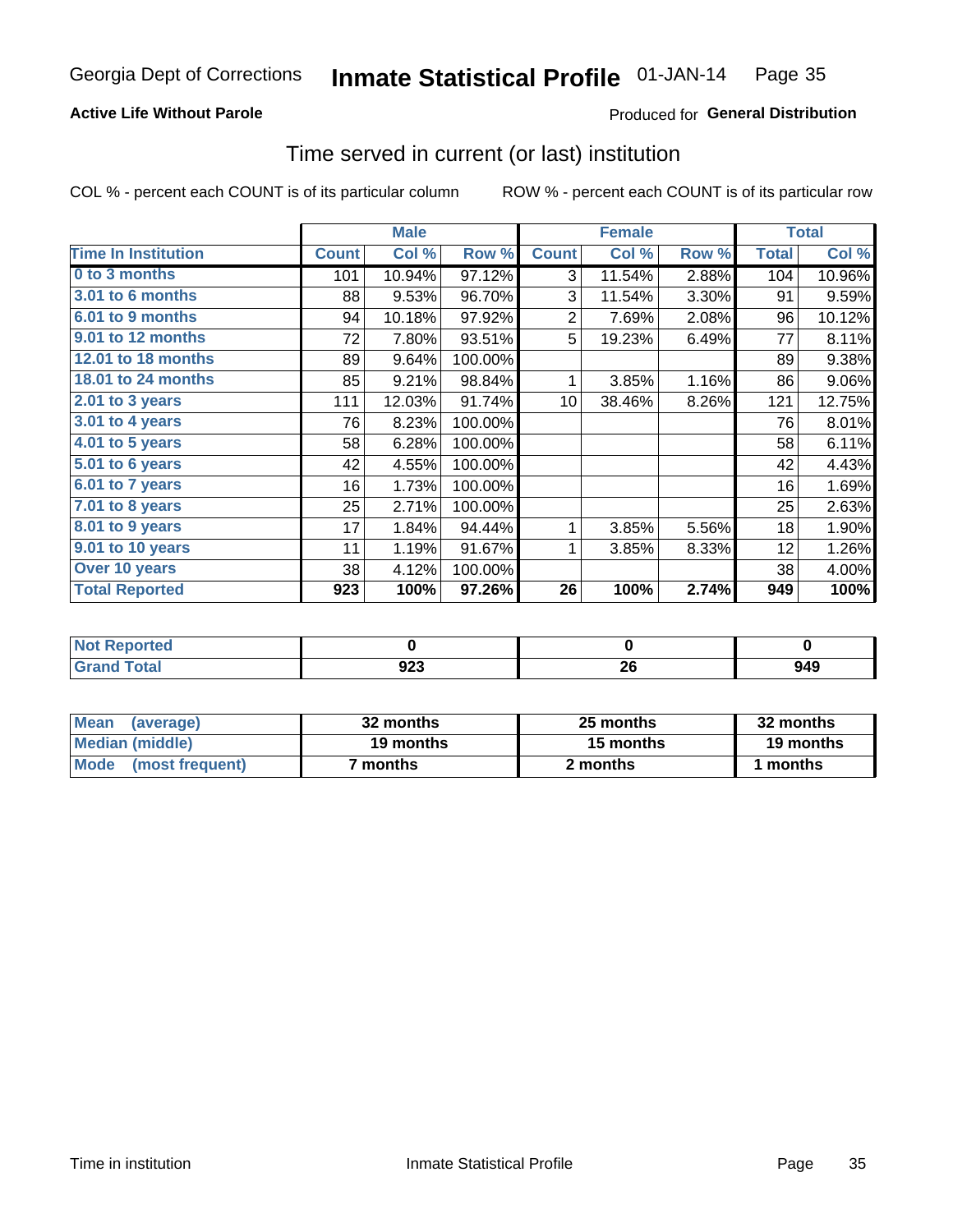### **Active Life Without Parole**

### Produced for General Distribution

### Highest grade level attained

COL % - percent each COUNT is of its particular column

|                              |                | <b>Male</b> |         |                 | <b>Female</b> |        |                         | <b>Total</b> |
|------------------------------|----------------|-------------|---------|-----------------|---------------|--------|-------------------------|--------------|
| <b>Grade Level</b>           | <b>Count</b>   | Col %       | Row %   | <b>Count</b>    | Col %         | Row %  | <b>Total</b>            | Col %        |
| No school at all             | 1              | 0.11%       | 100.00% |                 |               |        | 1                       | 0.11%        |
| Grade 1                      | $\overline{2}$ | 0.23%       | 100.00% |                 |               |        | $\overline{2}$          | 0.22%        |
| <b>Grade 2</b>               | 1              | 0.11%       | 100.00% |                 |               |        | 1                       | 0.11%        |
| Grade 3                      | $\overline{2}$ | 0.23%       | 100.00% |                 |               |        | $\overline{c}$          | 0.22%        |
| Grade 4                      | 5              | 0.57%       | 100.00% |                 |               |        | 5                       | 0.55%        |
| Grade 5                      | $\overline{2}$ | 0.23%       | 100.00% |                 |               |        | $\overline{\mathbf{c}}$ | 0.22%        |
| Grade 6                      | $\overline{7}$ | 0.79%       | 100.00% |                 |               |        | $\overline{7}$          | 0.77%        |
| <b>Grade 7</b>               | 26             | 2.94%       | 100.00% |                 |               |        | 26                      | 2.87%        |
| Grade 8                      | 54             | 6.12%       | 100.00% |                 |               |        | 54                      | 5.95%        |
| Grade 9                      | 102            | 11.55%      | 97.14%  | 3               | 12.50%        | 2.86%  | 105                     | 11.58%       |
| Grade 10                     | 149            | 16.87%      | 98.68%  | $\overline{c}$  | 8.33%         | 1.32%  | 151                     | 16.65%       |
| Grade 11                     | 130            | 14.72%      | 98.48%  | $\overline{2}$  | 8.33%         | 1.52%  | 132                     | 14.55%       |
| <b>Grade 12 or GED</b>       | 275            | 31.14%      | 96.83%  | 9               | 37.50%        | 3.17%  | 284                     | 31.31%       |
| <b>Some tech school</b>      | 7              | 0.79%       | 87.50%  | 1               | 4.17%         | 12.50% | 8                       | 0.88%        |
| <b>Completed tech school</b> | 9              | 1.02%       | 90.00%  | 1               | 4.17%         | 10.00% | 10                      | 1.10%        |
| College, 1 year              | 27             | 3.06%       | 96.43%  | 1               | 4.17%         | 3.57%  | 28                      | 3.09%        |
| College, 2 year              | 44             | 4.98%       | 93.62%  | 3               | 12.50%        | 6.38%  | 47                      | 5.18%        |
| College, 3 year              | 13             | 1.47%       | 100.00% |                 |               |        | 13                      | 1.43%        |
| <b>Bachelor's degree</b>     | 17             | 1.93%       | 89.47%  | $\overline{2}$  | 8.33%         | 10.53% | 19                      | 2.09%        |
| <b>Master's degree</b>       | 6              | 0.68%       | 100.00% |                 |               |        | 6                       | 0.66%        |
| Ph.D. degree                 | 1              | 0.11%       | 100.00% |                 |               |        | 1                       | 0.11%        |
| Law degree                   | $\overline{2}$ | 0.23%       | 100.00% |                 |               |        | $\overline{c}$          | 0.22%        |
| <b>Medical degree</b>        |                | 0.11%       | 100.00% |                 |               |        | 1                       | 0.11%        |
| <b>Total Reported</b>        | 883            | 100%        | 97.35%  | $\overline{24}$ | 100%          | 2.65%  | 907                     | 100%         |

| - -- or tea                 | 17                |           | - - |
|-----------------------------|-------------------|-----------|-----|
| $\sim$ $\sim$ $\sim$ $\sim$ | <b>000</b><br>94J | oc.<br>ΔV | 949 |

| <b>Mean</b><br>(average)       | 10.95           | 12.13           | 10.99             |
|--------------------------------|-----------------|-----------------|-------------------|
| Median (middle)                | Grade 11        | Grade 12 or GED | Grade 11          |
| <b>Mode</b><br>(most frequent) | Grade 12 or GED | Grade 12 or GED | I Grade 12 or GED |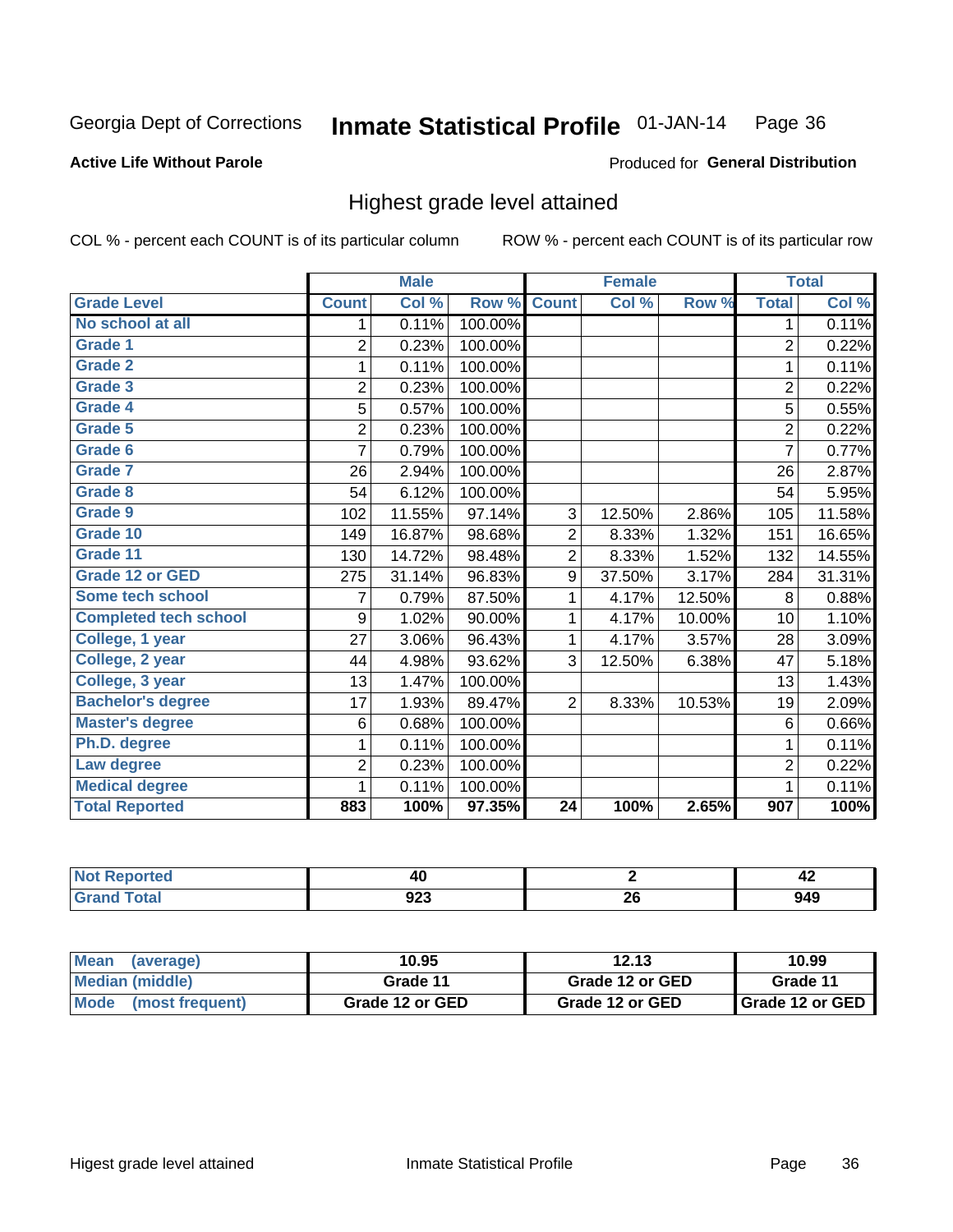#### Inmate Statistical Profile 01-JAN-14 Page 37

#### **Active Life Without Parole**

#### Produced for General Distribution

## Culture fair IQ scores

COL % - percent each COUNT is of its particular column

|                       |              | <b>Male</b> |                    |    | <b>Female</b> |       |              | <b>Total</b> |
|-----------------------|--------------|-------------|--------------------|----|---------------|-------|--------------|--------------|
| <b>IQ Scores</b>      | <b>Count</b> | Col %       | <b>Row % Count</b> |    | Col %         | Row % | <b>Total</b> | Col %        |
| $60 - 69$             | 33           | 3.93%       | 100.00%            |    |               |       | 33           | 3.83%        |
| $70 - 79$             | 59           | 7.03%       | 100.00%            |    |               |       | 59           | 6.85%        |
| $80 - 89$             | 113          | 13.47%      | 97.41%             | 3  | 13.64%        | 2.59% | 116          | 13.47%       |
| $90 - 99$             | 193          | 23.00%      | 95.54%             | 9  | 40.91%        | 4.46% | 202          | 23.46%       |
| $100 - 109$           | 232          | 27.65%      | 98.72%             | 3  | 13.64%        | 1.28% | 235          | 27.29%       |
| $110 - 119$           | 170          | 20.26%      | 97.70%             | 4  | 18.18%        | 2.30% | 174          | 20.21%       |
| $120 - 129$           | 39           | 4.65%       | 92.86%             | 3  | 13.64%        | 7.14% | 42           | 4.88%        |
| <b>Total Reported</b> | 839          | 100%        | 97.44%             | 22 | 100.0%        | 2.56% | 861          | 100%         |

| <b>Not Reported</b>         | 70  |    | --  |
|-----------------------------|-----|----|-----|
| <b>Not Valid (under 60)</b> |     |    |     |
| <b>Grand Total</b>          | 923 | 26 | 949 |

| Mean (average)       | 99  | 103  | 99  |
|----------------------|-----|------|-----|
| Median (middle)      | 101 | 97.5 | 101 |
| Mode (most frequent) | 101 | 96   | 101 |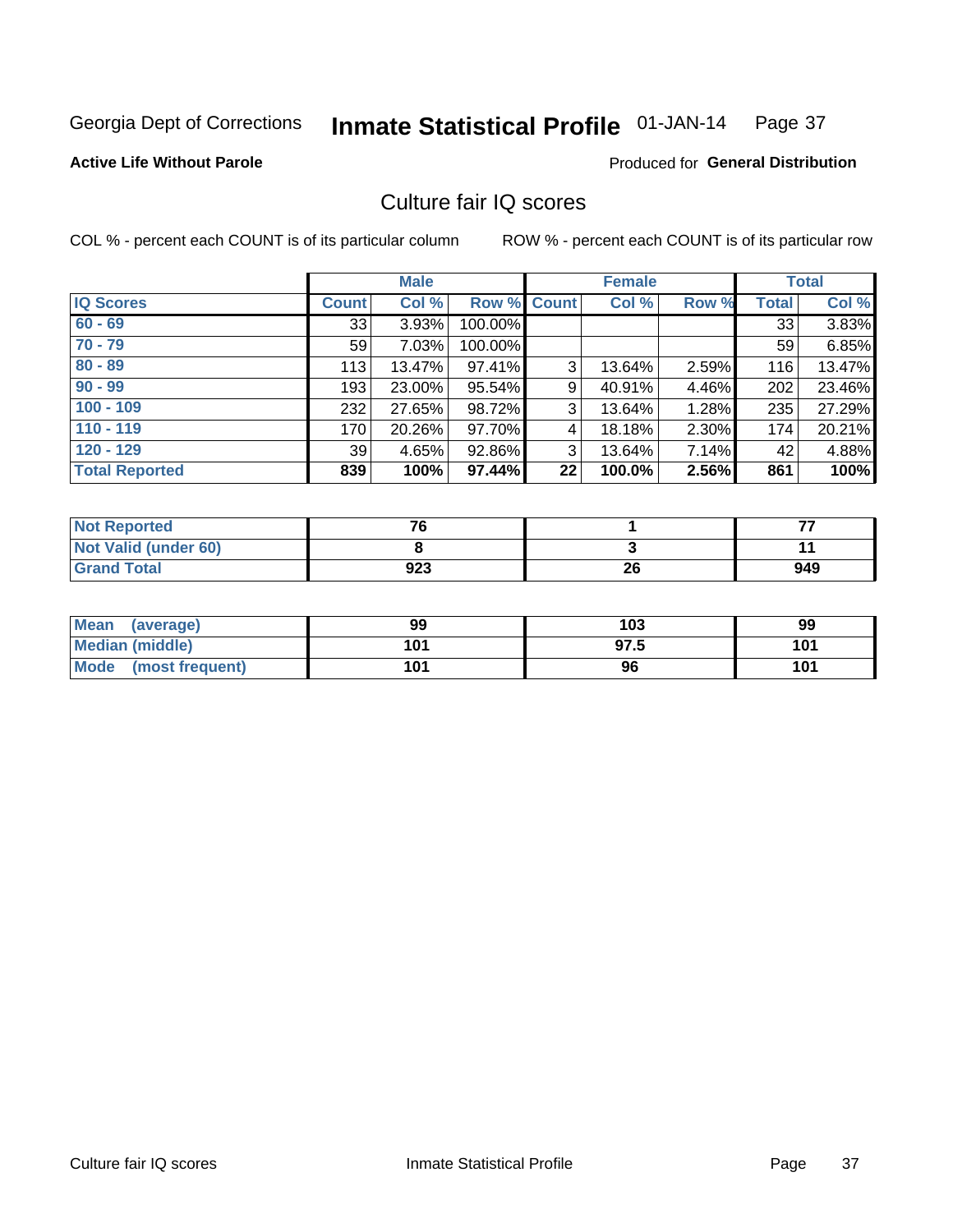#### **Inmate Statistical Profile 01-JAN-14** Page 38

#### **Active Life Without Parole**

## Produced for General Distribution

# Wide Range Achievement Test (WRAT) reading score

COL % - percent each COUNT is of its particular column

ROW % - percent each COUNT is of its particular row

|                           |              | <b>Male</b> |         | <b>Female</b>  |        |       | <b>Total</b> |        |
|---------------------------|--------------|-------------|---------|----------------|--------|-------|--------------|--------|
| <b>WRAT Reading Score</b> | <b>Count</b> | Col %       | Row %   | <b>Count</b>   | Col %  | Row % | <b>Total</b> | Col %  |
| 0.1 to 0.9                | 13           | 2.19%       | 100.00% |                |        |       | 13           | 2.15%  |
| 1.0 to 1.9                | 14           | 2.36%       | 100.00% |                |        |       | 14           | 2.31%  |
| 2.0 to 2.9                | 32           | 5.39%       | 96.97%  |                | 9.09%  | 3.03% | 33           | 5.45%  |
| 3.0 to 3.9                | 37           | 6.23%       | 100.00% |                |        |       | 37           | 6.12%  |
| 4.0 to 4.9                | 45           | 7.58%       | 97.83%  | 1              | 9.09%  | 2.17% | 46           | 7.60%  |
| 5.0 to 5.9                | 51           | 8.59%       | 98.08%  | 1              | 9.09%  | 1.92% | 52           | 8.60%  |
| 6.0 to 6.9                | 53           | 8.92%       | 100.00% |                |        |       | 53           | 8.76%  |
| 7.0 to 7.9                | 24           | 4.04%       | 100.00% |                |        |       | 24           | 3.97%  |
| 8.0 to 8.9                | 45           | 7.58%       | 100.00% |                |        |       | 45           | 7.44%  |
| 9.0 to 9.9                | 47           | 7.91%       | 97.92%  | 1              | 9.09%  | 2.08% | 48           | 7.93%  |
| 10.0 to 10.9              | 14           | 2.36%       | 93.33%  | 1              | 9.09%  | 6.67% | 15           | 2.48%  |
| 11.0 to 11.9              | 38           | 6.40%       | 95.00%  | $\overline{2}$ | 18.18% | 5.00% | 40           | 6.61%  |
| 12.0 to 12.9              | 119          | 20.03%      | 99.17%  | 1              | 9.09%  | 0.83% | 120          | 19.83% |
| 13                        | 62           | 10.44%      | 95.38%  | 3              | 27.27% | 4.62% | 65           | 10.74% |
| <b>Total Reported</b>     | 594          | 100%        | 98.18%  | 11             | 100%   | 1.82% | 605          | 100%   |
|                           |              |             |         |                |        |       |              |        |
| <b>Not Reported</b>       |              | 329         |         |                | 15     |       |              | 344    |

| . <i>.</i>               | $- -$ | . .                | - - - |
|--------------------------|-------|--------------------|-------|
| <b>Grand Total</b>       | 923   | 26                 | 949   |
|                          |       |                    |       |
|                          |       |                    |       |
| <b>Mean</b><br>(average) | 8.36  | 0.72<br>. <i>.</i> | 8.38  |

| <b>I</b> Mean<br>(average) | 8.JO | ึ 9.7⊥               | 0.JO |
|----------------------------|------|----------------------|------|
| <b>Median (middle)</b>     | 0.J  | 11.2<br>. . <u>.</u> | o.u  |
| Mode (most frequent)       |      |                      |      |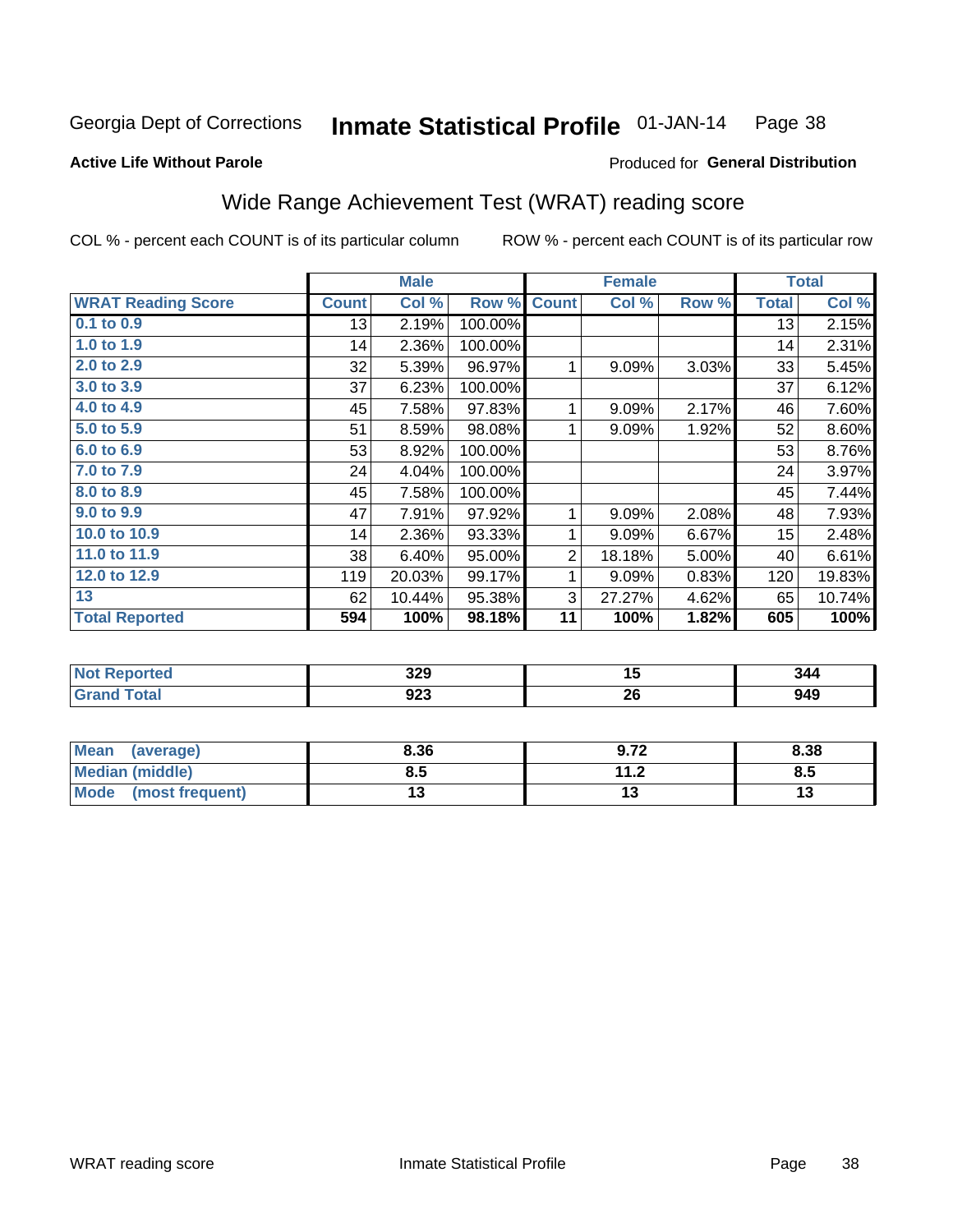#### Inmate Statistical Profile 01-JAN-14 Page 39

#### **Active Life Without Parole**

## Produced for General Distribution

## Wide Range Achievement Test (WRAT) math score

COL % - percent each COUNT is of its particular column

|                              |              | <b>Male</b> |         |                | <b>Female</b>   |       |              | <b>Total</b> |
|------------------------------|--------------|-------------|---------|----------------|-----------------|-------|--------------|--------------|
| <b>WRAT Mathematic Score</b> | <b>Count</b> | Col %       | Row %   | <b>Count</b>   | Col %           | Row % | <b>Total</b> | Col %        |
| 0.1 to 0.9                   | 1            | 0.17%       | 100.00% |                |                 |       | 1            | 0.17%        |
| 1.0 to 1.9                   | 3            | 0.51%       | 100.00% |                |                 |       | 3            | 0.50%        |
| 2.0 to 2.9                   | 18           | 3.05%       | 100.00% |                |                 |       | 18           | 3.00%        |
| 3.0 to 3.9                   | 38           | 6.44%       | 100.00% |                |                 |       | 38           | 6.33%        |
| 4.0 to 4.9                   | 59           | 10.00%      | 98.33%  | 1              | 10.00%          | 1.67% | 60           | 10.00%       |
| 5.0 to 5.9                   | 77           | 13.05%      | 98.72%  | 1              | 10.00%          | 1.28% | 78           | 13.00%       |
| 6.0 to 6.9                   | 120          | 20.34%      | 99.17%  | 1              | 10.00%          | 0.83% | 121          | 20.17%       |
| 7.0 to 7.9                   | 81           | 13.73%      | 98.78%  | 1              | 10.00%          | 1.22% | 82           | 13.67%       |
| 8.0 to 8.9                   | 46           | 7.80%       | 95.83%  | $\mathbf{2}$   | 20.00%          | 4.17% | 48           | 8.00%        |
| 9.0 to 9.9                   | 57           | 9.66%       | 96.61%  | $\overline{2}$ | 20.00%          | 3.39% | 59           | 9.83%        |
| 10.0 to 10.9                 | 26           | 4.41%       | 100.00% |                |                 |       | 26           | 4.33%        |
| 11.0 to 11.9                 | 18           | 3.05%       | 100.00% |                |                 |       | 18           | 3.00%        |
| 12.0 to 12.9                 | 36           | 6.10%       | 97.30%  | 1              | 10.00%          | 2.70% | 37           | 6.17%        |
| 13                           | 10           | 1.69%       | 90.91%  | 1              | 10.00%          | 9.09% | 11           | 1.83%        |
| <b>Total Reported</b>        | 590          | 100%        | 98.33%  | 10             | 100%            | 1.67% | 600          | 100%         |
|                              |              |             |         |                |                 |       |              |              |
| <b>Not Reported</b>          |              | 333         |         |                | $\overline{16}$ |       |              | 349          |
| <b>Grand Total</b>           |              | 923         |         |                | 26              |       |              | 949          |

| Mean<br>(average)       | ר ר<br>د∡. | o.o  | 7.26 |
|-------------------------|------------|------|------|
| Median (middle)         | 6.9        | 8.45 | 6.9  |
| Mode<br>(most frequent) | 6.9        | 7. a | 6.9  |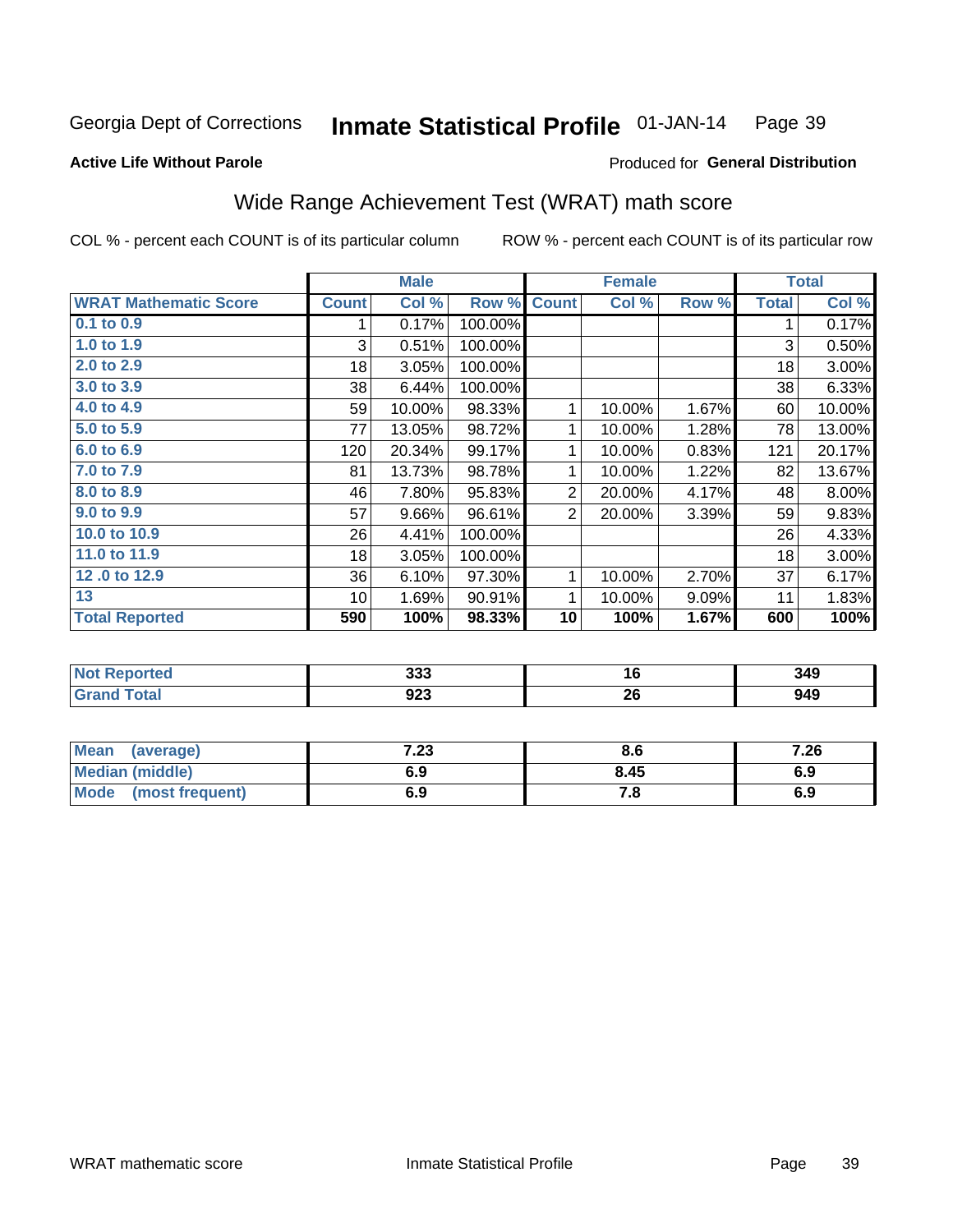#### Inmate Statistical Profile 01-JAN-14 Page 40

#### **Active Life Without Parole**

### Produced for General Distribution

## Wide Range Achievement Test (WRAT) spelling score

COL % - percent each COUNT is of its particular column

|                            |              | <b>Male</b> |         |              | <b>Female</b> |       |              | <b>Total</b> |
|----------------------------|--------------|-------------|---------|--------------|---------------|-------|--------------|--------------|
| <b>WRAT Spelling Score</b> | <b>Count</b> | Col %       | Row %   | <b>Count</b> | Col %         | Row % | <b>Total</b> | Col %        |
| 0.1 to 0.9                 | 6            | 1.02%       | 100.00% |              |               |       | 6            | 1.00%        |
| 1.0 to 1.9                 | 25           | 4.23%       | 100.00% |              |               |       | 25           | 4.16%        |
| 2.0 to 2.9                 | 38           | 6.43%       | 100.00% |              |               |       | 38           | 6.32%        |
| 3.0 to 3.9                 | 37           | 6.26%       | 100.00% |              |               |       | 37           | 6.16%        |
| 4.0 to 4.9                 | 50           | 8.46%       | 98.04%  | 1            | 10.00%        | 1.96% | 51           | 8.49%        |
| 5.0 to 5.9                 | 61           | 10.32%      | 100.00% |              |               |       | 61           | 10.15%       |
| 6.0 to 6.9                 | 66           | 11.17%      | 98.51%  | 1            | 10.00%        | 1.49% | 67           | 11.15%       |
| 7.0 to 7.9                 | 50           | 8.46%       | 100.00% |              |               |       | 50           | 8.32%        |
| 8.0 to 8.9                 | 47           | 7.95%       | 97.92%  | 1            | 10.00%        | 2.08% | 48           | 7.99%        |
| 9.0 to 9.9                 | 42           | 7.11%       | 100.00% |              |               |       | 42           | 6.99%        |
| 10.0 to 10.9               | 39           | 6.60%       | 100.00% |              |               |       | 39           | 6.49%        |
| 11.0 to $11.9$             | 37           | 6.26%       | 92.50%  | 3            | 30.00%        | 7.50% | 40           | 6.66%        |
| 12.0 to 12.9               | 64           | 10.83%      | 95.52%  | 3            | 30.00%        | 4.48% | 67           | 11.15%       |
| 13                         | 29           | 4.91%       | 96.67%  | 1            | 10.00%        | 3.33% | 30           | 4.99%        |
| <b>Total Reported</b>      | 591          | 100%        | 98.34%  | 10           | 100%          | 1.66% | 601          | 100.0%       |
|                            |              |             |         |              |               |       |              |              |
| <b>Not Reported</b>        |              | 332         |         |              | 16            |       |              | 348          |
| <b>Grand Total</b>         |              | 923         |         |              | 26            |       |              | 949          |

| <b>Mean</b><br>(average) | 7.51 | 10.38 | 7.56 |
|--------------------------|------|-------|------|
| <b>Median (middle)</b>   |      | 11.45 | ن. ا |
| Mode<br>(most frequent)  | 8.5  | 12.3  | 8.5  |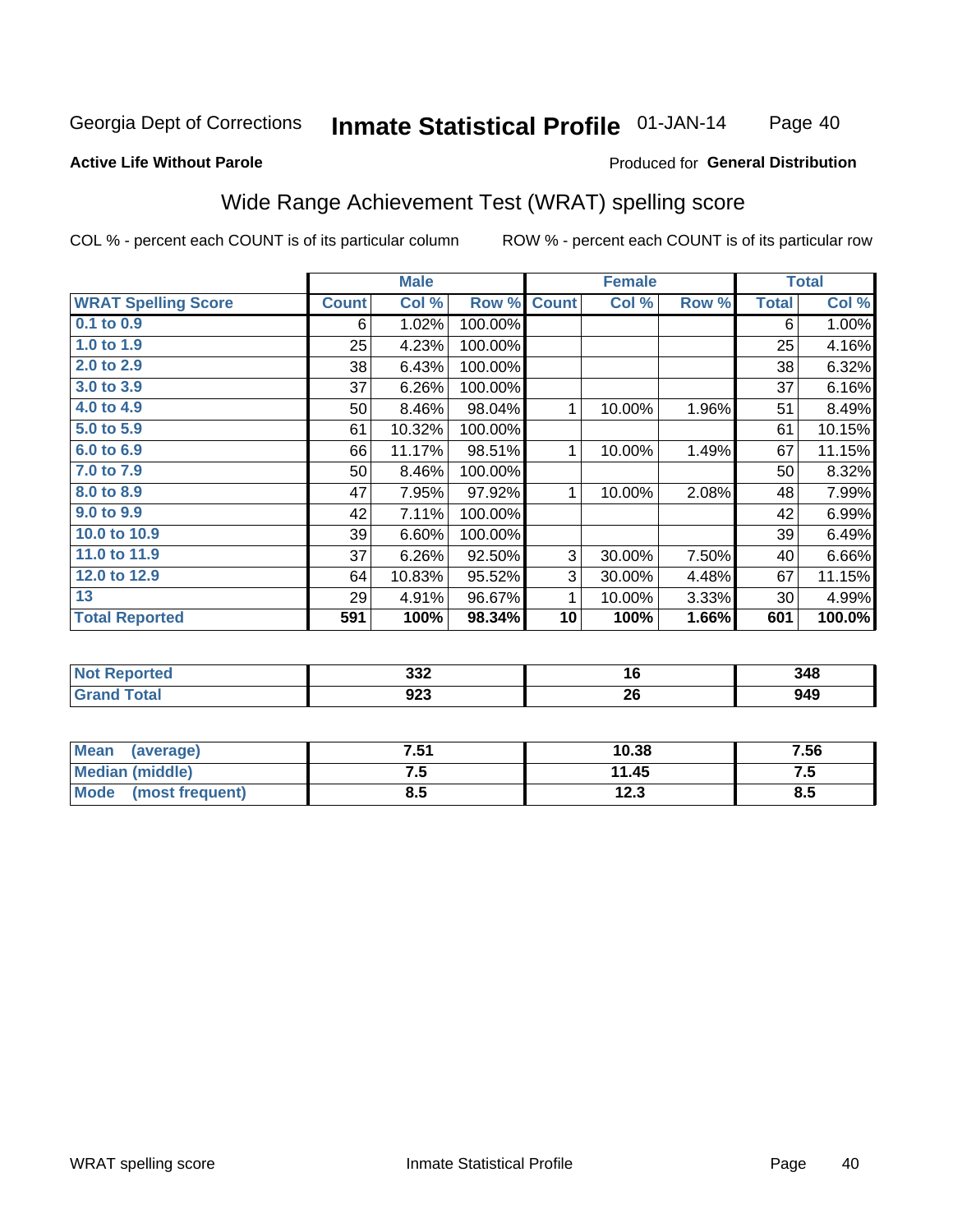### **Active Life Without Parole**

#### Produced for General Distribution

## Scope of substance abuse - summary

COL % - percent each COUNT is of its particular column

|                        |              | <b>Male</b> |           |              | <b>Female</b> |          |              | <b>Total</b> |
|------------------------|--------------|-------------|-----------|--------------|---------------|----------|--------------|--------------|
| <b>Substance Abuse</b> | <b>Count</b> | Col %       | Row %     | <b>Count</b> | Col %         | Row %    | <b>Total</b> | Col %        |
| <b>None</b>            | 538          | 58.29%      | 96.42%    | 20           | 76.92%        | $3.58\%$ | 558          | 58.80%       |
| <b>Drugs only</b>      | 213          | 23.08%      | 98.61%    |              | 11.54%        | 1.39%    | 216          | 22.76%       |
| <b>Alcohol only</b>    | 39           | 4.23%       | 100.00%   |              |               |          | 39           | 4.11%        |
| Drugs and alcohol      | 133          | $14.41\%$   | $97.79\%$ |              | 11.54%        | $2.21\%$ | 136          | 14.33%       |
| <b>Total Reported</b>  | 923          | 100%        | 97.26%    | 26           | 100%          | 2.74%    | 949          | 100%         |

| <b>Not</b><br><b>Reported</b> |     |    |     |
|-------------------------------|-----|----|-----|
| <b>Total</b>                  | 200 | ^^ | 940 |
| <b>Grand</b>                  | JZJ | ΔV |     |

| nuem | <b>Mo</b> | None | <b>None</b> | None |
|------|-----------|------|-------------|------|
|------|-----------|------|-------------|------|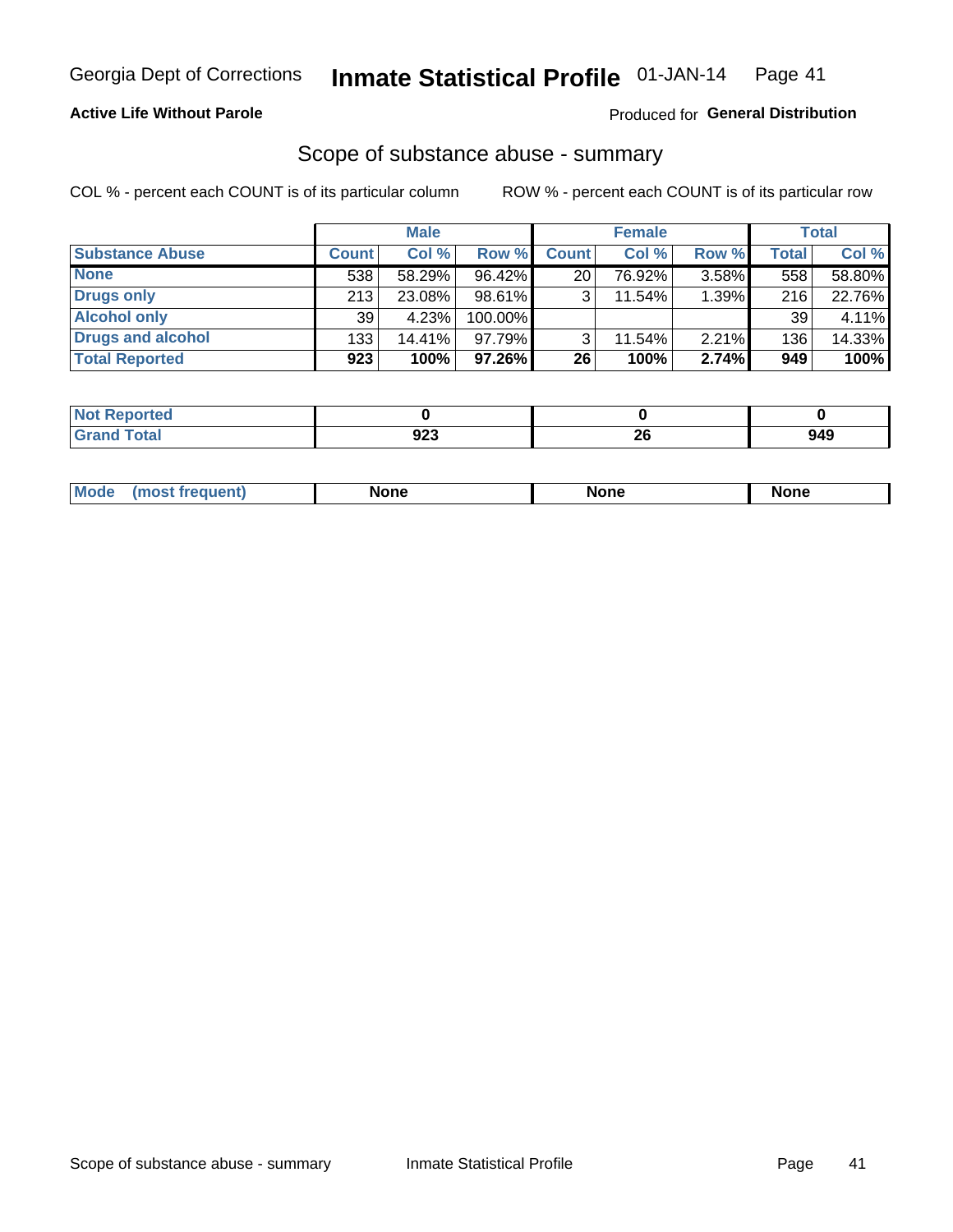### **Active Life Without Parole**

### Produced for General Distribution

## Scope of substance abuse - detail

COL % - percent each COUNT is of its particular column

|                                         |              | <b>Male</b> |         |              | <b>Female</b> |        |              | <b>Total</b> |
|-----------------------------------------|--------------|-------------|---------|--------------|---------------|--------|--------------|--------------|
| <b>Substance Abuse</b>                  | <b>Count</b> | Col %       | Row %   | <b>Count</b> | Col %         | Row %  | <b>Total</b> | Col %        |
| No drug or alcohol problems             | 538          | 58.29%      | 96.42%  | 20           | 76.92%        | 3.58%  | 558          | 58.80%       |
| Drug addiction but no alcohol           | 3            | 0.33%       | 100.00% |              |               |        | 3            | 0.32%        |
| <b>Drug addiction and alcohol</b>       | 3            | 0.33%       | 100.00% |              |               |        | 3            | 0.32%        |
| abuse                                   |              |             |         |              |               |        |              |              |
| <b>Drug addiction and alcoholism</b>    |              | 0.11%       | 100.00% |              |               |        |              | 0.11%        |
| No drug problem but alcohol             | 34           | 3.68%       | 100.00% |              |               |        | 34           | 3.58%        |
| abuse                                   |              |             |         |              |               |        |              |              |
| No drug problem but alcoholism          | 5            | 0.54%       | 100.00% |              |               |        | 5            | 0.53%        |
| Drug experiment but no alcohol          | 120          | 13.00%      | 99.17%  |              | 3.85%         | 0.83%  | 121          | 12.75%       |
| <b>Drug experiment &amp; alcohol</b>    | 16           | 1.73%       | 100.00% |              |               |        | 16           | 1.69%        |
| abuse                                   |              |             |         |              |               |        |              |              |
| <b>Drug experiment &amp; alcoholism</b> | 13           | 1.41%       | 100.00% |              |               |        | 13           | 1.37%        |
| Drug abuse but no alcohol               | 90           | 9.75%       | 97.83%  | 2            | 7.69%         | 2.17%  | 92           | 9.69%        |
| Drug abuse and alcohol abuse            | 86           | 9.32%       | 98.85%  |              | 3.85%         | 1.15%  | 87           | 9.17%        |
| <b>Drug abuse and alcoholism</b>        | 14           | 1.52%       | 87.50%  | 2            | 7.69%         | 12.50% | 16           | 1.69%        |
| <b>Total Reported</b>                   | 923          | 100%        | 97.26%  | 26           | 100%          | 2.74%  | 949          | 100.0%       |

| ported<br><b>NOT</b> |     |          |     |
|----------------------|-----|----------|-----|
| $\sim$<br>_____      | 923 | ኅር<br>ZO | 949 |

| Mode (most frequent) | No drug or alcohol problems No drug or alcohol problems No drug or alcohol |          |
|----------------------|----------------------------------------------------------------------------|----------|
|                      |                                                                            | problems |
|                      |                                                                            |          |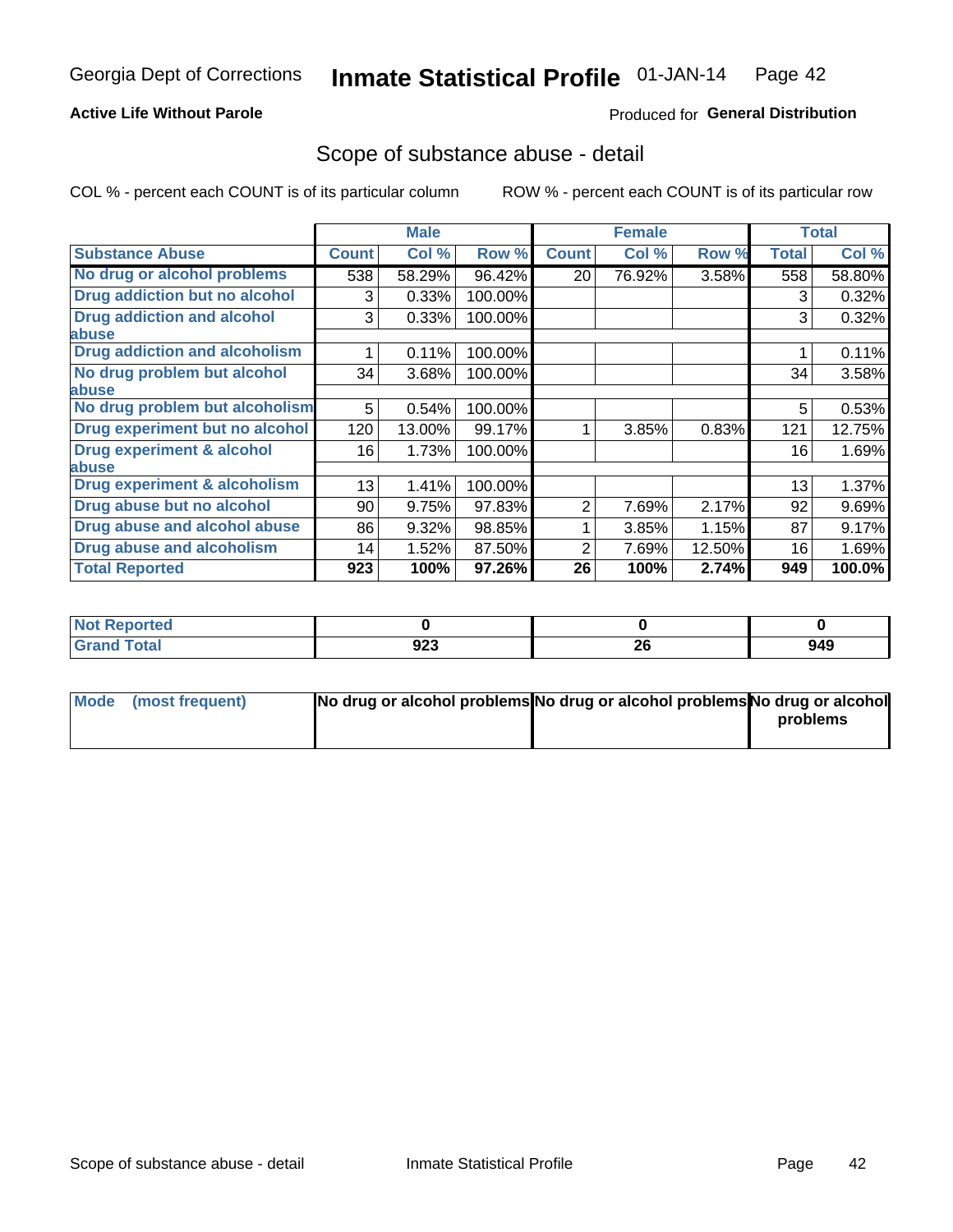#### Inmate Statistical Profile 01-JAN-14 Page 43

#### **Active Life Without Parole**

### **Produced for General Distribution**

## Current / last mental health treatment level

COL % - percent each COUNT is of its particular column

|                                    |                  | <b>Male</b> |         |              | <b>Female</b> |       |              | <b>Total</b> |
|------------------------------------|------------------|-------------|---------|--------------|---------------|-------|--------------|--------------|
| <b>Mental Health Treatment Lev</b> | <b>Count</b>     | Col %       | Row %   | <b>Count</b> | Col %         | Row % | <b>Total</b> | Col %        |
| 1 No problem at current time       | 178              | 44.84%      | 97.27%  | 5            | 23.81%        | 2.73% | 183          | 43.78%       |
| 2 Receiving outpatient             | 152 <sub>1</sub> | 38.29%      | 91.02%  | 15           | 71.43%        | 8.98% | 167          | 39.95%       |
| <b>Treatment</b>                   |                  |             |         |              |               |       |              |              |
| 3 Inpatient, moderate              | 56               | 14.11%      | 98.25%  |              | 4.76%         | 1.75% | 57           | 13.64%       |
| <b>Treatment</b>                   |                  |             |         |              |               |       |              |              |
| 4 Inpatient, intensive             | 11               | $2.77\%$    | 100.00% |              |               |       | 11           | 2.63%        |
| Treatment                          |                  |             |         |              |               |       |              |              |
| <b>Total Evaluated</b>             | 397              | 100%        | 94.98%  | 21           | 100%          | 5.02% | 418          | 100%         |

| Never had MH evaluation | 526        |    | гΛ.<br>ິ |
|-------------------------|------------|----|----------|
| Total                   | ロクマ<br>JZJ | ∠∪ | 949      |

| <b>Median (middle)</b> | <b>Receiving outpatient</b><br>treatment | <b>Receiving outpatient</b><br>treatment | <b>Receiving</b><br>outpatient<br>treatment |
|------------------------|------------------------------------------|------------------------------------------|---------------------------------------------|
| <b>Mode</b>            | No problem at current time               | <b>Receiving outpatient</b>              | No problem at                               |
| (most frequent)        |                                          | treatment                                | current time                                |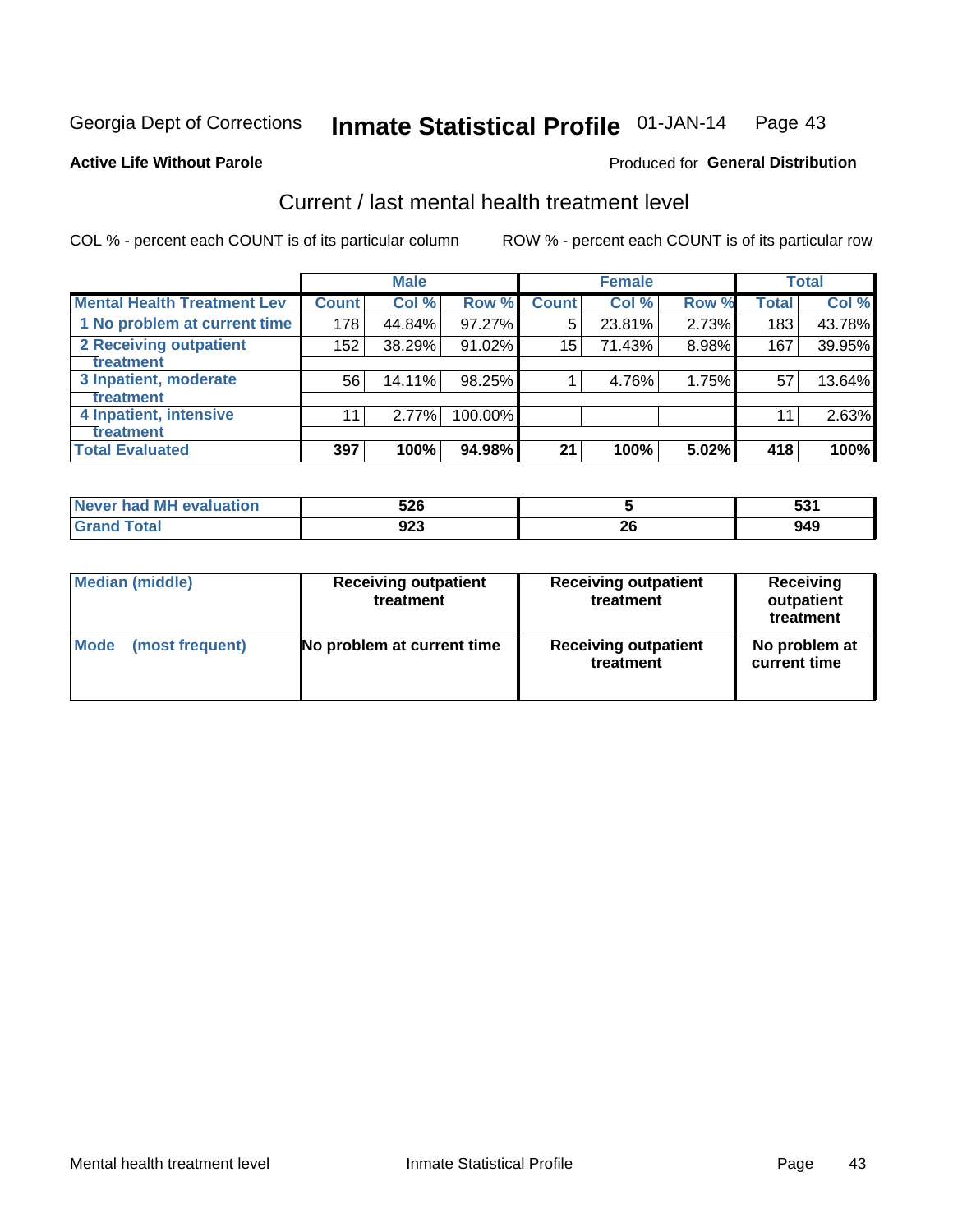#### Inmate Statistical Profile 01-JAN-14 Page 44

### **Active Life Without Parole**

### Produced for General Distribution

# PULHESDWIT medical scale - 'P' overall condition ('P'hysical)

COL % - percent each COUNT is of its particular column

|                                  |         | <b>Male</b> |             |                 | <b>Female</b> |       |              | <b>Total</b> |
|----------------------------------|---------|-------------|-------------|-----------------|---------------|-------|--------------|--------------|
| 'P' Overall Condition            | Count l | Col %       | Row % Count |                 | Col %         | Row % | <b>Total</b> | Col %        |
| 1 No medical illness             | 624     | 73.33%      | 98.27%      | 11              | 44.00%        | 1.73% | 635          | 72.49%       |
| 2 Well-controlled chronic        | 201     | 23.62%      | 93.49%      | 14 <sub>1</sub> | 56.00%        | 6.51% | 215          | 24.54%       |
| <b>illness</b>                   |         |             |             |                 |               |       |              |              |
| 3 Poorly-controlled chronic      | 22      | 2.59%       | 100.00%     |                 |               |       | 22           | 2.51%        |
| <b>illness</b>                   |         |             |             |                 |               |       |              |              |
| 4 Significant problems requiring | 4       | 0.47%       | 100.00%     |                 |               |       | 4            | 0.46%        |
| special housing                  |         |             |             |                 |               |       |              |              |
| <b>Total Reported</b>            | 851     | 100%        | 97.15%      | 25              | 100%          | 2.85% | 876          | 100%         |

| $\rightarrow$<br>$\cdot$ $-$ |                                 | $-$        |
|------------------------------|---------------------------------|------------|
| <b>000</b><br>シムこ            | - -<br>$\overline{\phantom{0}}$ | 010<br>74J |

| <b>Mode</b> | (most frequent) | 1 No medical illness | 2 Well-controlled chronic<br>illness | 1 No medical<br>illness |
|-------------|-----------------|----------------------|--------------------------------------|-------------------------|
|-------------|-----------------|----------------------|--------------------------------------|-------------------------|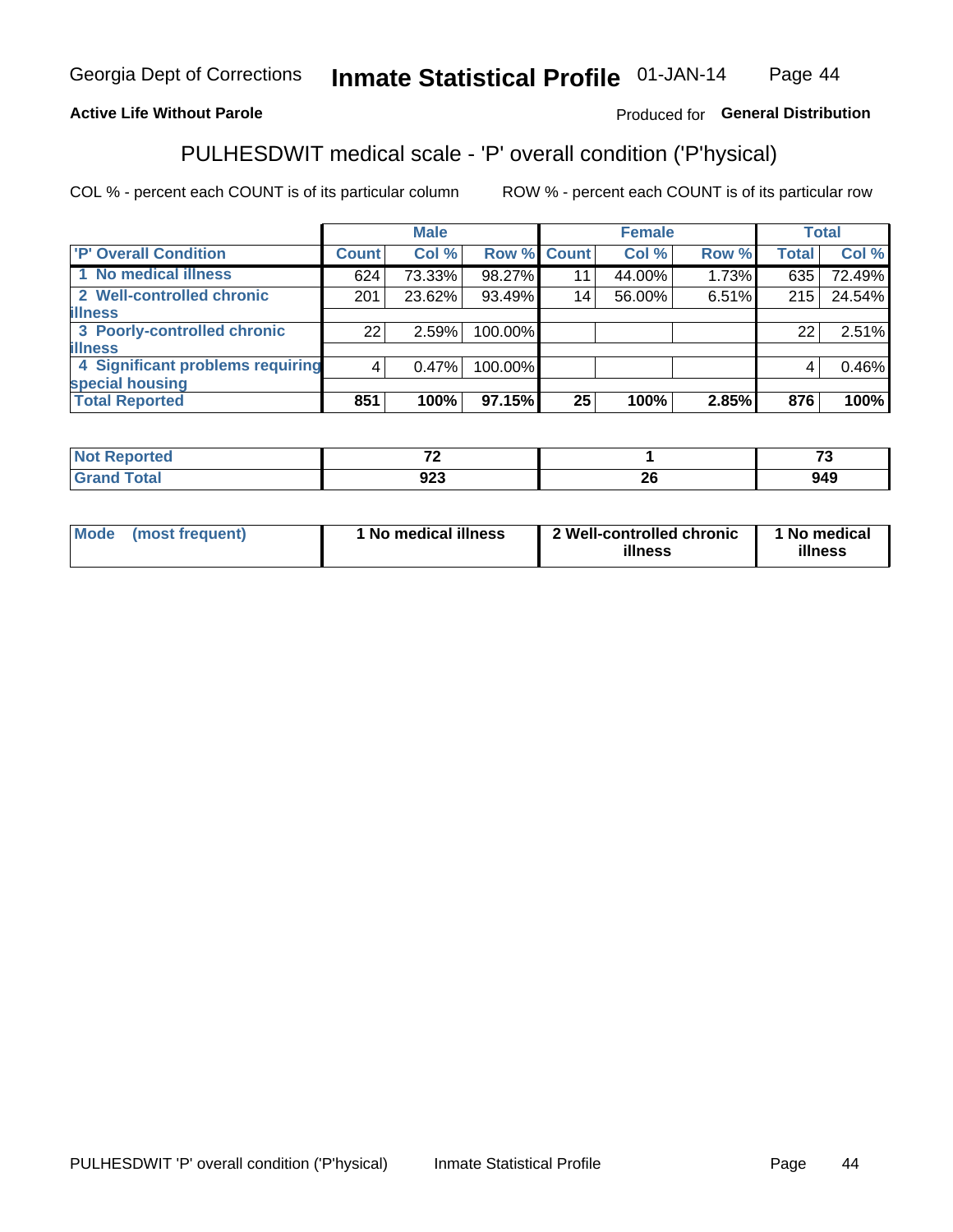#### **Active Life Without Parole**

### Produced for General Distribution

# PULHESDWIT medical scale - 'U' upper body

COL % - percent each COUNT is of its particular column

|                              |              | <b>Male</b> |         |              | <b>Female</b> |       |              | <b>Total</b> |
|------------------------------|--------------|-------------|---------|--------------|---------------|-------|--------------|--------------|
| <b>U' Upper Body</b>         | <b>Count</b> | Col %       | Row %   | <b>Count</b> | Col %         | Row % | <b>Total</b> | Col %        |
| 1 Upper bones, joints,       | 808          | 95.17%      | 97.35%  | 22           | 88.00%        | 2.65% | 830          | 94.97%       |
| muscles all OK               |              |             |         |              |               |       |              |              |
| 2 One or both arms minimally | 33           | 3.89%       | 91.67%  | 3            | 12.00%        | 8.33% | 36           | 4.12%        |
| limited                      |              |             |         |              |               |       |              |              |
| 3 One or both arms           |              | 0.82%       | 100.00% |              |               |       |              | 0.80%        |
| moderately limited           |              |             |         |              |               |       |              |              |
| 4 One arm disabled,          |              | 0.12%       | 100.00% |              |               |       |              | 0.11%        |
| paralyzed, or amputated      |              |             |         |              |               |       |              |              |
| <b>Total Reported</b>        | 849          | 100%        | 97.14%  | 25           | 100%          | 2.86% | 874          | 100%         |

| <b>Not Reported</b>              | _          |          | $-$ |
|----------------------------------|------------|----------|-----|
| <b>Total</b><br>Grar<br>ا الله ا | ດາາ<br>ง∠ง | ^^<br>ZU | 949 |

| Mode | (most frequent) | 1 Upper bones, joints,<br>muscles all OK | 1 Upper bones, joints,<br>muscles all OK | 1 Upper bones,<br>ljoints, muscles all<br>OK |
|------|-----------------|------------------------------------------|------------------------------------------|----------------------------------------------|
|------|-----------------|------------------------------------------|------------------------------------------|----------------------------------------------|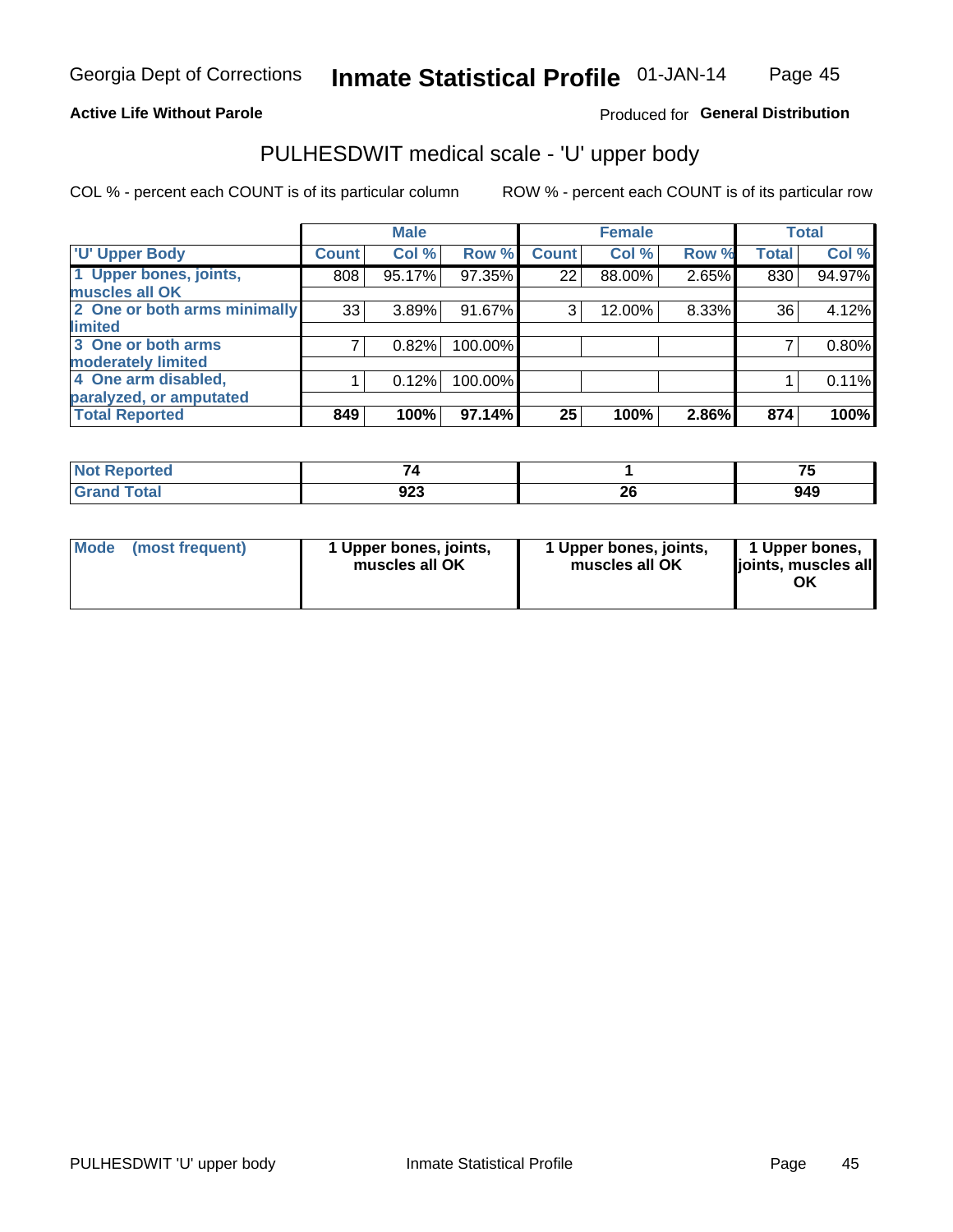#### **Active Life Without Parole**

### Produced for General Distribution

## PULHESDWIT medical scale - 'L' lower body

COL % - percent each COUNT is of its particular column

|                                |              | <b>Male</b> |         |                | <b>Female</b> |       |              | <b>Total</b> |
|--------------------------------|--------------|-------------|---------|----------------|---------------|-------|--------------|--------------|
| 'L' Lower Body                 | <b>Count</b> | Col %       | Row %   | <b>Count</b>   | Col %         | Row % | <b>Total</b> | Col %        |
| 1 Lower bones, joints,         | 735          | 86.67%      | 96.97%  | 23             | 92.00%        | 3.03% | 758          | 86.83%       |
| muscles all OK                 |              |             |         |                |               |       |              |              |
| 2 One or both legs minimally   | 98           | 11.56%      | 98.00%  | $\overline{2}$ | 8.00%         | 2.00% | 100          | 11.45%       |
| limited                        |              |             |         |                |               |       |              |              |
| 3 One or both legs             | 14           | 1.65%       | 100.00% |                |               |       | 14           | 1.60%        |
| moderately limited             |              |             |         |                |               |       |              |              |
| 4 One leg disabled, paralyzed, |              | 0.12%       | 100.00% |                |               |       |              | 0.11%        |
| or amputated                   |              |             |         |                |               |       |              |              |
| <b>Total Reported</b>          | 848          | 100%        | 97.14%  | 25             | 100%          | 2.86% | 873          | 100%         |

| --<br><b>Not Reported</b> |      |    | $- \cdot$ |
|---------------------------|------|----|-----------|
| <b>Total</b>              | ົດດາ | ^^ | 949       |
| Grand                     | ง∠ง  | £  |           |

|  | Mode (most frequent) | 1 Lower bones, joints,<br>muscles all OK | 1 Lower bones, joints,<br>muscles all OK | 1 Lower bones,<br>ljoints, muscles all<br>ΟK |
|--|----------------------|------------------------------------------|------------------------------------------|----------------------------------------------|
|--|----------------------|------------------------------------------|------------------------------------------|----------------------------------------------|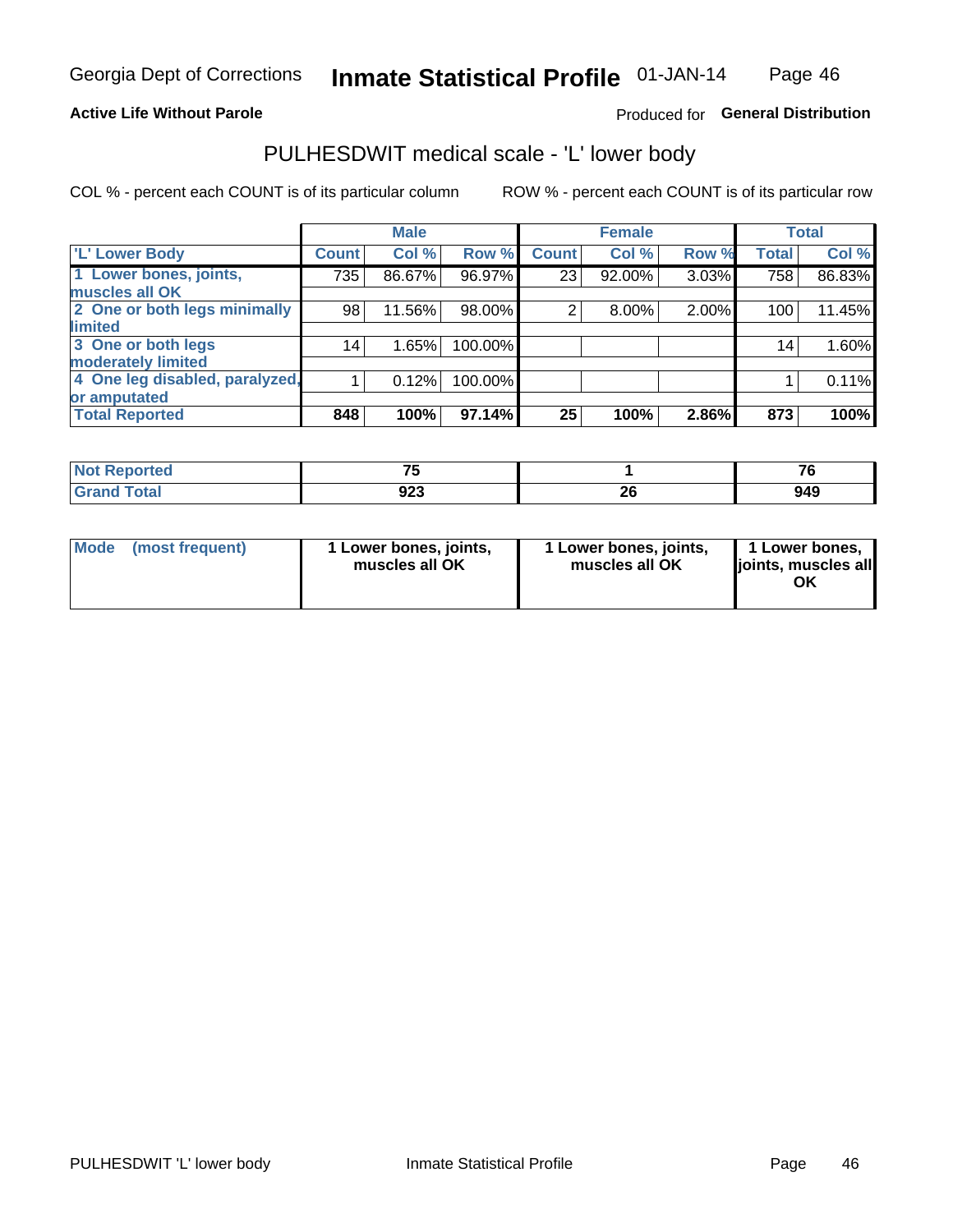#### **Active Life Without Parole**

## Produced for General Distribution

## PULHESDWIT medical scale - 'H' hearing

COL % - percent each COUNT is of its particular column

|                                |                 | <b>Male</b> |                    |                 | <b>Female</b> |       | <b>Total</b> |        |
|--------------------------------|-----------------|-------------|--------------------|-----------------|---------------|-------|--------------|--------|
| <b>H' Hearing</b>              | <b>Count</b>    | Col %       | <b>Row % Count</b> |                 | Col %         | Row % | <b>Total</b> | Col %  |
| 1 Normal hearing both ears     | 829             | 97.99%      | 97.07%             | 25              | 100.00%       | 2.93% | 854          | 98.05% |
| 2 Some loss in one ear with    | 13 <sub>1</sub> | 1.54%       | 100.00%            |                 |               |       | 13           | 1.49%  |
| other OK, or mild loss in both |                 |             |                    |                 |               |       |              |        |
| 3 Total loss in one ear with   | 3               | 0.35%       | 100.00%            |                 |               |       | 3            | 0.34%  |
| mild loss in other             |                 |             |                    |                 |               |       |              |        |
| 4 Severe loss in both ears     |                 | 0.12%       | 100.00%            |                 |               |       |              | 0.11%  |
| <b>Total Reported</b>          | 846             | 100%        | $97.13\%$          | 25 <sub>1</sub> | 100%          | 2.87% | 871          | 100%   |

| <b>orted</b><br><b>NOT</b> |             |    | $\rightarrow$ |
|----------------------------|-------------|----|---------------|
| $\sim$ 10                  | nne.<br>JZJ | 26 | 949           |

| Mode (most frequent) | 1 Normal hearing both ears 1 Normal hearing both ears 1 Normal hearing | both ears |
|----------------------|------------------------------------------------------------------------|-----------|
|                      |                                                                        |           |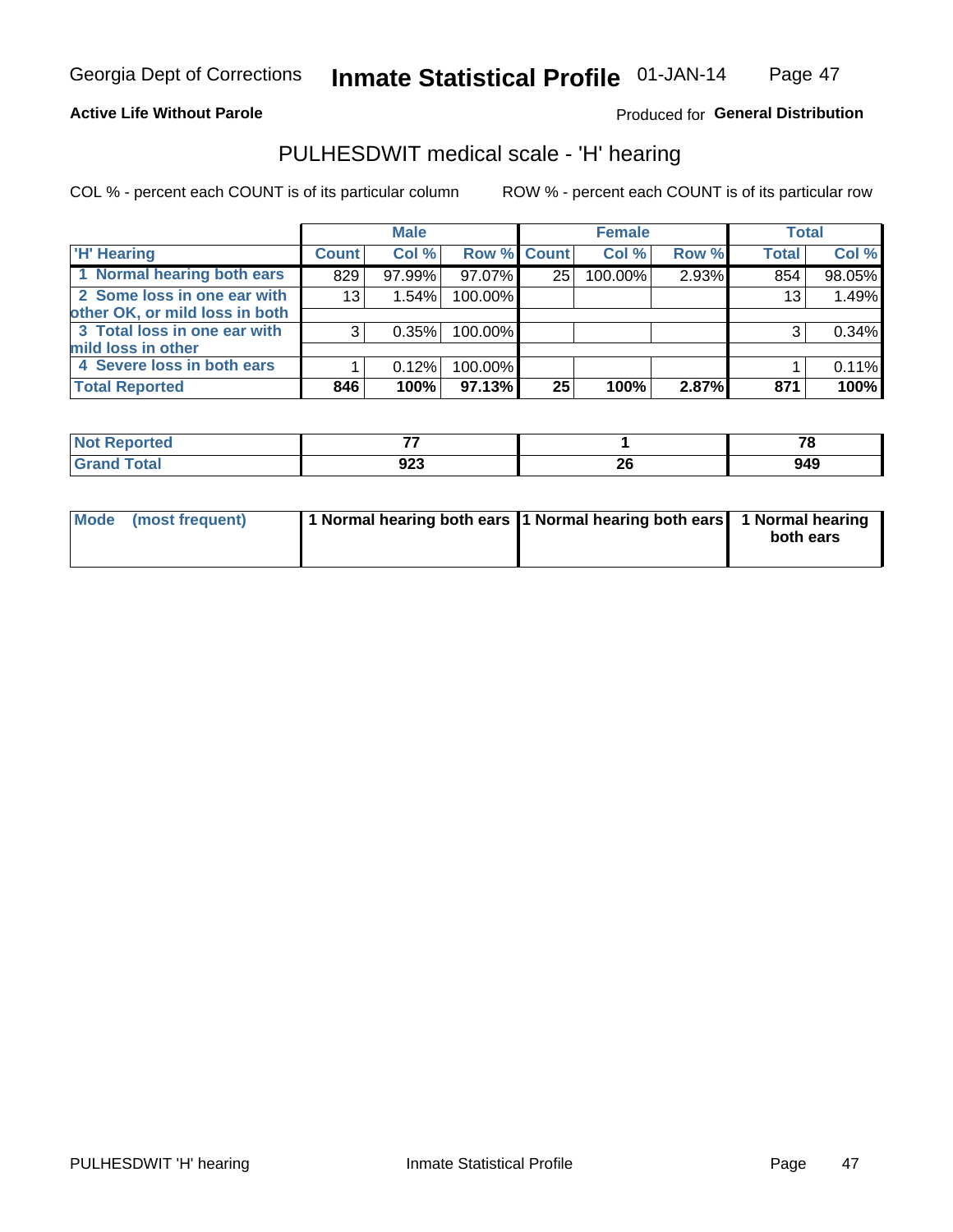**Active Life Without Parole** 

### Produced for General Distribution

## PULHESDWIT medical scale - 'E' vision

COL % - percent each COUNT is of its particular column

|                                |              | <b>Male</b> |             |                 | <b>Female</b> |        |              | <b>Total</b> |
|--------------------------------|--------------|-------------|-------------|-----------------|---------------|--------|--------------|--------------|
| <b>E' Vision</b>               | <b>Count</b> | Col %       | Row % Count |                 | Col %         | Row %  | <b>Total</b> | Col %        |
| 1 Correctable to 20/40 in both | 601          | 75.41%      | 98.36%      | 10              | 40.00%        | 1.64%  | 611          | 74.33%       |
| eyes                           |              |             |             |                 |               |        |              |              |
| 2 Correctable to 20/70 in one  | 167          | 20.95%      | 94.35%      | 10 <sub>1</sub> | 40.00%        | 5.65%  | 177          | 21.53%       |
| eye, may be blind in other     |              |             |             |                 |               |        |              |              |
| 3 Correctable to 20/200 in one | 23           | 2.89%       | 85.19%      |                 | 16.00%        | 14.81% | 27           | 3.28%        |
| eye, may be blind in other     |              |             |             |                 |               |        |              |              |
| 4 One eye not correctable to   | 6            | 0.75%       | 85.71%      |                 | 4.00%         | 14.29% |              | 0.85%        |
| 20/200, other may be blind     |              |             |             |                 |               |        |              |              |
| <b>Total Reported</b>          | 797          | 100%        | 96.96%      | 25              | 100%          | 3.04%  | 822          | 100%         |

| <b>Anted</b>           | 1 ገር<br>14 Y |           | "~<br>$\sim$ |
|------------------------|--------------|-----------|--------------|
| $f \wedge f \wedge f'$ | 923          | oc.<br>ZU | 949          |

| Mode (most frequent) | 1 Correctable to 20/40 in both 1 Correctable to 20/40 in 1 Correctable to<br>eves | both eyes | 20/40 in both eyes |
|----------------------|-----------------------------------------------------------------------------------|-----------|--------------------|
|                      |                                                                                   |           |                    |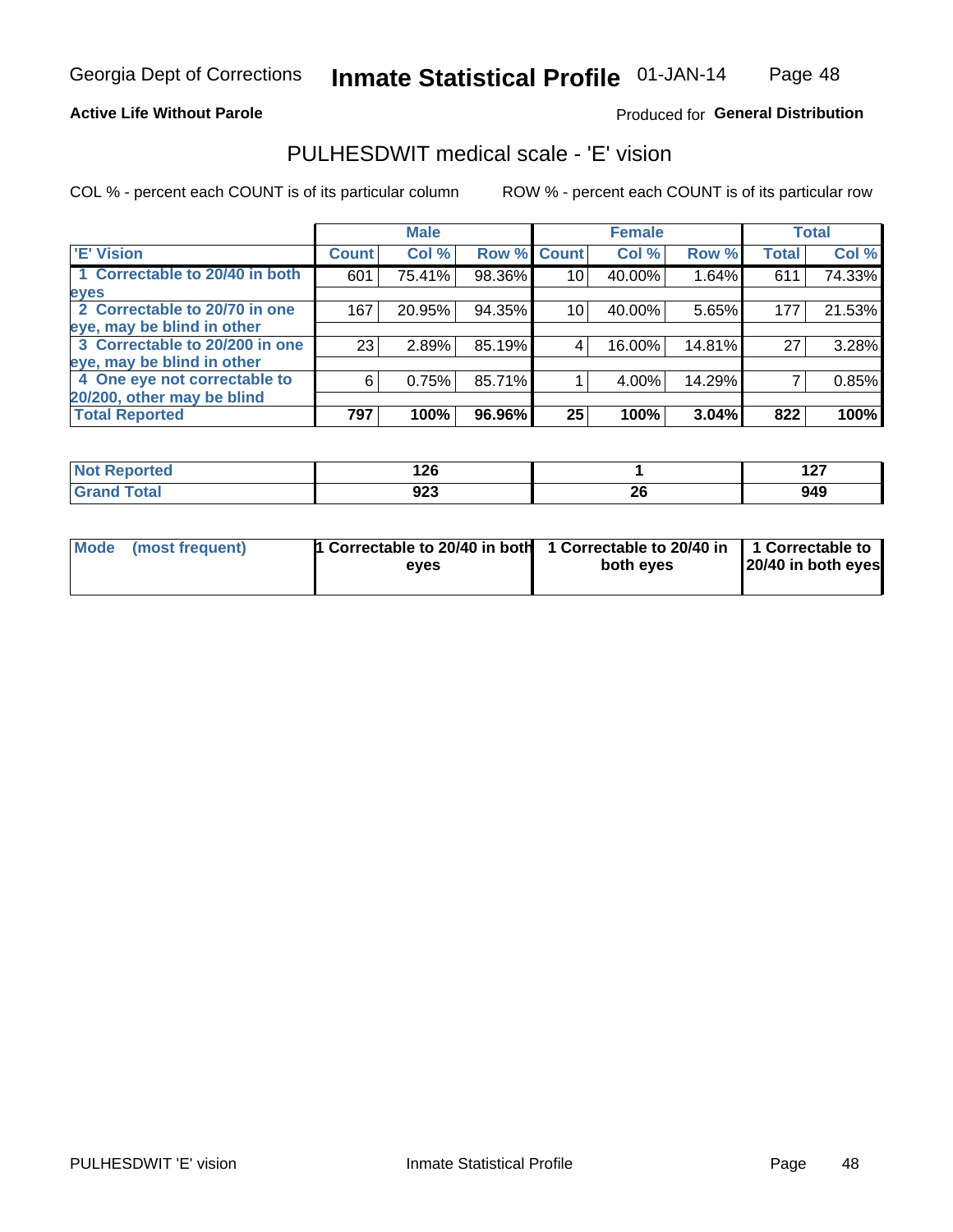#### **Active Life Without Parole**

### Produced for General Distribution

## PULHESDWIT medical scale - 'S' pSychiatric

COL % - percent each COUNT is of its particular column

|                                |                 | <b>Male</b> |         |             | <b>Female</b> |       |              | <b>Total</b> |
|--------------------------------|-----------------|-------------|---------|-------------|---------------|-------|--------------|--------------|
| 'S' pSychiatric                | <b>Count</b>    | Col %       |         | Row % Count | Col %         | Row % | <b>Total</b> | Col %        |
| 1 No impairment or disorders   | 686             | 81.96%      | 98.56%  | 10          | 50.00%        | 1.44% | 696          | 81.21%       |
| 2 Stable, or in remission, or  | 109             | 13.02%      | 92.37%  | 9           | 45.00%        | 7.63% | 118          | 13.77%       |
| mild impairment or retardation |                 |             |         |             |               |       |              |              |
| 3 Requires moderate inpatient  | 35 <sub>1</sub> | 4.18%       | 97.22%  |             | 5.00%         | 2.78% | 36           | 4.20%        |
| <b>treatment</b>               |                 |             |         |             |               |       |              |              |
| 4 Requires intensive inpatient |                 | 0.84%       | 100.00% |             |               |       |              | 0.82%        |
| <b>treatment</b>               |                 |             |         |             |               |       |              |              |
| <b>Total Reported</b>          | 837             | 100%        | 97.67%  | 20          | 100%          | 2.33% | 857          | 100%         |

| Ter. | $\mathbf{C}$<br>ot<br>- - |          | ״<br>JŁ |
|------|---------------------------|----------|---------|
|      | nnn<br>94J                | ^'<br>ΔU | 949     |

| Mode | (most frequent) | 1 No impairment or disorders | 1 No impairment or<br>disorders | 1 No impairment or<br>disorders |
|------|-----------------|------------------------------|---------------------------------|---------------------------------|
|------|-----------------|------------------------------|---------------------------------|---------------------------------|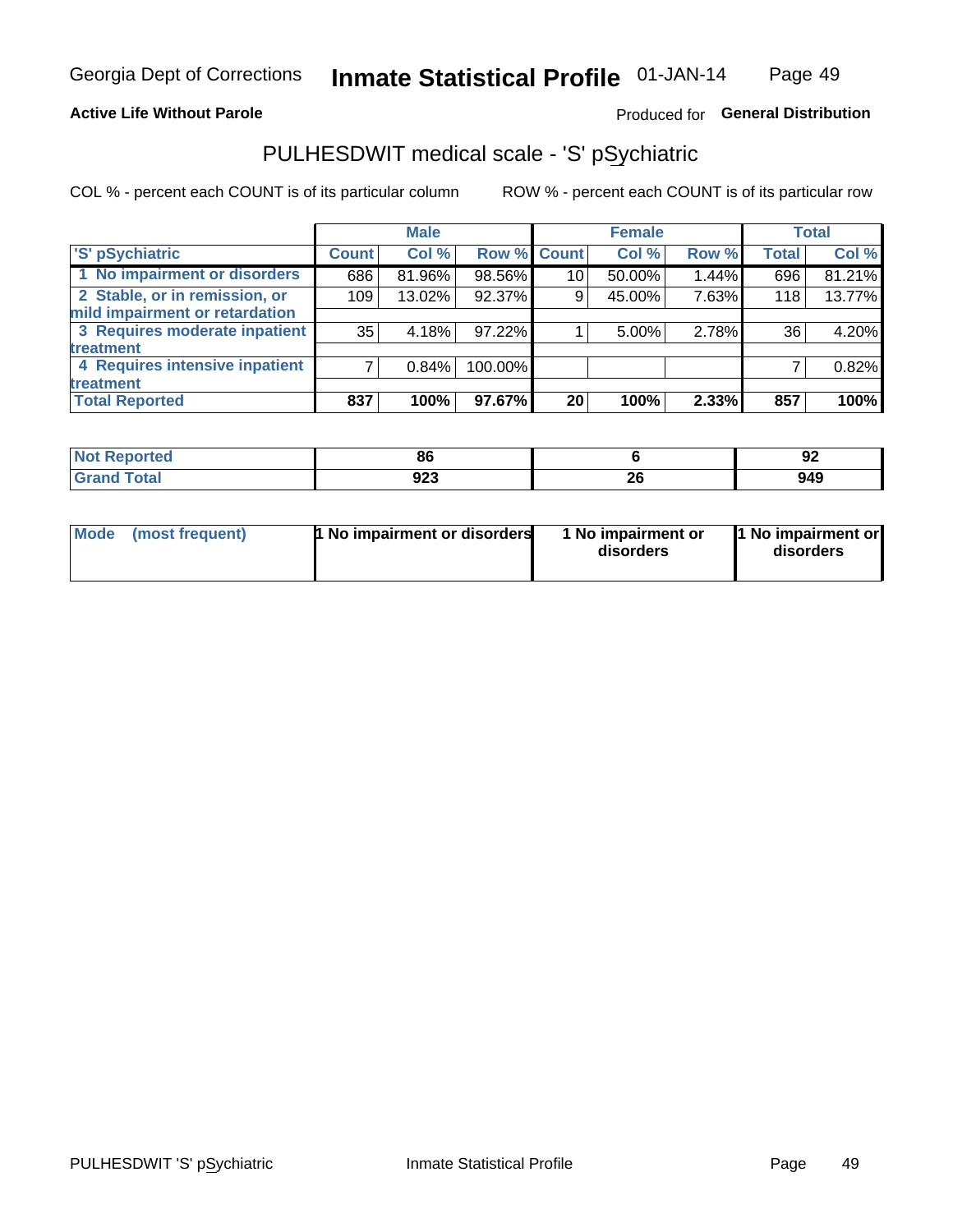#### **Active Life Without Parole**

### Produced for General Distribution

## PULHESDWIT medical scale - 'D' dental

COL % - percent each COUNT is of its particular column

|                                 |              | <b>Male</b> |             |    | <b>Female</b> |       |                  | Total  |
|---------------------------------|--------------|-------------|-------------|----|---------------|-------|------------------|--------|
| 'D' Dental                      | <b>Count</b> | Col %       | Row % Count |    | Col %         | Row % | <b>Total</b>     | Col %  |
| 1 Minimal routine dental health | 592          | 74.65%      | 97.05%      | 18 | 85.71%        | 2.95% | 610              | 74.94% |
| <b>needs</b>                    |              |             |             |    |               |       |                  |        |
| 2 Moderate cavities and/or gum  | 173          | 21.82%      | 98.30%      | 3  | 14.29%        | 1.70% | 176 <sub>1</sub> | 21.62% |
| <b>disease</b>                  |              |             |             |    |               |       |                  |        |
| 3 Extensive gum disease         | 28           | 3.53%       | 100.00%     |    |               |       | 28               | 3.44%  |
| and/or widespread decay         |              |             |             |    |               |       |                  |        |
| <b>Total Reported</b>           | 793          | 100%        | 97.42%      | 21 | 100%          | 2.58% | 814              | 100%   |

| <b>Reported</b><br><b>NOT</b><br>$\sim$ | ה הו<br>טעו |          | 1 M F<br>טטו |
|-----------------------------------------|-------------|----------|--------------|
| Total                                   | 923         | n,<br>ZU | 949          |

| <b>Mode</b><br><b>Minimal routine dental</b><br>(most frequent)<br>health needs | Minimal routine dental<br>health needs | 1 Minimal routine<br>dental health<br>needs |
|---------------------------------------------------------------------------------|----------------------------------------|---------------------------------------------|
|---------------------------------------------------------------------------------|----------------------------------------|---------------------------------------------|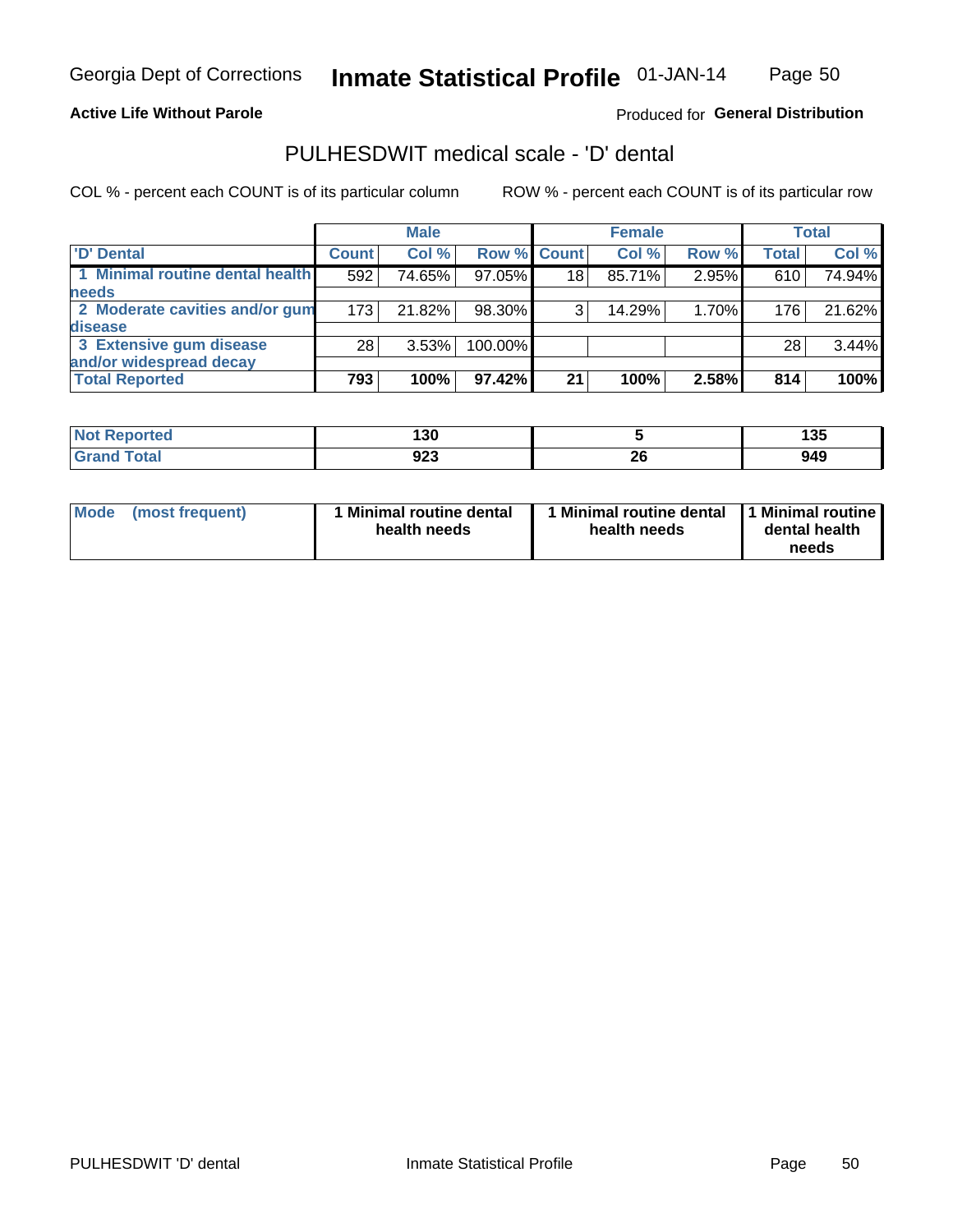#### **Active Life Without Parole**

### Produced for General Distribution

## PULHESDWIT medical scale - 'W' work ability

COL % - percent each COUNT is of its particular column

|                                 |              | <b>Male</b> |         |             | <b>Female</b> |       |              | <b>Total</b> |
|---------------------------------|--------------|-------------|---------|-------------|---------------|-------|--------------|--------------|
| <b>W' work ability</b>          | <b>Count</b> | Col %       |         | Row % Count | Col %         | Row % | <b>Total</b> | Col %        |
| 1 Unrestricted work or activity | 690          | 81.37%      | 97.18%  | 20          | 80.00%        | 2.82% | 710          | 81.33%       |
| 2 Minor restrictions on type of | 120          | 14.15%      | 96.00%  | 5           | 20.00%        | 4.00% | 125          | 14.32%       |
| <b>work</b>                     |              |             |         |             |               |       |              |              |
| 3 Moderate restrictions on type | 24           | 2.83%       | 100.00% |             |               |       | 24           | 2.75%        |
| lof work                        |              |             |         |             |               |       |              |              |
| 4 Major restrictions on type of | 10           | 1.18%       | 100.00% |             |               |       | 10           | 1.15%        |
| <b>work</b>                     |              |             |         |             |               |       |              |              |
| 5 Cannot work under any         | 4            | 0.47%       | 100.00% |             |               |       | 4            | 0.46%        |
| <b>circumstances</b>            |              |             |         |             |               |       |              |              |
| <b>Total Reported</b>           | 848          | 100%        | 97.14%  | 25          | 100%          | 2.86% | 873          | 100.0%       |

| <b>Not Reported</b>  | --<br>$\sim$ |          | --  |
|----------------------|--------------|----------|-----|
| <b>Total</b><br>Cror | 923          | ሳሪ<br>ZU | 949 |

| Mode | (most frequent) | 1 Unrestricted work or<br>activity | 1 Unrestricted work or<br>activity | 1 Unrestricted<br>work or activity |
|------|-----------------|------------------------------------|------------------------------------|------------------------------------|
|------|-----------------|------------------------------------|------------------------------------|------------------------------------|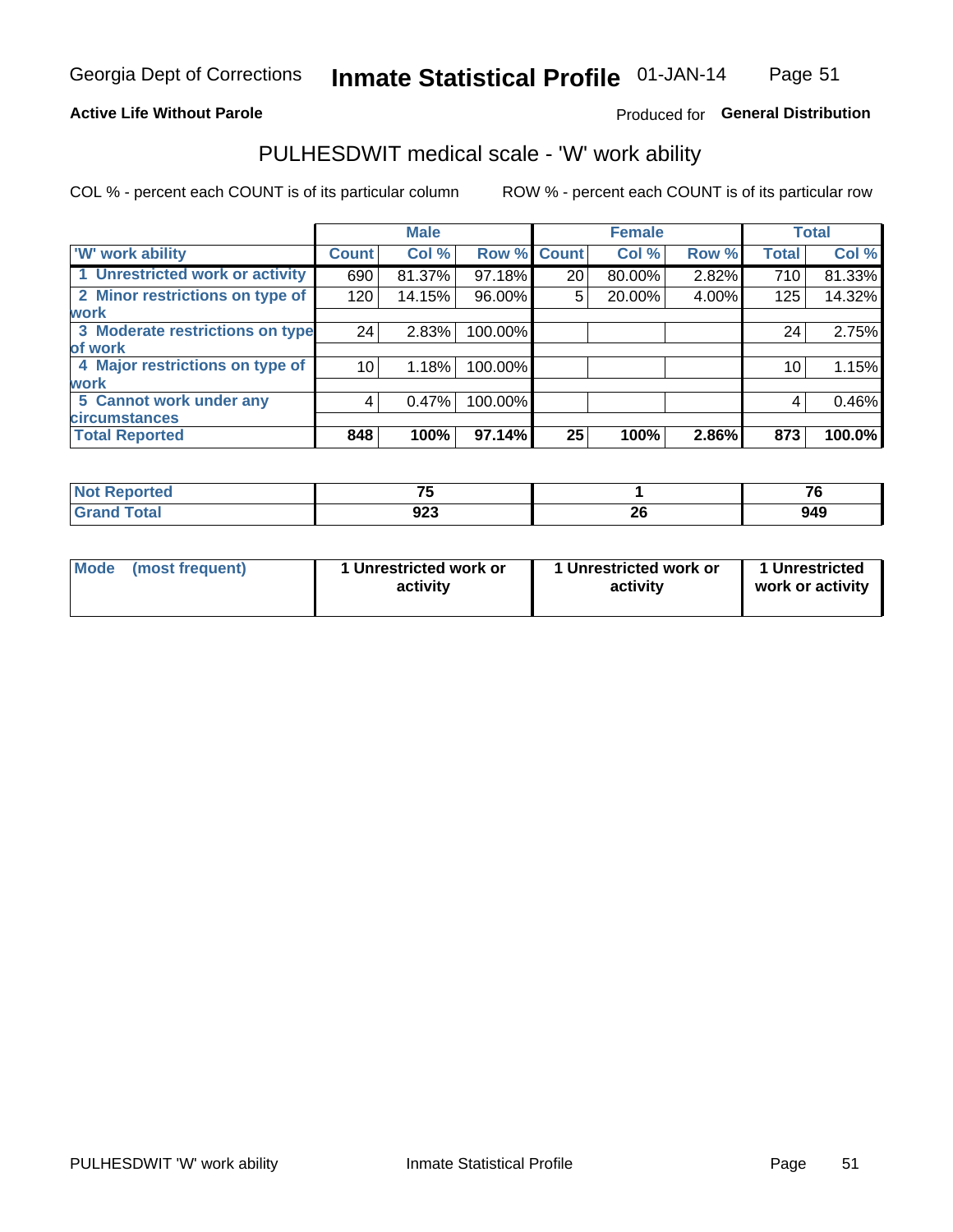### **Active Life Without Parole**

### Produced for General Distribution

## PULHESDWIT medical scale - 'I' impairment

|                                   |                | <b>Male</b> |             |    | <b>Female</b> |       |              | <b>Total</b> |
|-----------------------------------|----------------|-------------|-------------|----|---------------|-------|--------------|--------------|
| <b>T' Impairment</b>              | <b>Count</b>   | Col %       | Row % Count |    | Col %         | Row % | <b>Total</b> | Col %        |
| 1 No impairments or               | 840            | 99.06%      | 97.11%      | 25 | 100.00%       | 2.89% | 865          | 99.08%       |
| disabilities                      |                |             |             |    |               |       |              |              |
| 2 Wheelchair-bound but            | 4              | 0.47%       | 100.00%     |    |               |       | 4            | 0.46%        |
| otherwise OK                      |                |             |             |    |               |       |              |              |
| <b>3 Needs low-level Assisted</b> | $\overline{2}$ | 0.24%       | 100.00%     |    |               |       | 2            | 0.23%        |
| Living (level I)                  |                |             |             |    |               |       |              |              |
| 4 Needs moderate Assisted         |                | 0.12%       | 100.00%     |    |               |       |              | 0.11%        |
| <b>Living (level II)</b>          |                |             |             |    |               |       |              |              |
| <b>5 Needs maximal Assisted</b>   |                | 0.12%       | 100.00%     |    |               |       |              | 0.11%        |
| <b>Living (level III)</b>         |                |             |             |    |               |       |              |              |
| <b>Total Reported</b>             | 848            | 100%        | 97.14%      | 25 | 100%          | 2.86% | 873          | 100%         |

| Reported     | --<br>. .  |          | --<br>.u |
|--------------|------------|----------|----------|
| <b>Total</b> | מחח<br>งผง | ^^<br>ZV | 949      |

| <b>Mode</b> | (most frequent) | 1 No impairments or<br>disabilities | 1 No impairments or<br>disabilities | 1 No impairments<br>or disabilities |
|-------------|-----------------|-------------------------------------|-------------------------------------|-------------------------------------|
|-------------|-----------------|-------------------------------------|-------------------------------------|-------------------------------------|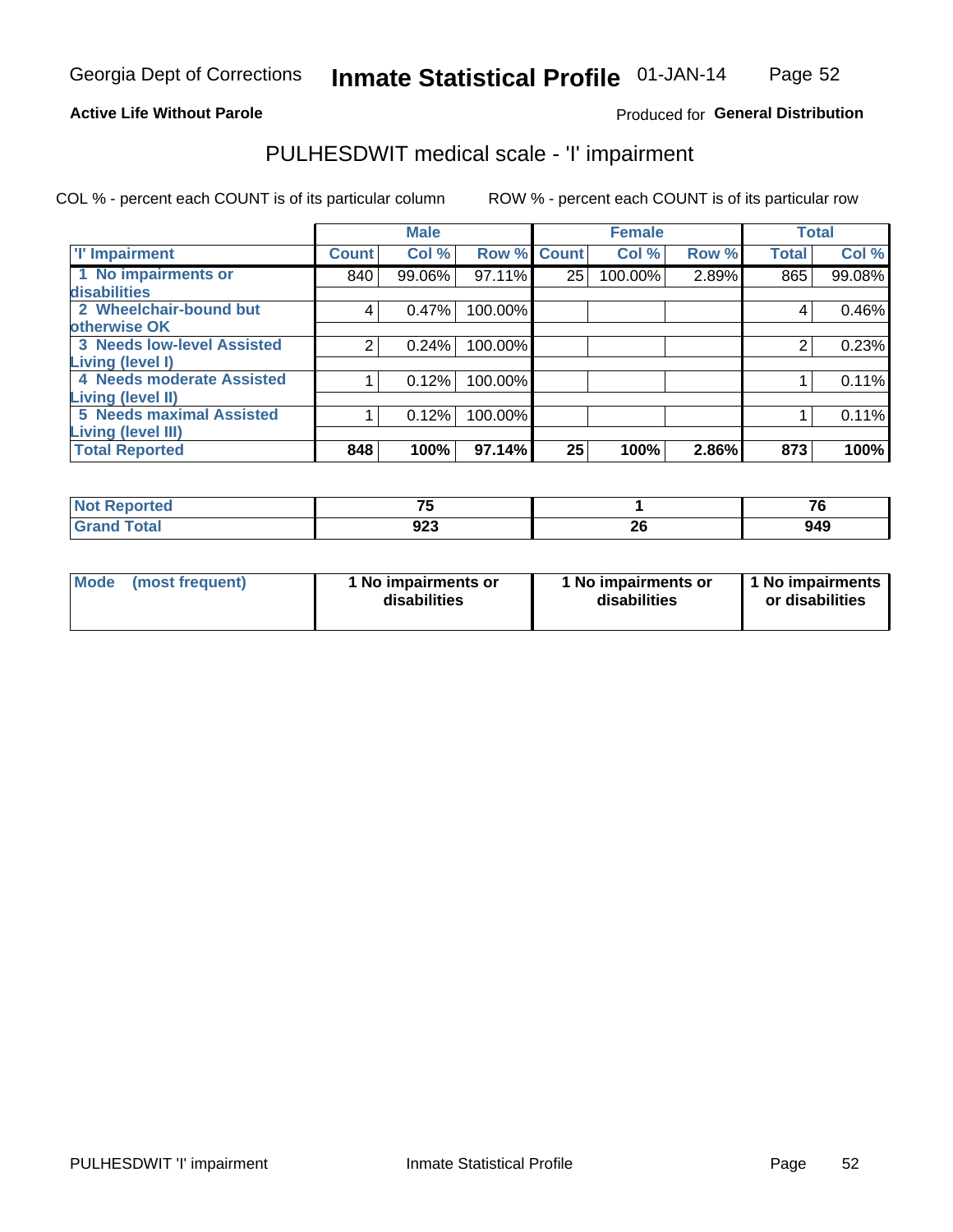### **Active Life Without Parole**

#### Produced fo General Distribution

## PULHESDWIT medical scale - 'T' transportability

COL % - percent each COUNT is of its particular column

|                             |              | <b>Male</b> |             |    | <b>Female</b> |       |              | <b>Total</b> |
|-----------------------------|--------------|-------------|-------------|----|---------------|-------|--------------|--------------|
| <b>T' Transportability</b>  | <b>Count</b> | Col %       | Row % Count |    | Col %         | Row % | <b>Total</b> | Col %        |
| 1 Can be transported in any | 847          | 99.41%      | 97.13%      | 25 | 100.00%       | 2.87% | 872          | 99.43%       |
| ordinary approved vehicle   |              |             |             |    |               |       |              |              |
| 2 Wheelchair-bound, not     |              | 0.12%       | 100.00%     |    |               |       |              | 0.11%        |
| needing special vehicle     |              |             |             |    |               |       |              |              |
| 5 Requires ambulance        |              | 0.47%       | 100.00%     |    |               |       |              | 0.46%        |
| transport                   |              |             |             |    |               |       |              |              |
| <b>Total Reported</b>       | 852          | 100%        | 97.15%      | 25 | 100%          | 2.85% | 877          | 100%         |

| Reported     |     |          | $\sim$ |
|--------------|-----|----------|--------|
| <b>Total</b> | 923 | ^^<br>ZV | 949    |

| Mode (most frequent) | 1 Can be transported in any 1 Can be transported in any | ordinary approved vehicle   ordinary approved vehicle   transported in any | 1 Can be<br>ordinary approved<br>vehicle |
|----------------------|---------------------------------------------------------|----------------------------------------------------------------------------|------------------------------------------|
|                      |                                                         |                                                                            |                                          |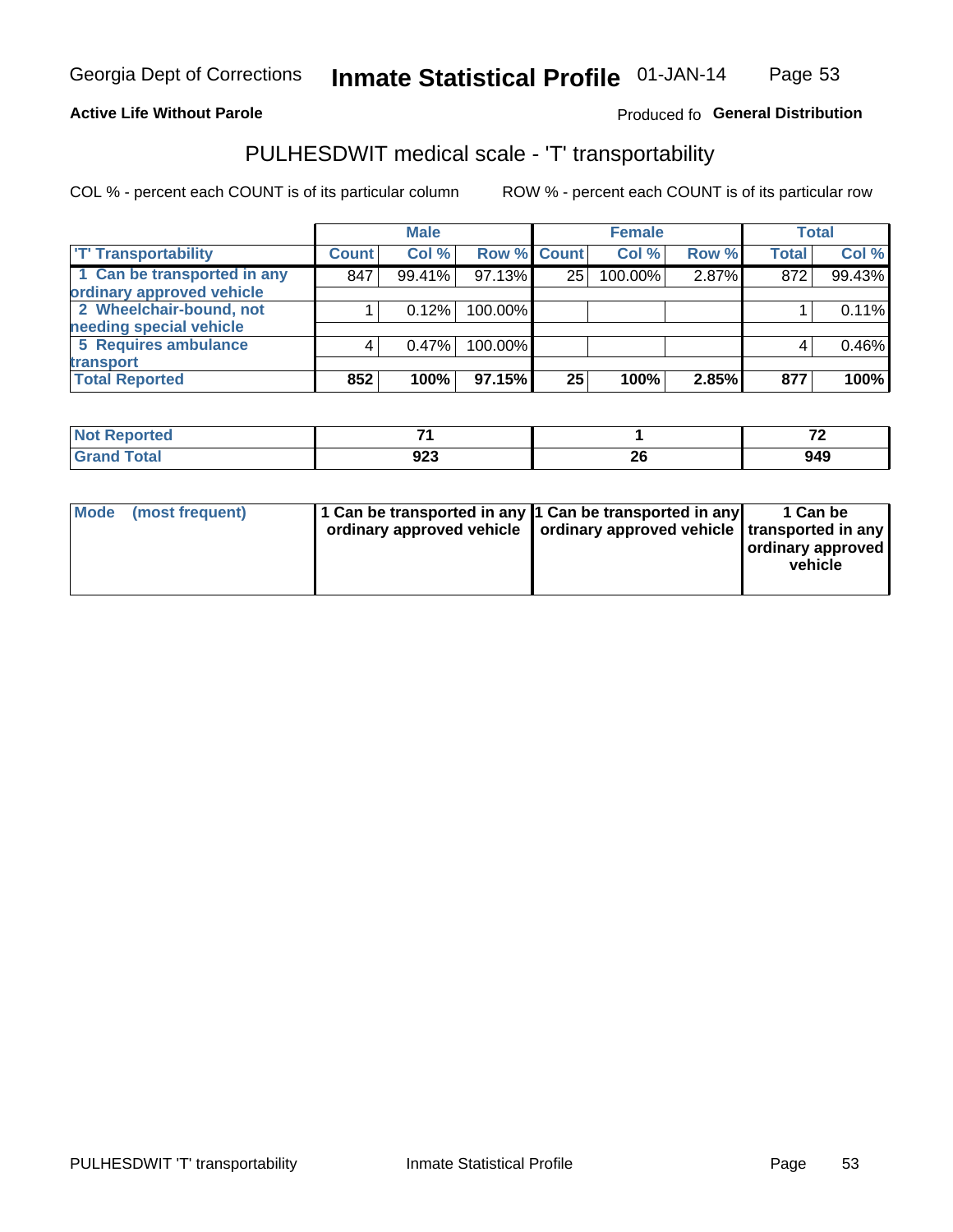### **Active Life Without Parole**

### Produced for General Distribution

## Criminality in family, self-reported

COL % - percent each COUNT is of its particular column

|                              |              | <b>Male</b> |           |                 | <b>Female</b> |          |                  | Total  |
|------------------------------|--------------|-------------|-----------|-----------------|---------------|----------|------------------|--------|
| <b>Criminality In Family</b> | <b>Count</b> | Col%        | Row %     | <b>Count</b>    | Col%          | Row %    | <b>Total</b>     | Col %  |
| Yes, criminality in family   | 168          | 28.14%      | $97.11\%$ | 5               | 50.00%        | $2.89\%$ | 173 <sub>1</sub> | 28.50% |
| No criminality in family     | 429          | 71.86%      | 98.85%    | 5               | 50.00%        | 1.15%    | 434              | 71.50% |
| <b>Total Reported</b>        | 597          | 100%        | 98.35%    | 10 <sub>1</sub> | 100%          | $1.65\%$ | 607              | 100%   |

| <b>Not Reported</b> | つつに<br>ט∡ט |          | 342 |
|---------------------|------------|----------|-----|
| <b>Total</b>        | 923        | ኅር<br>zu | 949 |

|  | Mode (most frequent) | No criminality in family | Yes, criminality in family | No criminality in<br>family |
|--|----------------------|--------------------------|----------------------------|-----------------------------|
|--|----------------------|--------------------------|----------------------------|-----------------------------|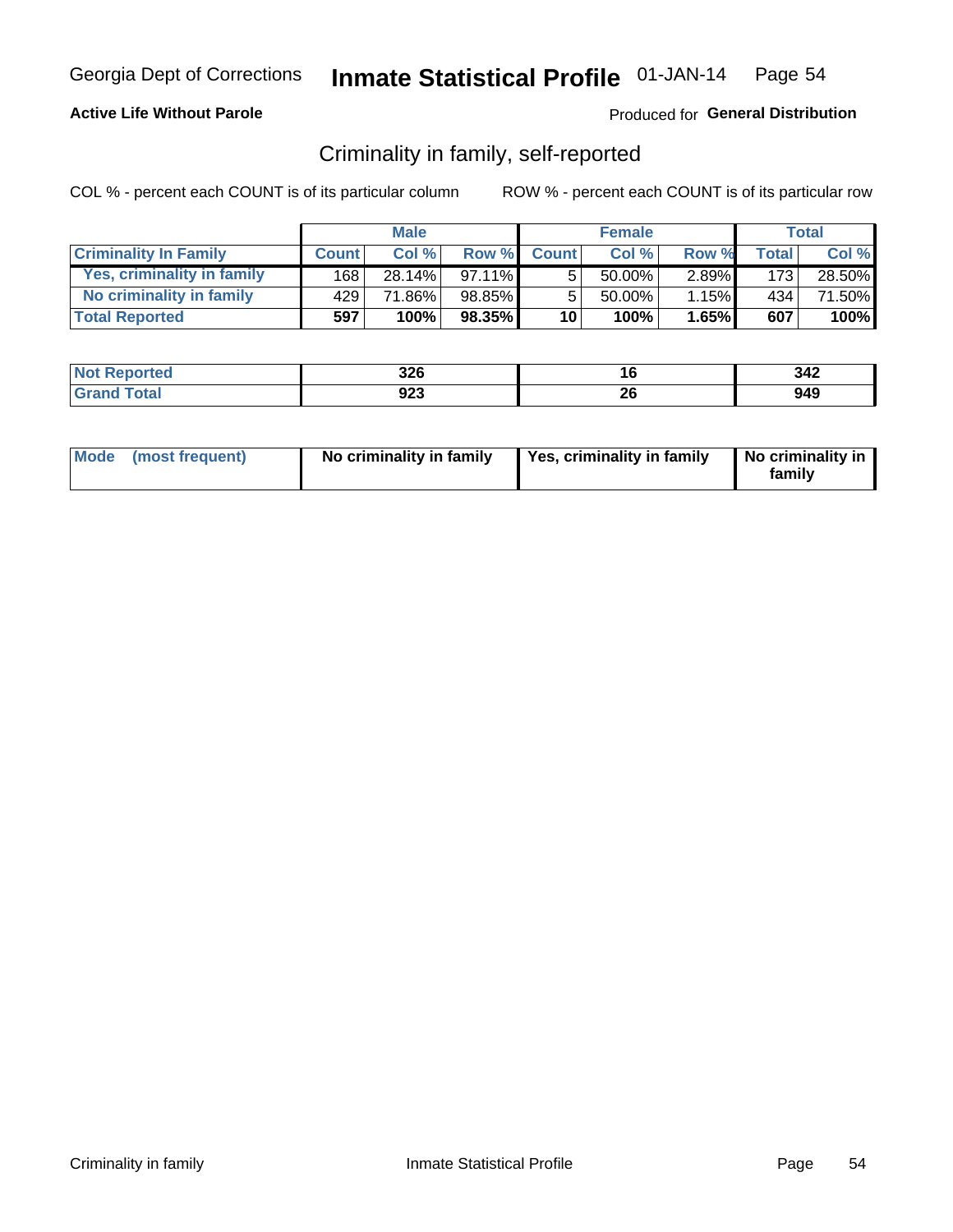### **Active Life Without Parole**

### Produced for General Distribution

## Alcoholism in family, self-reported

COL % - percent each COUNT is of its particular column

|                             |              | <b>Male</b> |        |                 | <b>Female</b> |          |              | Total  |
|-----------------------------|--------------|-------------|--------|-----------------|---------------|----------|--------------|--------|
| <b>Alcoholism In Family</b> | <b>Count</b> | Col%        | Row %  | <b>Count</b>    | Col%          | Row %    | <b>Total</b> | Col %  |
| Yes, alcoholism in family   | 113          | 18.93%      | 97.41% | 3               | 30.00%        | $2.59\%$ | 116          | 19.11% |
| No alcoholism in family     | 484          | 81.07%      | 98.57% |                 | 70.00%        | $1.43\%$ | 491          | 80.89% |
| <b>Total Reported</b>       | 597          | 100%        | 98.35% | 10 <sup>1</sup> | 100%          | 1.65%    | 607          | 100%   |

| <b>Not</b><br><b>Reported</b> | つつに<br>JZU | ı u      | 342 |
|-------------------------------|------------|----------|-----|
| <b>otal</b>                   | ממח<br>92J | n,<br>ZU | 949 |

|  | Mode (most frequent) | No alcoholism in family | No alcoholism in family | No alcoholism in<br>family |
|--|----------------------|-------------------------|-------------------------|----------------------------|
|--|----------------------|-------------------------|-------------------------|----------------------------|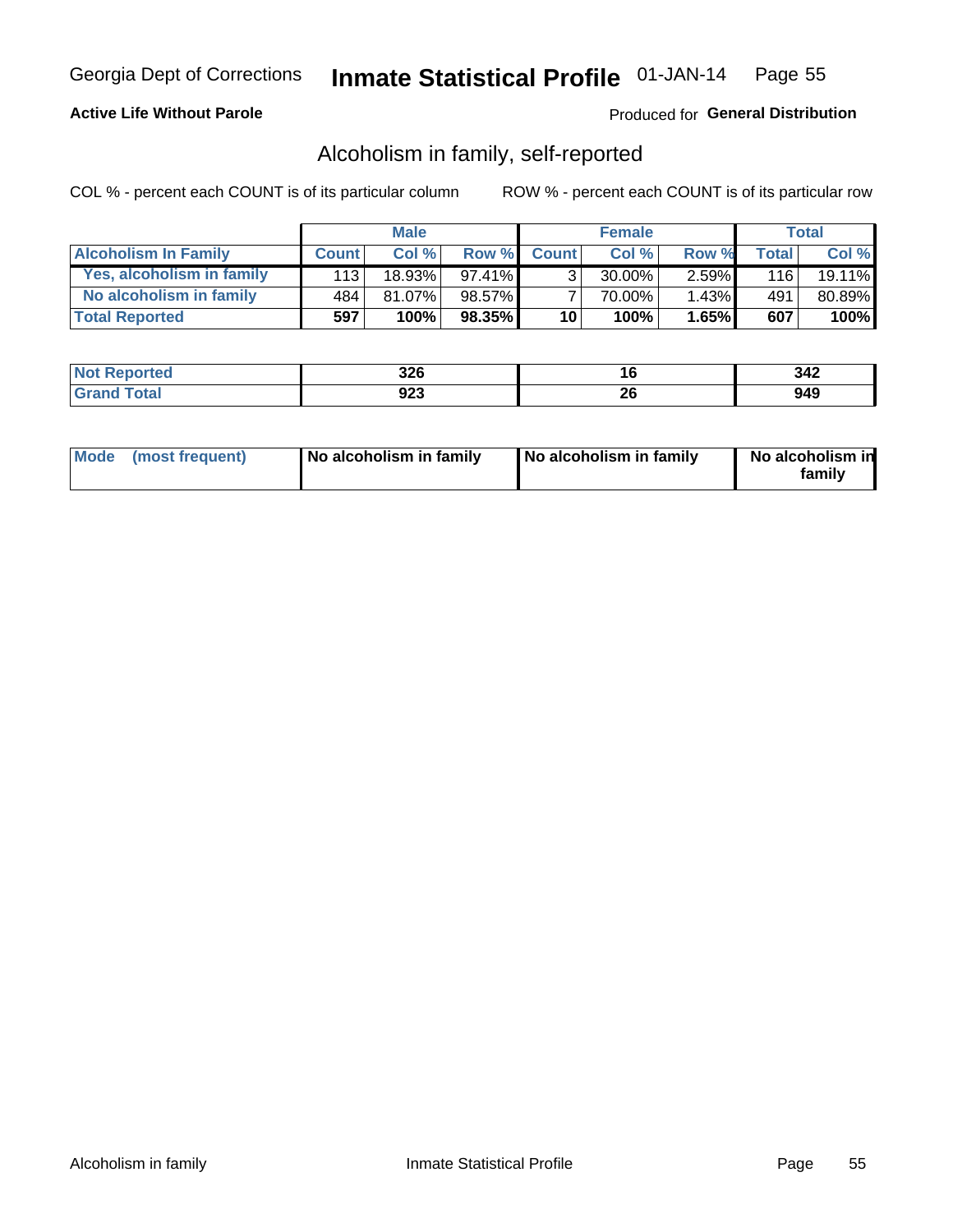### **Active Life Without Parole**

### Produced for General Distribution

## Drug abuse in family, self-reported

COL % - percent each COUNT is of its particular column

|                           |              | <b>Male</b> |           |                 | <b>Female</b> |          |       | <b>Total</b> |
|---------------------------|--------------|-------------|-----------|-----------------|---------------|----------|-------|--------------|
| Drug Abuse In Family      | <b>Count</b> | Col%        | Row %     | <b>Count</b>    | Col%          | Row %    | Total | Col %        |
| Yes, drug abuse in family | 61           | 10.22%      | $95.31\%$ | 3 <sub>1</sub>  | $30.00\%$     | $4.69\%$ | 64    | $10.54\%$    |
| No drug abuse in family   | 536'         | 89.78%      | 98.71%    |                 | 70.00%        | 1.29%    | 543   | 89.46%       |
| <b>Total Reported</b>     | 597          | 100%        | $98.35\%$ | 10 <sup>1</sup> | 100%          | 1.65%    | 607   | $100\%$      |

| <b>Not Reported</b> | <b>220</b><br>ט∡כ | ı u | 342 |
|---------------------|-------------------|-----|-----|
| <b>Grand Total</b>  | nga<br>923        | ZV  | 949 |

|  | Mode (most frequent) | No drug abuse in family | No drug abuse in family | No drug abuse in<br>family |
|--|----------------------|-------------------------|-------------------------|----------------------------|
|--|----------------------|-------------------------|-------------------------|----------------------------|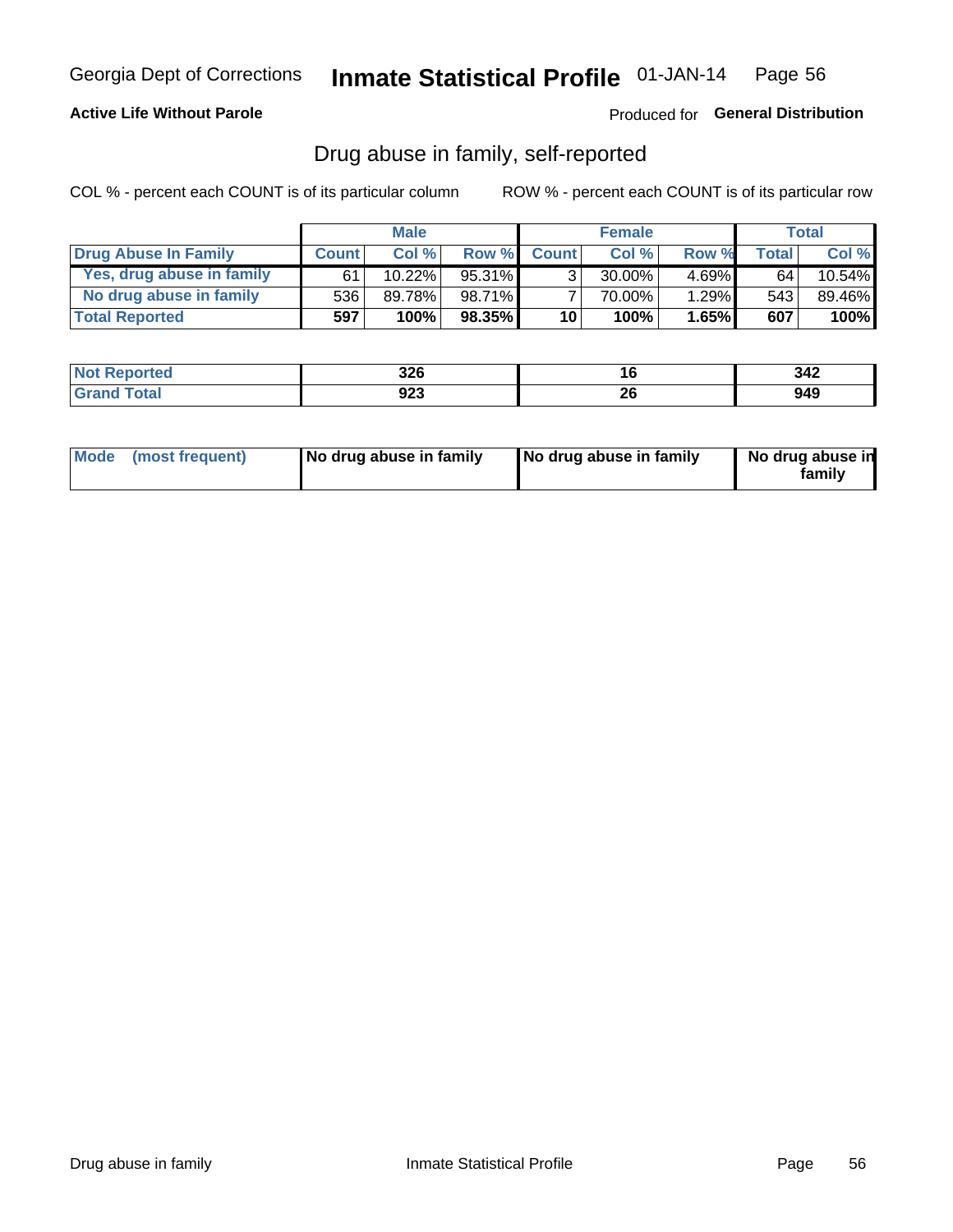### **Active Life Without Parole**

### Produced for General Distribution

## Subjected to frequent beatings, self-reported

COL % - percent each COUNT is of its particular column

|                                   |                 | <b>Male</b> |        |              | <b>Female</b> |          |       | Total  |
|-----------------------------------|-----------------|-------------|--------|--------------|---------------|----------|-------|--------|
| <b>Frequent beatings</b>          | <b>Count</b>    | Col %       | Row %  | <b>Count</b> | Col %         | Row %    | Total | Col %  |
| <b>Yes, subjected to frequent</b> | 34 <sub>1</sub> | 5.70%       | 97.14% |              | 10.00%        | 2.86%    | 35    | 5.77%  |
| <b>beatings</b>                   |                 |             |        |              |               |          |       |        |
| Not subjected to frequent         | 563             | 94.30%      | 98.43% | 9            | 90.00%        | $1.57\%$ | 572   | 94.23% |
| <b>beatings</b>                   |                 |             |        |              |               |          |       |        |
| <b>Total Reported</b>             | 597             | 100%        | 98.35% | 10           | 100%          | 1.65%    | 607   | 100%   |

| <b>Not Reported</b> | 326 | ιu       | 342 |
|---------------------|-----|----------|-----|
| <b>Total</b>        | 923 | ^^<br>20 | 949 |

| Mode | (most frequent) | Not subjected to frequent<br>beatings | Not subjected to frequent<br>beatings | Not subjected to<br><b>frequent beatings</b> |
|------|-----------------|---------------------------------------|---------------------------------------|----------------------------------------------|
|      |                 |                                       |                                       |                                              |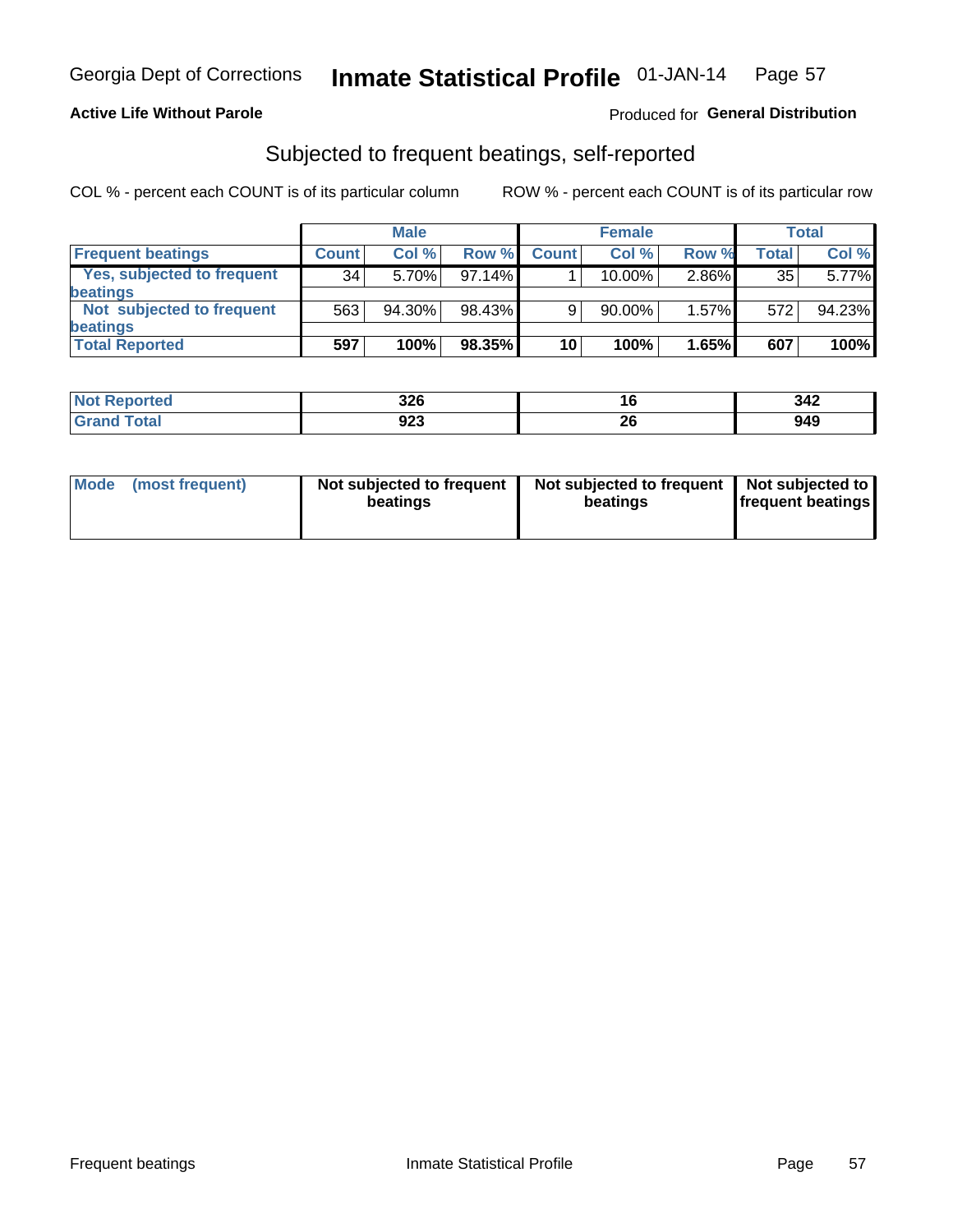### **Active Life Without Parole**

### **Produced for General Distribution**

## Father absent during inmate's childhood

COL % - percent each COUNT is of its particular column

|                           |                  | <b>Male</b> |           |                 | <b>Female</b> |          |       | Total  |
|---------------------------|------------------|-------------|-----------|-----------------|---------------|----------|-------|--------|
| <b>Father Absent</b>      | <b>Count</b>     | Col%        | Row %     | <b>Count</b>    | Col %         | Row %    | Total | Col %  |
| Yes, father was absent    | 294 <sub>1</sub> | 49.25%      | 98.99%    | 3 <sub>1</sub>  | $30.00\%$     | $1.01\%$ | 297   | 48.93% |
| No, father was not absent | 303              | 50.75%      | 97.74%    |                 | 70.00%        | $2.26\%$ | 310   | 51.07% |
| <b>Total Reported</b>     | 597              | 100%        | $98.35\%$ | 10 <sup>1</sup> | 100%          | 1.65%    | 607   | 100%   |

| <b>Not Reported</b>             | つつに<br>J∠U |    | 342 |
|---------------------------------|------------|----|-----|
| <b>Cotal</b><br>$\mathsf{Gran}$ | ממח<br>9ZJ | ኅር | 949 |

|  | Mode (most frequent) | No, father was not absent No, father was not absent |  | No, father was not<br>absent |
|--|----------------------|-----------------------------------------------------|--|------------------------------|
|--|----------------------|-----------------------------------------------------|--|------------------------------|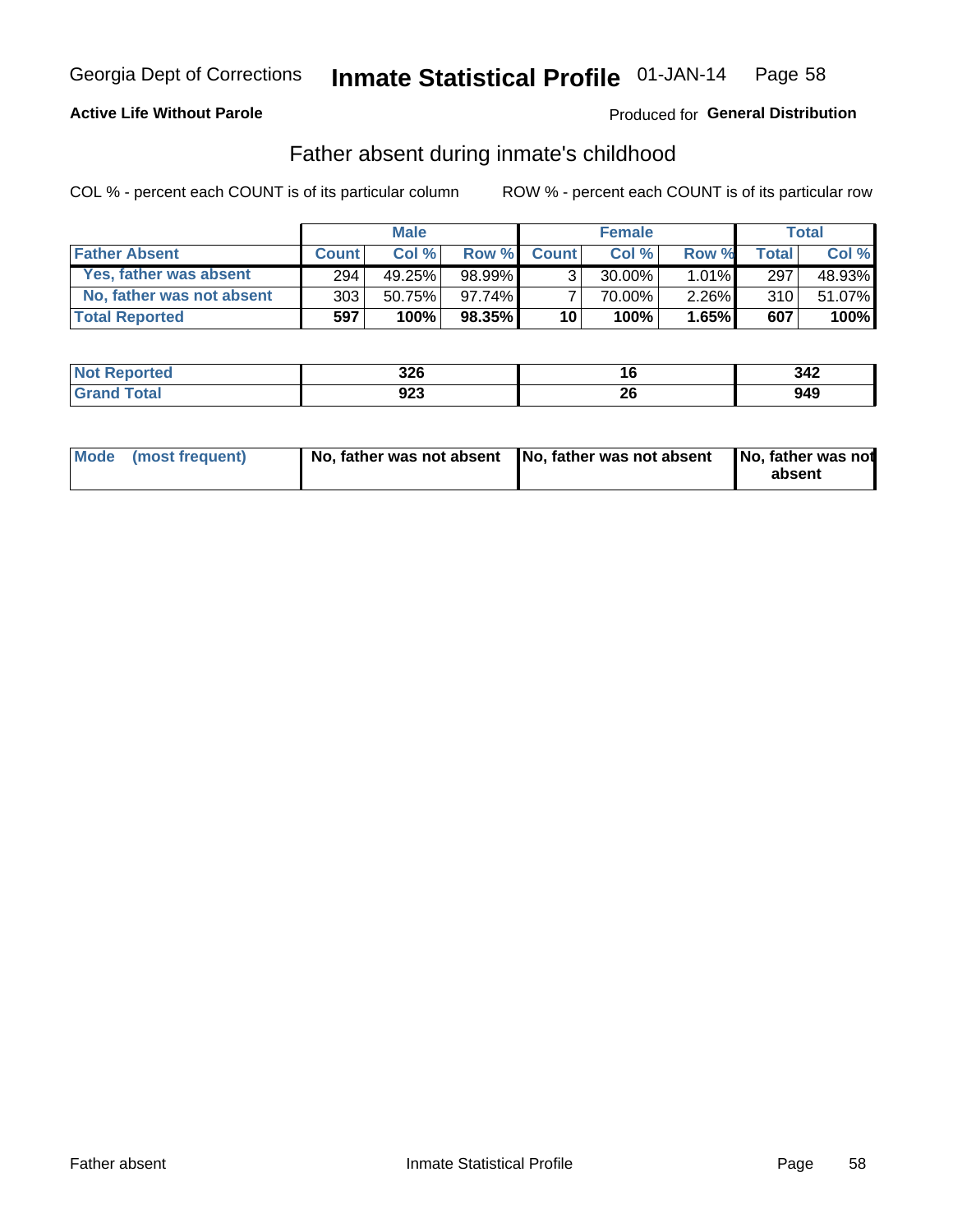### **Active Life Without Parole**

### Produced for General Distribution

## Mother absent during inmate's childhood

COL % - percent each COUNT is of its particular column

|                           |              | <b>Male</b> |           |              | <b>Female</b> |          |       | Total  |
|---------------------------|--------------|-------------|-----------|--------------|---------------|----------|-------|--------|
| <b>Mother Absent</b>      | <b>Count</b> | Col%        | Row %     | <b>Count</b> | Col%          | Row %    | Total | Col %  |
| Yes, mother was absent    | 781          | $13.07\%$   | $97.50\%$ | ົ            | $20.00\%$     | $2.50\%$ | 80    | 13.18% |
| No, mother was not absent | 519          | 86.93%      | 98.48%    | 8            | 80.00%        | 1.52%    | 527   | 86.82% |
| <b>Total Reported</b>     | 597          | 100%        | $98.35\%$ | 10           | 100%          | $1.65\%$ | 607   | 100%   |

| <b>Not Reported</b> | <b>220</b><br>ט∡כ | ı u | 342 |
|---------------------|-------------------|-----|-----|
| <b>Grand Total</b>  | nga<br>923        | ZV  | 949 |

| Mode (most frequent) | No, mother was not absent   No, mother was not absent   No, mother was | not absent |
|----------------------|------------------------------------------------------------------------|------------|
|----------------------|------------------------------------------------------------------------|------------|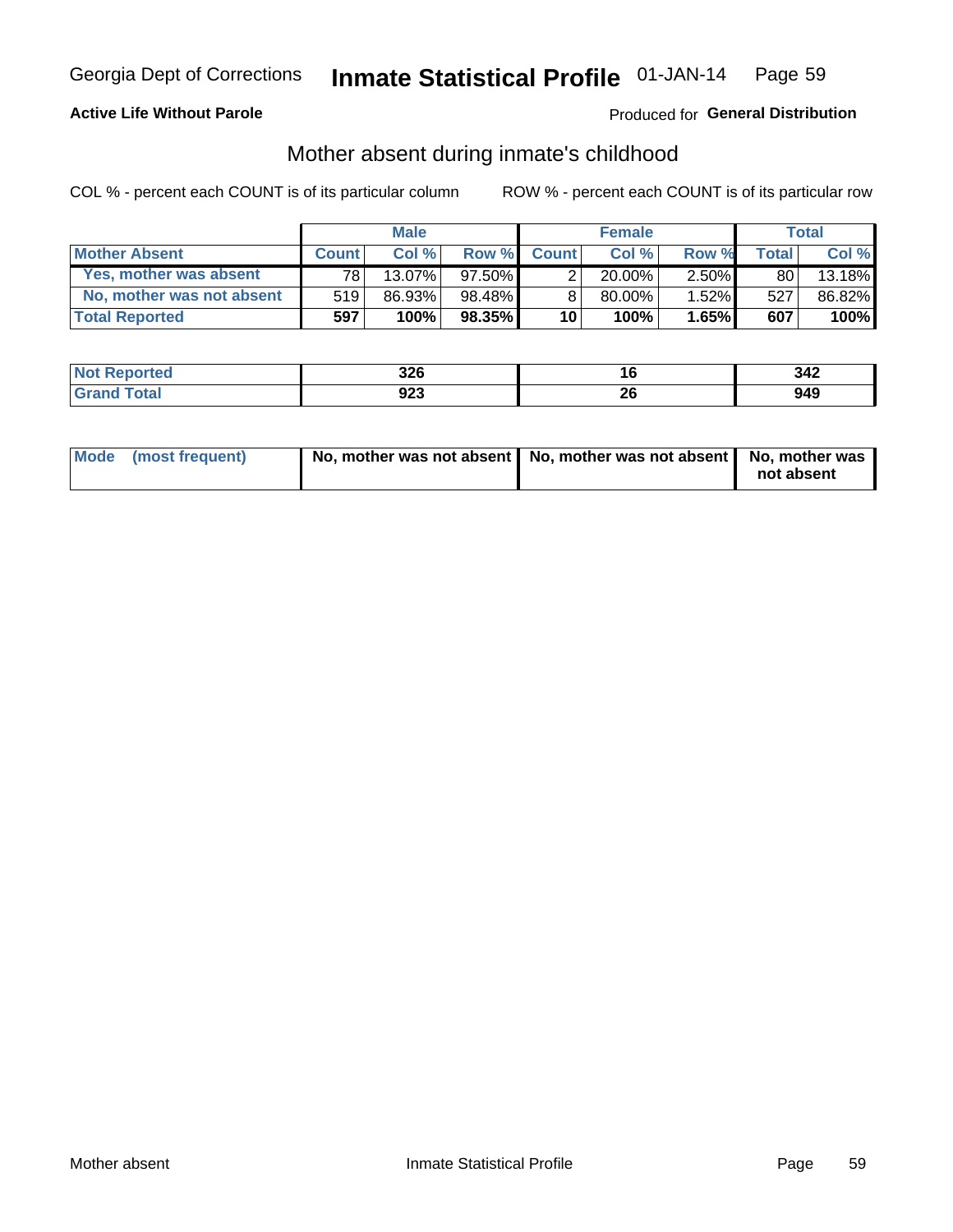### **Active Life Without Parole**

### Produced for General Distribution

## Inmate diagnosed as manipulative

COL % - percent each COUNT is of its particular column

|                       |              | <b>Male</b> |        |                 | <b>Female</b> |       |              | Total  |
|-----------------------|--------------|-------------|--------|-----------------|---------------|-------|--------------|--------|
| <b>Manipulative</b>   | <b>Count</b> | Col %       | Row %  | <b>Count</b>    | Col %         | Row % | <b>Total</b> | Col %  |
| Yes, manipulative     | 138          | 23.35%      | 99.28% |                 | $10.00\%$ .   | 0.72% | 139          | 23.13% |
| No, not manipulative  | 453'         | 76.65%      | 98.05% | 9               | 90.00%        | 1.95% | 462          | 76.87% |
| <b>Total Reported</b> | 591          | 100%        | 98.34% | 10 <sup>1</sup> | 100%          | 1.66% | 601          | 100%   |

| 'Not<br><b>Reported</b> | າາາ<br>ےدد | l b      | 348 |
|-------------------------|------------|----------|-----|
| <b>Total</b>            | ロクマ<br>9ZJ | ኅረ<br>ZU | 949 |

|  | Mode (most frequent) | No, not manipulative | No, not manipulative | No. not<br><b>I</b> manipulative |
|--|----------------------|----------------------|----------------------|----------------------------------|
|--|----------------------|----------------------|----------------------|----------------------------------|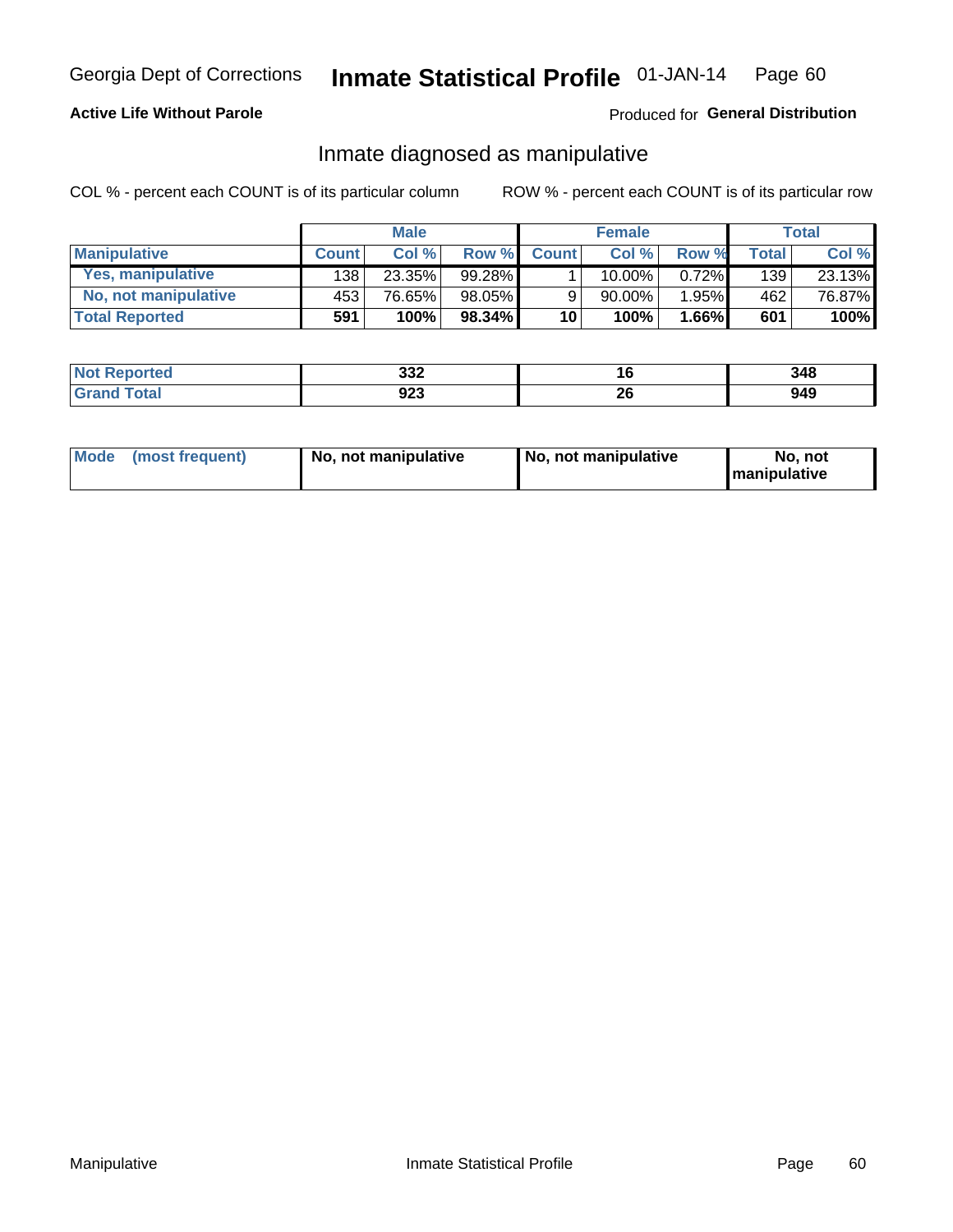#### Inmate Statistical Profile 01-JAN-14 Page 61

### **Active Life Without Parole**

Produced for General Distribution

## Inmate diagnosed as assaultive

COL % - percent each COUNT is of its particular column

|                       |              | <b>Male</b> |           |              | <b>Female</b> |          |                          | Total  |
|-----------------------|--------------|-------------|-----------|--------------|---------------|----------|--------------------------|--------|
| <b>Assaultive</b>     | <b>Count</b> | Col%        | Row %     | <b>Count</b> | Col%          | Row %    | $\mathsf{Total}_{\perp}$ | Col %  |
| Yes, assaultive       | 454          | 76.82%      | 98.06%    | 9            | $90.00\%$     | $1.94\%$ | 463                      | 77.04% |
| No, not assaultive    | 137          | 23.18%      | 99.28%    |              | 10.00%        | $0.72\%$ | 138                      | 22.96% |
| <b>Total Reported</b> | 591          | 100%        | $98.34\%$ | 10           | 100%          | 1.66%    | 601                      | 100%   |

| <b>Not Reported</b> | າາາ<br>ےدد | I.O      | 348 |
|---------------------|------------|----------|-----|
| <b>Total</b>        | ດາາ<br>9ZJ | ^^<br>ZV | 949 |

| Mode (most frequent)<br>Yes, assaultive | Yes, assaultive | <b>Yes, assaultive</b> |
|-----------------------------------------|-----------------|------------------------|
|-----------------------------------------|-----------------|------------------------|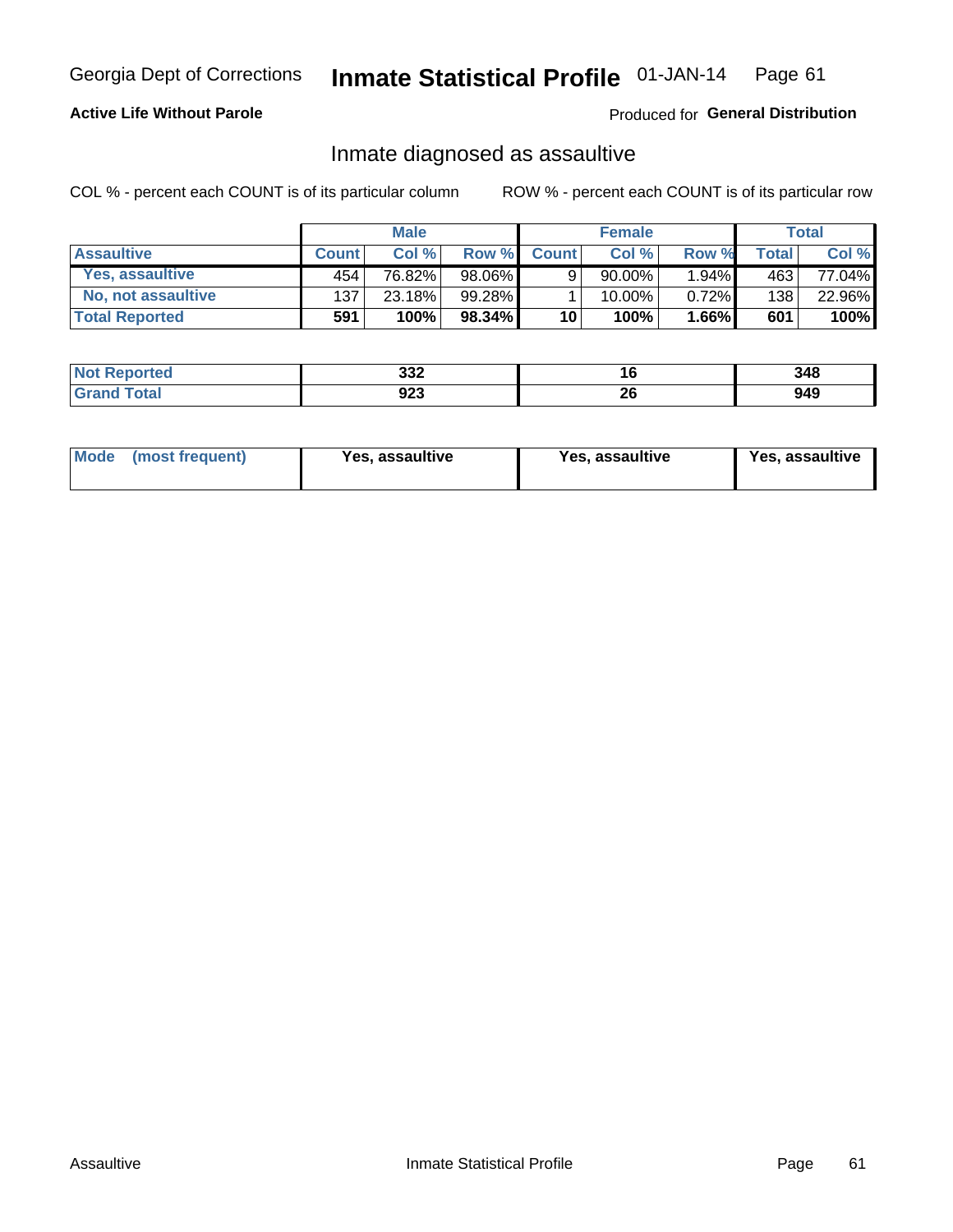#### Inmate Statistical Profile 01-JAN-14 Page 62

#### **Active Life Without Parole**

#### Produced for General Distribution

## Number of prior Georgia incarcerations

COL % - percent each COUNT is of its particular column

|                                       | <b>Male</b>  |        |           |                 | <b>Female</b> | <b>Total</b> |       |        |
|---------------------------------------|--------------|--------|-----------|-----------------|---------------|--------------|-------|--------|
| <b>Num of Prior GA Incarcerations</b> | <b>Count</b> | Col %  | Row %     | <b>Count</b>    | Col %         | Row %        | Total | Col %  |
|                                       | 467          | 50.60% | 95.89%    | 20 <sub>1</sub> | 76.92%        | 4.11%        | 487   | 51.32% |
|                                       | 175          | 18.96% | 99.43%    |                 | 3.85%         | 0.57%        | 176   | 18.55% |
|                                       | 108          | 11.70% | 98.18%    | 2               | 7.69%         | 1.82%        | 110   | 11.59% |
| 3                                     | 80           | 8.67%  | $97.56\%$ | 2               | 7.69%         | 2.44%        | 82    | 8.64%  |
|                                       | 45           | 4.88%  | 100.00%   |                 |               |              | 45    | 4.74%  |
|                                       | 27           | 2.93%  | 100.00%   |                 |               |              | 27    | 2.85%  |
| <b>More Than 5</b>                    | 21           | 2.28%  | 95.45%    |                 | 3.85%         | 4.55%        | 22    | 2.32%  |
| <b>Total Reported</b>                 | 923          | 100%   | 97.26%    | 26              | 100%          | 2.74%        | 949   | 100.0% |

| rted<br><b>NOT</b> |     |         |     |
|--------------------|-----|---------|-----|
| <b>otal</b><br>--- | ^^^ | ^'<br>Ŧ | 949 |

| Mean (average)       | .69 | 1.16 |
|----------------------|-----|------|
| Median (middle)      |     |      |
| Mode (most frequent) |     |      |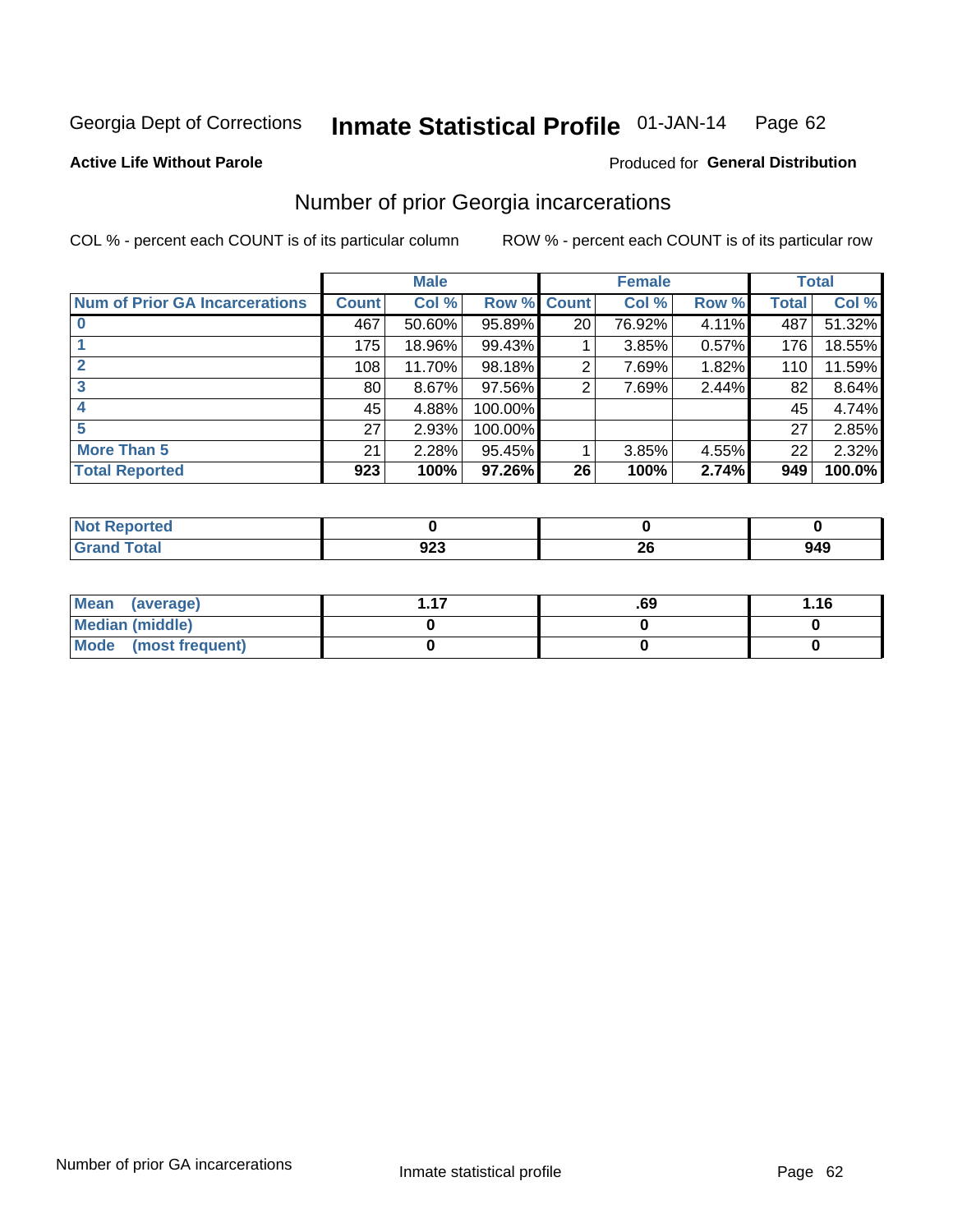#### Inmate Statistical Profile 01-JAN-14 Page 63

**Active Life Without Parole** 

Produced for General Distribution

## Prison sentence in years

COL % - percent each COUNT is of its particular column

ROW % - percent each COUNT is of its particular row

|                                 | <b>Male</b>  |        |                    | <b>Female</b> |         |       | Total |           |
|---------------------------------|--------------|--------|--------------------|---------------|---------|-------|-------|-----------|
| <b>Prison Sentence In Years</b> | <b>Count</b> | Col %  | <b>Row % Count</b> |               | Col %   | Row % | Total | Col %     |
| <b>Life Without Parole</b>      | 919          | 99.57% | $97.25\%$          | 26            | 100.00% | 2.75% | 945   | $99.58\%$ |
| <b>Death</b>                    |              | 0.43%  | 100.00%            |               |         |       |       | $0.42\%$  |
| <b>Total Reported</b>           | 923          | 100%   | 97.26%             | 26            | 100%    | 2.74% | 949   | 100%      |

| ported<br>N  |            |           |     |
|--------------|------------|-----------|-----|
| <b>Total</b> | nna<br>ນ∠ວ | oc.<br>ZV | 949 |

#### **Determinate (numeric) sentences only**

| ' Mea<br><b>Service</b> A<br>ЯМА. |  |  |  |
|-----------------------------------|--|--|--|
|                                   |  |  |  |

All sentences (including determinate), with life, life without parole, and death sentences figured at 45 years

| Me<br>in r-<br>---<br>------- |  |  |  |
|-------------------------------|--|--|--|
|                               |  |  |  |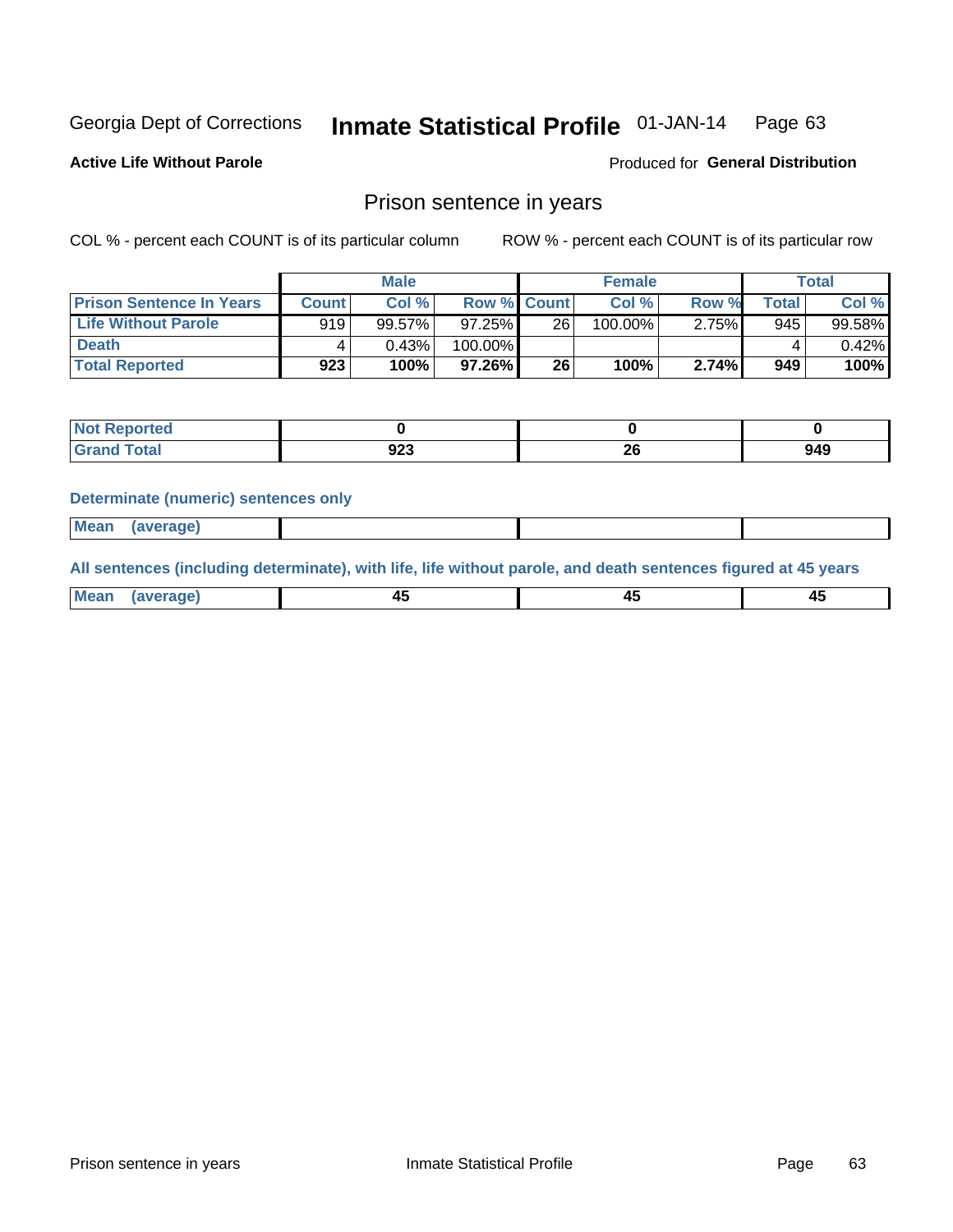#### **Active Life Without Parole**

### **Produced for General Distribution**

## Primary offense, broken out into felonies vs misdemeanors

COL % - percent each COUNT is of its particular column

|                                  | <b>Male</b>  |         |                    | <b>Female</b> |            |          | Total              |         |
|----------------------------------|--------------|---------|--------------------|---------------|------------|----------|--------------------|---------|
| <b>Felonies and Misdemeanors</b> | <b>Count</b> | Col%    | <b>Row % Count</b> |               | Col%       | Row %    | Total <sub>1</sub> | Col %   |
| <b>Felonies</b>                  | 9231         | 100.00% | 97.26%             | 26 l          | $100.00\%$ | $2.74\%$ | 949                | 100.00% |
| <b>Total Reported</b>            | 923          | $100\%$ | $97.26\%$          | 26            | 100%       | 2.74%    | 949                | 100%    |

| <b>Not Reported</b>         |     |                  |     |
|-----------------------------|-----|------------------|-----|
| <b>Total</b><br>Gran<br>uuu | JŁJ | <u>__</u><br>JZJ | 949 |

| $Mc$<br>equent)<br>нез<br>$\sim$<br>. | onies<br>. | <b>onies</b><br>. |
|---------------------------------------|------------|-------------------|
|---------------------------------------|------------|-------------------|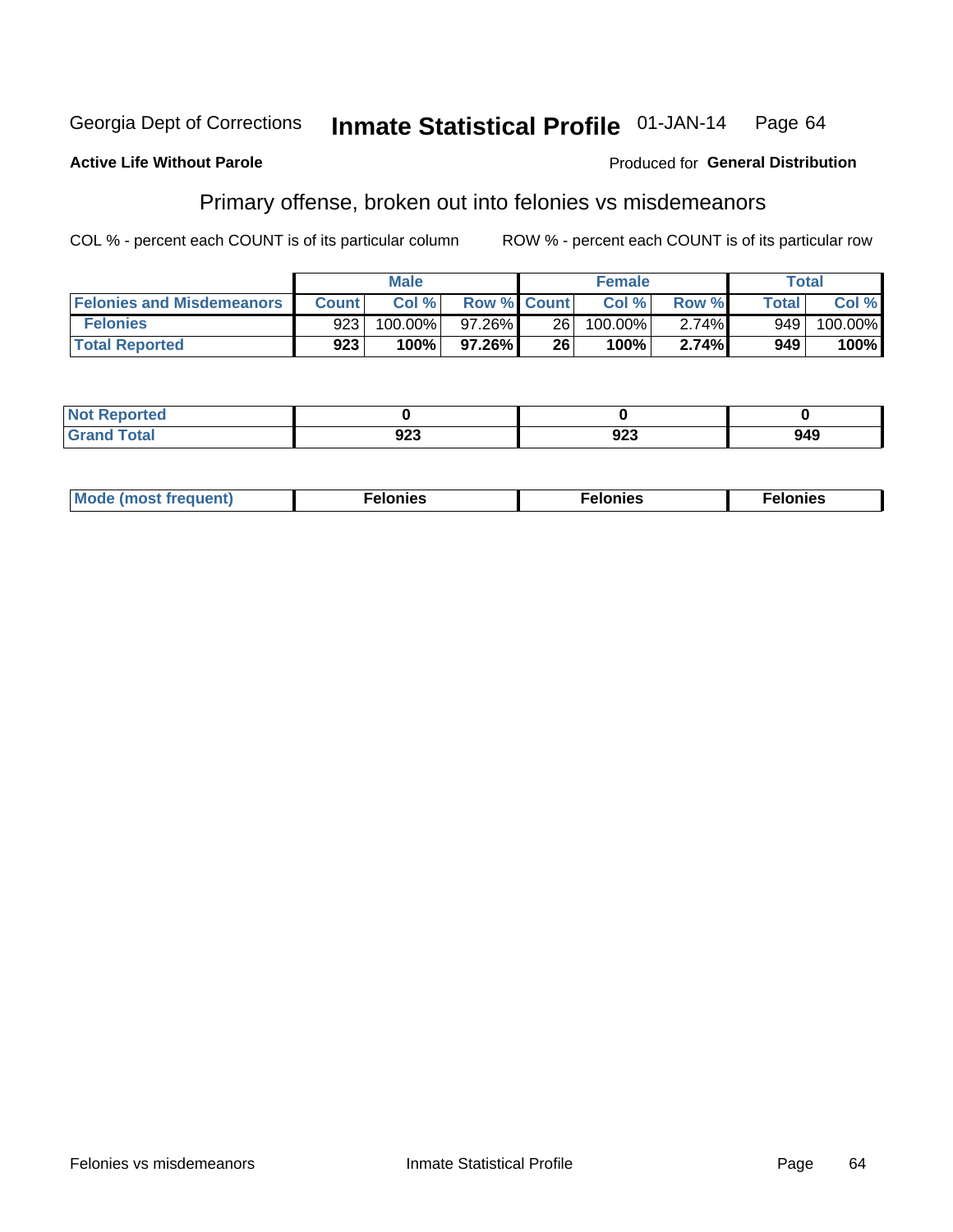#### Inmate Statistical Profile 01-JAN-14 Page 65

#### **Active Life Without Parole**

#### Produced for General Distribution

## Primary offense, broken out into six broad crime categories

COL % - percent each COUNT is of its particular column

|                         | <b>Male</b>     |        |             | <b>Female</b> |         |       | <b>Total</b>    |         |
|-------------------------|-----------------|--------|-------------|---------------|---------|-------|-----------------|---------|
| <b>Crime Categories</b> | <b>Count</b>    | Col %  | Row % Count |               | Col %   | Row % | <b>Total</b>    | Col %   |
| <b>Violent</b>          | 782             | 84.72% | 96.78%      | 26            | 100.00% | 3.22% | 808             | 85.14%  |
| <b>Sex Crime</b>        | 122             | 13.22% | 100.00%     |               | .00%    |       | 122             | 12.86%  |
| <b>Property</b><br>3    | 3               | .33%   | 100.00%     |               | .00%    |       |                 | .32%    |
| <b>Drug</b><br>4        | 14 <sub>1</sub> | 1.52%  | 100.00%     |               | .00%    |       | 14 <sub>1</sub> | 1.48%   |
| <b>Other</b><br>6       | 2               | .22%   | 100.00%     |               | $.00\%$ |       |                 | $.21\%$ |
| <b>Total Reported</b>   | 923             | 100%   | 97.26%      | 26            | 100%    | 2.74% | 949             | 100%    |

| <b>Not Reported</b> |             |    |     |
|---------------------|-------------|----|-----|
| <b>Total</b>        | ົດດາ<br>ง∠ง | ∠∪ | 949 |

| М | ,,, | - -- -<br>וחו | m |
|---|-----|---------------|---|
|   |     |               |   |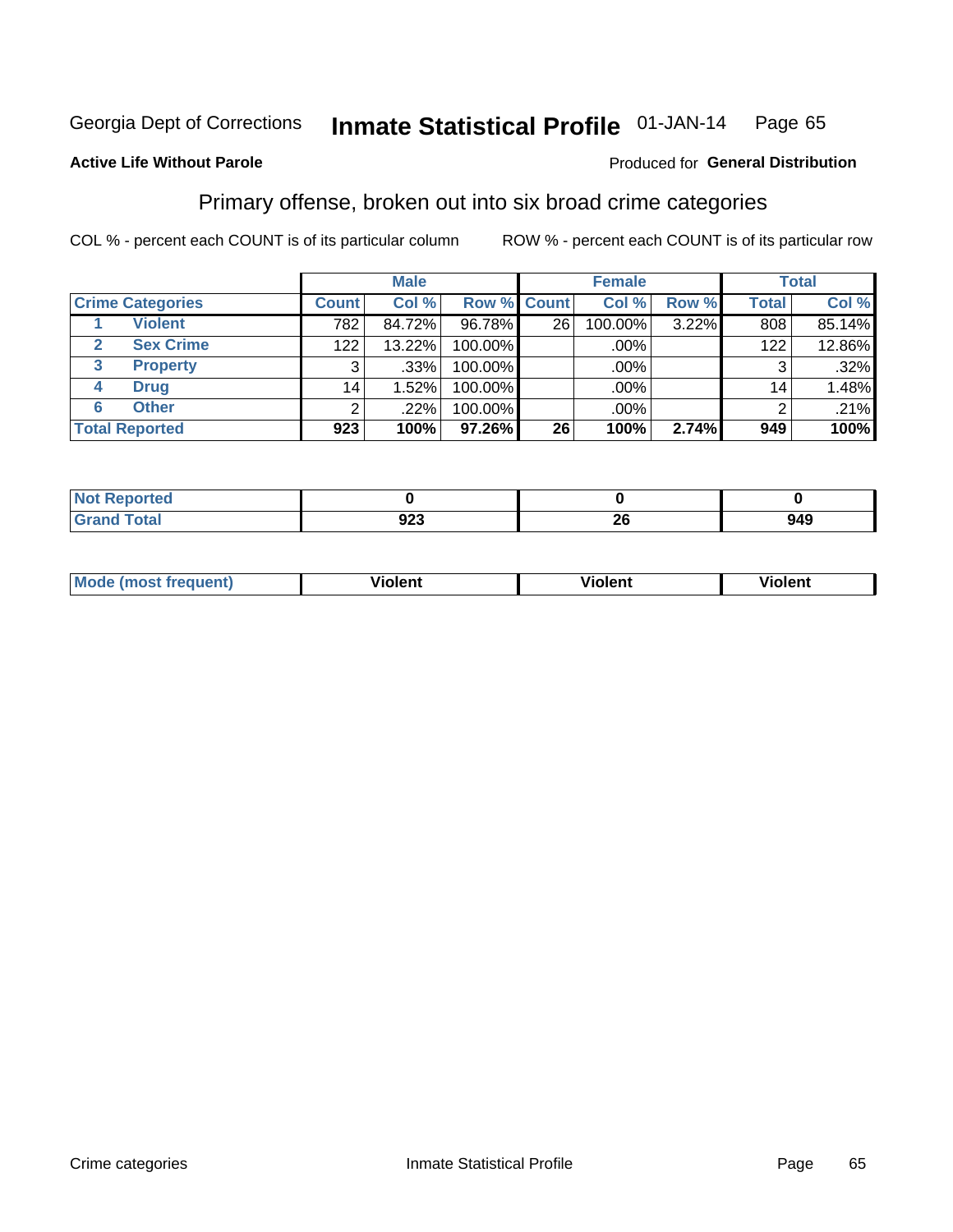#### Inmate Statistical Profile 01-JAN-14 Page 66

#### **Active Life Without Parole**

#### Produced for General Distribution

## Primary offense, detailed offense code

COL % - percent each COUNT is of its particular column

|   |                                            |                  | <b>Male</b> |         |                 | <b>Female</b> |         |                 | <b>Total</b> |
|---|--------------------------------------------|------------------|-------------|---------|-----------------|---------------|---------|-----------------|--------------|
|   | <b>Primary Offense</b>                     | <b>Count</b>     | Col %       | Row %   | <b>Count</b>    | Col %         | Row %   | <b>Total</b>    | Col %        |
| F | <b>Aggrav Child Molestation</b>            | 16               | 1.73%       | 100.00% |                 |               |         | $\overline{16}$ | 1.69%        |
| F | <b>Aggrav Sexual Battery</b>               | 5                | .54%        | 100.00% |                 |               |         | 5               | .53%         |
| F | <b>Aggrav Sodomy</b>                       | 11               | 1.19%       | 100.00% |                 |               |         | 11              | 1.16%        |
| F | <b>Armed Robbery</b>                       | 142              | 15.38%      | 98.61%  | $\overline{2}$  | 7.69%         | 1.39%   | 144             | 15.17%       |
| F | <b>Att/Consprcy Commt</b><br>C/S/Of        | 1                | .11%        | 100.00% |                 |               |         | 1               | .11%         |
| F | <b>Burg Bef 7/1/12</b>                     | 3                | .33%        | 100.00% |                 |               |         | 3               | .32%         |
| F | <b>Child Molestation</b>                   | 4                | .43%        | 100.00% |                 |               |         | 4               | .42%         |
| F | <b>Cruelty To Children</b>                 | 1                | .11%        | 100.00% |                 |               |         | 1               | .11%         |
| F | <b>Feticide</b>                            |                  |             |         | 1               | 3.85%         | 100.00% | 1               | .11%         |
| F | <b>Hijacking Motor Vehicle</b>             | 1                | .11%        | 100.00% |                 |               |         | 1               | .11%         |
| F | <b>Kidnapping</b>                          | 67               | 7.26%       | 100.00% |                 |               |         | 67              | 7.06%        |
| F | <b>Murder</b>                              | 571              | 61.86%      | 96.13%  | 23              | 88.46%        | 3.87%   | 594             | 62.59%       |
| F | <b>Poss Firearm Convct</b><br><b>Felon</b> |                  | .11%        | 100.00% |                 |               |         | 1               | .11%         |
| F | <b>Poss Of Certain</b><br><b>Weapons</b>   | 1                | .11%        | 100.00% |                 |               |         | 1               | .11%         |
| F | <b>Poss Of Cocaine</b>                     | 3                | .33%        | 100.00% |                 |               |         | 3               | .32%         |
| F | <b>Poss W Int Dist Cocaine</b>             | 1                | .11%        | 100.00% |                 |               |         | 1               | .11%         |
| F | <b>Rape</b>                                | 86               | 9.32%       | 100.00% |                 |               |         | 86              | 9.06%        |
| F | <b>S/D Cocaine</b>                         | 5                | .54%        | 100.00% |                 |               |         | 5               | .53%         |
| F | <b>Traf Cocaine 401+ Gm</b>                | 1                | .11%        | 100.00% |                 |               |         | 1               | .11%         |
| F | <b>Traf Cocaine Less 200</b><br>Gm         | $\overline{2}$   | .22%        | 100.00% |                 |               |         | $\overline{2}$  | .21%         |
| F | <b>Traf Methamph 28-199</b><br>Gm          | 1                | .11%        | 100.00% |                 |               |         | 1               | .11%         |
|   | <b>Total Rported</b>                       | $\overline{923}$ | 100%        | 97.26%  | $\overline{26}$ | 100%          | 2.74%   | 949             | 100%         |

| oorted<br><b>NI</b> |             |    |     |
|---------------------|-------------|----|-----|
| <b>c</b> otal       | റാമ<br>ັງ∠ວ | 26 | 949 |

| <b>Mode (most frequent)</b> | 1101 Murder | 1101 Murder | 1101 Murder |
|-----------------------------|-------------|-------------|-------------|
|                             |             |             |             |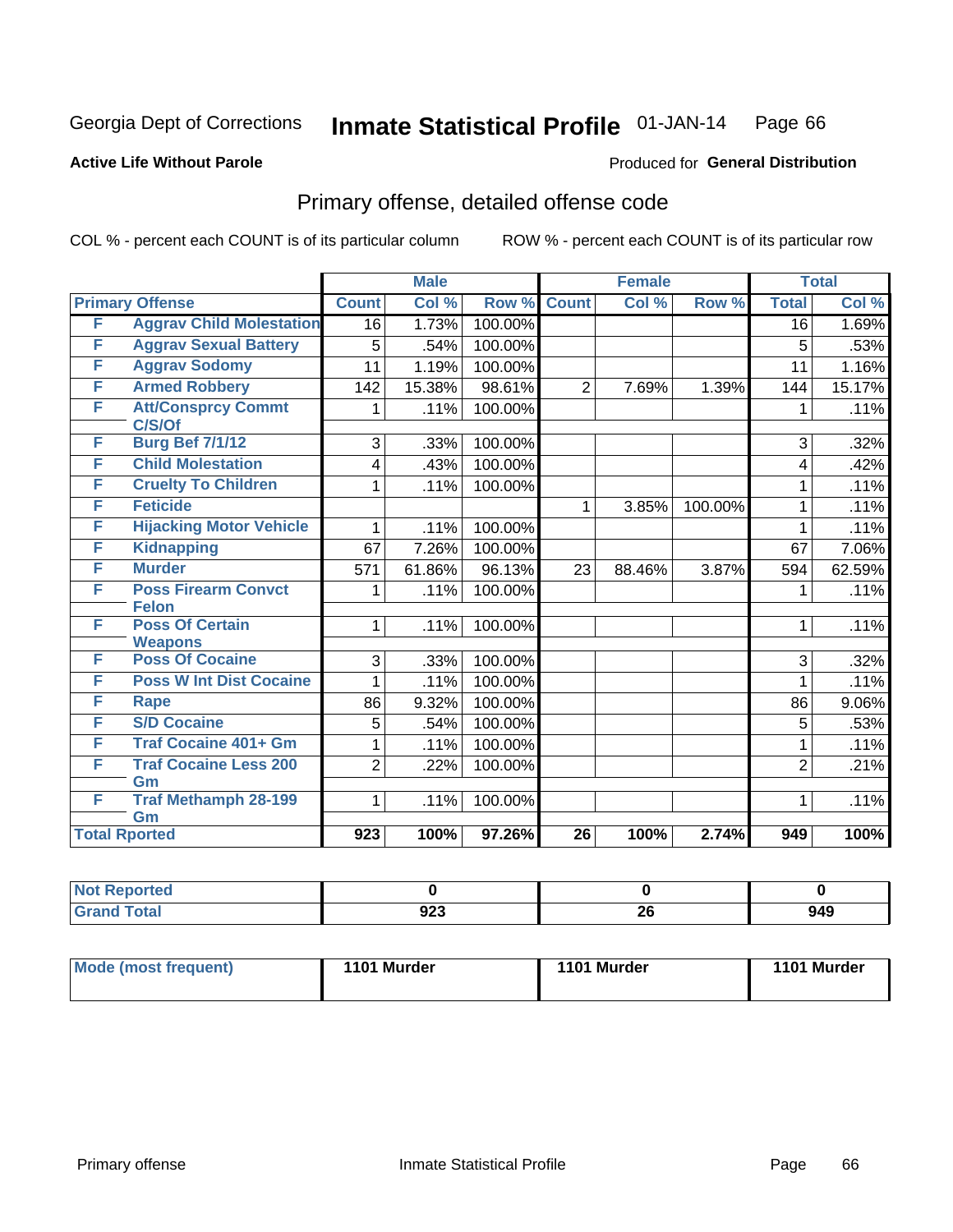#### **Active Life Without Parole**

# Produced for **General Distribution**

## County of conviction of primary offense

|     |                             |                         | <b>Male</b> |         |                | <b>Female</b> |        |                | <b>Total</b> |
|-----|-----------------------------|-------------------------|-------------|---------|----------------|---------------|--------|----------------|--------------|
|     | <b>County of Conviction</b> | <b>Count</b>            | Col%        | Row %   | <b>Count</b>   | Col %         | Row %  | <b>Total</b>   | Col %        |
| 001 | <b>Appling County</b>       | 4                       | .43%        | 100.00% |                |               |        | 4              | .42%         |
| 002 | <b>Atkinson County</b>      | $\overline{2}$          | .22%        | 100.00% |                |               |        | $\overline{2}$ | .21%         |
| 003 | <b>Bacon County</b>         | $\mathbf 1$             | .11%        | 100.00% |                |               |        | 1              | .11%         |
| 005 | <b>Baldwin County</b>       | 5                       | .54%        | 100.00% |                |               |        | 5              | .53%         |
| 006 | <b>Banks County</b>         | $\mathbf{1}$            | .11%        | 100.00% |                |               |        | $\mathbf{1}$   | .11%         |
| 007 | <b>Barrow County</b>        | $\overline{7}$          | .76%        | 100.00% |                |               |        | $\overline{7}$ | .74%         |
| 008 | <b>Bartow County</b>        | 5                       | .54%        | 100.00% |                |               |        | 5              | .53%         |
| 009 | <b>Ben Hill County</b>      | 4                       | .43%        | 100.00% |                |               |        | 4              | .42%         |
| 010 | <b>Berrien County</b>       | $\overline{2}$          | .22%        | 100.00% |                |               |        | $\overline{2}$ | .21%         |
| 011 | <b>Bibb County</b>          | 28                      | 3.03%       | 96.55%  | 1              | 3.85%         | 3.45%  | 29             | 3.06%        |
| 012 | <b>Bleckley County</b>      | 1                       | .11%        | 100.00% |                |               |        | 1              | .11%         |
| 013 | <b>Brantley County</b>      | 1                       | .11%        | 100.00% |                |               |        | 1              | .11%         |
| 014 | <b>Brooks County</b>        | $\overline{2}$          | .22%        | 100.00% |                |               |        | $\overline{2}$ | .21%         |
| 016 | <b>Bulloch County</b>       | 4                       | .43%        | 80.00%  | 1              | 3.85%         | 20.00% | 5              | .53%         |
| 017 | <b>Burke County</b>         | $\overline{7}$          | .76%        | 100.00% |                |               |        | $\overline{7}$ | .74%         |
| 018 | <b>Butts County</b>         | 5                       | .54%        | 100.00% |                |               |        | 5              | .53%         |
| 020 | <b>Camden County</b>        | 6                       | .65%        | 100.00% |                |               |        | 6              | .63%         |
| 021 | <b>Candler County</b>       | 1                       | .11%        | 100.00% |                |               |        | $\mathbf{1}$   | .11%         |
| 022 | <b>Carroll County</b>       | 4                       | .43%        | 100.00% |                |               |        | 4              | .42%         |
| 023 | <b>Catoosa County</b>       | 3                       | .33%        | 100.00% |                |               |        | $\overline{3}$ | .32%         |
| 024 | <b>Charlton County</b>      | $\mathbf 1$             | .11%        | 100.00% |                |               |        | 1              | .11%         |
| 025 | <b>Chatham County</b>       | 30                      | 3.25%       | 100.00% |                |               |        | 30             | 3.16%        |
| 027 | <b>Chattooga County</b>     | $\mathbf{1}$            | .11%        | 100.00% |                |               |        | 1              | .11%         |
| 028 | <b>Cherokee County</b>      | 3                       | .33%        | 100.00% |                |               |        | 3              | .32%         |
| 029 | <b>Clarke County</b>        | 17                      | 1.84%       | 100.00% |                |               |        | 17             | 1.79%        |
| 030 | <b>Clay County</b>          | $\mathbf{1}$            | .11%        | 100.00% |                |               |        | 1              | .11%         |
| 031 | <b>Clayton County</b>       | 44                      | 4.77%       | 95.65%  | $\overline{2}$ | 7.69%         | 4.35%  | 46             | 4.85%        |
| 032 | <b>Clinch County</b>        | 1                       | .11%        | 100.00% |                |               |        | 1              | .11%         |
| 033 | <b>Cobb County</b>          | 35                      | 3.79%       | 97.22%  | 1              | 3.85%         | 2.78%  | 36             | 3.79%        |
| 034 | <b>Coffee County</b>        | 5                       | .54%        | 100.00% |                |               |        | 5              | .53%         |
| 035 | <b>Colquitt County</b>      | 4                       | .43%        | 100.00% |                |               |        | 4              | .42%         |
| 036 | <b>Columbia County</b>      | 7                       | .76%        | 70.00%  | 3              | 11.54%        | 30.00% | 10             | 1.05%        |
| 037 | <b>Cook County</b>          | $\overline{\mathbf{4}}$ | .43%        | 100.00% |                |               |        | 4              | .42%         |
| 038 | <b>Coweta County</b>        | 7                       | .76%        | 100.00% |                |               |        | $\overline{7}$ | .74%         |
| 040 | <b>Crisp County</b>         | 3                       | .33%        | 100.00% |                |               |        | $\overline{3}$ | .32%         |
| 041 | <b>Dade County</b>          | 1                       | .11%        | 100.00% |                |               |        | 1              | .11%         |
| 042 | <b>Dawson County</b>        | $\mathbf 1$             | .11%        | 100.00% |                |               |        | $\mathbf{1}$   | .11%         |
| 043 | <b>Decatur County</b>       | $\overline{2}$          | .22%        | 100.00% |                |               |        | $\overline{2}$ | .21%         |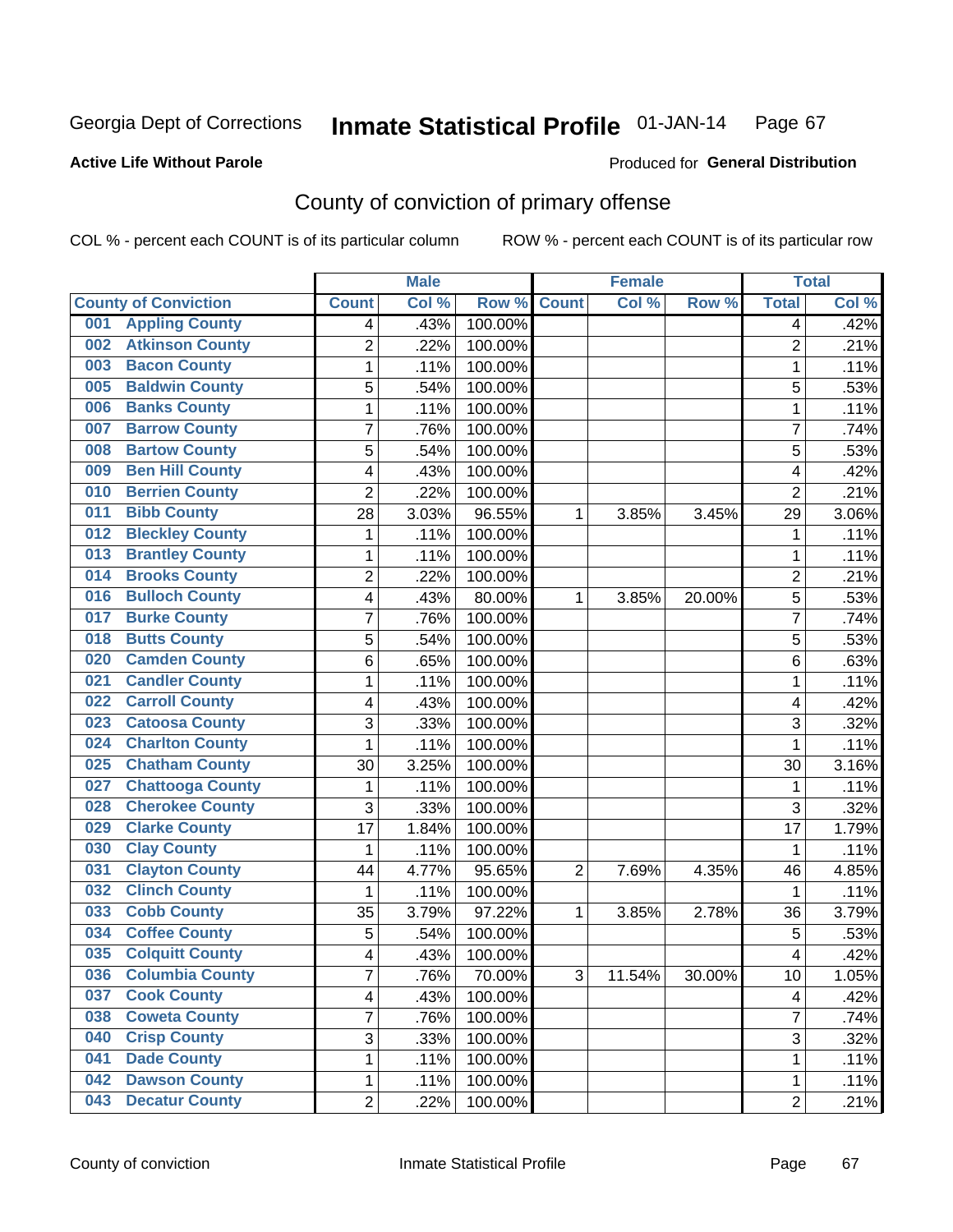**Active Life Without Parole** 

Produced for **General Distribution**

## County of conviction of primary offense

|                                 |                 | <b>Male</b> |         |                | <b>Female</b> |        |                 | <b>Total</b> |
|---------------------------------|-----------------|-------------|---------|----------------|---------------|--------|-----------------|--------------|
| <b>County of Conviction</b>     | <b>Count</b>    | Col %       | Row %   | <b>Count</b>   | Col%          | Row %  | <b>Total</b>    | Col %        |
| <b>Dekalb County</b><br>044     | $\overline{77}$ | 8.34%       | 98.72%  | 1              | 3.85%         | 1.28%  | $\overline{78}$ | 8.22%        |
| <b>Dodge County</b><br>045      | 1               | .11%        | 100.00% |                |               |        | $\mathbf{1}$    | .11%         |
| <b>Dooly County</b><br>046      | $\overline{2}$  | .22%        | 100.00% |                |               |        | $\overline{2}$  | .21%         |
| <b>Dougherty County</b><br>047  | 27              | 2.93%       | 96.43%  | 1              | 3.85%         | 3.57%  | 28              | 2.95%        |
| <b>Douglas County</b><br>048    | 27              | 2.93%       | 96.43%  | 1              | 3.85%         | 3.57%  | 28              | 2.95%        |
| <b>Early County</b><br>049      | 1               | .11%        | 100.00% |                |               |        | $\mathbf{1}$    | .11%         |
| <b>Effingham County</b><br>051  | 4               | .43%        | 100.00% |                |               |        | 4               | .42%         |
| <b>Elbert County</b><br>052     | 4               | .43%        | 100.00% |                |               |        | 4               | .42%         |
| <b>Emanuel County</b><br>053    | 8               | .87%        | 100.00% |                |               |        | 8               | .84%         |
| <b>Fayette County</b><br>056    | 5               | .54%        | 100.00% |                |               |        | 5               | .53%         |
| <b>Floyd County</b><br>057      | 11              | 1.19%       | 100.00% |                |               |        | 11              | 1.16%        |
| <b>Forsyth County</b><br>058    | $\sqrt{3}$      | .33%        | 100.00% |                |               |        | 3               | .32%         |
| <b>Franklin County</b><br>059   | 3               | .33%        | 75.00%  | 1              | 3.85%         | 25.00% | 4               | .42%         |
| <b>Fulton County</b><br>060     | 122             | 13.22%      | 99.19%  | 1              | 3.85%         | .81%   | 123             | 12.96%       |
| <b>Gilmer County</b><br>061     | $\overline{2}$  | .22%        | 100.00% |                |               |        | $\overline{2}$  | .21%         |
| <b>Glynn County</b><br>063      | 14              | 1.52%       | 93.33%  | 1              | 3.85%         | 6.67%  | 15              | 1.58%        |
| <b>Gordon County</b><br>064     | 3               | .33%        | 100.00% |                |               |        | 3               | .32%         |
| <b>Greene County</b><br>066     | 1               | .11%        | 100.00% |                |               |        | $\mathbf{1}$    | .11%         |
| <b>Gwinnett County</b><br>067   | 14              | 1.52%       | 93.33%  | 1              | 3.85%         | 6.67%  | 15              | 1.58%        |
| <b>Habersham County</b><br>068  | 5               | .54%        | 100.00% |                |               |        | 5               | .53%         |
| <b>Hall County</b><br>069       | 15              | 1.63%       | 88.24%  | $\overline{2}$ | 7.69%         | 11.76% | 17              | 1.79%        |
| <b>Hancock County</b><br>070    | 1               | .11%        | 100.00% |                |               |        | $\mathbf{1}$    | .11%         |
| <b>Haralson County</b><br>071   | 3               | .33%        | 100.00% |                |               |        | 3               | .32%         |
| <b>Harris County</b><br>072     | $\overline{2}$  | .22%        | 100.00% |                |               |        | $\overline{2}$  | .21%         |
| <b>Hart County</b><br>073       | 3               | .33%        | 100.00% |                |               |        | 3               | .32%         |
| <b>Henry County</b><br>075      | 11              | 1.19%       | 100.00% |                |               |        | 11              | 1.16%        |
| <b>Houston County</b><br>076    | 16              | 1.73%       | 100.00% |                |               |        | 16              | 1.69%        |
| <b>Irwin County</b><br>077      | 1               | .11%        | 100.00% |                |               |        | 1               | .11%         |
| <b>Jackson County</b><br>078    | 11              | 1.19%       | 100.00% |                |               |        | 11              | 1.16%        |
| <b>Jasper County</b><br>079     | 1               | .11%        | 100.00% |                |               |        | $\mathbf{1}$    | .11%         |
| <b>Jeff Davis County</b><br>080 | 1               | .11%        | 100.00% |                |               |        | $\mathbf{1}$    | .11%         |
| <b>Jefferson County</b><br>081  | 3               | .33%        | 100.00% |                |               |        | 3               | .32%         |
| <b>Jenkins County</b><br>082    | $\overline{2}$  | .22%        | 100.00% |                |               |        | $\overline{2}$  | .21%         |
| <b>Johnson County</b><br>083    | 1               | .11%        | 100.00% |                |               |        | $\mathbf{1}$    | .11%         |
| <b>Jones County</b><br>084      | $\overline{c}$  | .22%        | 66.67%  | 1              | 3.85%         | 33.33% | 3               | .32%         |
| <b>Lanier County</b><br>086     | 1               | .11%        | 100.00% |                |               |        | 1               | .11%         |
| <b>Laurens County</b><br>087    | 3               | .33%        | 100.00% |                |               |        | 3               | .32%         |
| <b>Lee County</b><br><b>088</b> | $\overline{2}$  | .22%        | 100.00% |                |               |        | $\overline{2}$  | .21%         |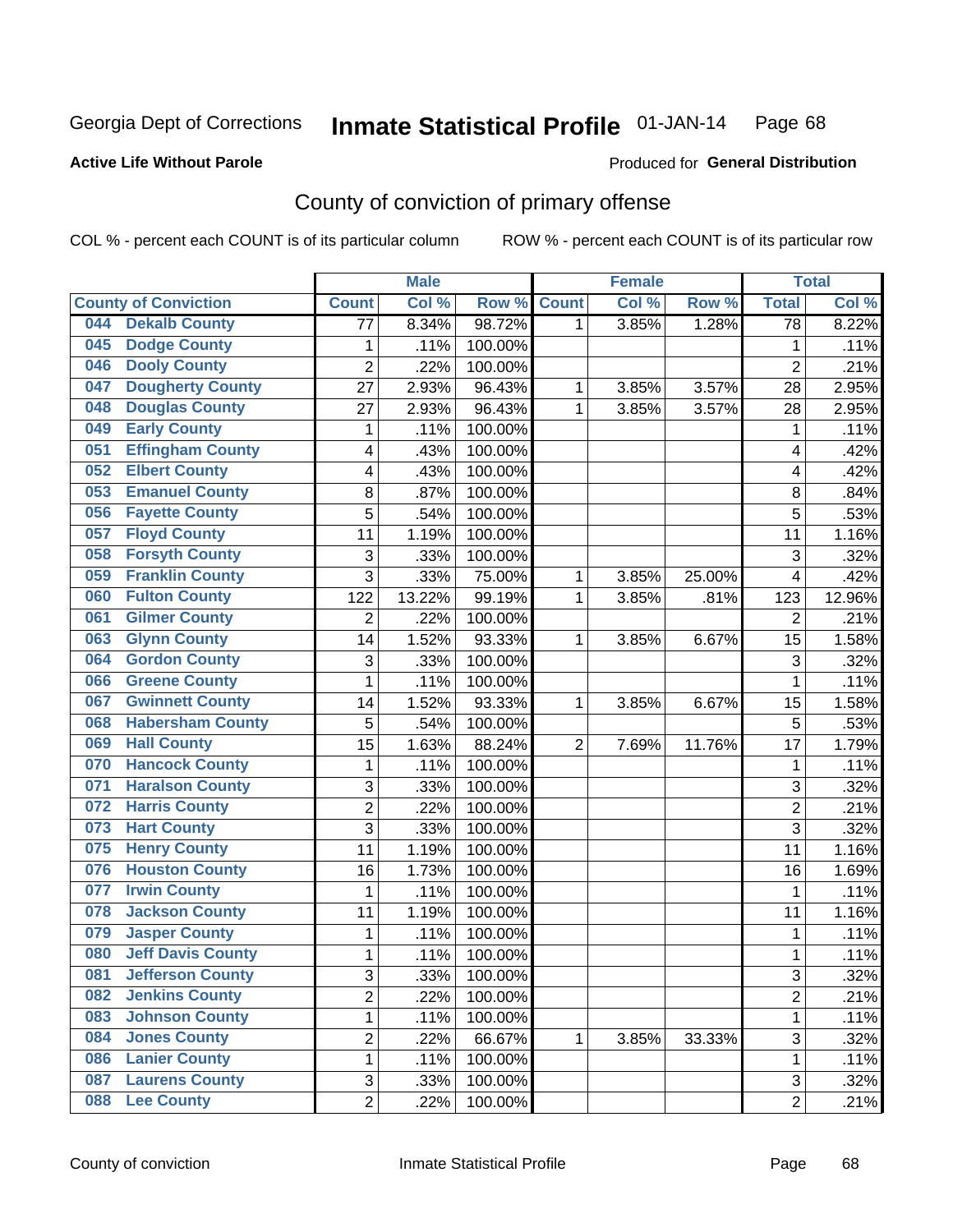**Active Life Without Parole** 

Produced for **General Distribution**

## County of conviction of primary offense

|                             |                          |                | <b>Male</b> |         |                | <b>Female</b> |        |                | <b>Total</b> |
|-----------------------------|--------------------------|----------------|-------------|---------|----------------|---------------|--------|----------------|--------------|
| <b>County of Conviction</b> |                          | <b>Count</b>   | Col %       | Row %   | <b>Count</b>   | Col %         | Row %  | <b>Total</b>   | Col %        |
| 089                         | <b>Liberty County</b>    | 6              | .65%        | 85.71%  | 1              | 3.85%         | 14.29% | 7              | .74%         |
| 091                         | <b>Long County</b>       | 5              | .54%        | 100.00% |                |               |        | 5              | .53%         |
| 092                         | <b>Lowndes County</b>    | 6              | .65%        | 100.00% |                |               |        | 6              | .63%         |
| 095                         | <b>Madison County</b>    | $\overline{2}$ | .22%        | 100.00% |                |               |        | $\overline{2}$ | .21%         |
| 096                         | <b>Marion County</b>     | 1              | .11%        | 100.00% |                |               |        | 1              | .11%         |
| 097                         | <b>Mcduffie County</b>   | $\overline{c}$ | .22%        | 100.00% |                |               |        | $\overline{2}$ | .21%         |
| 098                         | <b>Mcintosh County</b>   | 1              | .11%        | 100.00% |                |               |        | $\mathbf{1}$   | .11%         |
| 100                         | <b>Miller County</b>     | 1              | .11%        | 100.00% |                |               |        | 1              | .11%         |
| 102                         | <b>Monroe County</b>     | 5              | .54%        | 100.00% |                |               |        | 5              | .53%         |
| 104                         | <b>Morgan County</b>     | 1              | .11%        | 100.00% |                |               |        | 1              | .11%         |
| 105                         | <b>Murray County</b>     | 1              | .11%        | 100.00% |                |               |        | 1              | .11%         |
| 106                         | <b>Muscogee County</b>   | 32             | 3.47%       | 100.00% |                |               |        | 32             | 3.37%        |
| 107                         | <b>Newton County</b>     | 7              | .76%        | 87.50%  | 1              | 3.85%         | 12.50% | 8              | .84%         |
| 109                         | <b>Oglethorpe County</b> | 1              | .11%        | 100.00% |                |               |        | 1              | .11%         |
| 110                         | <b>Paulding County</b>   | $\overline{2}$ | .22%        | 100.00% |                |               |        | $\overline{2}$ | .21%         |
| $\overline{113}$            | <b>Pierce County</b>     | $\overline{2}$ | .22%        | 100.00% |                |               |        | $\overline{2}$ | .21%         |
| $\overline{114}$            | <b>Pike County</b>       | 4              | .43%        | 66.67%  | $\overline{2}$ | 7.69%         | 33.33% | 6              | .63%         |
| $\overline{115}$            | <b>Polk County</b>       | $\overline{2}$ | .22%        | 100.00% |                |               |        | $\overline{2}$ | .21%         |
| 116                         | <b>Pulaski County</b>    | 1              | .11%        | 100.00% |                |               |        | $\mathbf{1}$   | .11%         |
| 117                         | <b>Putnam County</b>     | 7              | .76%        | 100.00% |                |               |        | 7              | .74%         |
| 119                         | <b>Rabun County</b>      | 1              | .11%        | 100.00% |                |               |        | $\mathbf{1}$   | .11%         |
| 120                         | <b>Randolph County</b>   | 3              | .33%        | 100.00% |                |               |        | 3              | .32%         |
| $121$                       | <b>Richmond County</b>   | 44             | 4.77%       | 97.78%  | 1              | 3.85%         | 2.22%  | 45             | 4.74%        |
| 122                         | <b>Rockdale County</b>   | 10             | 1.08%       | 90.91%  | 1              | 3.85%         | 9.09%  | 11             | 1.16%        |
| 125                         | <b>Seminole County</b>   | 1              | .11%        | 100.00% |                |               |        | 1              | .11%         |
| 126                         | <b>Spalding County</b>   | 12             | 1.30%       | 100.00% |                |               |        | 12             | 1.26%        |
| 127                         | <b>Stephens County</b>   | 3              | .33%        | 100.00% |                |               |        | 3              | .32%         |
| 129                         | <b>Sumter County</b>     | 1              | .11%        | 100.00% |                |               |        | 1              | .11%         |
| 131                         | <b>Taliaferro County</b> | 1              | .11%        | 100.00% |                |               |        | $\mathbf{1}$   | .11%         |
| $\overline{132}$            | <b>Tattnall County</b>   | 3              | .33%        | 100.00% |                |               |        | 3              | .32%         |
| 135                         | <b>Terrell County</b>    | 1              | .11%        | 100.00% |                |               |        | 1              | .11%         |
| 136                         | <b>Thomas County</b>     | 5              | .54%        | 100.00% |                |               |        | 5              | .53%         |
| 137                         | <b>Tift County</b>       | 6              | .65%        | 100.00% |                |               |        | 6              | .63%         |
| 138                         | <b>Toombs County</b>     | 8              | .87%        | 100.00% |                |               |        | 8              | .84%         |
| 139                         | <b>Towns County</b>      | 1              | .11%        | 100.00% |                |               |        | 1              | .11%         |
| 140                         | <b>Treutlen County</b>   | 3              | .33%        | 100.00% |                |               |        | 3              | .32%         |
| 141                         | <b>Troup County</b>      | $\overline{2}$ | .22%        | 66.67%  | 1              | 3.85%         | 33.33% | 3              | .32%         |
| <b>142 Turner County</b>    |                          | $\overline{2}$ | .22%        | 100.00% |                |               |        | $\overline{2}$ | .21%         |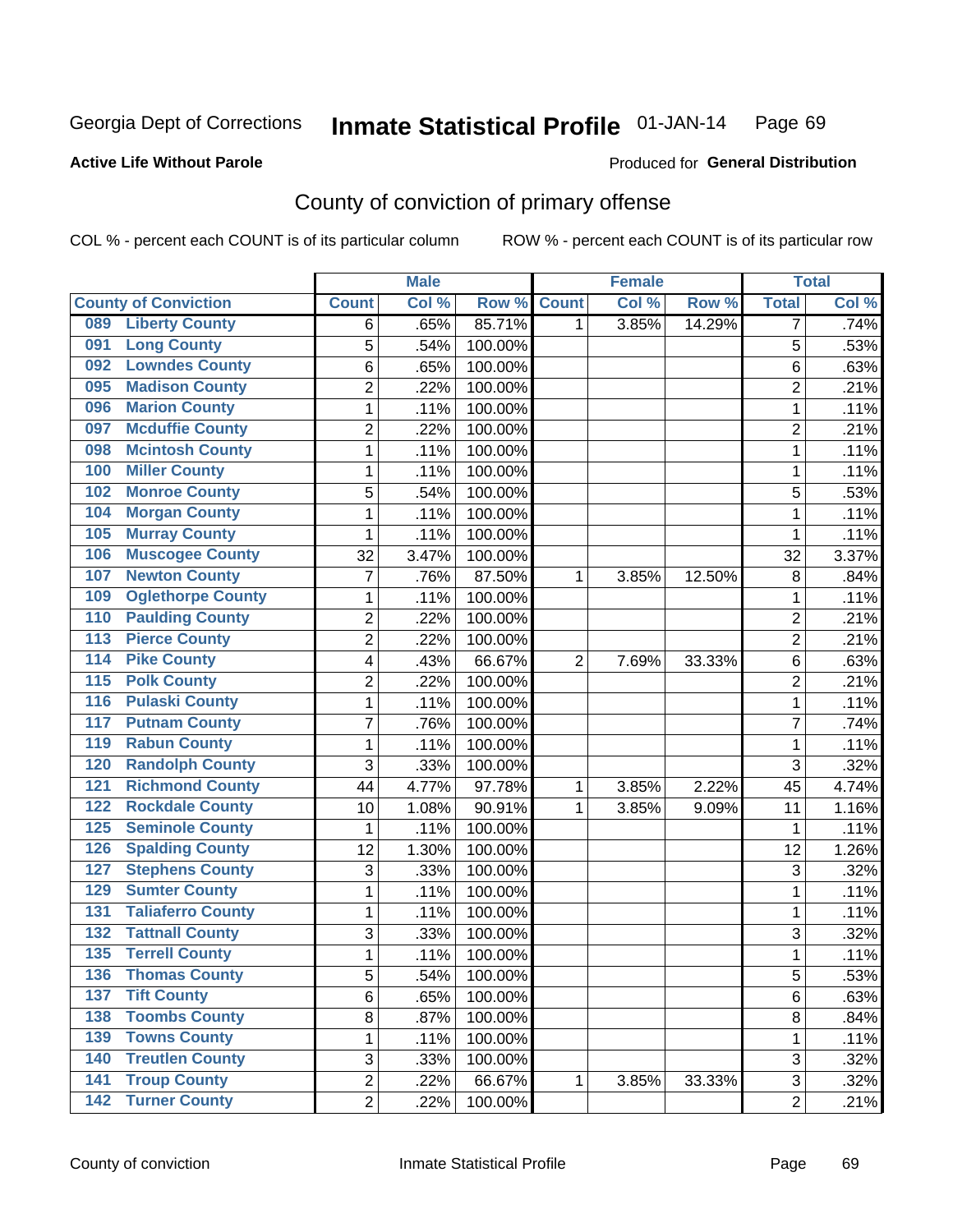**Active Life Without Parole** 

### Produced for **General Distribution**

## County of conviction of primary offense

|                                 |              | <b>Male</b> |                    |    | <b>Female</b> |        |              | <b>Total</b> |
|---------------------------------|--------------|-------------|--------------------|----|---------------|--------|--------------|--------------|
| <b>County of Conviction</b>     | <b>Count</b> | Col %       | <b>Row % Count</b> |    | Col %         | Row %  | <b>Total</b> | Col %        |
| <b>Twiggs County</b><br>143     |              | $.11\%$     | 100.00%            |    |               |        |              | .11%         |
| <b>Upson County</b><br>145      | 4            | .43%        | 100.00%            |    |               |        | 4            | .42%         |
| <b>Walker County</b><br>146     | 5            | .54%        | 83.33%             |    | 3.85%         | 16.67% | 6            | .63%         |
| <b>Walton County</b><br>147     | 10           | 1.08%       | 100.00%            |    |               |        | 10           | 1.05%        |
| <b>Ware County</b><br>148       | 11           | 1.19%       | 100.00%            |    |               |        | 11           | 1.16%        |
| <b>Warren County</b><br>149     |              | .11%        | 100.00%            |    |               |        |              | .11%         |
| <b>Washington County</b><br>150 | 4            | .43%        | 100.00%            |    |               |        | 4            | .42%         |
| <b>Wayne County</b><br>151      |              | .76%        | 100.00%            |    |               |        |              | .74%         |
| <b>Whitfield County</b><br>155  | 9            | .98%        | 100.00%            |    |               |        | 9            | .95%         |
| <b>Wilkes County</b><br>157     |              | $.11\%$     | 100.00%            |    |               |        |              | .11%         |
| <b>Worth County</b><br>159      |              | .11%        | 100.00%            |    |               |        |              | .11%         |
| <b>Total Rported</b>            | 923          | 100%        | 97.26%             | 26 | 100%          | 2.74%  | 949          | 100%         |

| orted<br>N |     |              |     |
|------------|-----|--------------|-----|
| 'ota.      | 923 | $\sim$<br>ΔU | 949 |

|  | Mode (most frequent) | <b>Fulton County</b> | <b>Columbia County</b> | <b>Fulton County</b> |
|--|----------------------|----------------------|------------------------|----------------------|
|--|----------------------|----------------------|------------------------|----------------------|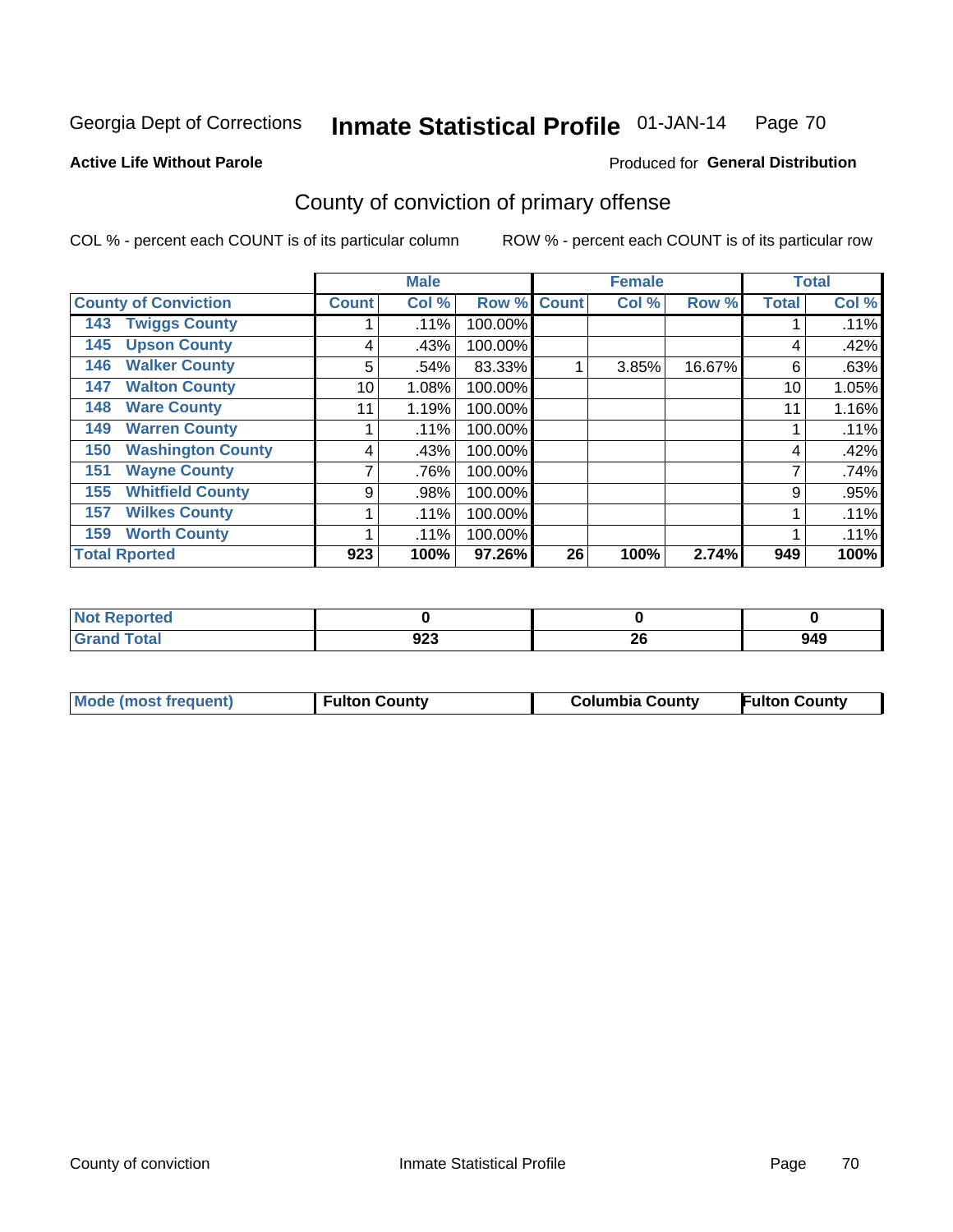### **Active Life Without Parole**

#### Produced for **General Distribution**

## Circuit of conviction of primary offense

|                         |                                 |                           | <b>Male</b> |                  |                  | <b>Female</b> |        |                | <b>Total</b> |
|-------------------------|---------------------------------|---------------------------|-------------|------------------|------------------|---------------|--------|----------------|--------------|
|                         | <b>Circuit of Conviction</b>    | <b>Count</b>              | Col %       | Row <sup>%</sup> | <b>Count</b>     | Col %         | Row %  | <b>Total</b>   | Col %        |
| 1                       | <b>Alapaha Circuit</b>          | 10                        | 1.08%       | 100.00%          |                  |               |        | 10             | 1.05%        |
| $\overline{2}$          | <b>Alcovy Circuit</b>           | 17                        | 1.84%       | 94.44%           | 1                | 3.85%         | 5.56%  | 18             | 1.90%        |
| $\overline{\mathbf{3}}$ | <b>Atlanta Circuit</b>          | 122                       | 13.22%      | 99.19%           | 1                | 3.85%         | .81%   | 123            | 12.96%       |
| 4                       | <b>Atlantic Circuit</b>         | 15                        | 1.63%       | 93.75%           | 1                | 3.85%         | 6.25%  | 16             | 1.69%        |
| 5                       | <b>Augusta Circuit</b>          | 58                        | 6.28%       | 93.55%           | 4                | 15.38%        | 6.45%  | 62             | 6.53%        |
| $\overline{\mathbf{6}}$ | <b>Blue Ridge Circuit</b>       | $\ensuremath{\mathsf{3}}$ | .33%        | 100.00%          |                  |               |        | $\sqrt{3}$     | .32%         |
| $\overline{\mathbf{7}}$ | <b>Brunswick Circuit</b>        | 32                        | 3.47%       | 96.97%           | 1                | 3.85%         | 3.03%  | 33             | 3.48%        |
| 8                       | <b>Chattahoochee Circuit</b>    | 35                        | 3.79%       | 100.00%          |                  |               |        | 35             | 3.69%        |
| $\overline{9}$          | <b>Cherokee Circuit</b>         | 8                         | .87%        | 100.00%          |                  |               |        | 8              | .84%         |
| 10                      | <b>Clayton Circuit</b>          | 44                        | 4.77%       | 95.65%           | $\boldsymbol{2}$ | 7.69%         | 4.35%  | 46             | 4.85%        |
| $\overline{11}$         | <b>Cobb Circuit</b>             | 35                        | 3.79%       | 97.22%           | $\mathbf{1}$     | 3.85%         | 2.78%  | 36             | 3.79%        |
| $\overline{12}$         | <b>Conasauga Circuit</b>        | 10                        | 1.08%       | 100.00%          |                  |               |        | 10             | 1.05%        |
| 13                      | <b>Cordele Circuit</b>          | 9                         | .98%        | 100.00%          |                  |               |        | 9              | .95%         |
| 14                      | <b>Coweta Circuit</b>           | 13                        | 1.41%       | 92.86%           | $\mathbf 1$      | 3.85%         | 7.14%  | 14             | 1.48%        |
| 15                      | <b>Dougherty Circuit</b>        | 27                        | 2.93%       | 96.43%           | 1                | 3.85%         | 3.57%  | 28             | 2.95%        |
| 16                      | <b>Dublin Circuit</b>           | 8                         | .87%        | 100.00%          |                  |               |        | 8              | .84%         |
| 17                      | <b>Eastern Circuit</b>          | 30                        | 3.25%       | 100.00%          |                  |               |        | 30             | 3.16%        |
| 18                      | <b>Flint Circuit</b>            | 11                        | 1.19%       | 100.00%          |                  |               |        | 11             | 1.16%        |
| 19                      | <b>Griffin Circuit</b>          | 25                        | 2.71%       | 92.59%           | $\boldsymbol{2}$ | 7.69%         | 7.41%  | 27             | 2.85%        |
| 20                      | <b>Gwinnett Circuit</b>         | 14                        | 1.52%       | 93.33%           | $\mathbf{1}$     | 3.85%         | 6.67%  | 15             | 1.58%        |
| $\overline{21}$         | <b>Houston Circuit</b>          | 16                        | 1.73%       | 100.00%          |                  |               |        | 16             | 1.69%        |
| $\overline{22}$         | <b>Lookout Mountain Circuit</b> | 10                        | 1.08%       | 90.91%           | $\mathbf 1$      | 3.85%         | 9.09%  | 11             | 1.16%        |
| 23                      | <b>Macon Circuit</b>            | 28                        | 3.03%       | 96.55%           | 1                | 3.85%         | 3.45%  | 29             | 3.06%        |
| 24                      | <b>Middle Circuit</b>           | 24                        | 2.60%       | 100.00%          |                  |               |        | 24             | 2.53%        |
| 25                      | <b>Mountain Circuit</b>         | $\boldsymbol{9}$          | .98%        | 100.00%          |                  |               |        | 9              | .95%         |
| 26                      | <b>Northeastern Circuit</b>     | 16                        | 1.73%       | 88.89%           | $\overline{2}$   | 7.69%         | 11.11% | 18             | 1.90%        |
| $\overline{27}$         | <b>Northern Circuit</b>         | 13                        | 1.41%       | 92.86%           | 1                | 3.85%         | 7.14%  | 14             | 1.48%        |
| 28                      | <b>Ocmulgee Circuit</b>         | 18                        | 1.95%       | 94.74%           | 1                | 3.85%         | 5.26%  | 19             | 2.00%        |
| 29                      | <b>Oconee Circuit</b>           | 3                         | .33%        | 100.00%          |                  |               |        | $\mathfrak{S}$ | .32%         |
| 30                      | <b>Ogeechee Circuit</b>         | 10                        | 1.08%       | 90.91%           | 1                | 3.85%         | 9.09%  | 11             | 1.16%        |
| $\overline{31}$         | <b>Pataula Circuit</b>          | 8                         | .87%        | 100.00%          |                  |               |        | $\bf 8$        | .84%         |
| 32                      | <b>Piedmont Circuit</b>         | 19                        | 2.06%       | 100.00%          |                  |               |        | 19             | 2.00%        |
| 33                      | <b>Rome Circuit</b>             | 11                        | 1.19%       | 100.00%          |                  |               |        | 11             | 1.16%        |
| 34                      | <b>South Georgia Circuit</b>    | $\overline{2}$            | .22%        | 100.00%          |                  |               |        | $\overline{2}$ | .21%         |
| 35                      | <b>Southern Circuit</b>         | 17                        | 1.84%       | 100.00%          |                  |               |        | 17             | 1.79%        |
| 36                      | <b>Southwestern Circuit</b>     | $\sqrt{3}$                | .33%        | 100.00%          |                  |               |        | 3              | .32%         |
| 37                      | <b>Stone Mountain Circuit</b>   | 77                        | 8.34%       | 98.72%           | 1                | 3.85%         | 1.28%  | 78             | 8.22%        |
| 38                      | <b>Tallapoosa Circuit</b>       | 5                         | .54%        | 100.00%          |                  |               |        | $\overline{5}$ | .53%         |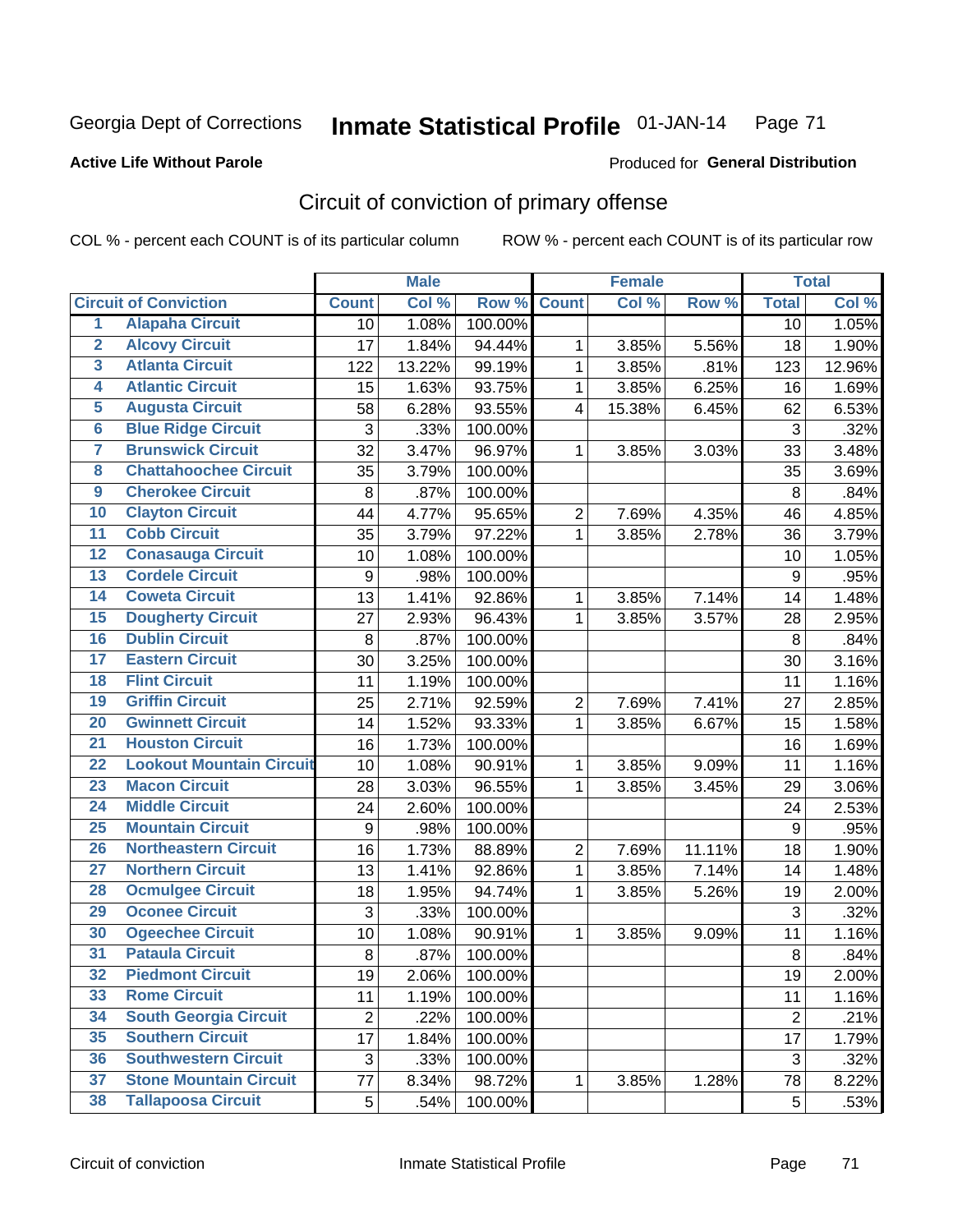#### **Active Life Without Parole**

### Produced for **General Distribution**

## Circuit of conviction of primary offense

|    |                              |              | <b>Male</b> |         |              | <b>Female</b> |       |              | <b>Total</b> |
|----|------------------------------|--------------|-------------|---------|--------------|---------------|-------|--------------|--------------|
|    | <b>Circuit of Conviction</b> | <b>Count</b> | Col %       | Row %   | <b>Count</b> | Col %         | Row % | <b>Total</b> | Col %        |
| 39 | <b>Tifton Circuit</b>        | 10           | 1.08%       | 100.00% |              |               |       | 10           | 1.05%        |
| 40 | <b>Toombs Circuit</b>        | 5            | .54%        | 100.00% |              |               |       | 5            | .53%         |
| 41 | <b>Waycross Circuit</b>      | 21           | 2.28%       | 100.00% |              |               |       | 21           | 2.21%        |
| 42 | <b>Western Circuit</b>       | 17           | 1.84%       | 100.00% |              |               |       | 17           | 1.79%        |
| 43 | <b>Rockdale Circuit</b>      | 10           | 1.08%       | 90.91%  |              | 3.85%         | 9.09% | 11           | 1.16%        |
| 44 | <b>Douglas Circuit</b>       | 27           | 2.93%       | 96.43%  |              | 3.85%         | 3.57% | 28           | 2.95%        |
| 45 | <b>Appalachian Circuit</b>   | 2            | .22%        | 100.00% |              |               |       | 2            | .21%         |
| 46 | <b>Enotah Circuit</b>        |              | .11%        | 100.00% |              |               |       |              | .11%         |
| 47 | <b>Bell-Forsyth Circuit</b>  | 3            | .33%        | 100.00% |              |               |       | 3            | .32%         |
| 48 | <b>Towaliga Circuit</b>      | 10           | 1.08%       | 100.00% |              |               |       | 10           | 1.05%        |
| 49 | <b>Paulding Circuit</b>      | 2            | .22%        | 100.00% |              |               |       | 2            | .21%         |
|    | <b>Total Rported</b>         | 923          | 100%        | 97.26%  | 26           | 100%          | 2.74% | 949          | 100%         |

| <b>ported</b><br>'N ( |     |          |     |
|-----------------------|-----|----------|-----|
| <b>Total</b>          | 923 | ጎር<br>ZU | 949 |

| М<br>. In n tr<br>.<br>.<br>wanta<br>Πū<br>31.<br>$\sim$ $\sim$ $\sim$ |
|------------------------------------------------------------------------|
|------------------------------------------------------------------------|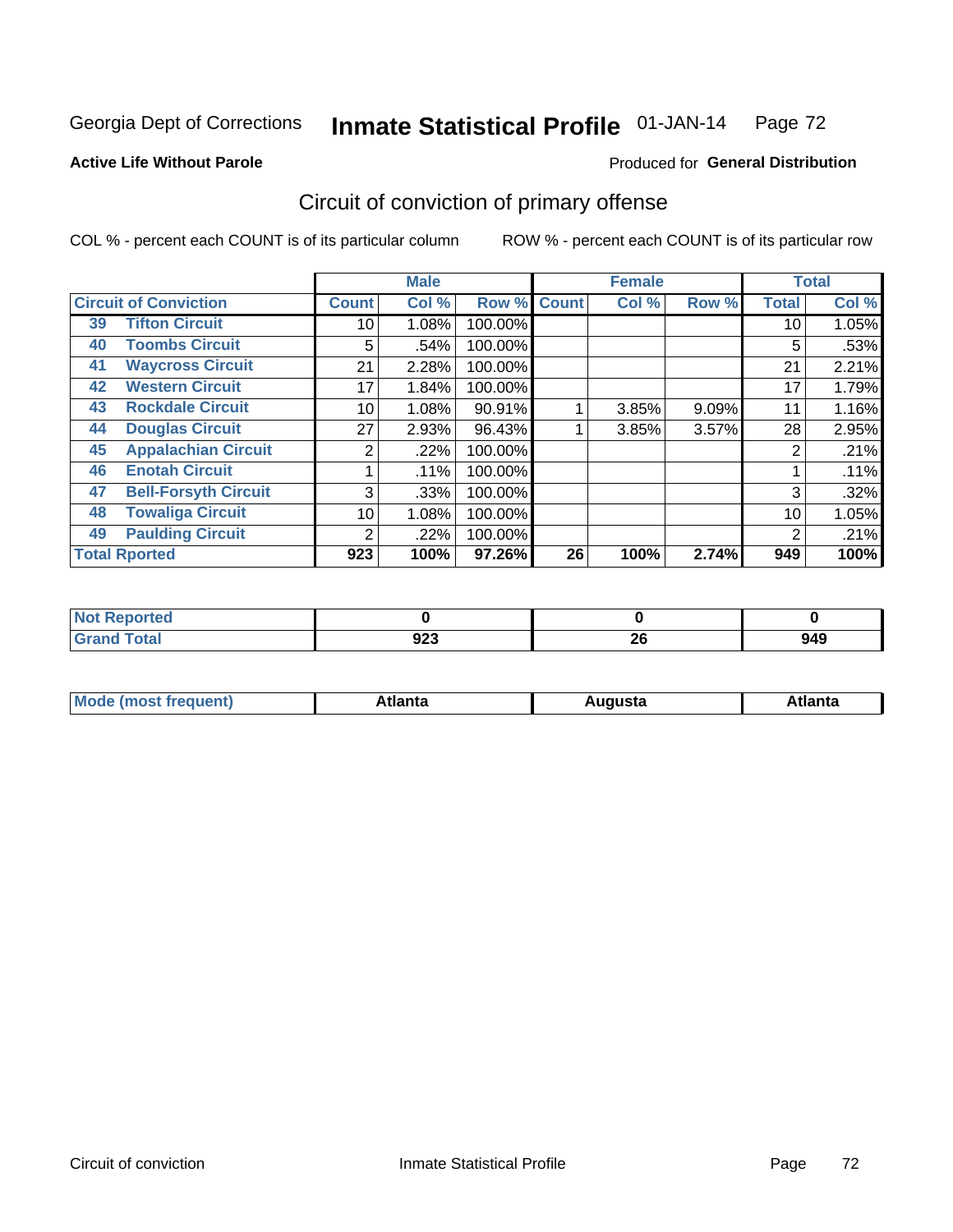### **Active Life Without Parole**

#### Produced for **General Distribution**

## Years served (jail + prison) in this incarceration

|                       | <b>Male</b>      |       | <b>Female</b> |                         |        | <b>Total</b> |                 |        |
|-----------------------|------------------|-------|---------------|-------------------------|--------|--------------|-----------------|--------|
| <b>Years Served</b>   | <b>Count</b>     | Col % | Row %         | <b>Count</b>            | Col %  | Row %        | <b>Total</b>    | Col %  |
| Less than one year    | 30               | 3.25% | 96.77%        | 1                       | 3.85%  | 3.23%        | $\overline{31}$ | 3.27%  |
| 1 to 1.99 years       | 54               | 5.85% | 91.53%        | 5                       | 19.23% | 8.47%        | 59              | 6.22%  |
| 2 to 2.99 years       | 78               | 8.45% | 97.50%        | $\overline{\mathbf{c}}$ | 7.69%  | 2.50%        | 80              | 8.43%  |
| 3 to 3.99 years       | 65               | 7.04% | 92.86%        | 5                       | 19.23% | 7.14%        | 70              | 7.38%  |
| 4 to 4.99 years       | 52               | 5.63% | 96.30%        | $\overline{2}$          | 7.69%  | 3.70%        | 54              | 5.69%  |
| 5 to 5.99 years       | 43               | 4.66% | 100.00%       |                         |        |              | 43              | 4.53%  |
| 6 to 6.99 years       | 47               | 5.09% | 97.92%        | 1                       | 3.85%  | 2.08%        | 48              | 5.06%  |
| 7 to 7.99 years       | 31               | 3.36% | 93.94%        | $\overline{c}$          | 7.69%  | 6.06%        | 33              | 3.48%  |
| 8 to 8.99 years       | 31               | 3.36% | 96.88%        | 1                       | 3.85%  | 3.13%        | 32              | 3.37%  |
| 9 to 9.99 years       | 41               | 4.44% | 100.00%       |                         |        |              | 41              | 4.32%  |
| 10 to 10.99 years     | 28               | 3.03% | 93.33%        | $\overline{c}$          | 7.69%  | 6.67%        | 30              | 3.16%  |
| 11 to 11.99 years     | 45               | 4.88% | 93.75%        | $\overline{3}$          | 11.54% | 6.25%        | 48              | 5.06%  |
| 12 to 12.99 years     | 41               | 4.44% | 100.00%       |                         |        |              | 41              | 4.32%  |
| 13 to 13.99 years     | 46               | 4.98% | 100.00%       |                         |        |              | 46              | 4.85%  |
| 14 to 14.99 years     | 37               | 4.01% | 100.00%       |                         |        |              | 37              | 3.90%  |
| 15 to 15.99 years     | 44               | 4.77% | 97.78%        | 1                       | 3.85%  | 2.22%        | 45              | 4.74%  |
| 16 to 16.99 years     | 46               | 4.98% | 97.87%        | 1                       | 3.85%  | 2.13%        | 47              | 4.95%  |
| 17 to 17.99 years     | 43               | 4.66% | 100.00%       |                         |        |              | 43              | 4.53%  |
| 18 to 18.99 years     | 29               | 3.14% | 100.00%       |                         |        |              | 29              | 3.06%  |
| 19 to 19.99 years     | 29               | 3.14% | 100.00%       |                         |        |              | 29              | 3.06%  |
| 20 to 20.99 years     | 17               | 1.84% | 100.00%       |                         |        |              | 17              | 1.79%  |
| 21 to 21.99 years     | $\overline{7}$   | 0.76% | 100.00%       |                         |        |              | $\overline{7}$  | 0.74%  |
| 22 to 22.99 years     | 7                | 0.76% | 100.00%       |                         |        |              | $\overline{7}$  | 0.74%  |
| 23 to 23.99 years     | $\mathbf 1$      | 0.11% | 100.00%       |                         |        |              | $\mathbf 1$     | 0.11%  |
| 24 to 24.99 years     | 3                | 0.33% | 100.00%       |                         |        |              | 3               | 0.32%  |
| 25 to 25.99 years     | 6                | 0.65% | 100.00%       |                         |        |              | 6               | 0.63%  |
| 26 to 26.99 years     | 3                | 0.33% | 100.00%       |                         |        |              | 3               | 0.32%  |
| 27 to 27.99 years     | 3                | 0.33% | 100.00%       |                         |        |              | 3               | 0.32%  |
| 29 to 29.99 years     | 3                | 0.33% | 100.00%       |                         |        |              | 3               | 0.32%  |
| Thirty + years        | 13               | 1.41% | 100.00%       |                         |        |              | 13              | 1.37%  |
| <b>Total Reported</b> | $\overline{923}$ | 100%  | 97.26%        | $\overline{26}$         | 100%   | 2.74%        | 949             | 100.0% |

| <b>Not Reported</b>            |                 |                 |                 |
|--------------------------------|-----------------|-----------------|-----------------|
| <b>Grand Total</b>             | 923             | 26              | 949             |
|                                |                 |                 |                 |
| <b>Mean</b><br>(average)       | 10.4            | 6.08            | 10.28           |
| <b>Median (middle)</b>         | 9.77            | 4.14            | 9.66            |
| <b>Mode</b><br>(most frequent) | 2 to 2.99 years | 3 to 3.99 years | 2 to 2.99 years |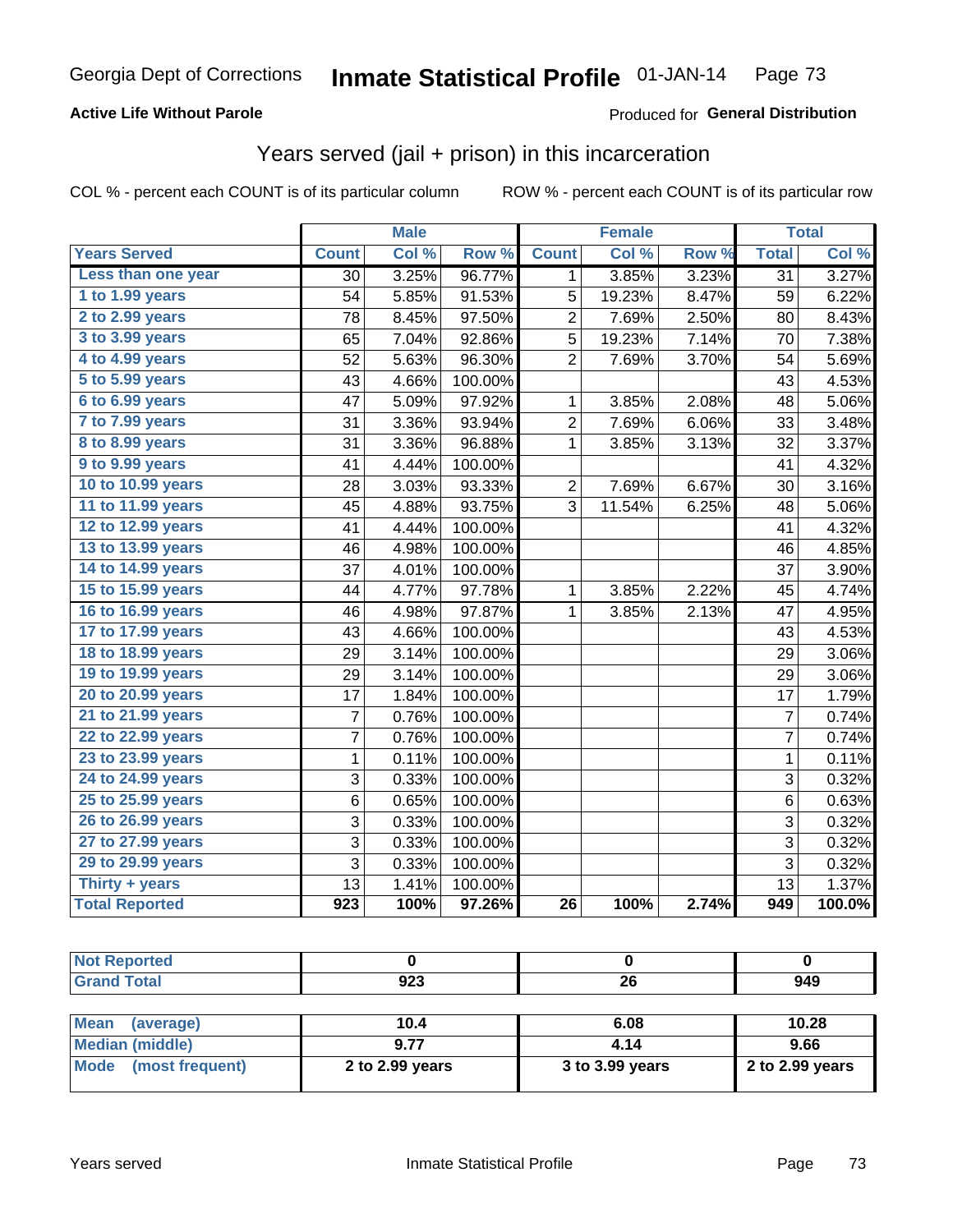### **Active Life Without Parole**

Produced for **General Distribution**

## Results of most recent HIV tests

|                         | <b>Male</b>  |        |           | <b>Female</b> |        |          | Total        |           |
|-------------------------|--------------|--------|-----------|---------------|--------|----------|--------------|-----------|
| <b>HIV Test Results</b> | <b>Count</b> | Col%   | Row %I    | <b>Count</b>  | Col%   | Row %    | <b>Total</b> | Col %     |
| <b>Positive</b>         |              | 0.77%  | 87.50%    |               | 3.85%  | 12.50%   |              | $0.85\%$  |
| <b>Negative</b>         | 907          | 99.23% | $97.32\%$ | 25            | 96.15% | $2.68\%$ | 932          | $99.15\%$ |
| <b>Total Reported</b>   | 914          | 100%   | $97.23\%$ | 26            | 100%   | 2.77%    | 940          | 100%      |

| <b>Not Reported</b> |             |          |     |
|---------------------|-------------|----------|-----|
| <b>Total</b>        | nne.<br>ง∠ง | ^^<br>ZU | 949 |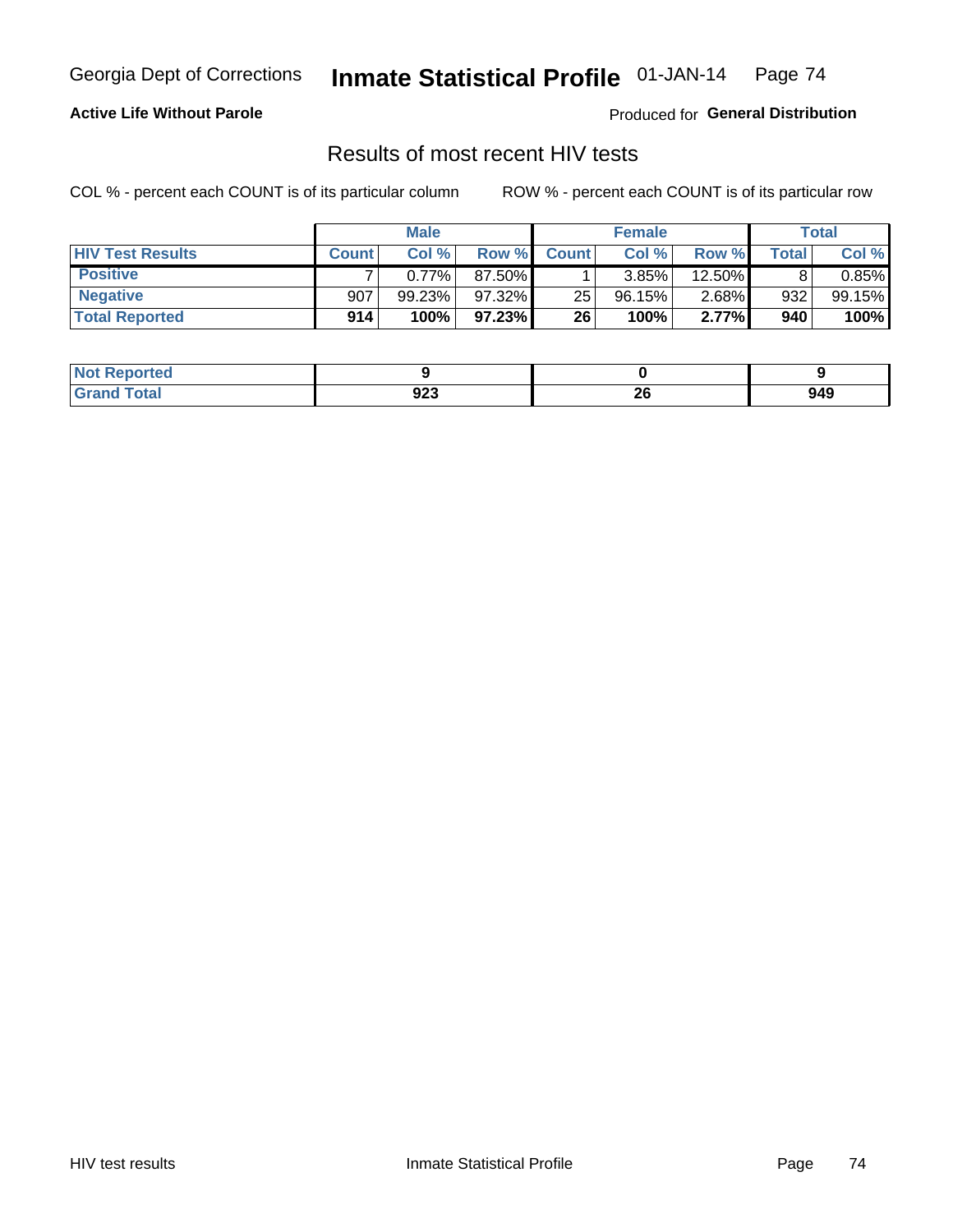### **Active Life Without Parole**

Produced for **General Distribution**

## Results of most recent tuberculosis test

|                                  | <b>Male</b>  |        |           | <b>Female</b> |           |          | Total        |        |
|----------------------------------|--------------|--------|-----------|---------------|-----------|----------|--------------|--------|
| <b>Tuberculosis Test Results</b> | <b>Count</b> | Col%   | Row %I    | <b>Count</b>  | Col%      | Row %    | <b>Total</b> | Col %  |
| <b>Positive on current test</b>  | 226          | 24.78% | 98.69%    |               | $11.54\%$ | $1.31\%$ | 229          | 24.41% |
| <b>Negative</b>                  | 686          | 75.22% | 96.76%    | 23            | 88.46%    | $3.24\%$ | 709          | 75.59% |
| <b>Total Reported</b>            | 912          | 100%   | $97.23\%$ | 26            | 100%      | 2.77%    | 938          | 100%   |

| <b>ported</b><br>I NOT          |             |    |             |
|---------------------------------|-------------|----|-------------|
| <b>otal</b><br>а село<br>$\sim$ | nne.<br>ນ∠ວ | ΔU | 949<br>$ -$ |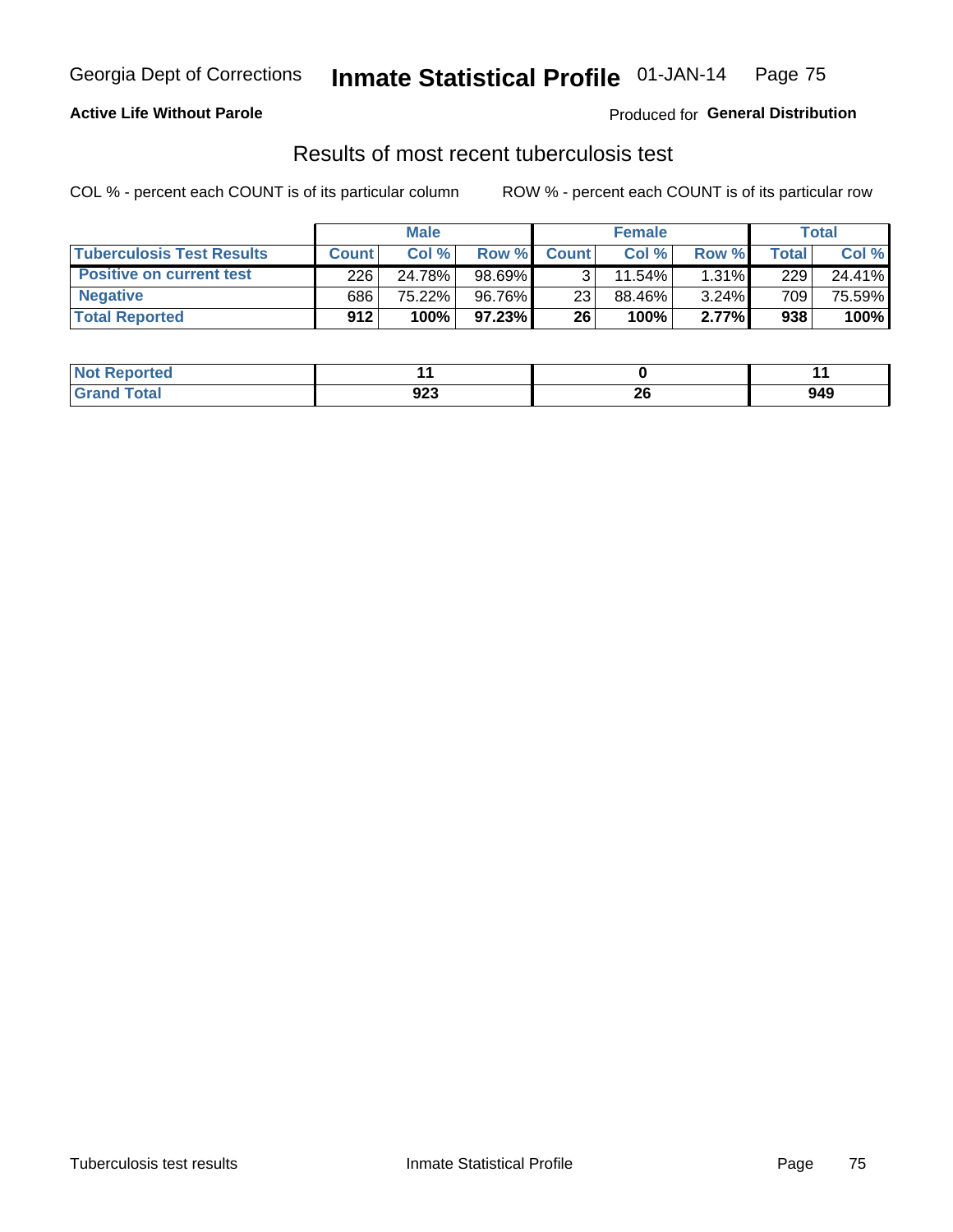### **Active Life Without Parole**

Produced for **General Distribution**

## Results of most recent syphilis test

|                                 | <b>Male</b>  |        |           | <b>Female</b>   |           |       | Total        |        |
|---------------------------------|--------------|--------|-----------|-----------------|-----------|-------|--------------|--------|
| <b>Syphilis Test Results</b>    | <b>Count</b> | Col%   | Row %I    | <b>Count</b>    | Col %     | Row % | <b>Total</b> | Col %  |
| <b>Positive on current test</b> |              | 2.65%  | $94.44\%$ |                 | 9.09%     | 5.56% | 18           | 2.76%  |
| <b>Negative</b>                 | 624          | 97.35% | 98.42%    | 10 <sup>1</sup> | $90.91\%$ | 1.58% | 634          | 97.24% |
| <b>Total Reported</b>           | 641          | 100%   | 98.31%    | 11              | 100%      | 1.69% | 652          | 100%   |

| <b>Not Reported</b> | 282         |           | 297 |
|---------------------|-------------|-----------|-----|
| Total               | nor.<br>ນ∠ວ | nr.<br>ZU | 949 |